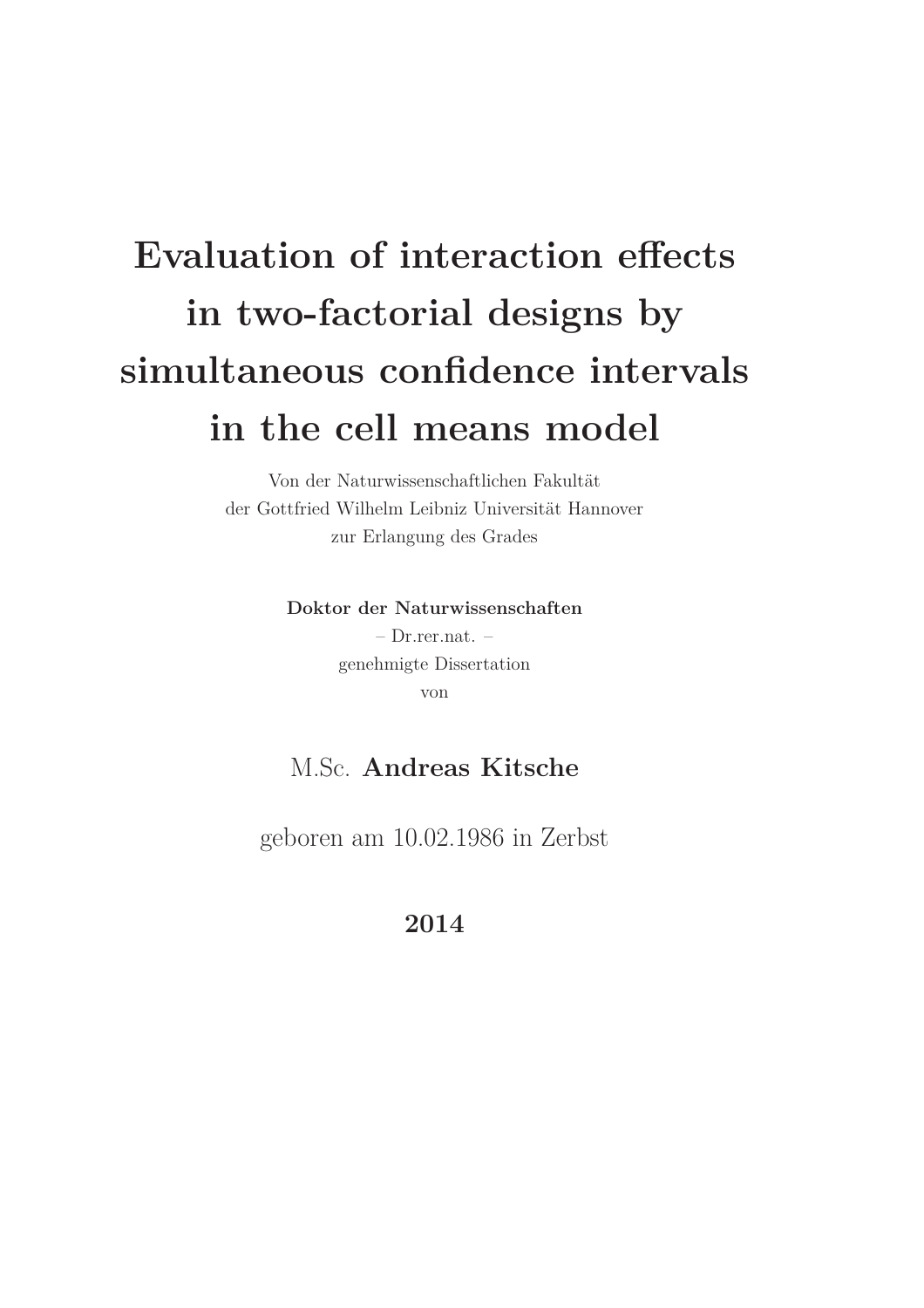Referent: Prof. Dr. Ludwig A. Hothorn Korreferent: Prof. Dr. Hans-Peter Piepho Tag der Promotion: 06.02.2014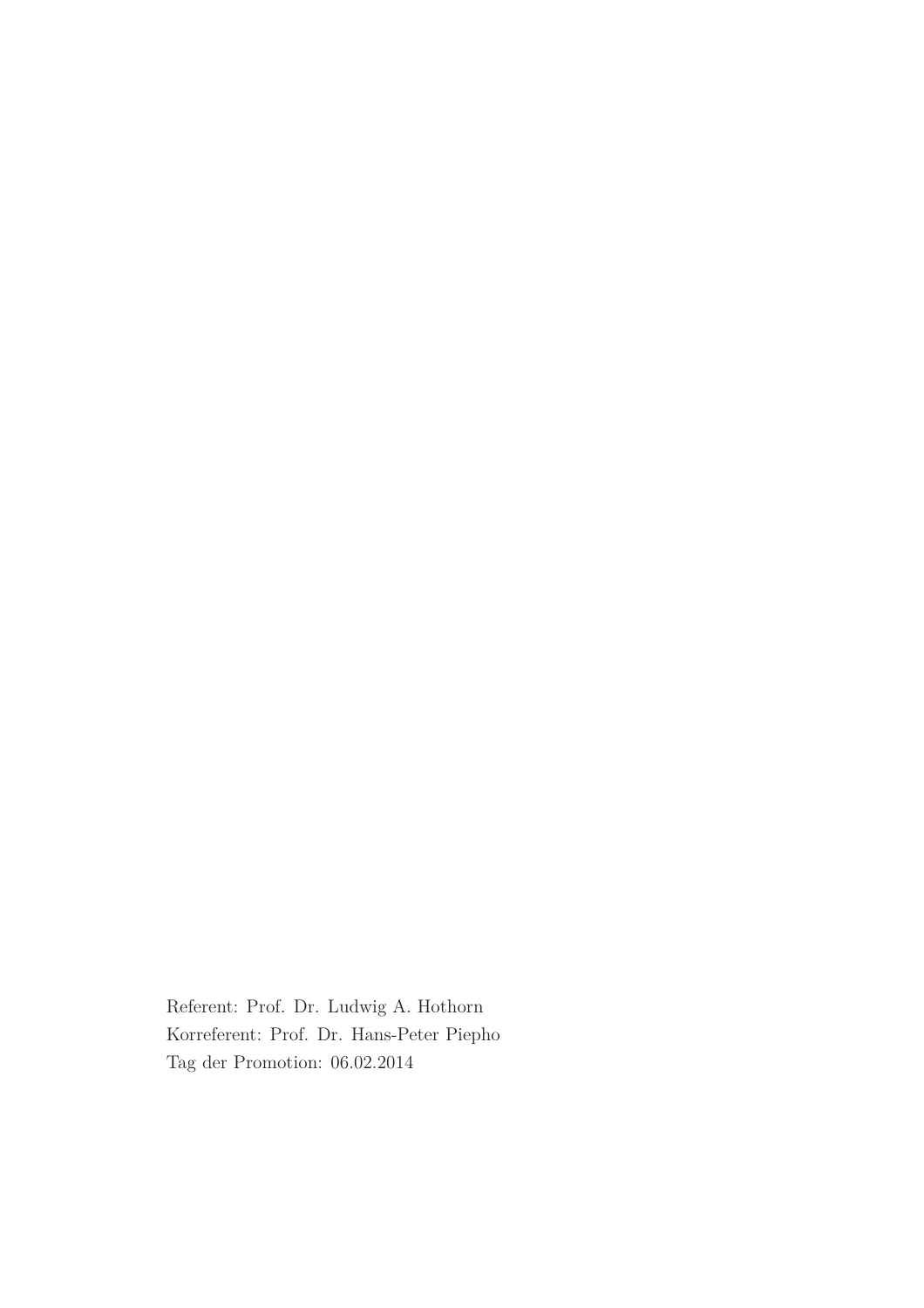## **Kurzzusammenfassung**

In den Biowissenschaften werden häufig Experimente mit zwei oder mehr Einflussfaktoren durchgeführt. Im Gegensatz zu einfaktoriellen Versuchen ermöglichen solche Anlagen sowohl die Analyse der Haupteffekte der einzelnen Einflussfaktoren, als auch einer etwaigen Interaktion zwischen den Faktoren. Dabei bezeichnet eine Interaktion im statistischen Sinne die unterschiedliche Ausprägung des Effektes eines Faktors über die Stufen eines anderen Faktors. In der klassischen Datenanalyse werden solche Interaktionen mittels einer Varianzanalyse und den korrespondierenden F-Tests ausgewertet. Ein Nachteil dieser Auswertung ist, dass der F-Test nur eine globale Testentscheidung zur Verfügung stellt. Häufig ist der Wissenschaftler jedoch daran interessiert auf welchen Faktorstufen die Interaktion beruht.

In dieser Arbeit wird die Formulierung von geeigneten Hypothesen für eine tiefgründigere Analyse der Interaktionseffekte dargestellt. Dabei werden die Hypothesen als Kontraste von Mittelwertsdifferenzen formuliert. Eine weitere Möglichkeit geeignete Hypothesen für Interaktionen auszudrücken besteht in der Bildung des Quotienten von Mittelwertsunterschieden. Diese Methode erlaubt es zusätzlich zwischen quantitativen und qualitativen Interaktionen zu unterscheiden.

Da bei den genannten Verfahren mehrere Hypothesen simultan untersucht werden, muss ein entsprechendes multiples Testverfahren angewendet werden, welches die Kontrolle des versuchsbezogenen Fehlers 1. Art erlaubt. Neben multiplizitäts-adjustierten p-Werten bieten simultane Konfidenzintervalle für die Interaktionseffekte die Möglichkeit die Größe und die Richtung der Effekte zu quantifizieren.

Die verwendeten Verfahren sind für die Anwendung auf Daten geeignet, bei denen angenommen wird, dass die primäre Zielvariable normalverteilt ist. Dabei wird sowohl der Fall unter der Annahme homogener Varianzen über die Gruppen, als auch unter der Annahme der Varianzheterogenität betrachtet. Weiterhin wird die Vorgehensweise für dichotome Endpunkte dargestellt.

Die vorgestellten Methoden zur Interaktionsanalyse werden anhand von Realdatenbeispielen aus biomedizinischen und gartenbaulichen Versuchen angewendet. Der entsprechende R–Code für die Auswertung wird kommentiert zur Verfügung gestellt.

**Schlagworte:** Multiple Kontrasttests, Simultane Konfidenzintervalle, Qualitative Interaktion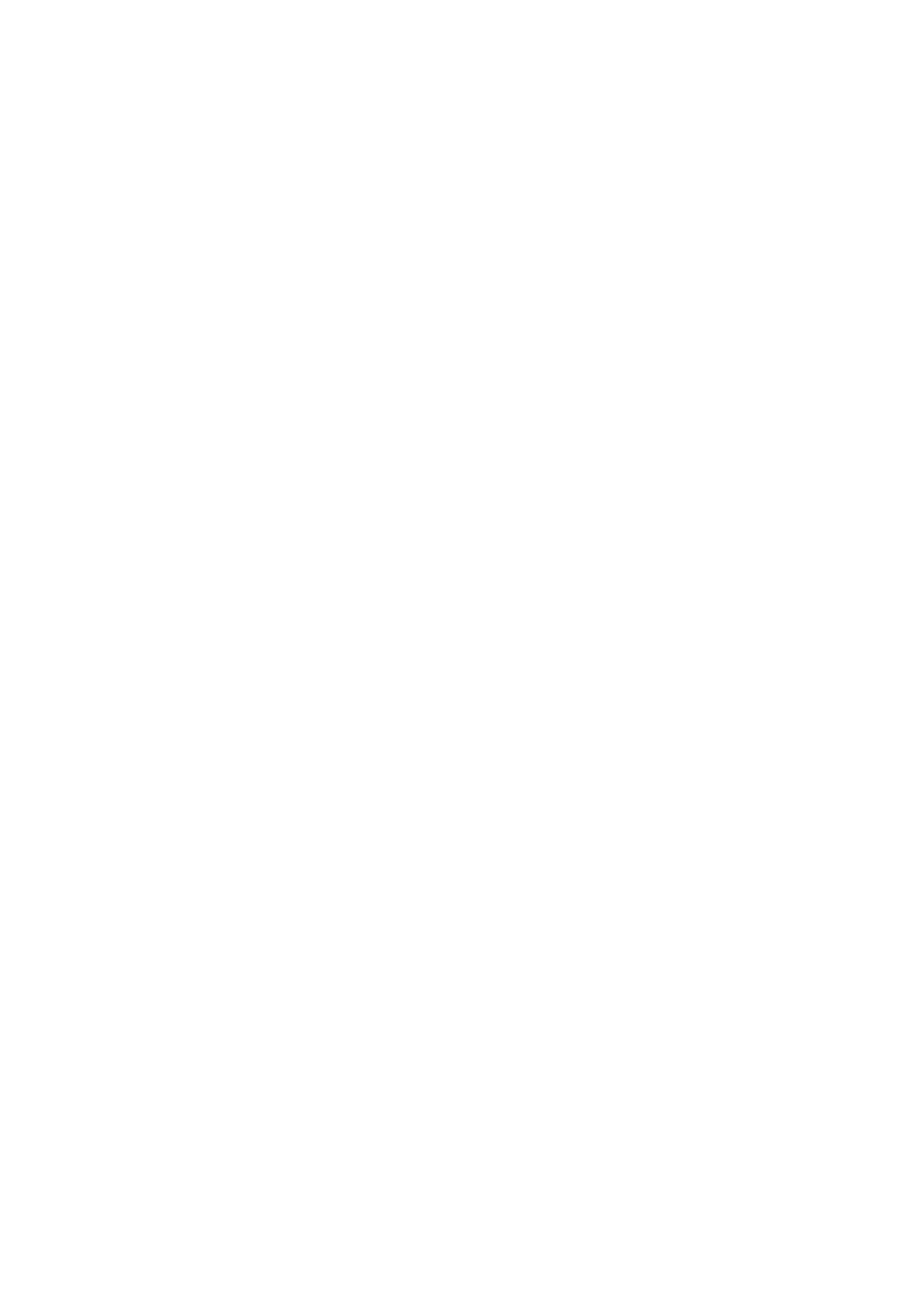## **Abstract**

Two or higher order factorial designs are very common in biomedical, agricultural, and horticultural research. Those factorial trials are appropriate to investigate beside the main effect of the factors also the interaction between them. The interaction effect determines the different response of one factor over the levels of the other factor. The commonly used evaluation of those trials by using the analysis of variance and the corresponding F-tests for the interaction effects offers only a global decision concerning the presence of interactions.

Within this thesis a straightforward method for the construction of appropriate hypotheses for an in depth analysis of statistical interactions is presented. The hypotheses are formulated via contrasts of differences among means. As an alternative approach, the hypotheses to test for interactions can be formulated as ratios of differences among means. In addition, this procedure allows the distinction between quantitative and qualitative interactions.

Because within such a detailed analysis several hypotheses are tested simultaneously, an adequate multiple comparison procedure has to be used. Multiplicity adjusted p-values for the individual hypotheses are provided, such that the significance can be inferred, while controlling the overall probability of a type I error. Furthermore, compatible simultaneous confidence intervals can be used to interpret the direction, magnitude and the biological relevance of the interaction effects.

The proposed methods are applicable on data with a normally distributed endpoint, whereas the cases of homogeneous and heterogeneous variances over the groups are considered. Additionally, the methodology is extended for binary response variables. The proposed methods are applied to two horticultural and three biomedical trials. In addition, the corresponding R code with comments for the reproducible analysis is provided.

In summary the main improvements of the presented methodology are: (i) providing inferences on global and local hypotheses (ii) evaluation of reasonable research hypotheses by user defined contrasts (iii) identification of the source of the interactions (iv) quantification of the interaction on a percentage scale (v) evaluation of the biological relevance of a potential interaction effect (vi) extension though the assessment of non-inferiority of the treatment effects.

**Keywords:** Multiple Contrast Tests, Simultaneous Confidence Intervals, Qualitative Interaction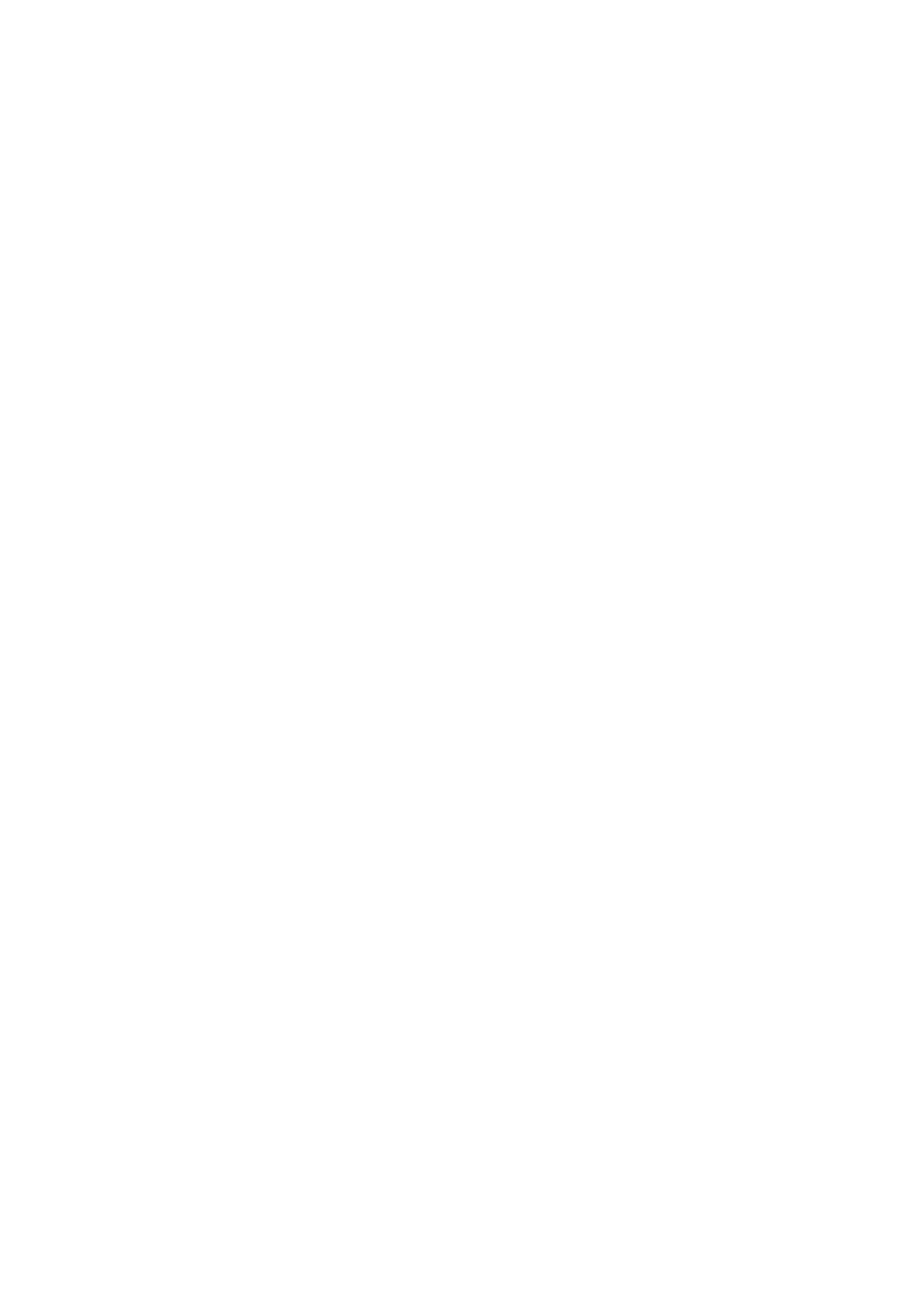## **Contents**

|    |      | 1. Introduction                                                                | 1              |
|----|------|--------------------------------------------------------------------------------|----------------|
| 2. |      | Data Examples                                                                  | $\overline{7}$ |
|    | 2.1. |                                                                                | $\overline{7}$ |
|    | 2.2  |                                                                                | 8              |
|    | 2.3. |                                                                                | 11             |
|    | 2.4. |                                                                                | 11             |
|    | 2.5. |                                                                                | 13             |
| 3. |      | Hypotheses for statistical interactions                                        | 17             |
|    | 3.1. |                                                                                | 17             |
|    | 3.2. |                                                                                | 19             |
|    | 3.3. |                                                                                | 20             |
|    |      | Contrasts for the bush beans example<br>3.3.1.                                 | 24             |
|    |      | Contrasts for the lettuce data set<br>3.3.2.                                   | 25             |
|    |      | Contrasts for the multi-centre clinical trial $\ldots \ldots \ldots$<br>3.3.3. | 26             |
|    | 3.4. |                                                                                | 27             |
|    |      | Numerator and denominator contrast matrices for the multi-<br>3.4.1.           |                |
|    |      |                                                                                | 28             |
| 4. |      | Inference to test statistical interactions                                     | 31             |
|    | 4.1. |                                                                                | 31             |
|    | 4.2. | Multiple contrast tests for product-type interaction contrasts                 | 32             |
|    | 4.3. | Simultaneous confidence intervals for product-type interaction con-            |                |
|    |      |                                                                                | 34             |
|    |      | 4.3.1.                                                                         | 34             |
|    |      |                                                                                |                |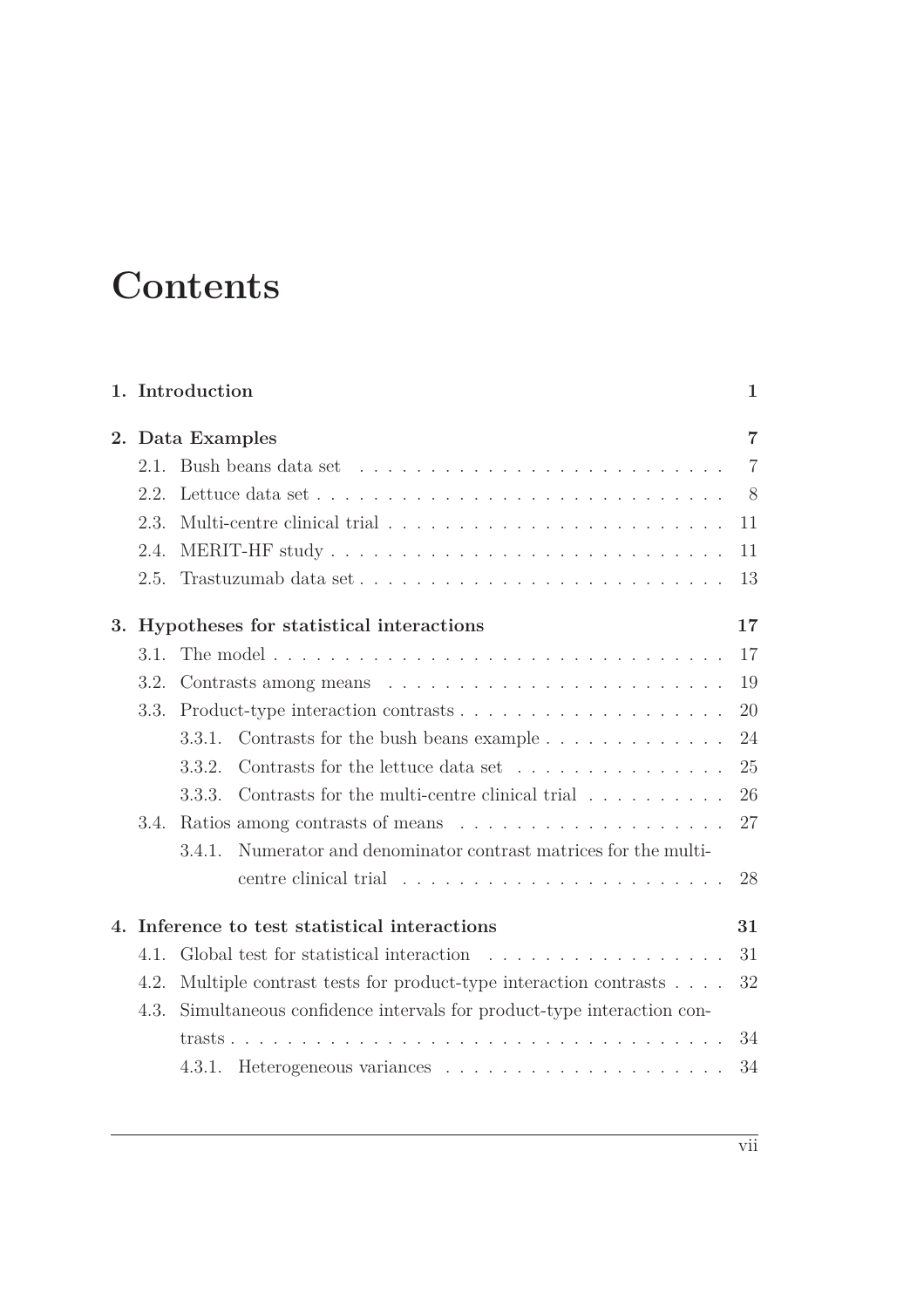| 4.4. | Multiple contrast tests for ratios of treatment differences                   | 36 |
|------|-------------------------------------------------------------------------------|----|
| 4.5. | Simultaneous confidence intervals for ratios of treatment differences         | 37 |
|      | 4.5.1.                                                                        | 37 |
|      | Fieller type confidence intervals: a geometric representation<br>4.5.2.       | 38 |
|      | 5. Detecting qualitative interactions                                         | 43 |
|      | 5.1. Global tests for qualitative interaction                                 | 43 |
|      |                                                                               | 43 |
|      | 5.1.2.                                                                        | 44 |
|      |                                                                               | 45 |
| 5.2. | Detecting qualitative interactions using ratios of treatment differences 46   |    |
|      | Geometric representation of qualitative interactions<br>5.2.1.                | 49 |
|      | Characteristics of the test for qualitative interactions $\ldots$ .<br>5.2.2. | 50 |
|      | 6. Consistency assessment                                                     | 53 |
|      | 7. Binomial data                                                              | 59 |
| 7.1. |                                                                               | 59 |
|      | 7.2. Inference for ratios of risk differences                                 | 61 |
|      | 8. Monte Carlo Simulations                                                    | 65 |
|      | 8.1. Power and coverage probability calculations                              | 65 |
| 8.2. | Simulations for normally distributed outcome variables                        | 66 |
|      | 8.2.1.                                                                        | 66 |
|      | 8.2.2.                                                                        | 68 |
|      | 8.3. Simulations for binary response variables 68                             |    |
|      | 8.3.1.                                                                        | 68 |
|      | 8.3.2.                                                                        | 70 |
|      | 9. Examples re-analysed                                                       | 75 |
| 9.1. |                                                                               | 75 |
| 9.2. |                                                                               | 76 |
| 9.3. |                                                                               | 77 |
| 9.4. |                                                                               | 80 |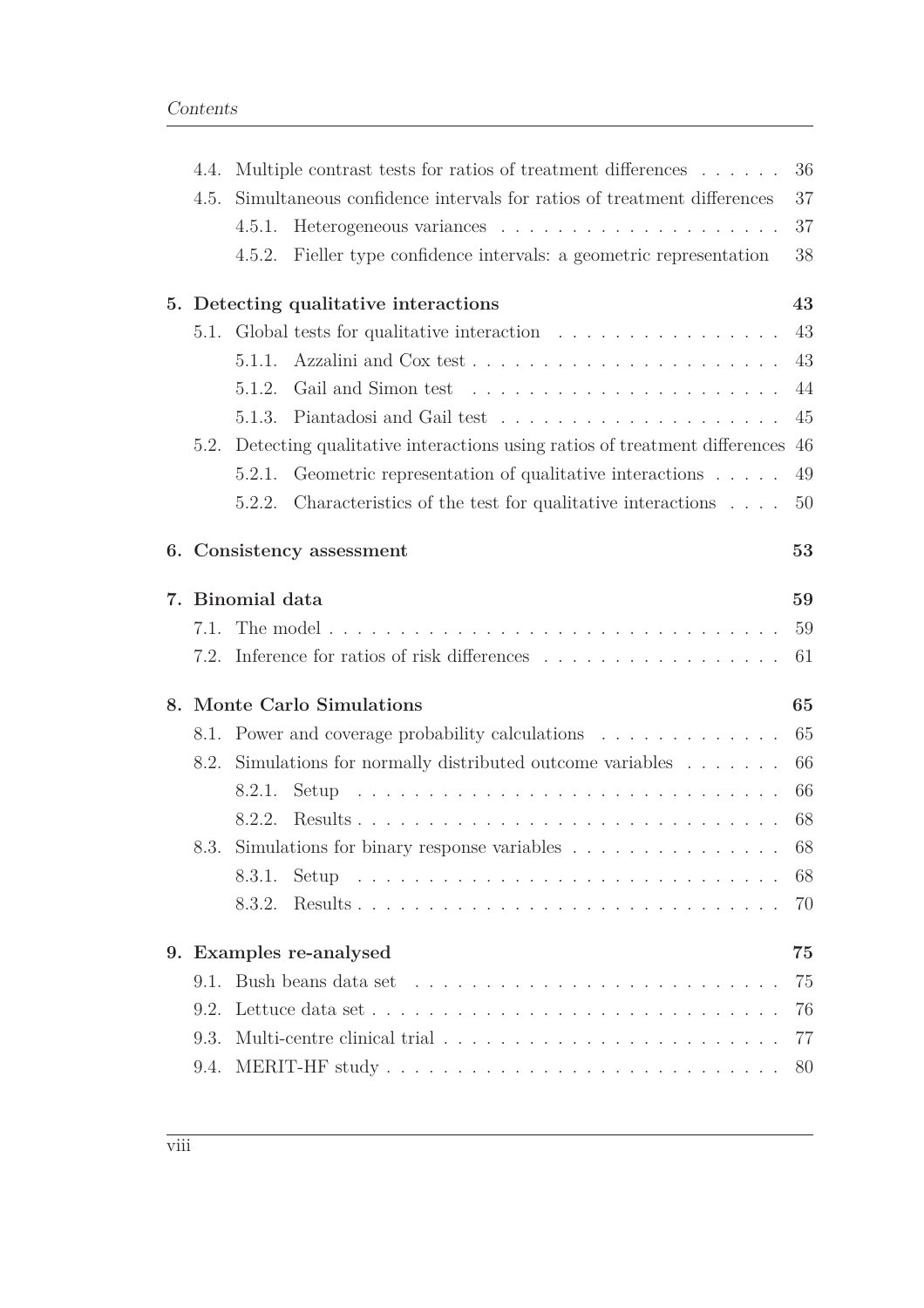|  | 10. Discussion                      | 85 |
|--|-------------------------------------|----|
|  | A. R Code for reproducible research | 97 |
|  |                                     |    |
|  |                                     |    |
|  |                                     |    |
|  |                                     |    |
|  |                                     |    |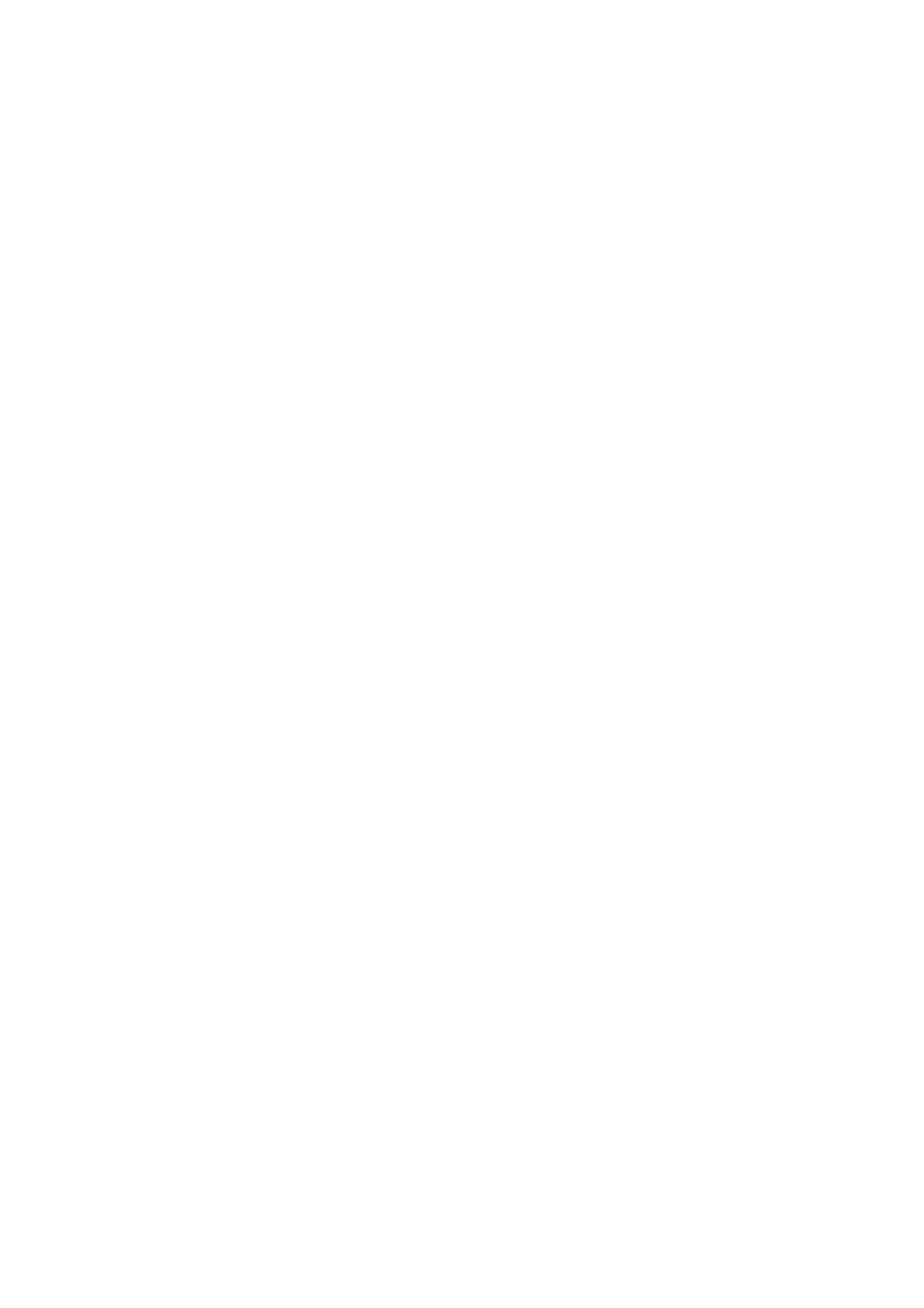# **List of Tables**

| 2.1. ANOVA table of the bush beans data set. $\dots \dots \dots \dots \dots$              |  |
|-------------------------------------------------------------------------------------------|--|
|                                                                                           |  |
|                                                                                           |  |
|                                                                                           |  |
|                                                                                           |  |
|                                                                                           |  |
|                                                                                           |  |
| 3.2. Tetrad contrasts of cell means $\ldots \ldots \ldots \ldots \ldots \ldots \ldots 22$ |  |
|                                                                                           |  |
|                                                                                           |  |
|                                                                                           |  |
|                                                                                           |  |
|                                                                                           |  |
| 9.1. Adjusted p-values and SCI for the MERIT-HF trial 81                                  |  |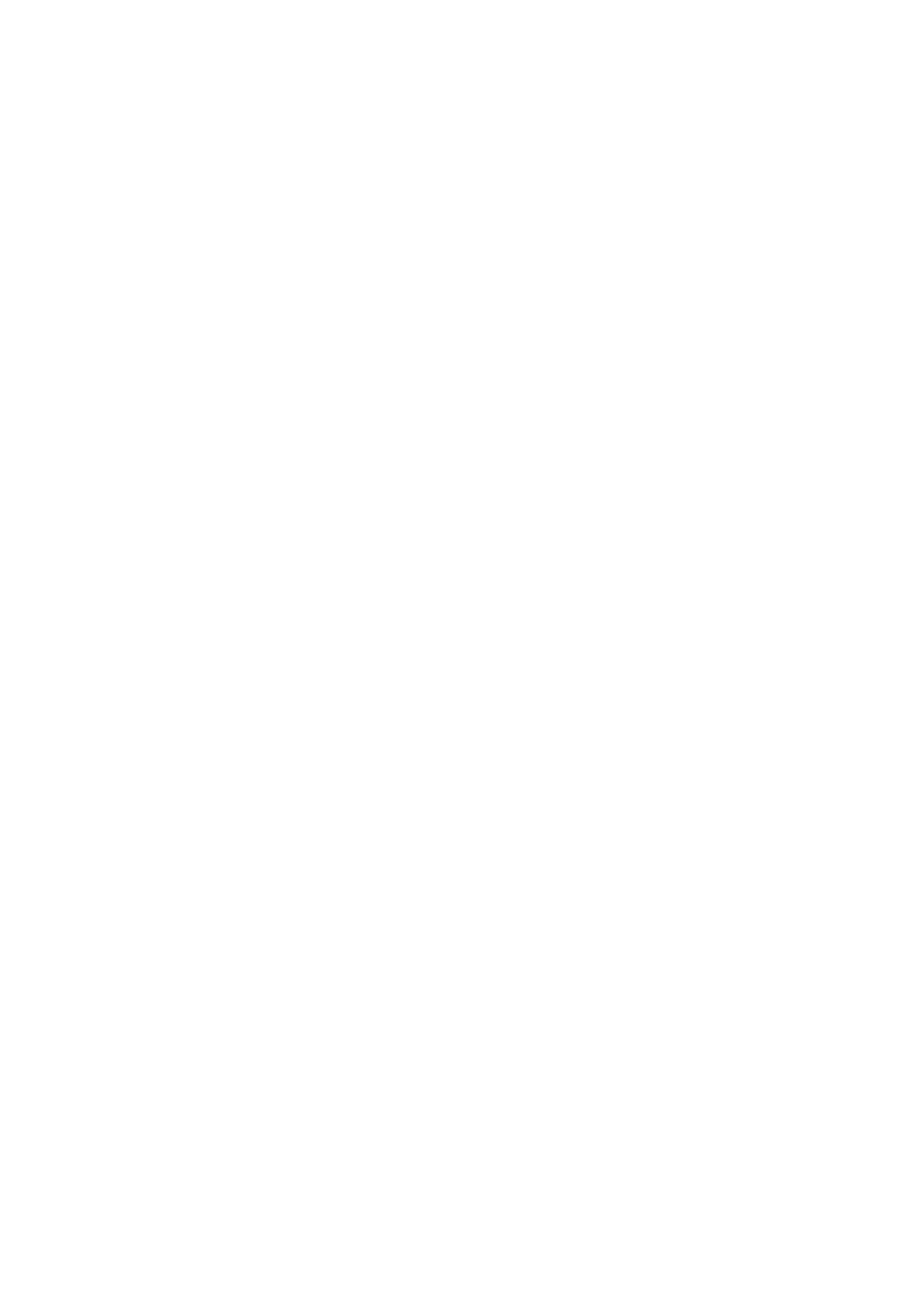# **List of Figures**

|      | 1.1. Schematic display of different types of interactions                               | 3  |
|------|-----------------------------------------------------------------------------------------|----|
| 2.1. |                                                                                         | 9  |
| 2.2. | Interaction plot of the lettuce data set. $\dots \dots \dots \dots \dots \dots$         | 10 |
| 2.3. |                                                                                         | 12 |
| 4.1. | Geometric representation of the Filler type confidence intervals                        | 40 |
| 5.1. | Parameter space of the treatment effects $\boldsymbol{\delta} = {\delta_1, \delta_2}$ . | 47 |
| 5.2. | Schematic display of possible constellations of the treatment effects.                  | 48 |
| 5.3. | Detecting qualitative interactions using Fieller type confidence in-                    |    |
|      |                                                                                         | 51 |
| 5.4. | Geometric representation of the null hypothesis of no qualitative                       | 52 |
| 6.1. | Parameter space of $\gamma_m$ for the intersection-union method                         | 55 |
| 6.2. | Parameter space of $\gamma_m$ for the union-intersection method                         | 57 |
| 8.1. | Power comparisons for normally distributed outcome measures                             | 69 |
| 8.2. | Coverage probability of SCI for the ratios of risk differences.                         | 71 |
| 8.3. | Power comparisons for binary response variables.                                        | 73 |
| 9.1. | SCI for the bush beans data set $\dots \dots \dots \dots \dots \dots \dots$             | 76 |
| 9.2. | SCI for the lettuce data set $\dots \dots \dots \dots \dots \dots \dots \dots$          | 77 |
| 9.3. | SCI for the multi-centre clinical trial. $\ldots \ldots \ldots \ldots \ldots \ldots$    | 79 |
| 9.4. |                                                                                         | 83 |
|      |                                                                                         |    |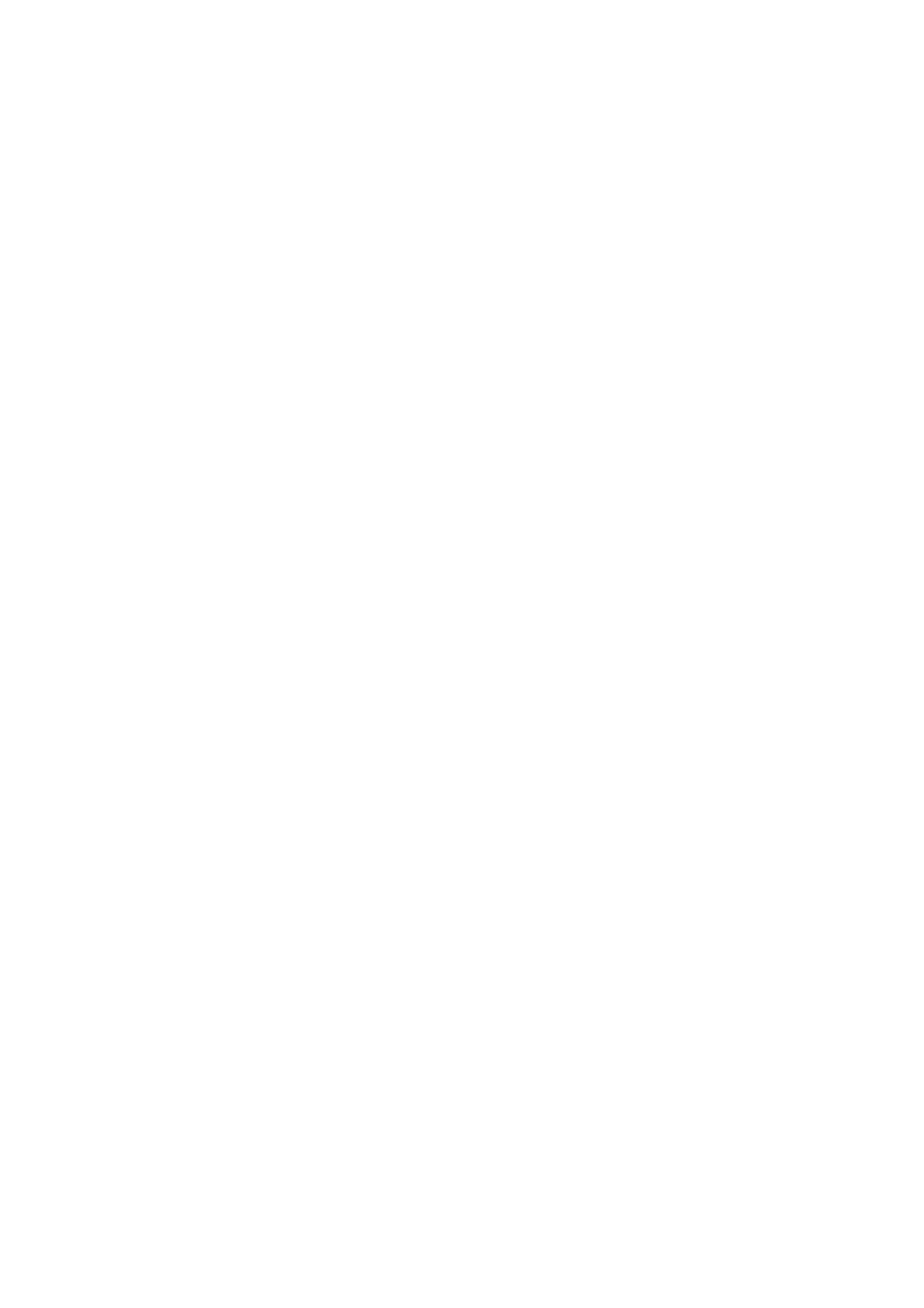# <span id="page-14-0"></span>**Chapter 1. Introduction**

Experiments that include two or more factors are frequently conducted in a wide variety of research areas, such as horticultural, agricultural, biological and biomedical sciences. Those factorial trials permit the experimenter to simultaneously investigate several factors within the same experiment. As opposed to singlefactor experiments, two and higher order factorial experiments are appropriate to investigate the interaction effects between the factors beside the main effects of each factor. According to [Searle \[1997\]](#page-108-0) the interaction effect describes the extent to which one factor is not acting in the same manner over the levels of another factor. Depending on the research area the term interaction has also different meanings, which frequently leads to some confusion. [Wang et al.](#page-108-1) [\[2010\]](#page-108-1) provide an overview of several alternative meanings for the term interaction, especially differentiating the statistical and biological aspects. Within this thesis the term interaction refers to statistical interaction in factorial designs: How does the effect of one factor changes, if a second factor is varied. Furthermore, the focus lies on the analysis of first-order interactions, i.e. the interaction between two factors. Nevertheless, the presented methods can be extended to designs with more than two factors whereas the interpretation of higher-order interactions becomes more difficult.

A further problem on the analysis of statistical interactions is the distinction between q[uantitative and qualitative interactions, see](#page-104-0) [Peto](#page-107-0) [\[1982\]](#page-107-0) (cited by Gail and Simon [\[1985\]](#page-104-0)). A quantitative interaction occurs if the effect of one factor varies in its magnitude but not in its sign over the levels of another factor. In contrast, a qualitative interaction denotes a difference in the effect of one factor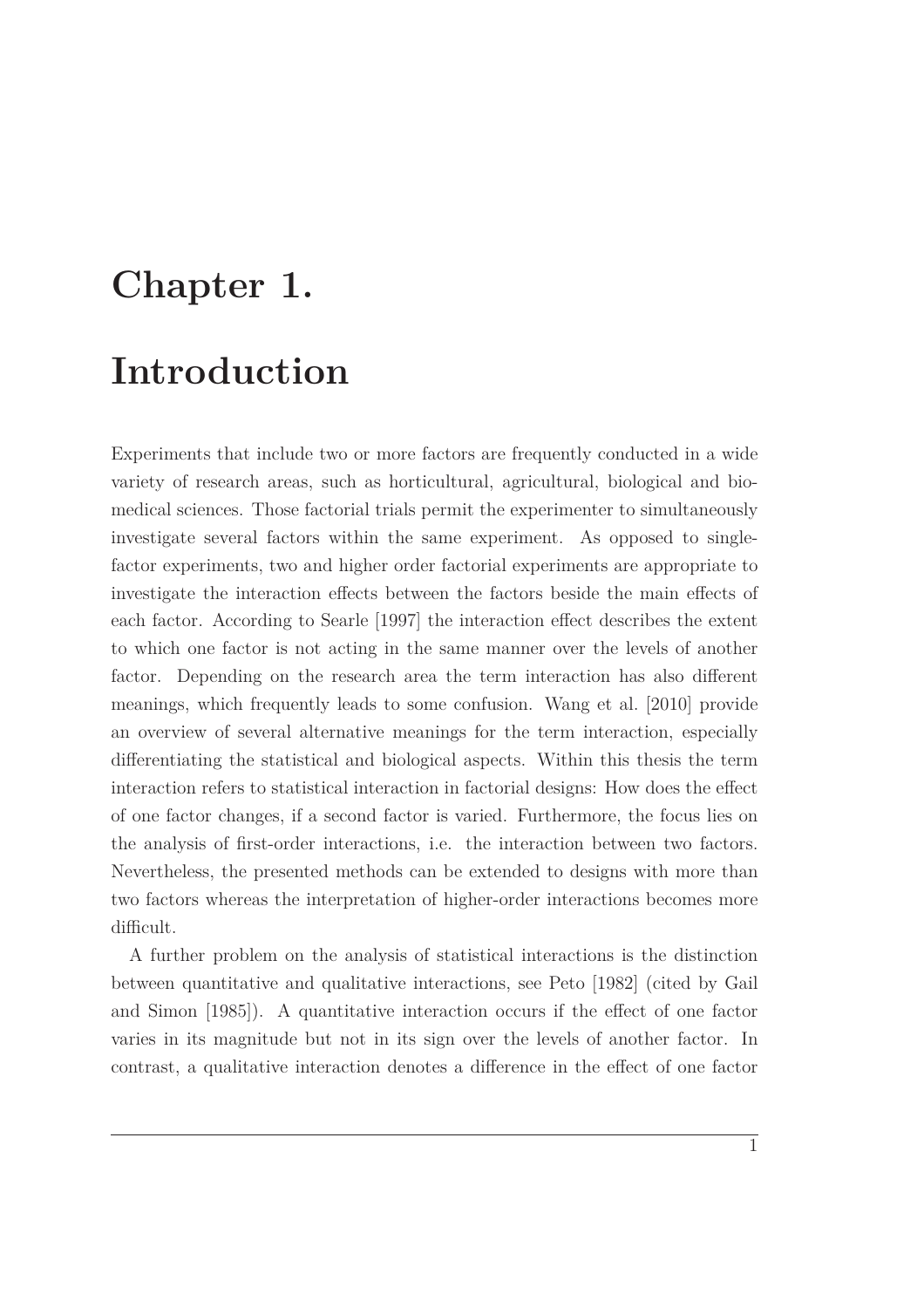in its magnitude and in its sign over the levels of another factor. Figure [1.1](#page-16-0) displays the different types of interactions for a two-by-two factorial design. It should be pointed out that a qualitative interaction due to the first factor does not automatically imply a qualitative interaction due to the second factor (see Figure [1.1](#page-16-0) d and e). Since a difference of the effect of one factor over the levels of the other is expected in some research fields, a potential heterogeneity caused by a qualitative interaction is of particular interest [\[Gail and](#page-104-0) Simon, [1985](#page-104-0)]. Depending on the context under consideration several synonymous terms are used to denote qualitative and quantitative interactions, e.g., removable interaction or ordinal interaction, and non-removable or disordinal interactions [\[Gonzalez and Cox](#page-105-0), [2007](#page-105-0)]. In agricultural experiments the term crossover interaction is used synonymously to qualitative interactions [\[Baker](#page-102-0), [1988\]](#page-102-0). When analysing genotype-by-environmental interactions researcher are particularly interested in crossover interactions, which denote rank changes between environments within genotypes [\[Truberg and Hühn,](#page-108-2) [2000\]](#page-108-2).

Besides the analysis of genotype-by-environmental interaction, the analysis of interaction between two treatment factors is of interest in horticultural and agricultural research. Some examples of treatment factors are: (i) particular varieties or c[ultivars of species](#page-108-3) [\[Compton](#page-103-0)[,](#page-108-3) [2000](#page-103-0)[\], \(ii\) different kinds](#page-108-3) of fertilizers [Sahin et al., [2012\]](#page-108-3), (iii) different irrigation intensities [\[Slauenwhite and Qaderi, 2013](#page-108-4)] or (iv) different seed spacing in a row [\[Petersen](#page-107-1), [1985](#page-107-1)].

In most two-factorial biomedical experiments the factors can be classified in a primary treatment factor and a secondary factor [\[Cox](#page-103-1), [1984](#page-103-1)]. According to the type of the secondary factor the following sources of interactions between two factors are relevant in biomedical research: (i) treatment-by-centre interaction in multi-centre trials, in which the secondary factor refers to medical centres or clinics [\[Potthoff et al., 2001\]](#page-107-2), (ii) inconsistency in multi-regional trials, where the subjects are incorporated from many countries or regions [\[Chen et al., 2010](#page-103-2)], (iii) subgroup heterogeneity in trials with pre-defined subgroups, where the subsets of pati[ents are defined by prognostic factors, e.g., age or disease severity \[](#page-104-0)Gail and Simon, [1985\]](#page-104-0), (iv) genome-wide association studies with focus on gene-gene and gene-environment interactions, in which the subsets are defined by a potential environmental factor such as smoking status [\[Han et al.](#page-105-1), [2012\]](#page-105-1), (v) biomarker-by-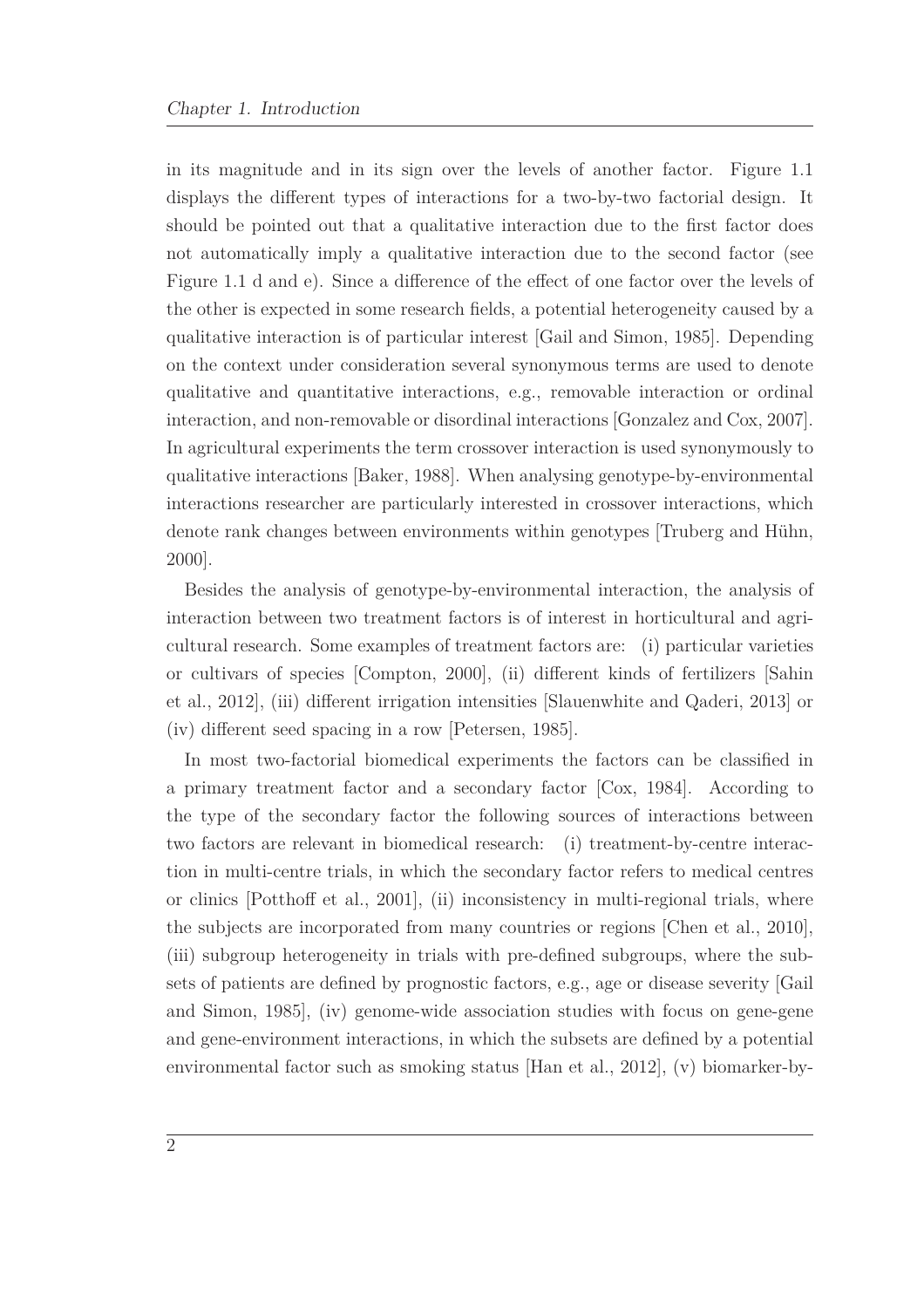<span id="page-16-0"></span>

Figure 1.1.: Schematic display of different types of interactions for a two-by-two factorial design with the two factors *A* (with its levels *A*1 and *A*2) and *B* (with its levels *B*1 and *B*2). **(a)** no interaction: the difference between the levels of factor *A* is equal over the levels of factor *B* and vice versa, **(b)** quantitative interaction: the difference between the levels of factor *A* differs in its magnitude but not in its sign over the levels of factor *B* and vice versa **(c)** qualitative interaction: the difference between the levels of factor *A* differs in its magnitude and in its sign over the levels of factor  $B$  and vice versa  $(d)$  qualitative interaction according to factor A and quantitative interaction according to factor B, **(e)** qualitative interaction according to factor B and quantitative interaction according to factor A.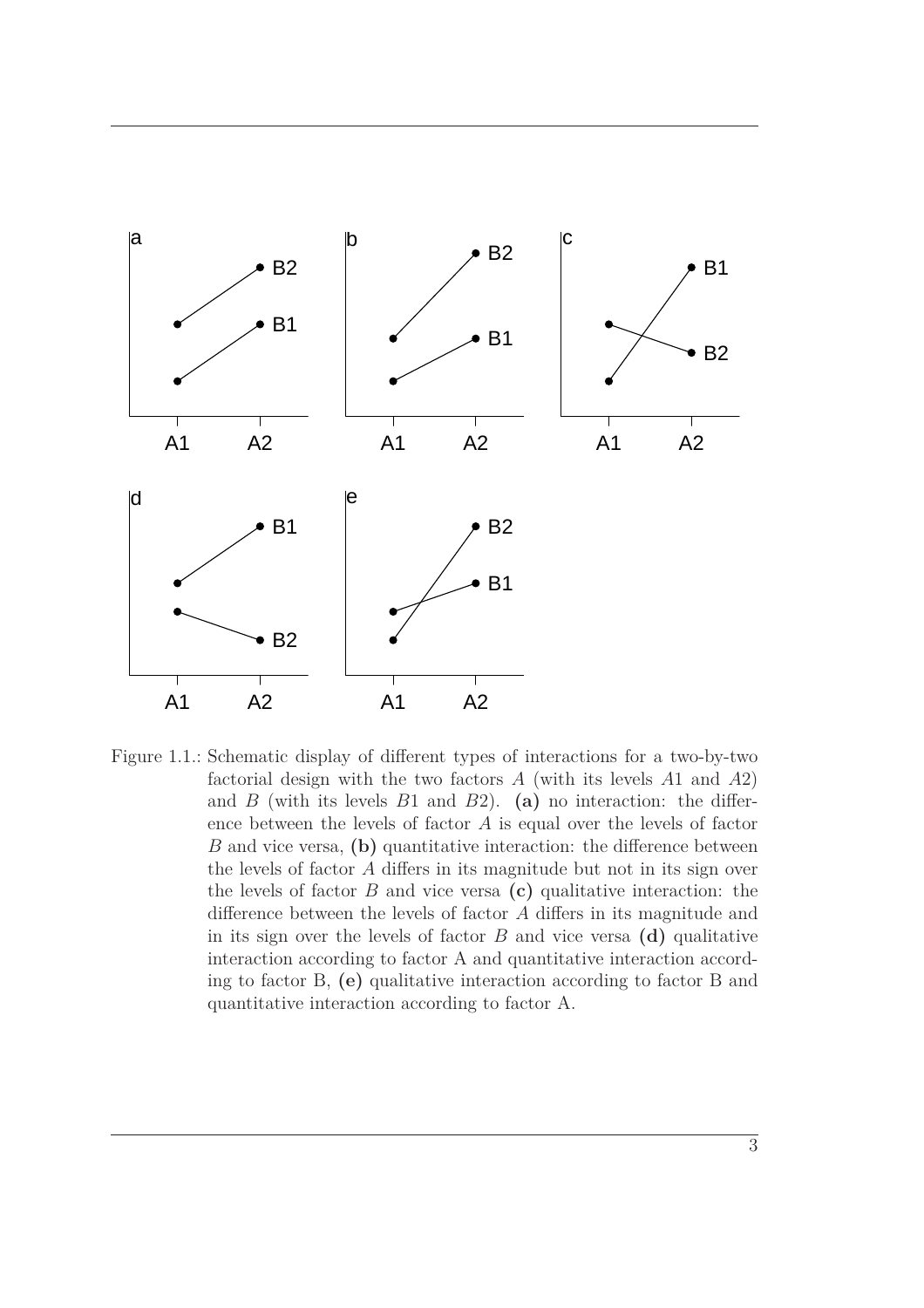treatment interactions [\[Michiels et al.](#page-106-0), [2011](#page-106-0)], and (vi) heterogeneity between the different stages of adaptive trials [\[Parker, 2010](#page-107-3)].

Several regulatory guidelines address the analysis of interactions in multi-centre and multi-regional trials. Among others, the Guideline on Statistical Principles for Clinical Trials proposed by the ICH E9 [\[1998\]](#page-105-2) refers to procedures when treatmentby-centre interactions are to be analysed: "*Marked heterogeneity may be identified by graphical display of the results of individual centres or by analytical methods, such as a significance test of the treatment-by-centre interaction*". In the answer of question 11 of the Question and Answers document ICH E5 [\[2009](#page-108-5)] the objectives of a multi-regional study for the purpose of bridging are defined: "*(1) to show that the drug is effective in the region and (2) to compare the results of the study between the regions with the intent of establishing that the drug is not sensitive to ethnic factors.*", whereas "not sensitive" means a consistent treatment effect over regions. However no recommendations are given on the test to use and how to assess a true heterogeneity of the treatment effects over centres or regions.

It is common practice to analyse the main and interaction effects in a twofactorial design by applying the two-way analysis of variance (ANOVA). Unfortunately, the corresponding F-tests offer only an overall decision concerning the presence of these effects [\[Hothorn et al.](#page-105-3), [2008\]](#page-105-3). Within this thesis a general methodology to formulate the research hypothesis for an in-depth analysis of interactions is presented. Therefore, the approach presented by [Gabriel et](#page-104-1) al. [\[1973](#page-104-1)] is adopted. They constructed product-type interaction contrasts as a direct Kronecker product of two one-way contrasts. These interaction contrasts can be conceived as the difference of differences among means. This idea is further extended in this thesis by formulating the interaction hypotheses as ratio of differences among means. The latter approach has the advantage that the interaction effect is interpretable as relative change of the differences among means. Furthermore, this extension of product-type interaction contrasts allows the differentiation between quantitati[ve and qualitative interactions](#page-105-4) [\[Kitsche and Hothorn](#page-106-1)[,](#page-105-4) [2013](#page-106-1)[\].](#page-105-4) Hauschke and Kieser [\[2001](#page-105-4)] illustrated the usage of multiple ratios of treatment means to test for non-inferiority in medical research. This approach is expanded by using multiple ratios of differences among means to assess non-inferiority of these differences among means. This extension applicable for the assessment of consistency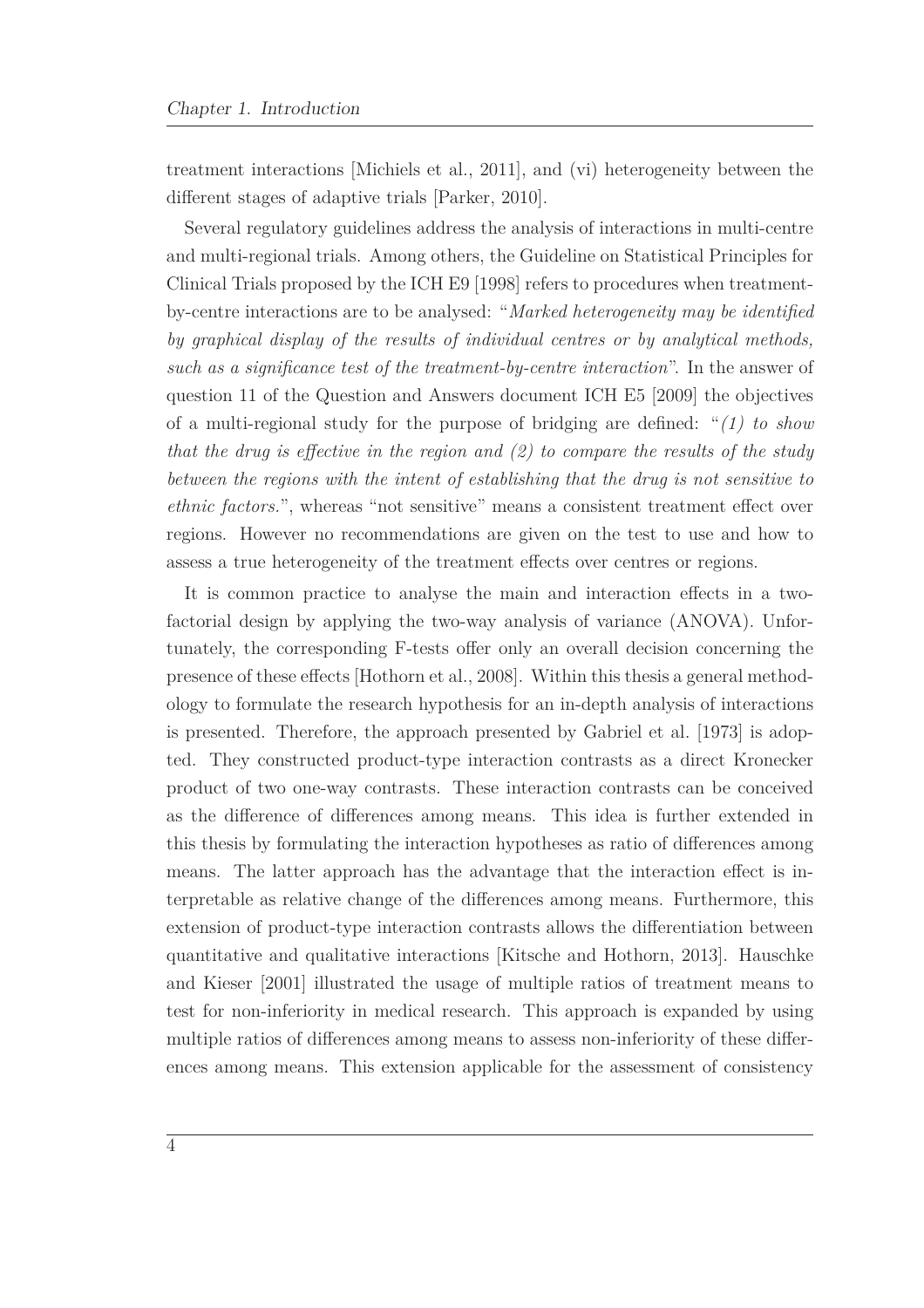of the treatment effect in multi-regional trials.

Because in such a detailed analysis several hypotheses are tested simultaneously, an adequate multiple comparison procedure has to be used that controls the familywise type I error rate for the family of hypotheses under consideration. Multiplicity adjusted p-values for the individual hypotheses are provided, such that the significance of the detailed interpretations can be inferred, while controlling the overall probability of a type I error. Compatible simultaneous confidence intervals can be used to interpret the direction, magnitude and the biological relevance of the interaction effects.

In the first instance the proposed methodologies are presented for factorial experiments where the response variable is assumed to be normally distributed with homogeneous error terms. Furthermore, the situation in which the assumption of homogeneous variances is not fulfilled is considered. In pharmaceutical and biomedical research the outcome of interest is often an "event" with the data taking a binary form commonly denoted as success or failure. Therefore, the developed approach is expanded to the binary case and the hypotheses are formulated as differences of risk differences and ratios of risk differences, respectively.

This thesis is organized as follows. In Chapter [2](#page-20-0) five motivating example data sets are presented. The statistical model for normally distributed outcome variables is given in Chapter [3.](#page-30-0) This chapter also considers the formulation of the interaction effects as the difference of treatment differences and the ratio of treatment differences, respectively. Methods to construct multiple contrast tests and simultaneous confidence intervals to evaluate the different kinds of interactions are illustrated in Chapter [4.](#page-44-0) Chapter [5](#page-56-0) demonstrates the usage of the ratios of treatment differences for the assessment of qualitative interactions. In addition to the proposed method, three commonly used tests to detect qualitative interactions are presented in Chapter [5.](#page-56-0) In Chapter [6](#page-66-0) the research hypothesis of detecting statistical interaction is reversed in order to assess consistency of treatment effects over the levels of a secondary factor. Afterwards, the presented principles are extended for the analysis of interactions in cases of binary response variables in Chapter [7.](#page-72-0) Chapter [8](#page-78-0) presents the properties of the proposed method though a simulation study. In Chapter [9](#page-88-0) the motivating examples are analysed. Finally, Chapter [10](#page-98-0) provides a concluding discussion.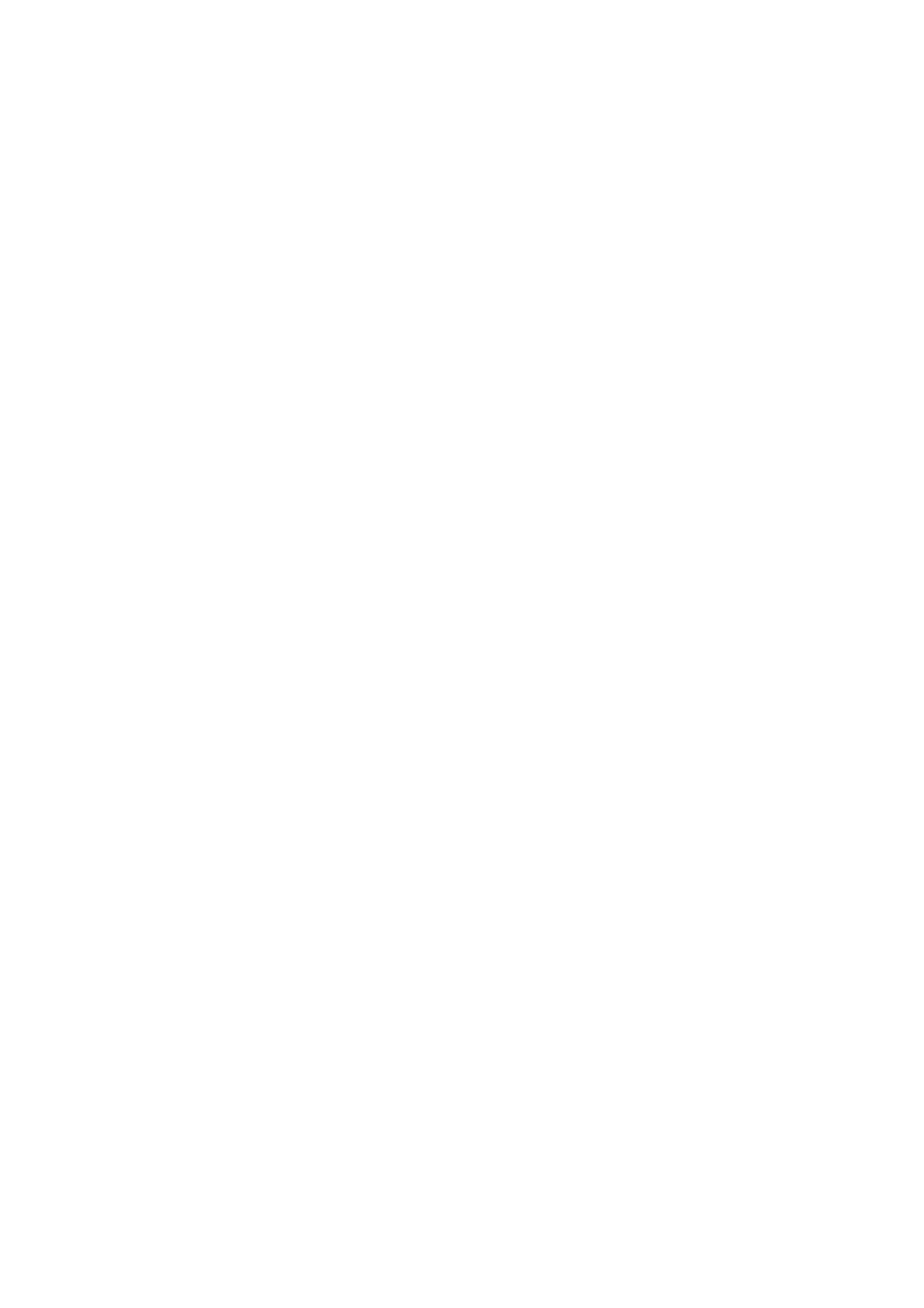## <span id="page-20-0"></span>**Chapter 2.**

### **Data Examples**

In this chapter five data examples are described where the interest is at least partially on the detection of a statistical interaction. The analysis of the presented example data sets by using the methodologies described within this thesis are given in Chapter [9.](#page-88-0)

#### <span id="page-20-1"></span>**2.1. Bush beans data set**

The first example was published by [Petersen \[1985](#page-107-1), p. 155]. The goal of the experiment was to investigate the effect of row spacing on the yield of different varieties of bush beans. Due to the different growth habits of the considered varieties it was assumed that the spacing effect differs between the varieties. The selected four varieties differ such that "New Era" and "Big Green" form low, bushy plants and the two varieties "Little Gem" and "Red Lake" form erect plants with few branches. The chosen row spacing were of 20, 40 and 60 cm between rows. A randomized complete block design with four blocks and 12 plots per block was used. The yield of dried beans in kilograms per plot was determined after harvest time. Figure [2.1](#page-22-0) displays the mean yield for each variety-by-spacing combination. It is obvious that the mean yield increases for the varieties "New Era" and "Big Green", which form little, bushy plants, with increasing row spacing. On the other hand, the mean yield decreases for the two varieties "Little Gem" and "Red Lake", which build erect plants, as the spacing increases. The results of the corresponding ANOVA reveal that this interaction between variety and spacing is highly significant (Table [2.1\)](#page-21-1). The significant overall interaction may now be further analysed: What is the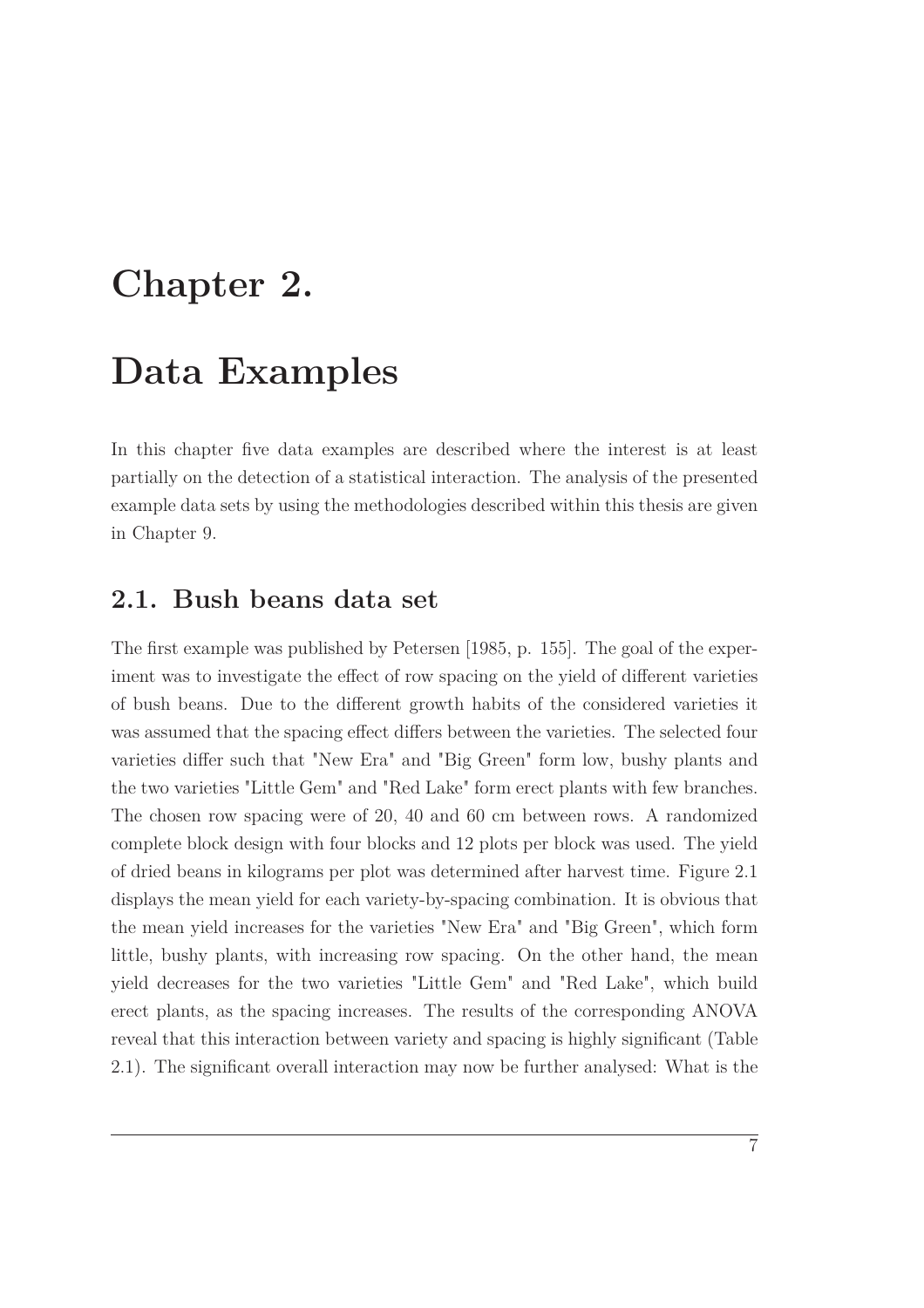|                 |               |         | Df Sum Sq Mean Sq F value $Pr(\geq F)$ |      |                    |
|-----------------|---------------|---------|----------------------------------------|------|--------------------|
| <b>Block</b>    | 3             | 341.90  | 113.97                                 |      | $8.78 \leq 0.001$  |
| Variety         | $\mathcal{R}$ | 1332.56 | 444.19                                 |      | $34.22 \leq 0.001$ |
| Spacing         | $2 -$         | 72.67   | 36.33                                  | 2.80 | 0.075              |
| Variety:Spacing | 6             | 871.00  | 145.17                                 |      | $11.18 \leq 0.001$ |
| Residuals       | 33            | 428.35  | 12.98                                  |      |                    |

<span id="page-21-1"></span>Table 2.1.: ANOVA table and corresponding F-statistics of the bush beans data set from the two-factorial randomized complete block design.

difference in yield increase for different spacing between the bushy and tall groups averages? To what extent do the varieties with similar growth type differ in their reaction to spacing?

#### <span id="page-21-0"></span>**2.2. Lettuce data set**

The second example originates from an experiment that was conducted to analyse the effects of soil type and phosphate fertilizers on lettuce crops. The primary response variable was dry matter in grams per plot. Three different soil types (*S*1, *S*2 and *S*3) and four different levels of phosphate fertilization (including an untreated control) were investigated in a balanced, completely cross-classified treatment structure, laid out as completely randomized design with four replications per treatment combination. The original data for this example were not available and therefore data that reproduce the same treatment means as reported by [Bradu and Gabriel \[1974](#page-102-1)] were generated.

Figure [2.2](#page-23-0) illustrates the mean dry matters for each fertilizer-by-soil combination. From Figure [2.2](#page-23-0) it is obvious that all fertilizers have an increasing effect on dry matter in comparison to the control group for soil type *S*1 and *S*3, whereas the dry matter is almost not affected by the phosphate fertilizers for soil type *S*2. The corresponding ANOVA (Table [2.2\)](#page-24-2) reveals a highly significant interaction between the factors phosphate fertilizer and soil type. The objective is now to compare the three fertilizer effects, defined as the difference of each active fertilization group to the untreated control group, between the different soil types.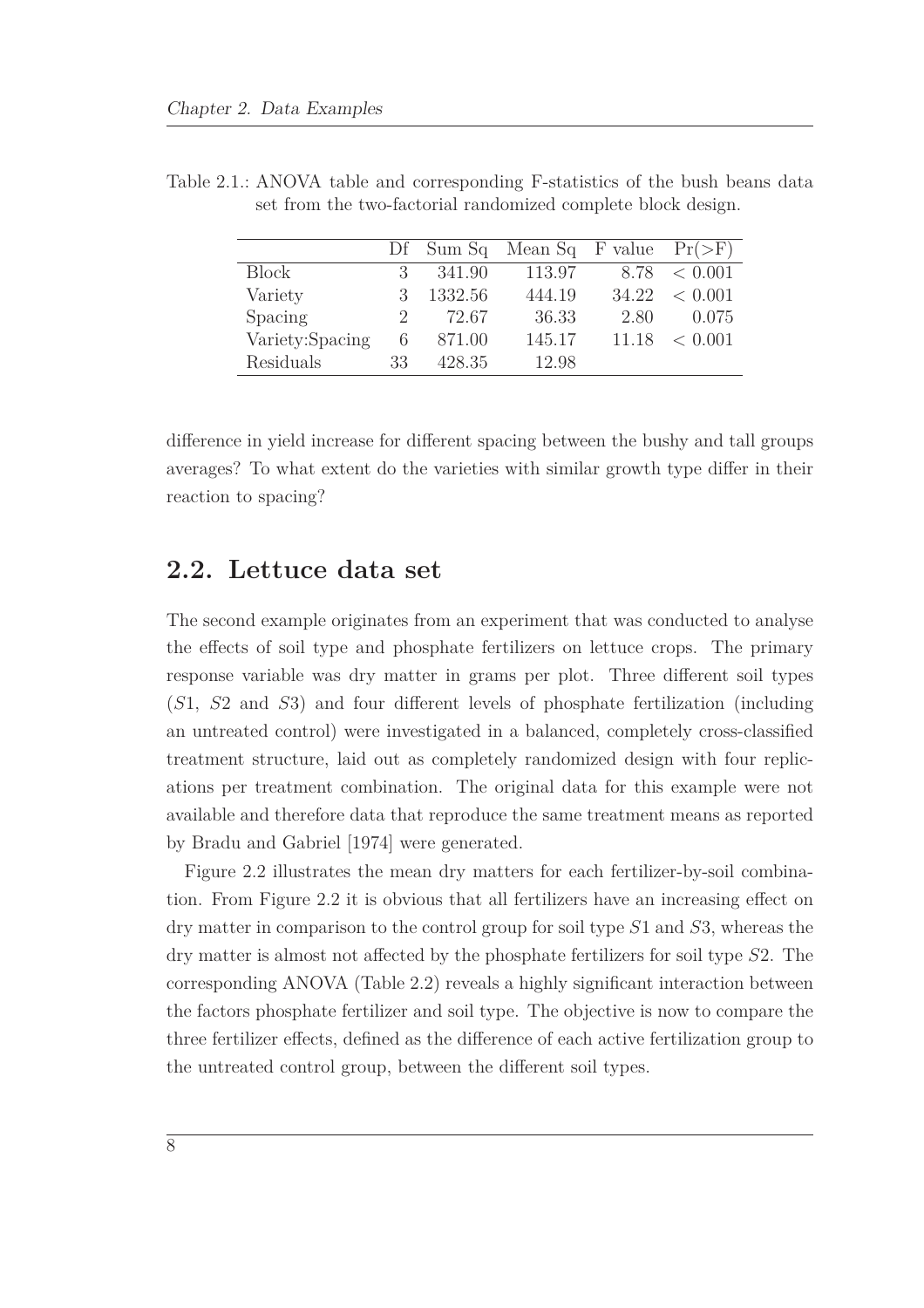<span id="page-22-0"></span>

Figure 2.1.: Interaction plot of cell means which illustrates the relationship between row spacing and yield of four bush bean varieties that form either little, bushy plants (New Era and Big Green) or erect plants with few branches (Little Gem and Red Lake).

9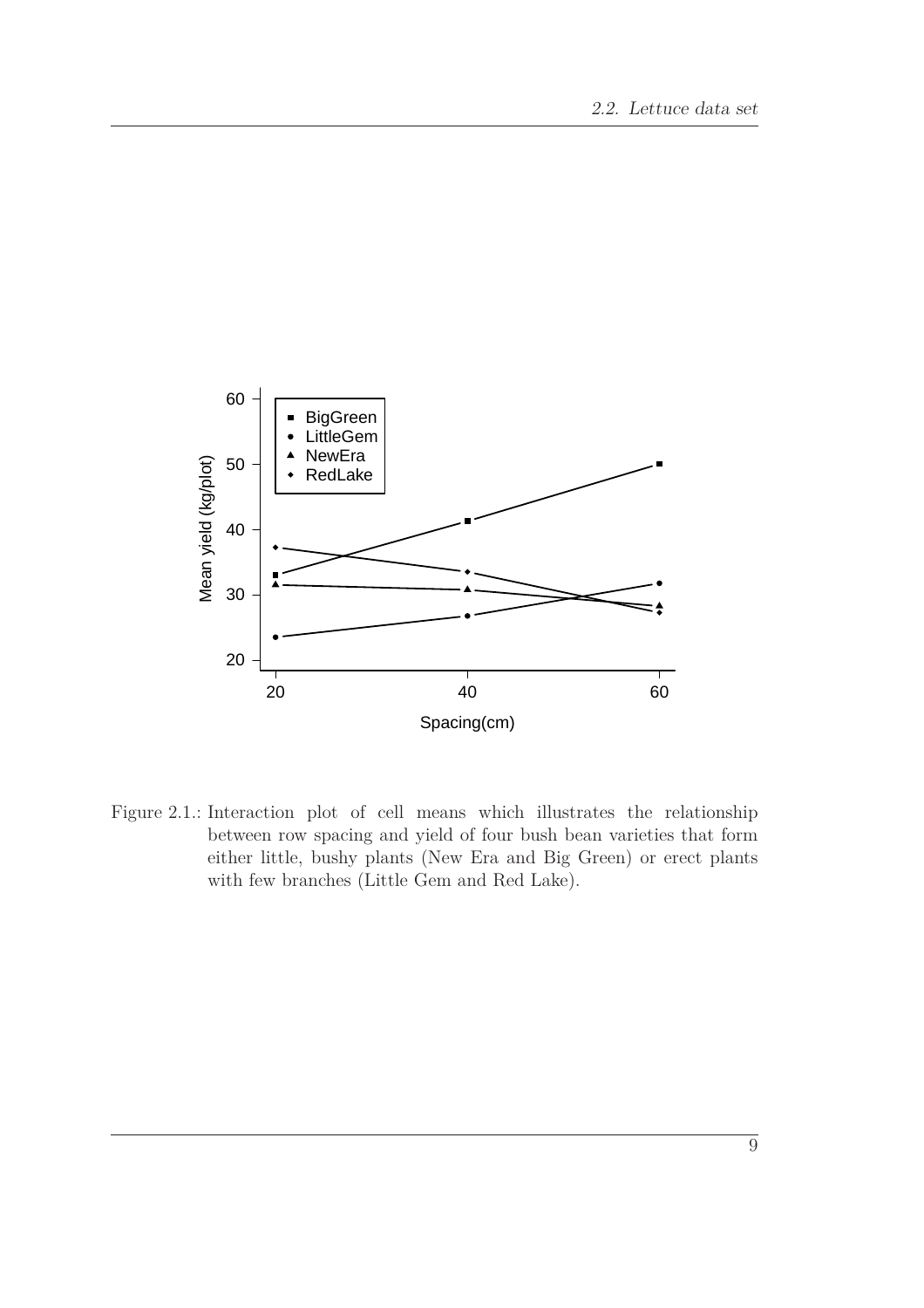<span id="page-23-0"></span>

Figure 2.2.: Interaction plot of cell means which illustrates the relationship between phosphate fertilizer and dry matter on lettuce crops for three soil types.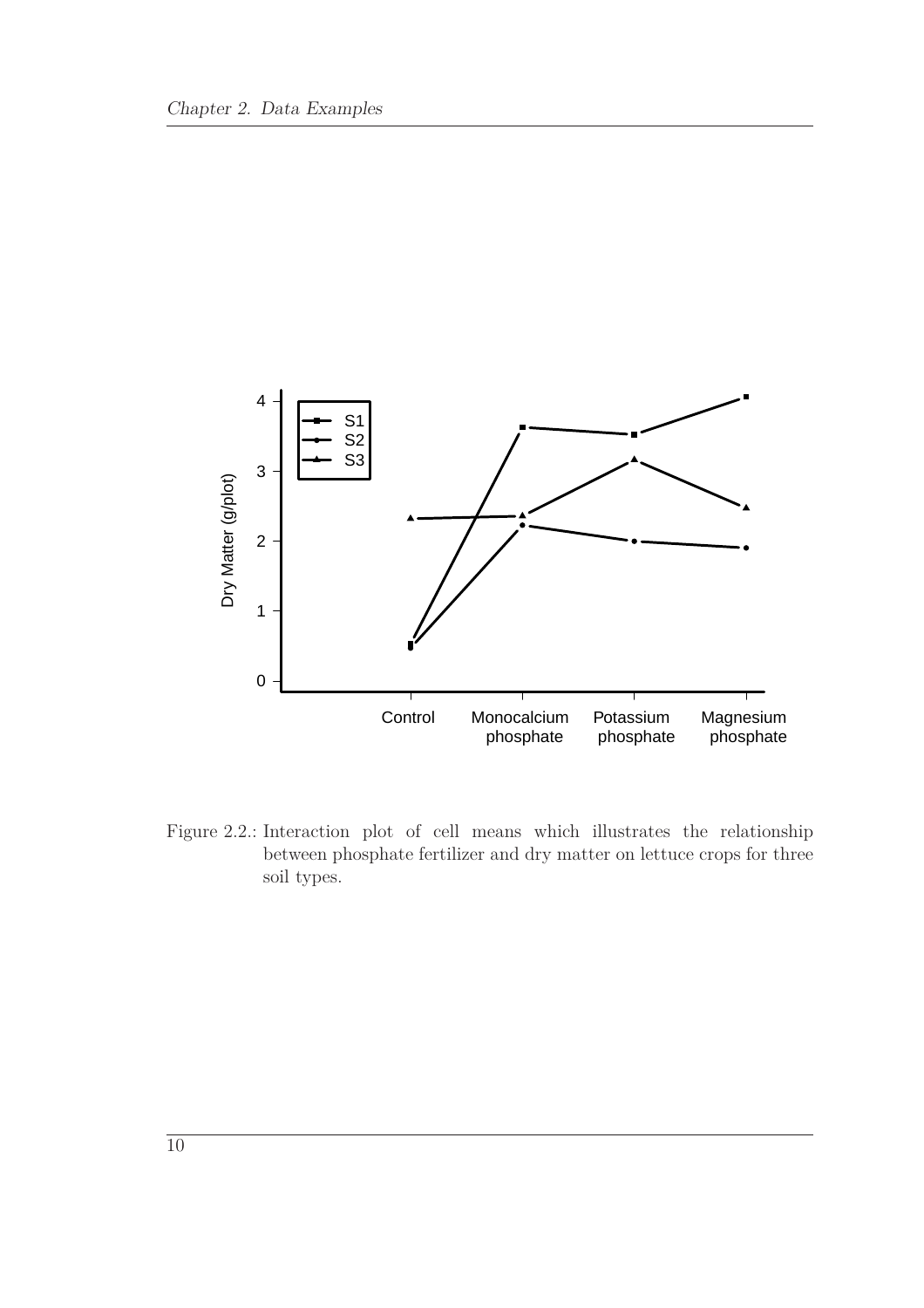|                 |               |       | Df Sum Sq Mean Sq F value $Pr(\geq F)$ |                    |
|-----------------|---------------|-------|----------------------------------------|--------------------|
| Fertilizer      | 3             | 26.41 | 8.80                                   | $54.99 \leq 0.001$ |
| Soil            | $\mathcal{L}$ | 14.08 | 7.04                                   | $43.98 \leq 0.001$ |
| Fertilizer:Soil | 6             | 14.65 | 2.44                                   | $15.25 \leq 0.001$ |
| Residuals       | 36            | 5.76  | 0.16                                   |                    |

<span id="page-24-2"></span>Table 2.2.: ANOVA table and corresponding F-statistics of the lettuce data set from a two-factorial completely randomized design.

#### <span id="page-24-0"></span>**2.3. Multi-centre clinical trial**

In this section, an example published in [Dmitrienko et al. \[2005](#page-104-2)] is presented. In the multi-centre depression trial, two groups of patients, one treatment and one placebo group, were compared. The primary endpoint was the change from the baseline to the end of the nine week acute treatment phase in the 17-item Hamilton depression rating scale total score (HAMD17 score). The change of scores range from -2 to 28, and therefore, it is assume that this endpoint is approximately normally distributed. The experiment was conducted at five centres. The data are displayed as boxplots in Figure [2.3.](#page-25-1) From Figure [2.3,](#page-25-1) it is obvious that there is an increasing treatment effect at centres 100, 102, 103 and 104. However, the treatment effect at centre 101 differs from the remainder of the centres in its sign. The goal is now to decide whether centre 101 represents a qualitative interaction or whether this variation occurs by chance. In Table [2.3](#page-25-0) the ANOVA F-statistics is listed. From Table [2.3,](#page-25-0) it becomes apparent that the global treatment-by-centre interaction ANOVA F-test is significant at  $\alpha = 0.05$ . The aim is now to determine the source and the type of the significant interaction.

#### <span id="page-24-1"></span>**2.4. MERIT-HF study**

The fourth example describes a multi-regional clinical trial, namely the Metoprolol Controlled-Release Randomized Intervention Trial in Heart Failure (MERIT-HF) [\[MERIT-HF Study Group](#page-106-2), [1999](#page-106-2)]. The large scale randomized, double blind, placebo controlled trial was conducted to investigate the treatment effect of adding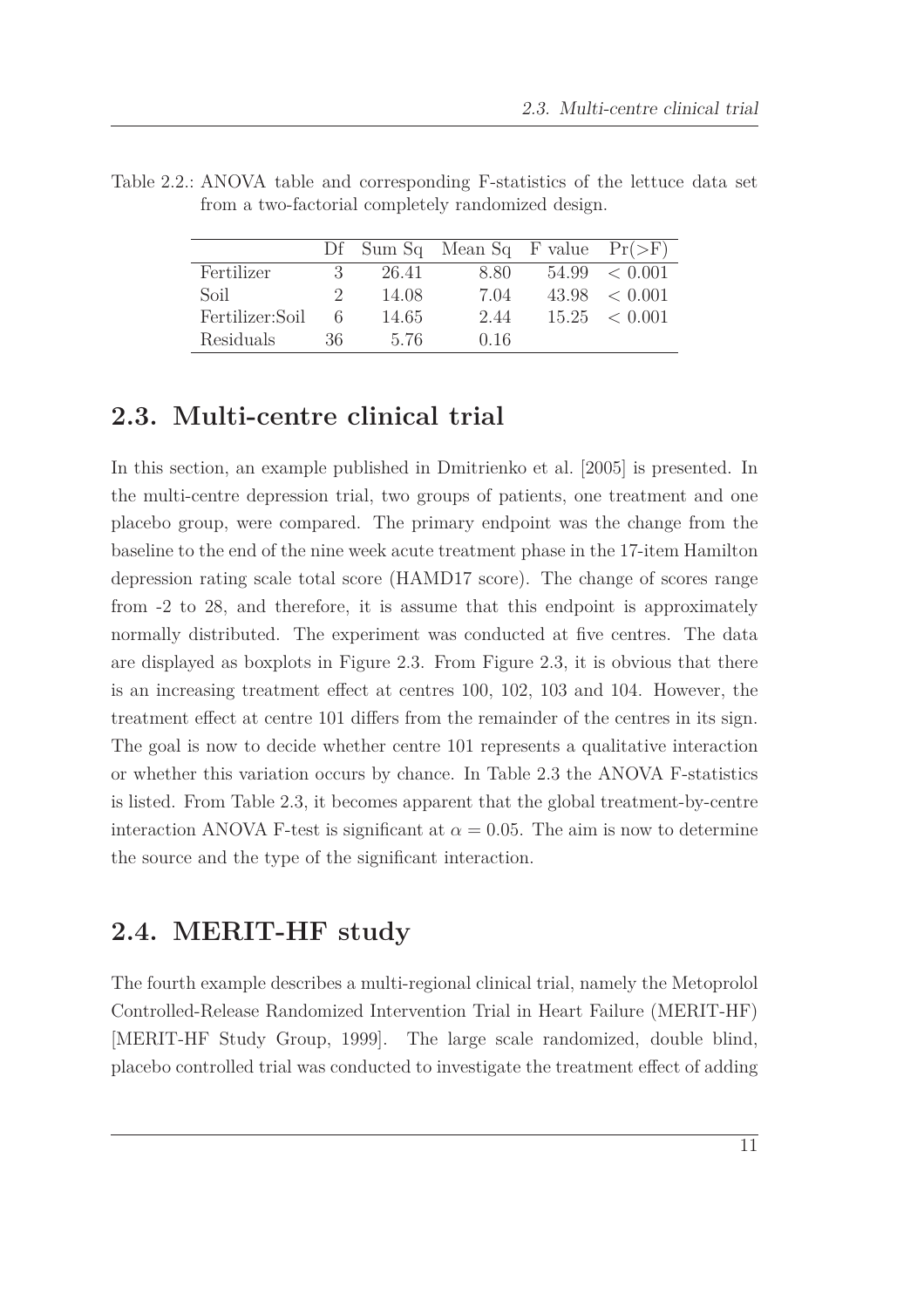| тсат оғтат.  |    |                                                |        |       |         |
|--------------|----|------------------------------------------------|--------|-------|---------|
| Source       |    | Df Sum of Squares Mean Square F value $Pr > F$ |        |       |         |
| Group        |    | 888.04                                         | 888.04 | 40.07 | < 0.001 |
| Centre       |    | 87.14                                          | 21.78  | 0.98  | 0.4209  |
| Group:Centre | 4  | 507.45                                         | 126.86 | 5.72  | 0.0004  |
| Residuals    | 90 | 1994.38                                        | 22.16  |       |         |

<span id="page-25-0"></span>Table 2.3.: ANOVA table and corresponding F-statistics for the multi-centre clin- $1 + \text{ri} \cdot 1$ 

<span id="page-25-1"></span>

Figure 2.3.: Boxplots of the multi-centre depression trial for each group-by-centre combination. Boxes filled with dark grey represent the experimental drug group, and boxes filled with light grey represent the placebo group. The number of patients for each group-by-centre combination is written below each box. Filled dots denote the data points.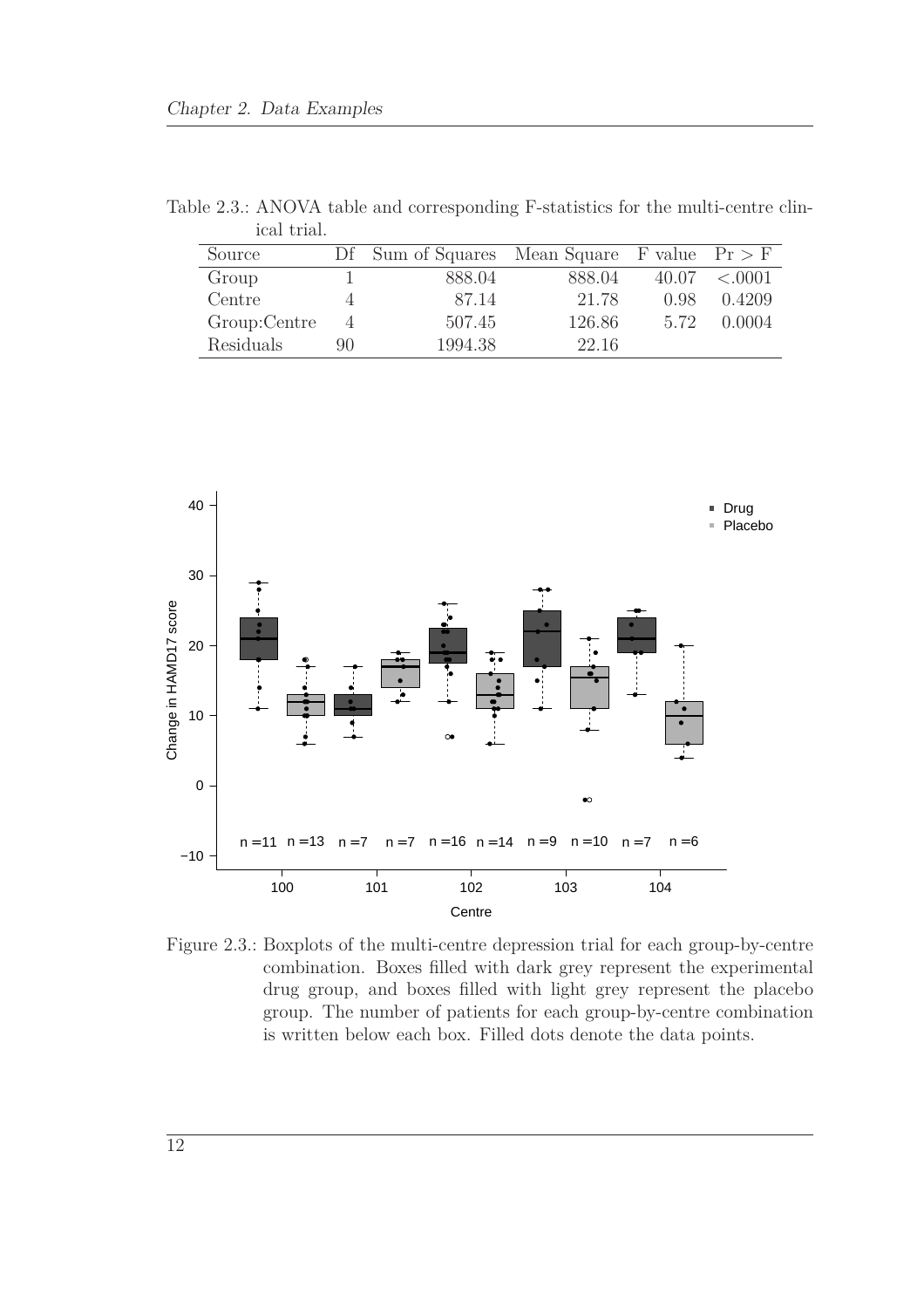once-daily doses of metoprolol controlled-release/extended-release (Meto CR/XL) to the optimum standard therapy in terms of lowering mortality in patients with symptomatic heart failure. A total number of 3991 patients were randomized into the placebo or the Meto  $CR/XL$  group in 14 countries (see Table [2.4\)](#page-27-0). According to [Quan et al. \[2012\]](#page-107-4), the data from Finland were combined with the data from Denmark, and the data from the Netherlands were combined with the data from Switzerland because no event was observed in the Meto CR/XL group in Finland and Switzerland. From Table [2.4,](#page-27-0) a decreasing overall treatment effect is observable, whereas in two regions, Iceland and USA, the treatment effect increases. The goal is now to decide if the regions Iceland and USA represent a significant interaction, or if this heterogeneity of the treatment effect occurs by chance only. According to [Wedel et al. \[2001\]](#page-108-6), significant qualitative interactions were of particular interest, especially significant departures from the overall effect among any of the participating countries. Therefore, in Section [9.4](#page-93-0) the focus is on the detection of qualitative interactions.

#### <span id="page-26-0"></span>**2.5. Trastuzumab data set**

This example presents the data from an interim analysis from a multi-regional clinical trial considering treatment of trastuzumab (Herceptin®, Roche) after adjuvant chemotherapy in HER2-positive breast cancer [\[Romond et al., 2005](#page-107-5)]. The international, randomized clinical trial compared two treatment groups, one or two years of trastuzumab being given every three weeks, with observation in patients with HER2-positive breast cancer. The primary endpoint was disease-free survival, defined as time from randomization to the first occurrence of an event, where an event is given as recurrence of breast cancer, contralateral breast cancer, second non-breast malignant disease, or death. The endpoint under consideration is the occurrence of an event because the disease-free survival times were not available. Five regions were pre-specified, namely Central and South America, Eastern Europe, Asia Pacific including Japan and Others (Others include Western and Northern Europe, Canada, South Africa, Australia, New Zealand). In the report of the interim analysis, only the results of the treatment group with trastuzumab treatment for one year and the observation group were presented. The results of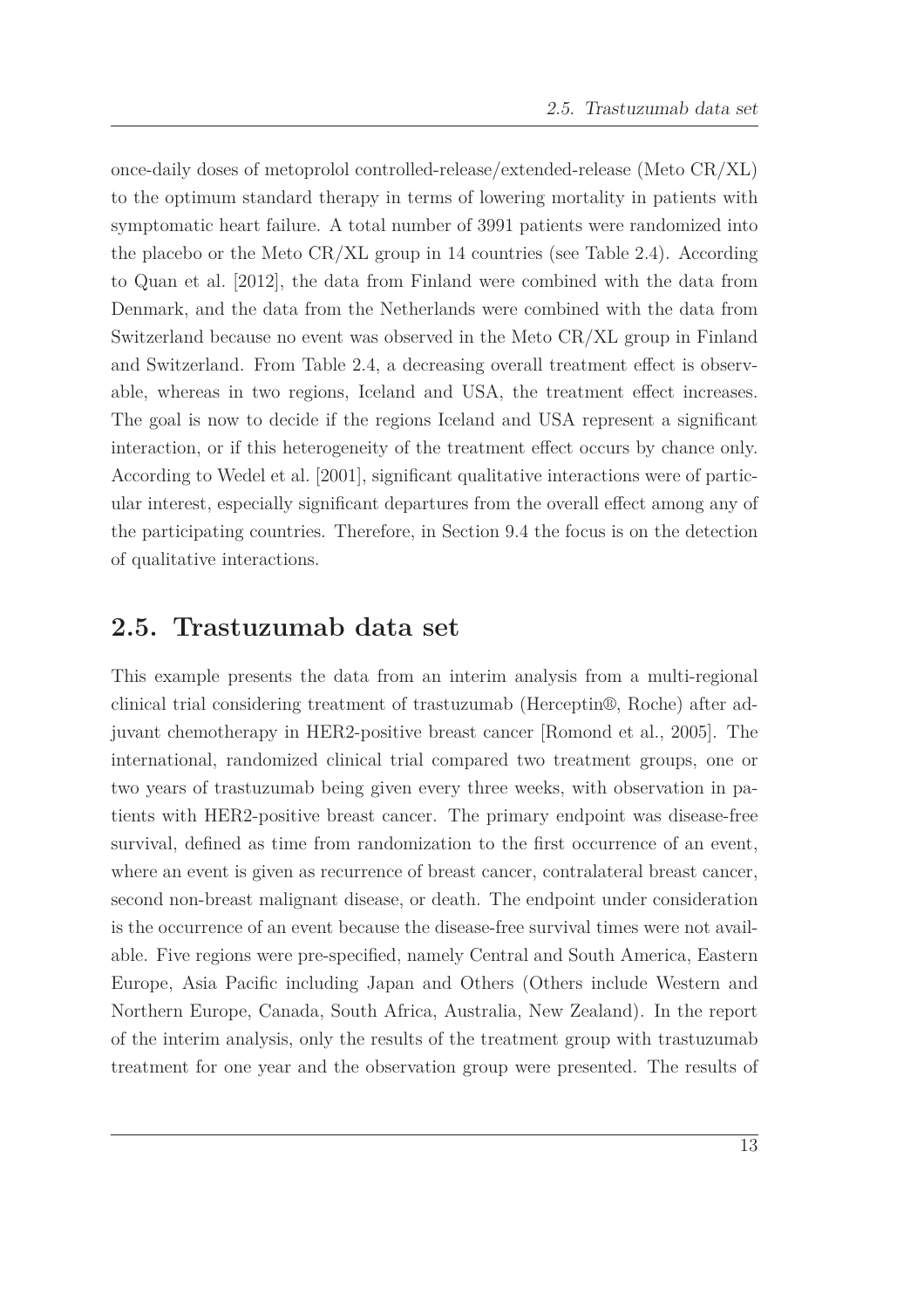<span id="page-27-0"></span>Table 2.4.: Summary table with the number of successes and failures, the total number of observations, and the proportions of successes for each region in the MERIT-HF trial.

| Region $(j)$              | Treatment<br>Outcome |                |         | Total      | Proportion     |
|---------------------------|----------------------|----------------|---------|------------|----------------|
|                           |                      | <b>Success</b> | Failure | $(n_{ij})$ | <b>Success</b> |
| Belgium                   | Meto $CR/XL$         | 3              | 65      | 68         | 0.04           |
|                           | Placebo              | 13             | 53      | 66         | 0.20           |
| Czech Republic            | Meto $CR/XL$         | 9              | 114     | 123        | 0.07           |
|                           | Placebo              | 17             | 107     | 124        | 0.14           |
| Denmark/Finland           | Meto $CR/XL$         | 11             | 150     | 161        | 0.07           |
|                           | Placebo              | 13             | 151     | 164        | 0.08           |
| Germany                   | Meto $CR/XL$         | 19             | 233     | 252        | 0.08           |
|                           | Placebo              | 31             | 216     | 247        | 0.13           |
| Hungary                   | Meto CR/XL           | 16             | 195     | 211        | 0.08           |
|                           | Placebo              | $29\,$         | 183     | 212        | 0.14           |
| Iceland                   | Meto $CR/XL$         | $\overline{2}$ | 17      | 19         | 0.11           |
|                           | Placebo              | $\overline{2}$ | 20      | 22         | 0.09           |
| Norway                    | Meto $CR/XL$         | 6              | 91      | 97         | 0.06           |
|                           | Placebo              | 11             | 94      | 105        | 0.10           |
| Poland                    | Meto $CR/XL$         | 8              | 94      | 102        | 0.08           |
|                           | Placebo              | 8              | 94      | 102        | 0.08           |
| Sweden                    | Meto $CR/XL$         | $\overline{2}$ | 37      | 39         | 0.05           |
|                           | Placebo              | 9              | 37      | 46         | 0.20           |
| The Netherland/Switzerlnd | Meto $CR/XL$         | 14             | 285     | 299        | 0.05           |
|                           | Placebo              | 26             | 265     | 291        | 0.09           |
| UK                        | Meto $CR/XL$         | $\overline{4}$ | 83      | 87         | 0.05           |
|                           | Placebo              | 9              | 74      | 83         | 0.11           |
| <b>USA</b>                | Meto $CR/XL$         | 51             | 481     | 532        | 0.10           |
|                           | Placebo              | 49             | 490     | 539        | 0.09           |
| Total                     | Meto $CR/XL$         | 145            | 1845    | 1990       | 0.07           |
|                           | Placebo              | 217            | 1784    | 2001       | 0.12           |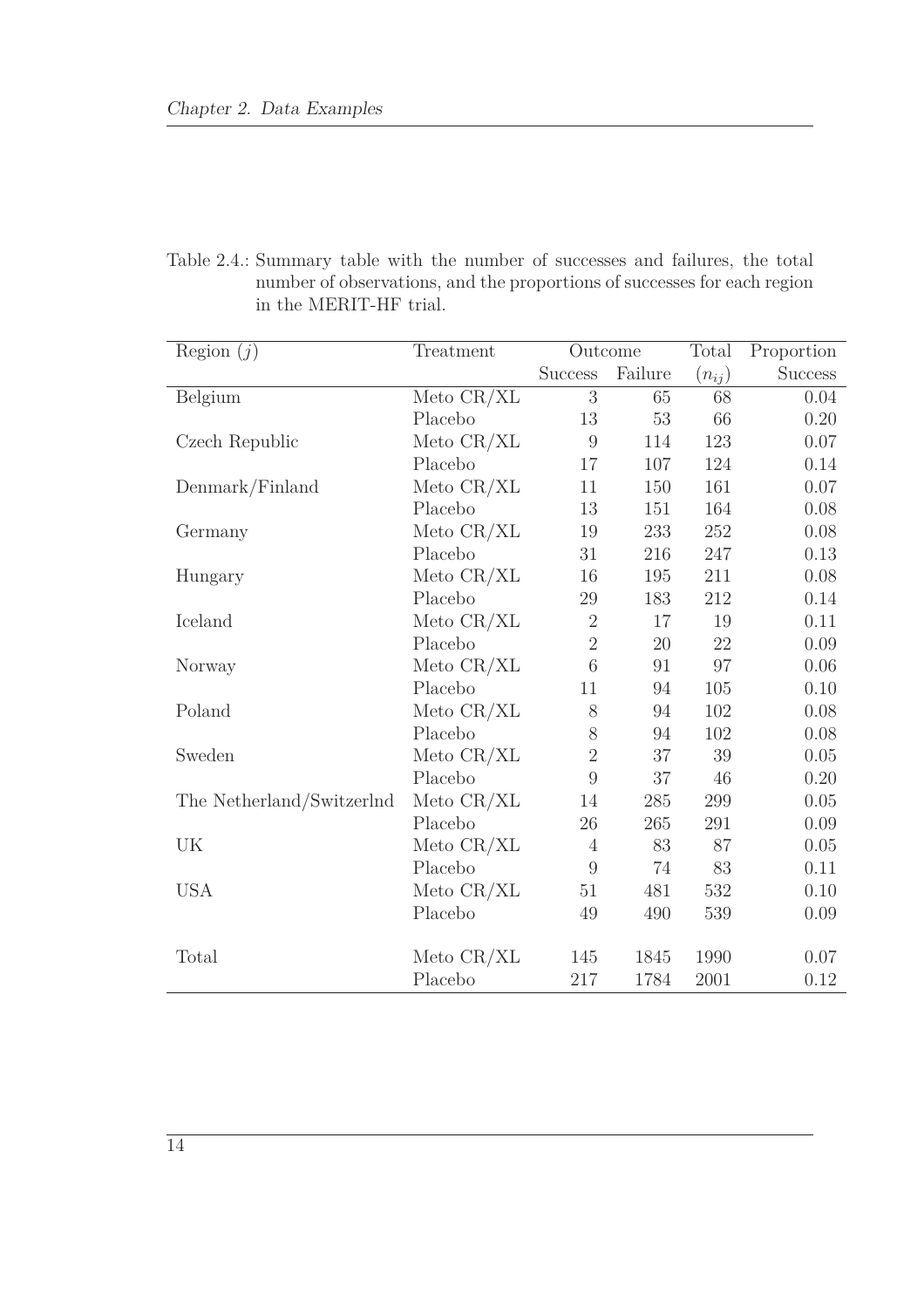| Region $(i)$              | Treatment   | Outcome        |         | Total      | Proportion     |
|---------------------------|-------------|----------------|---------|------------|----------------|
|                           |             | <b>Success</b> | Failure | $(n_{ij})$ | <b>Success</b> |
| Japan only                | Trastuzumab | 3              | 38      | 41         | 0.073          |
|                           | Observation | 6              | 40      | 46         | 0.130          |
| Asia Pacific, Japan       | Trastuzumab | 12             | 190     | 202        | 0.059          |
|                           | Observation | 27             | 175     | 202        | 0.134          |
| Eastern Europe            | Trastuzumab | 10             | 179     | 189        | 0.053          |
|                           | Observation | 26             | 149     | 175        | 0.149          |
| Central and South America | Trastuzumab | 7              | 87      | 94         | 0.074          |
|                           | Observation | 8              | 86      | 94         | 0.085          |
| Others                    | Trastuzumab | 98             | 1110    | 1208       | 0.088          |
|                           | Observation | 158            | 1064    | 1222       | 0.129          |
|                           |             |                |         |            |                |
| All regions               | Trastuzumab | 127            | 1474    | 1693       | 0.075          |
|                           | Observation | 219            | 1566    | 1693       | 0.129          |

<span id="page-28-0"></span>Table 2.5.: Summary table with the number of successes and failures, the total number of observations, and the proportions of successes for each region in the Trastuzumab data set.

this interim analysis were already discussed in the context of consistency assessment with special focus on the Japanese subgroup by [Ando and Hamasaki \[2010\]](#page-102-2). Table [2.5](#page-28-0) lists the number of events for each treatment-by-region combination. In addition to the pre-specified regions the data for the Japanese subgroup are given in Table [2.5.](#page-28-0) The goal is to assess the consistency of the treatment effect, defined as the difference between the trastuzumab treatment group and the observation group, over the participating regions.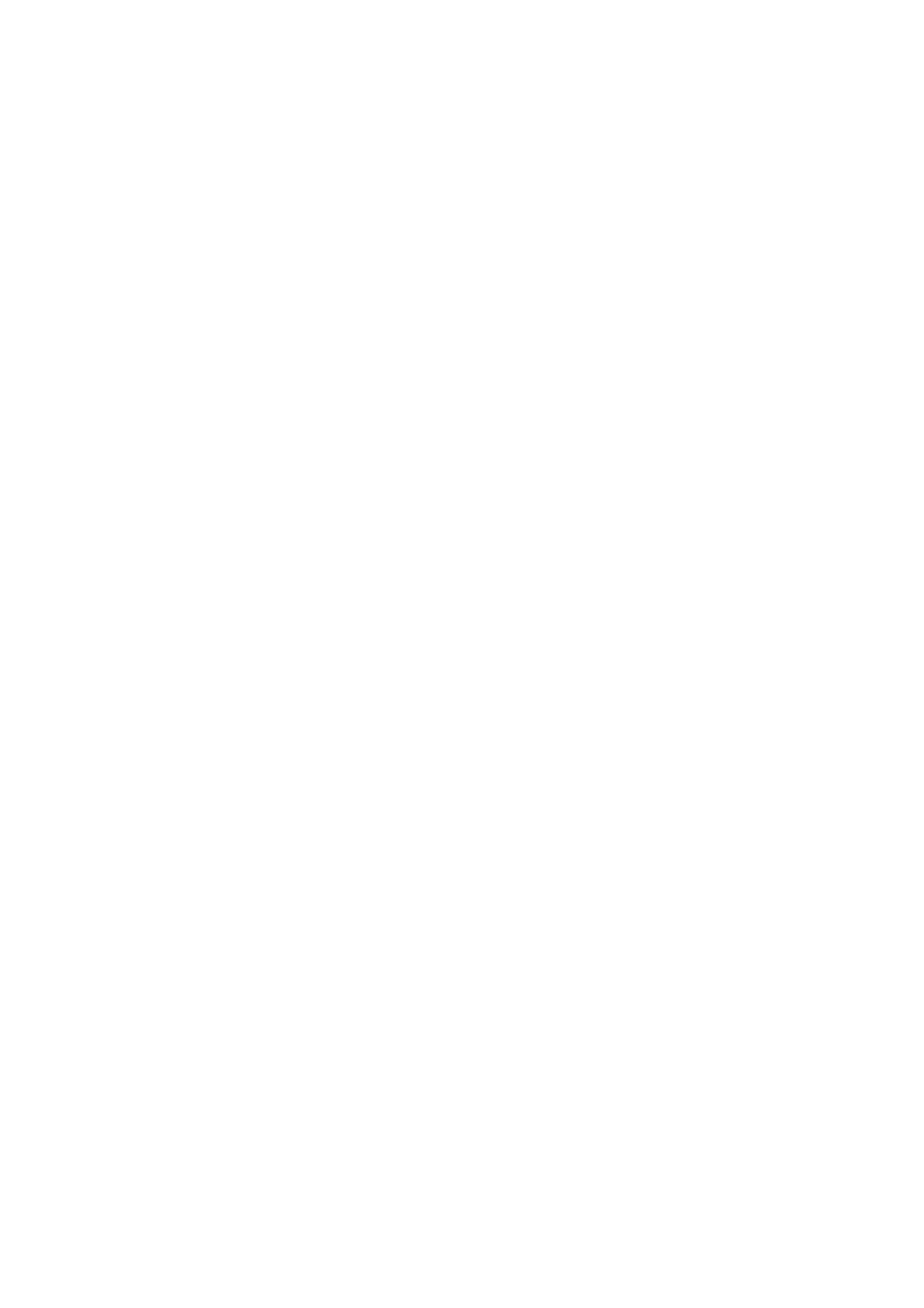## <span id="page-30-0"></span>**Chapter 3.**

# **Hypotheses for statistical interactions**

This chapter presents the statistical model under consideration. In addition, a general procedure to formulate appropriate hypotheses to test for statistical interactions via contrasts among means is proposed. Finally, the hypotheses to test for interactions are reformulated as ratio of linear combinations among means.

#### <span id="page-30-1"></span>**3.1. The model**

For the sake of convenience and without loss of generality, a completely randomized design with two factors, afterwards denoted as *A* and *B* is assumed. Nevertheless, the presented approach can be extended to designs with more than two factors. The endpoint of interest is a continuous and normally distributed outcome measure. Furthermore, let *I* be the number of levels of factor *A* (with index  $i = 1, \ldots, I$ , and *J* be the number of levels of factor *B* (with index  $j = 1, \ldots, J$ ). The number of experimental units is permitted to vary between the factor combinations and is denoted by  $n_{ij}$ . The total number of experimental units is given by  $N = \sum_{i=1}^{I} \sum_{j=1}^{J} n_{ij}$ . The corresponding two-way ANOVA model with an interaction term is given by:

<span id="page-30-2"></span>
$$
Y_{ijk} = \mu + \alpha_i + \beta_j + (\alpha \beta)_{ij} + \epsilon_{ijk}, \qquad (3.1)
$$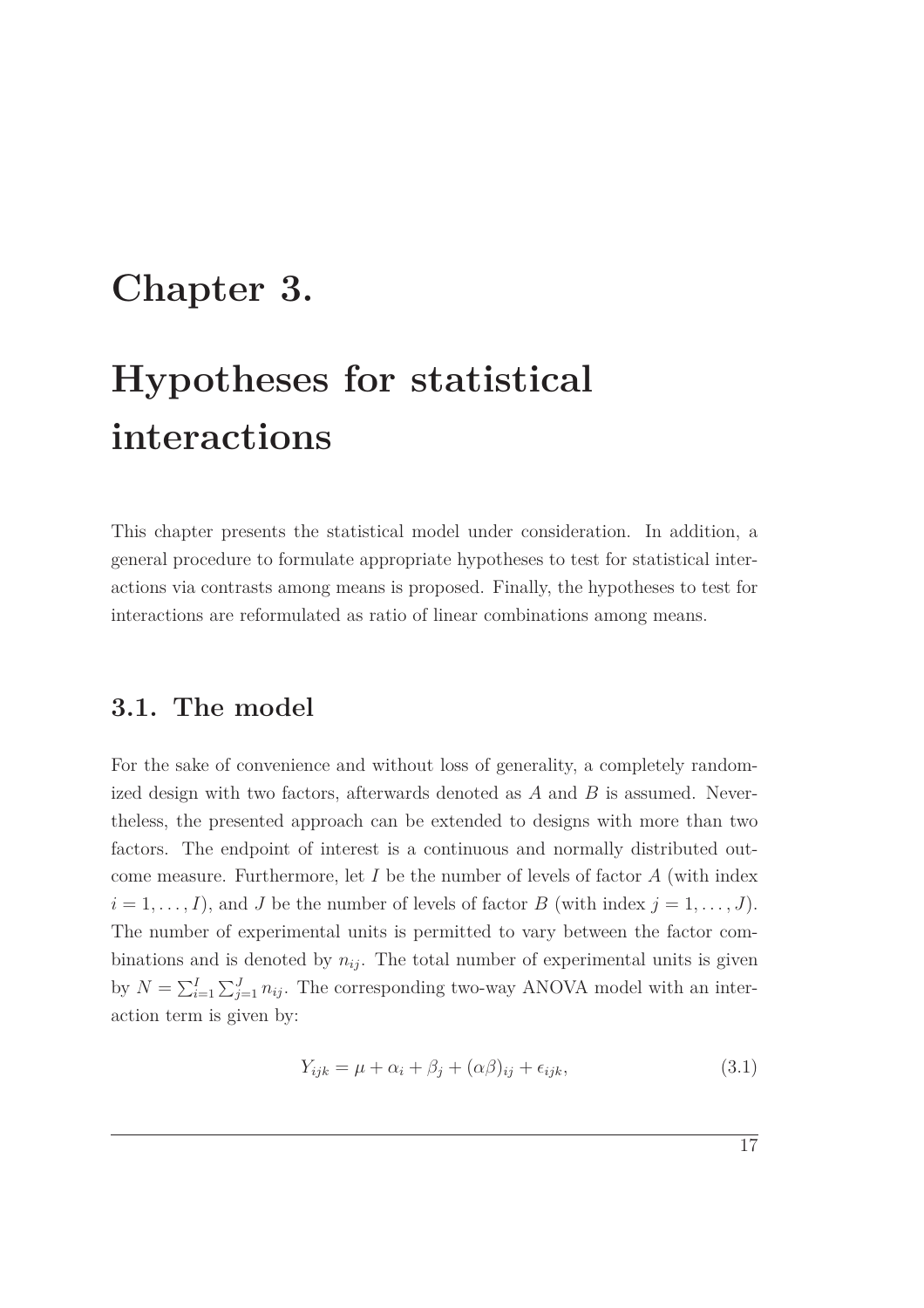where the parameter  $\mu$  denotes the grand mean,  $\alpha_i$  is the treatment effect for the *i*th level of factor *A*,  $\beta_j$  is the treatment effect for the *j*th level of factor *B* and  $(\alpha\beta)_{ij}$  denotes the joint effect of the *i*th level of factor *A* and the *j*th level of factor *B*. Furthermore, it is assumed that the error associated with the *k*th observation, with  $k = 1, \ldots, n_{ij}$ , is normally distributed with common variance,  $\epsilon_{ijk} \sim N(0, \sigma^2)$ .

For the purpose of the presented method the ANOVA model is reformulated into the cell means model as follows:

<span id="page-31-0"></span>
$$
Y_{ijk} = \mu_{ij} + \epsilon_{ijk},\tag{3.2}
$$

where the parameter  $\mu_{ij}$  denotes the cell mean of the *i*th level of factor *A* and the *j*th level of factor *B*. Please note, that the parameters of the two models [\(3.1\)](#page-30-2) and [\(3.2\)](#page-31-0) can easily be transformed into each other in the following way:

- the main effect  $\alpha_i = \mu_i \mu_i$ .
- the main effect  $\beta_i = \mu_{i,j} \mu_{i,j}$
- the interaction effect  $(\alpha \beta)_{ij} = \mu_{ij} (\mu_{i.} \mu_{..}) (\mu_{.j} \mu_{..}) \mu_{..} = \mu_{ij} \mu_{i.} \mu_{ii}$  $\mu_{.j} + \mu_{..}$

where the dot notation denotes the mean over the corresponding factor levels. It is well known, that the interaction effect is equal to zero if each cell mean is represented by the additivity of the main effects [\[Scheffe, 1999\]](#page-108-7). The vector of cell means is given by the column vector  $\boldsymbol{\mu}^{\mathrm{T}} = (\mu_{11}, \dots, \mu_{I1}, \dots, \mu_{1J}, \dots, \mu_{IJ})$ , where the elements of  $\mu$  are primarily ordered according to factor  $B$ , and within factor *B* according to factor *A* (the superscripted T on a vector or matrix denotes the transpose). For the sake of clarity the vector  $\mu$  is given the new index *l*, resulting in  $\boldsymbol{\mu}^{\mathrm{T}} = (\mu_1, \dots, \mu_L)$ , where  $L = I \cdot J$ , the number of factor combinations. For later use, the  $L\times L$  matrix  $M$  defines the diagonal matrix that contains the reciprocals of the sample sizes  $M = \text{diag}(n_1^{-1}, \ldots, n_L^{-1})$ . Furthermore, the maximum likelihood estimator of  $\mu$  is denoted by  $\hat{\mu}$ , with  $\hat{\mu}_l = \bar{Y}_l = \sum_{k=1}^{n_l} Y_{lk} / n_l$ . The pooled sample variance is given by  $s^2 = \sum_{l=1}^L \sum_{k=1}^{n_l} (Y_{lk} - \bar{Y}_l)^2 / (N - L)$ . The square root of the pooled variance estimator is denoted by *s*, i.e, the pooled sample standard deviation.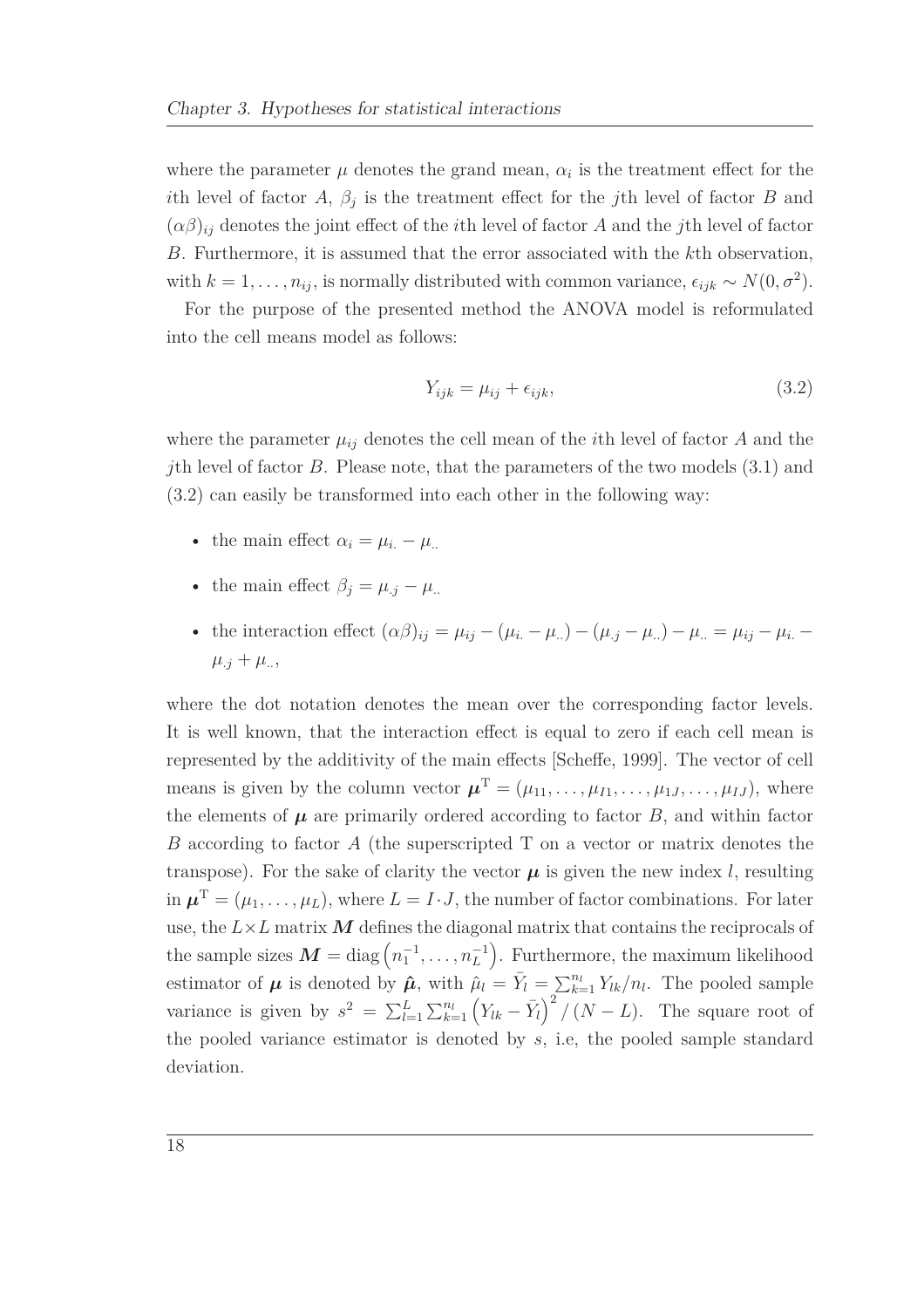<span id="page-32-1"></span>Table 3.1.: Table of cell means for a two-factorial designs, where factor A has  $i = 1, 2, 3, \ldots, I$  levels and factor B has  $j = 1, 2, 3, \ldots, J$  levels. Grey marked cells of the  $I \times J$  table correspond to the required parameters to calculate the interaction residuals resulting from the direct products of deviations from the grand mean.

|                | $B_1$      | B <sub>2</sub> | $B_3$      | $B_i$     | $B_J$          | Means              |
|----------------|------------|----------------|------------|-----------|----------------|--------------------|
| $A_1$          | $\mu_{11}$ | $\mu_{12}$     | $\mu_{13}$ |           | $\mu_{1J}$     | $\mu_{1}$          |
| A <sub>2</sub> | $\mu_{21}$ | $\mu_{22}$     | $\mu_{23}$ |           | $\mu_{2J}$     | $\mu_{2}$          |
| $A_3$          | $\mu_{31}$ | $\mu_{32}$     | $\mu_{33}$ |           | $\mu_{3J}$     | $\mu_{3}$          |
| $A_i$          | $\vdots$   | $\vdots$       | $\vdots$   |           | $\ddot{\cdot}$ |                    |
| $A_I$          | $\mu_{I1}$ | $\mu_{I2}$     | $\mu_{I3}$ | $\ddotsc$ | $\mu_{IJ}$     | $\mu_I$            |
| Means          | $\mu_{.1}$ | $\mu_{.2}$     | $\mu_{.3}$ |           | $\mu_{.J}$     | $\mu_{\cdot\cdot}$ |

The cell means from a two-way layout can be illustrated in a  $I \times J$  table, see e.g., Table [3.1.](#page-32-1) Each cell in Figure [3.1](#page-32-1) corresponds to a cell mean parameter from model [\(3.2\)](#page-31-0). The lower and right margins in Table [3.1](#page-32-1) represent the marginal means averaged over the levels of the other factor.

#### <span id="page-32-0"></span>**3.2. Contrasts among means**

It is assumed that the research question can be translated into the  $m = 1, \ldots, M$ general linear hypotheses according to [Searle \[1997](#page-108-0)]:

$$
H_0: \quad \psi := \mathbf{C}\mu = \mathbf{\theta},\tag{3.3}
$$

where  $\psi$  corresponds to the vector of parameters of interest, *C* defines an  $M \times L$ contrast matrix and  $\theta$  denotes a vector of dimension *L* of specified constants. Each row vector  $c_m$  in C defines one contrast and corresponds to a single research hypothesis:

$$
H_0^{(m)}:\quad \ \ \psi^m:={\boldsymbol c}_m{\boldsymbol \mu}=\theta.
$$

According to [Kirk \[1995](#page-106-3)], a contrast is defined as a linear combination of means with known weights or constants, denoted by  $c_{ml}$ . Each element of  $c_m$  corresponds to a contrast coefficient  $c_{ml}$  associated with the *l*th parameter in  $\mu$  from the *m*th hypothesis of interest. For the choice of the contrast coefficients the following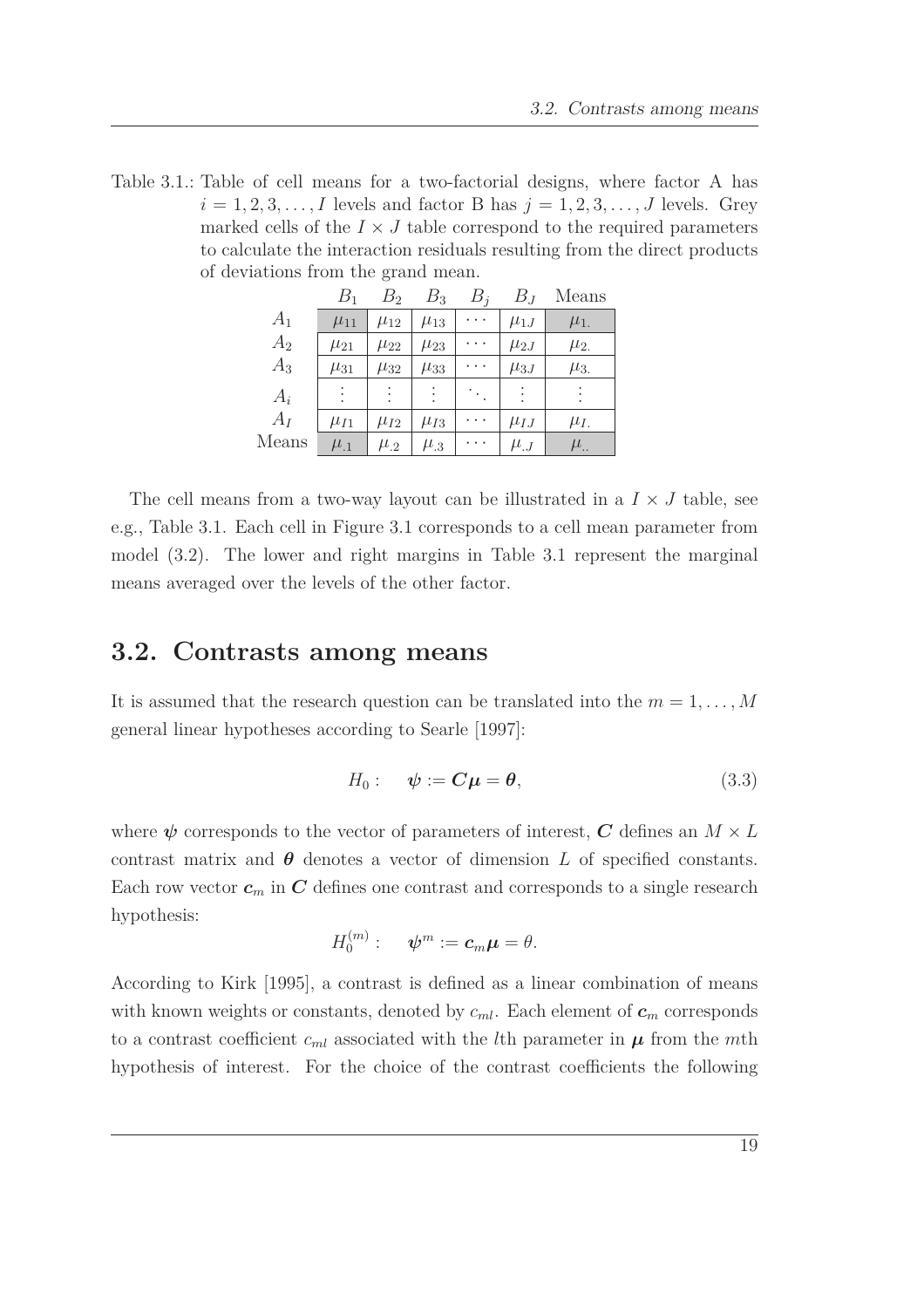restrictions are given: (i) at least one contrast coefficient is not equal to zero  $(c_{ml} \neq 0$  for some *l*), (ii) and the sum of the coefficients in a given contrast is equal to zero  $(\sum_{l=1}^{L} c_{ml} = 0)$  [\[Kirk, 1995\]](#page-106-3). An additional restriction is given, if the researcher wants to compare the magnitude of different contrasts. In this case the values of positive contrast coefficients have to sum to 1 and also the absolute values of negative contrast coefficients have to sum to  $1 (\sum_{l:c_{ml}\leq 0} |c_{ml}| = \sum_{l:c_{ml}\geq 0} c_{ml} = 1).$ 

To investigate contrasts that correspond to the analysis of interactions, the different types of contrasts which seem to be of special interest for the main effect according to [Gabriel et al. \[1973](#page-104-1)] are recalled. The four different types are demonstrated using factor *A*:

- 1. deviations from the grand mean:  $\mu_i \mu_i$ .
- 2. pairwise differences:  $\mu_i \mu_{i'}$ , where  $(i \neq i')$
- 3. dichotomy contrasts:  $-\mu_R \mu_{\bar{R}}$ , where *R* is any non-empty subset of the set of indices  $1, \ldots, I$ , and  $R$  is the complementary subset of size  $I - R$ .
- 4. pooled-mean differences:  $\mu_{R'} \mu_{R''}$ , where  $R'$  and  $R''$  are two non-empty disjoint subsets of 1*, . . . , I*.

Several popular contrasts correspond to the classification of [Gabriel et al. \[1973](#page-104-1)]. The all-pair comparison of Tukey [\[Braun](#page-102-3), [1994\]](#page-102-3) and the many-to-one comparison of [Dunnett \[1955\]](#page-104-3) are well known examples for pairwise differences. The trend test of [Williams \[1971](#page-109-0)] and its expression as contrast test according to [Bretz \[2006](#page-103-3)] are examples for the pooled-mean differences.

#### <span id="page-33-0"></span>**3.3. Product-type interaction contrasts**

In this section the approach of [Gabriel et al. \[1973\]](#page-104-1) is adopted, who formulate product-type interaction contrasts to detect interactions in a two-way layout. According to [Gabriel et al. \[1973](#page-104-1)], the listed contrasts for the main effects in Section [3.2](#page-32-0) are appropriate to define meaningful interaction contrasts. They developed a product-type interaction contrast as a direct Kronecker product, denoted by  $\otimes$ , of the two "one-way contrasts". Recall that the Kronecker product of two matrices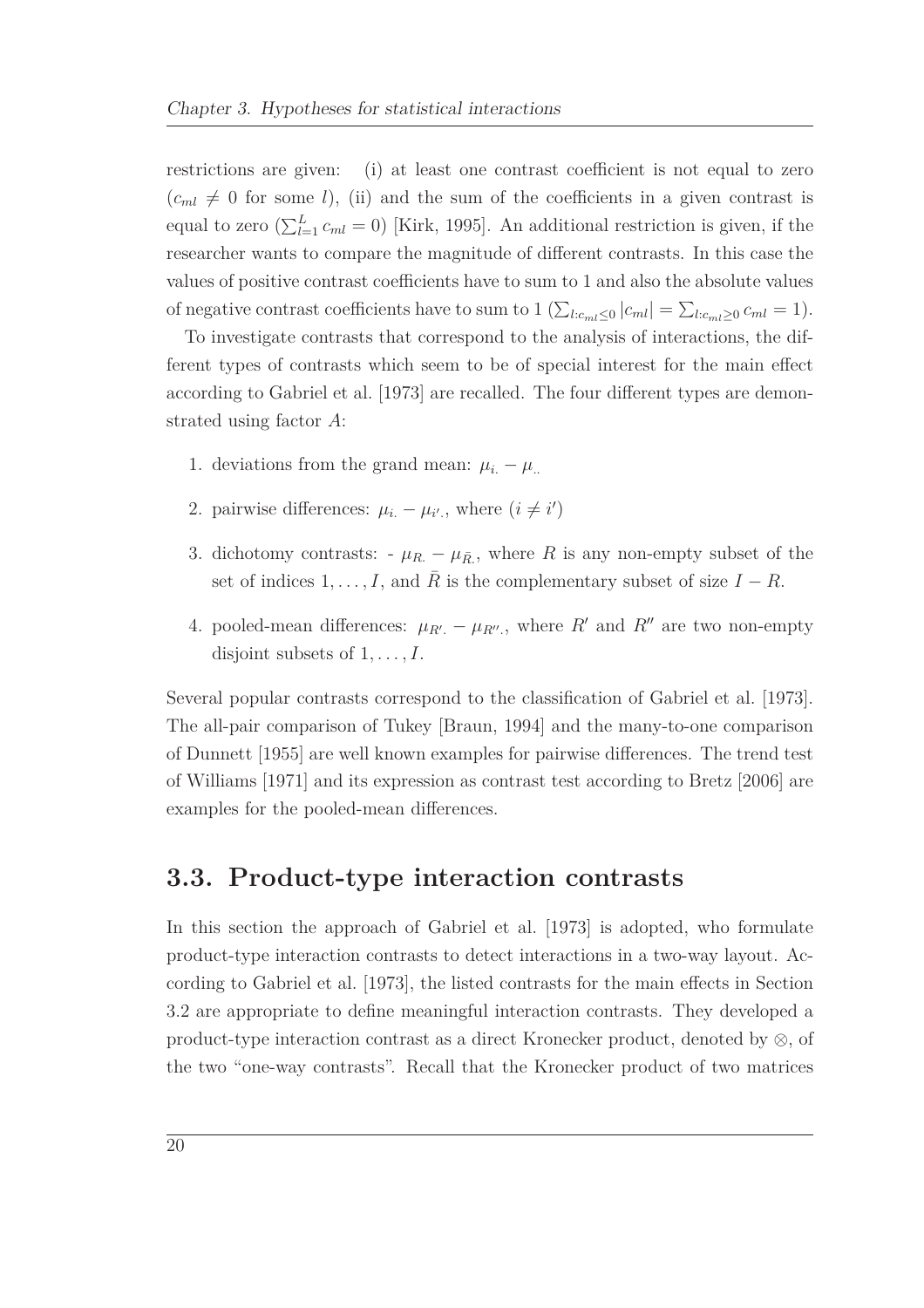multiplies each element of the first matrix with the second matrix. Each of the following product-type interaction contrasts is a direct product of the one-way contrasts belonging to the set above. This procedure yields to the following four sets of interaction contrasts:

- 1. interaction residuals:  $\mu_{ij} \mu_i \mu_j + \mu_k$  are direct products of deviations from the grand mean. These interaction effects are obtained by removing row, column and grand mean effects from the cell means. This kind of product-type interaction contrast is also known as "corrected cell means" [\[Boik, 1993\]](#page-102-4) or "interaction score" [\[Abelson and Prentice, 1997\]](#page-102-5). For illus-trative purposes, Table [3.1](#page-32-1) marks the required cells in the  $I \times J$  table of cell means to calculate an interaction residual. The interaction residuals correspond to the interaction effects  $(\alpha \beta)_{ij}$  from the two-way ANOVA model in Equation [3.1.](#page-30-2) This set is of particular interest in situations where it is suspected that the additive model may hold for all but one (or all but a very few) of the cell means  $\mu_{ij}$ .
- 2. tetrad contrasts:  $\mu_{ij} \mu_{i'j} \mu_{ij'} + \mu_{i'j'}$ , where  $(i \neq i', j \neq j')$ , are direct products of pairwise differences. By way of illustration, Table [3.2](#page-35-0) considers the first and third level of factor *A* and the first and third level of factor *B*. The corresponding local hypothesis to test the interaction effect compares the difference between  $B_1$  and  $B_3$  at  $A_1$  to the difference between  $B_1$  and  $B_3$ at  $A_3: (\mu_{11} - \mu_{13}) - (\mu_{31} - \mu_{33}) = \mu_{11} - \mu_{13} - \mu_{31} + \mu_{33}$ . This set is also of interest in situations where the additive model is suspected to hold except for a minority of cell means.
- 3. double-dichotomy contrasts:  $\mu_{R\times S} \mu_{R\times \bar{S}} \mu_{\bar{R}\times S} + \mu_{\bar{R}\times \bar{S}}$ , where *R* and *R* are complementary subsets of  $1, \ldots, I$ , and *S* and  $\overline{S}$  are complementary subsets of 1, ..., *J*;  $\mu_{R \times S}$  is the mean of all numbers  $\mu_{ij}$  with  $i \in R$  and  $j \in S$ ;  $\mu_{\bar{R} \times \bar{S}}$ is the mean of all numbers  $\mu_{ij}$  with  $i \in \overline{R}$  and  $j \in \overline{S}$ , etc. Double-dichotomy contrasts are direct products of dichotomy contrasts. This set is of interest in situations where it is suspect that additivity may hold within some submatrices of the  $I \times J$  matrix of cell means, but not between the sub-matrix means.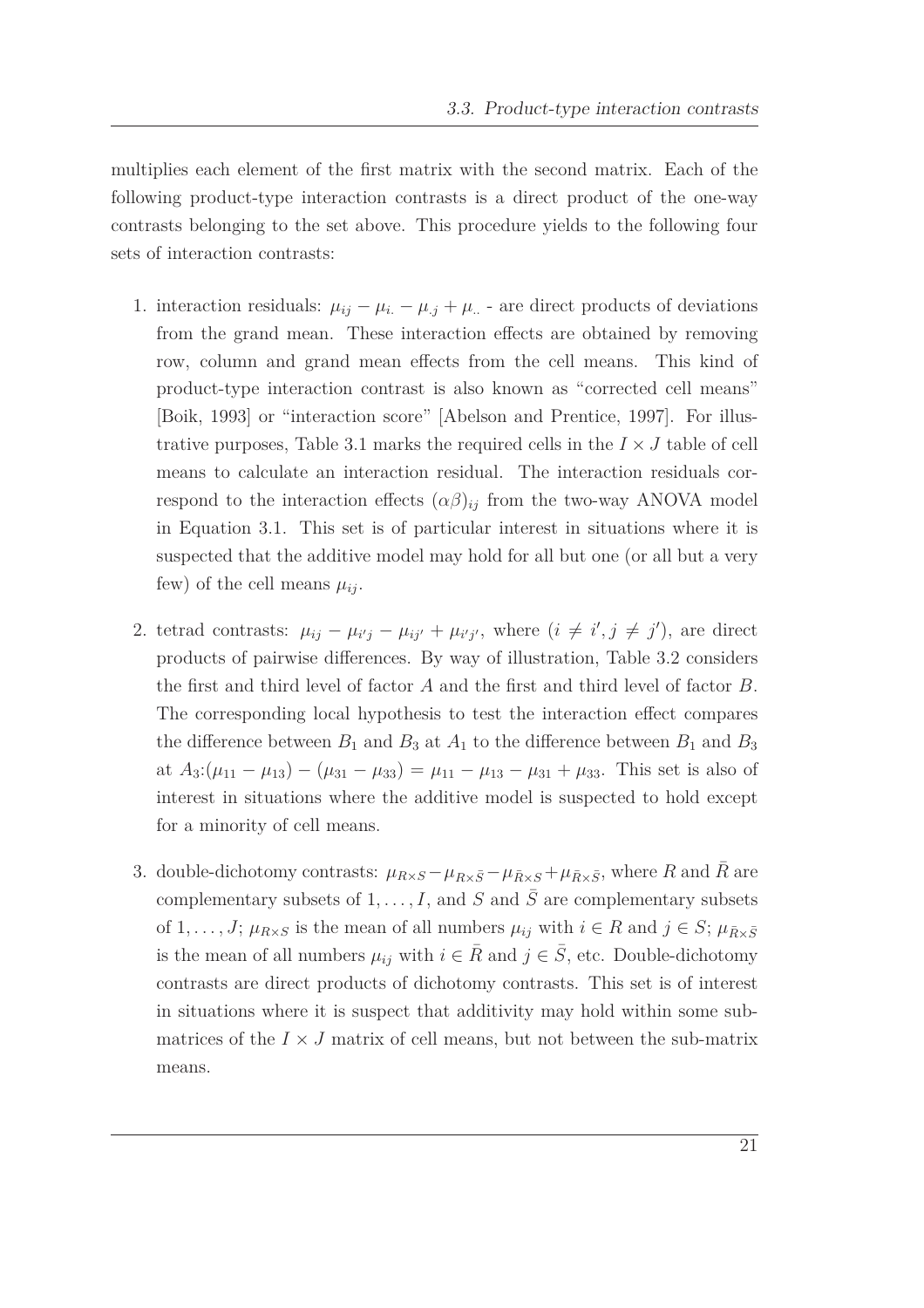4. pooled-tetrad contrasts:  $\mu_{R' \times S'} - \mu_{R' \times S''} - \mu_{R'' \times S'} + \mu_{R'' \times S''}$  - are direct products of pooled mean differences (defined analogously to the doubledichotomy contrasts, except that the disjoint subsets  $R'$  and  $R''$ ,  $S'$  and S'', respectively, do not need to be complementary).

To illustrate the construction of appropriate contrasts, the next subsections demonstrate the choice of contrast coefficients to formulate the hypotheses of interest for the examples presented in Section [2.1,](#page-20-1) [2.2](#page-21-0) and [2.3.](#page-24-0)

<span id="page-35-0"></span>Table 3.2.: Schematic display of tetrad contrasts: grey marked cells of the  $I \times J$ table correspond to the required parameters to calculate the tetrad contrast of cell means:  $\mu_{11} - \mu_{13} - \mu_{31} + \mu_{33}$ .

|       | $B_1$          | $B_2$      | $B_3$          | $B_i$    | $B_J$      | Means              |
|-------|----------------|------------|----------------|----------|------------|--------------------|
| $A_1$ | $\mu_{11}$     | $\mu_{12}$ | $\mu_{13}$     | .        | $\mu_{1J}$ | $\mu_{1}$          |
| $A_2$ | $\mu_{21}$     | $\mu_{22}$ | $\mu_{23}$     |          | $\mu_{2J}$ | $\mu_{2}$          |
| $A_3$ | $\mu_{31}$     | $\mu_{32}$ | $\mu_{33}$     |          | $\mu_{2J}$ | $\mu_{2}$          |
| $A_i$ | $\ddot{\cdot}$ | ÷          | $\ddot{\cdot}$ | <b>A</b> | ÷          |                    |
| $A_I$ | $\mu_{I1}$     | $\mu_{I2}$ | $\mu_{I3}$     | .        | $\mu_{IJ}$ | $\mu_I$ .          |
| Means | $\mu_{.1}$     | $\mu_{.2}$ | $\mu_{.3}$     |          | $\mu_{.J}$ | $\mu_{\cdot\cdot}$ |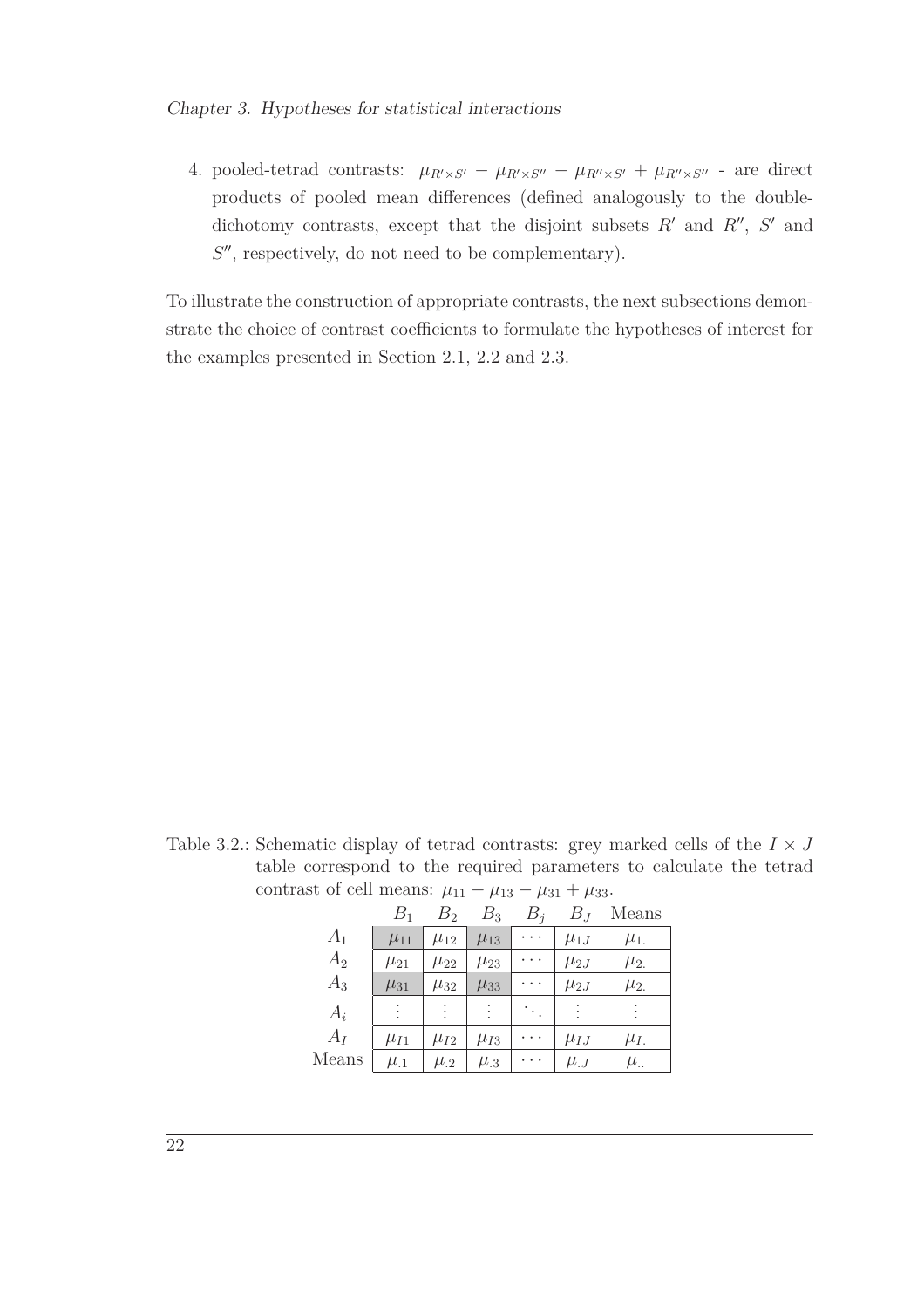Table 3.3.: Schematic display of double-dichotomy contrasts: grey marked cells of the  $I \times J$  table correspond to the required parameters to calculate the double-dichotomy contrasts resulting from direct products of dichotomy contrasts. The different grey scale defines the complementary subsets  $S$  and  $\overline{S}$ , and  $R$  and  $\overline{R}$ .

|       | $B_1$      | B <sub>2</sub> | $B_3$      | $B_i$           | $B_J$      | Means              |
|-------|------------|----------------|------------|-----------------|------------|--------------------|
| $A_1$ | $\mu_{11}$ | $\mu_{12}$     | $\mu_{13}$ | $\cdots$        | $\mu_{1J}$ | $\mu_{1.}$         |
| $A_2$ | $\mu_{21}$ | $\mu_{22}$     | $\mu_{23}$ | $\cdot$ $\cdot$ | $\mu_{2J}$ | $\mu_{2.}$         |
| $A_3$ | $\mu_{31}$ | $\mu_{32}$     | $\mu_{33}$ |                 | $\mu_{2J}$ | $\mu_{2.}$         |
| $A_i$ |            |                |            | ٠.,             |            |                    |
| $A_I$ | $\mu_{I1}$ | $\mu_{I2}$     | $\mu_{I3}$ | .               | $\mu_{IJ}$ | $\mu_I$            |
| Means | $\mu_{.1}$ | $\mu_{.2}$     | $\mu_{.3}$ |                 | $\mu_{.J}$ | $\mu_{\cdot\cdot}$ |

Table 3.4.: Schematic display of pooled-tetrad contrasts: grey marked cells of the  $I \times J$  table correspond to the required parameters to calculate the pooled-tetrad contrasts resulting from direct products of pooled mean differences.

|       | $B_{\rm 1}$    | $B_{2}$    | $B_3$      | $B_i$ | $B_J$      | Means              |
|-------|----------------|------------|------------|-------|------------|--------------------|
| $A_1$ | $\mu_{11}$     | $\mu_{12}$ | $\mu_{13}$ | .     | $\mu_{1J}$ | $\mu_{1.}$         |
| $A_2$ | $\mu_{21}$     | $\mu_{22}$ | $\mu_{23}$ |       | $\mu_{2J}$ | $\mu_{2.}$         |
| $A_3$ | $\mu_{31}$     | $\mu_{32}$ | $\mu_{33}$ |       | $\mu_{2J}$ | $\mu_{2}$          |
| $A_i$ | $\ddot{\cdot}$ | $\bullet$  | ÷          |       |            |                    |
| $A_I$ | $\mu_{I1}$     | $\mu_{I2}$ | $\mu_{I3}$ | .     | $\mu_{IJ}$ | $\mu_I$            |
| Means | $\mu_{.1}$     | $\mu_{.2}$ | $\mu_{.3}$ |       | $\mu_{.J}$ | $\mu_{\cdot\cdot}$ |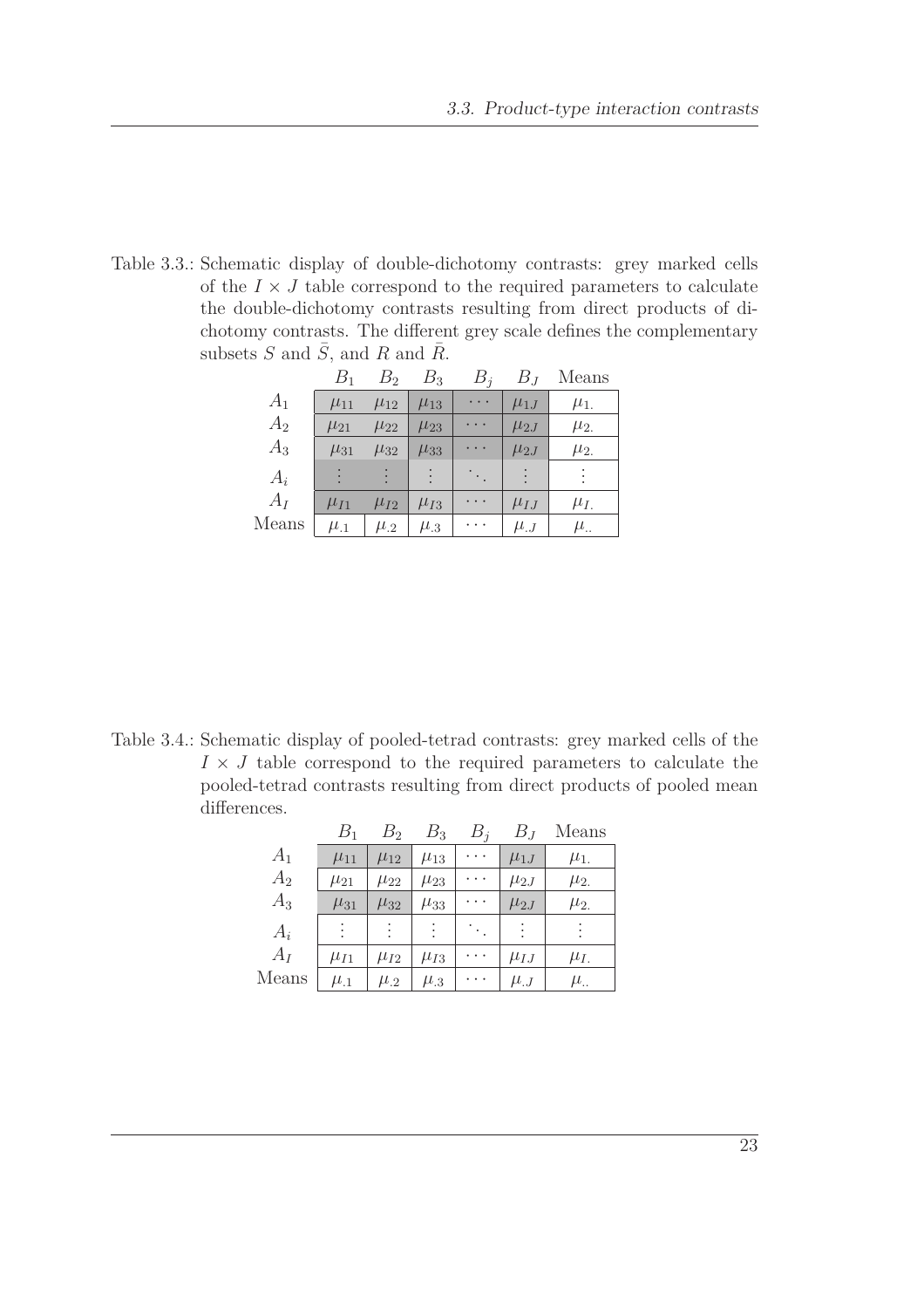#### **3.3.1. Contrasts for the bush beans example**

At first, the contrast matrices for the main effects for the factors spacing  $C_{\text{S pacing}}$ and variety  $C_{\text{Variety}}$  are specified to construct the product-type interaction contrast matrix  $C_{\text{Interaction}}$ . For the factor spacing the Tukey-type contrasts of all pairwise comparisons between the levels are used (see Equation [3.4\)](#page-37-0). For the factor variety the goal is to first compare the average of the two tall varieties with those of the two bushy varieties (see first row in  $C_{\text{Variety}}$  in Equation [3.4\)](#page-37-0). Furthermore, the varieties within each of the two growth types are compared, see row 2 and 3 from *C*Variety.

<span id="page-37-0"></span>
$$
\boldsymbol{C}_{\text{Variety}} = \begin{pmatrix} 0.5 & 0.5 & -0.5 & -0.5 \\ 1 & -1 & 0 & 0 \\ 0 & 0 & 1 & -1 \end{pmatrix} \qquad \boldsymbol{C}_{\text{Spacing}} = \begin{pmatrix} 1 & -1 & 0 \\ 1 & 0 & -1 \\ 0 & 1 & -1 \end{pmatrix} \tag{3.4}
$$

The direct Kronecker product of these matrices which results in the matrix  $C_{\text{Variety}} \otimes C_{\text{Spacing}} = C_{\text{Interaction}}$  is built to get the following product-type interaction contrasts:

|                          |                  | $0.5 -0.5$ |                |                   | $0 \t 0.5 \t -0.5 \t 0 \t -0.5 \t 0.5 \t 0 \t -0.5 \t 0.5 \t 0$ |                                        |                |                |                |                |                |                  |   |
|--------------------------|------------------|------------|----------------|-------------------|-----------------------------------------------------------------|----------------------------------------|----------------|----------------|----------------|----------------|----------------|------------------|---|
|                          | 0.5              |            | $0 -0.5 0.5$   |                   | $0 \t -0.5 \t -0.5 \t 0 \t 0.5 \t -0.5$                         |                                        |                |                |                |                |                | $0\quad 0.5$     |   |
|                          | $\left( \right)$ | 0.5        | $-0.5$         | $\hspace{0.6cm}0$ |                                                                 | $0.5$ $-0.5$ 0 $-0.5$ 0.5 0 $-0.5$ 0.5 |                |                |                |                |                |                  |   |
|                          |                  | $-1$       | $\overline{0}$ | $-1$              | 1                                                               | $\overline{0}$                         | $\overline{0}$ | $\overline{0}$ | $\overline{0}$ | $\theta$       | $\theta$       | $\theta$         |   |
| $C_{\text{Interaction}}$ |                  | $\theta$   | $-1$           | $-1$              | $\overline{0}$                                                  | $\mathbf{1}$                           | $\overline{0}$ | $\overline{0}$ | $\overline{0}$ | $\overline{0}$ | $\overline{0}$ | $\theta$         | ٠ |
|                          | $\Omega$         | 1          | $-1$           | $\overline{0}$    | $-1$                                                            | $\mathbf{1}$                           | $\overline{0}$ | $\overline{0}$ | $\overline{0}$ | $\overline{0}$ | $\overline{0}$ | $\left( \right)$ |   |
|                          | $\Omega$         | $\Omega$   | $\theta$       | $\theta$          | $\theta$                                                        | $\overline{0}$                         | 1              | $-1$           | $\overline{0}$ | $-1$           | $\mathbf{1}$   | $\Omega$         |   |
|                          | $\Omega$         | $\Omega$   | $\theta$       | $\theta$          | $\theta$                                                        | $\overline{0}$                         | 1              | $\Omega$       | $-1$           |                | $\Omega$       |                  |   |
|                          | $\theta$         | $\theta$   | $\theta$       | $\overline{0}$    | $\overline{0}$                                                  | $\overline{0}$                         | $\overline{0}$ |                | $1 - 1$        | $\overline{0}$ | $-1$           |                  |   |
|                          |                  |            |                |                   |                                                                 |                                        |                |                |                |                |                | (3.5)            |   |

The first row in  $C_{\text{Interaction}}$  compares the difference of the tall and bushy varieties between the first and the second row spacing level. Using the classification of [Gabriel et al. \[1973](#page-104-0)] the first three rows in  $C_{\text{Interaction}}$  are examples of pooledtetrad contrasts. Row number 4-6 are examples of tetrad contrasts where only the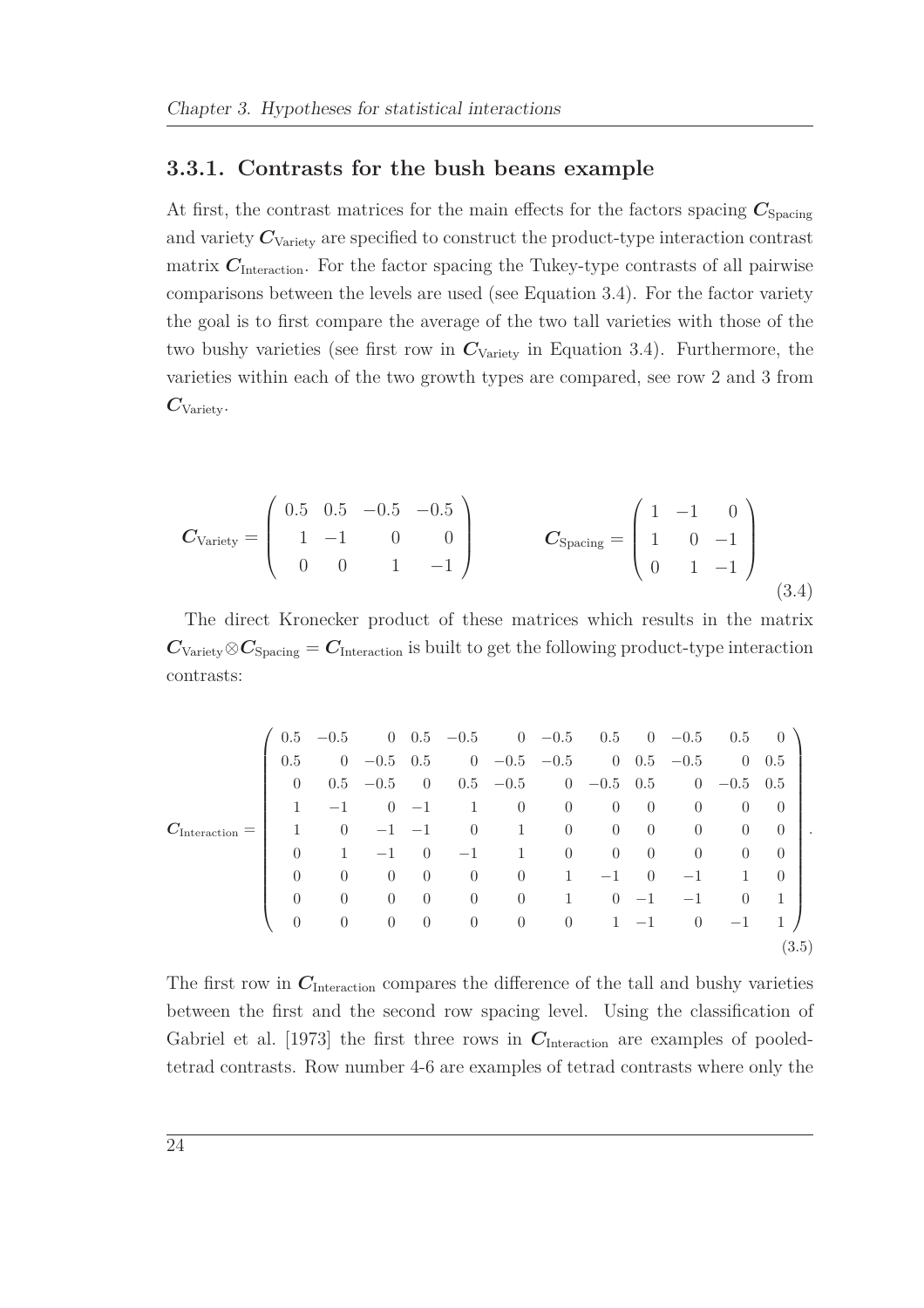sub-matrix of the tall varieties is analysed. The same holds for the rows 7-9 where the sub-matrix of the bushy varieties is analysed in more detail.

### **3.3.2. Contrasts for the lettuce data set**

The factor phosphate fertilizer consists of an untreated control group and three different phosphorus fertilizers. Objective for this factor is to estimate the increase in yield that results applying each of the fertilizers compared to the untreated control. The corresponding Dunnett-type contrast matrix is given by  $C_{\text{Phosphate}}$  in Equation [3.6.](#page-38-0) The second factor, soil type, contains no further sub-structure, and interest is in comparing all three soil types among each other. The contrast matrix  $C_{\text{Soil}}$  in Equation [3.6](#page-38-0) specifies the Tukey-type contrasts of all pairwise comparisons of the soil types.

<span id="page-38-0"></span>
$$
C_{\text{Phosphate}} = \begin{pmatrix} -1 & 1 & 0 & 0 \\ -1 & 0 & 1 & 0 \\ -1 & 0 & 0 & 1 \end{pmatrix} \qquad C_{\text{Soil}} = \begin{pmatrix} 1 & -1 & 0 \\ 1 & 0 & -1 \\ 0 & 1 & -1 \end{pmatrix}.
$$
\n(3.6)

The resulting interaction contrast matrix  $C_{\text{Interaction}}$  in Equation [3.7](#page-38-1) is given by the direct Kronecker product  $C_{\text{Phosphate}} \otimes C_{\text{Soil}}$ . The contrasts in  $C_{\text{Interaction}}$  allow to interpret to what extend the difference in yield between the three phosphate fertilizers compared to the control varies between the three soil types. According to the classification system of [Gabriel et al. \[1973](#page-104-0)], the contrasts in  $C_{\text{Interaction}}$  are denoted as tetrad contrasts.

<span id="page-38-1"></span>
$$
C_{\text{Interaction}} = \begin{pmatrix}\n-1 & 1 & 0 & 1 & -1 & 0 & 0 & 0 & 0 & 0 & 0 & 0 \\
-1 & 0 & 1 & 1 & 0 & -1 & 0 & 0 & 0 & 0 & 0 & 0 \\
0 & -1 & 1 & 0 & 1 & -1 & 0 & 0 & 0 & 0 & 0 & 0 \\
-1 & 1 & 0 & 0 & 0 & 0 & 1 & -1 & 0 & 0 & 0 & 0 \\
-1 & 0 & 1 & 0 & 0 & 0 & 1 & 0 & -1 & 0 & 0 & 0 \\
0 & -1 & 1 & 0 & 0 & 0 & 0 & 1 & -1 & 0 & 0 & 0 \\
-1 & 0 & 1 & 0 & 0 & 0 & 0 & 0 & 0 & 1 & 0 & -1 \\
0 & -1 & 1 & 0 & 0 & 0 & 0 & 0 & 0 & 0 & 1 & -1\n\end{pmatrix}.
$$
\n(3.7)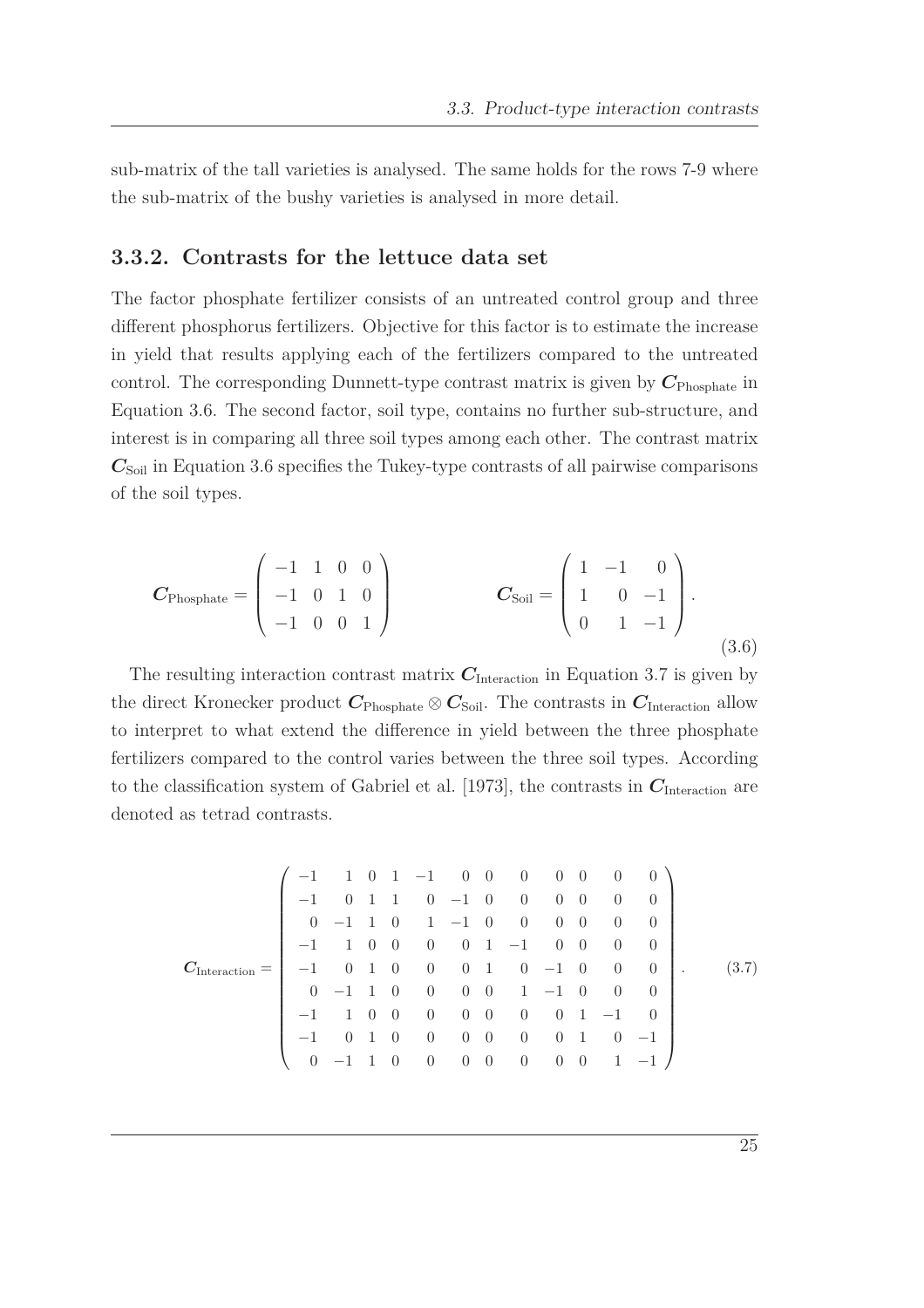#### **3.3.3. Contrasts for the multi-centre clinical trial**

The contrast matrix  $C_{Group}$  in Equation [3.8](#page-39-0) defines the difference between the active treatment group and the placebo group, which is commonly denoted as treatment effect.

When analysing the interaction in a multi-centre clinical trial, the aim is to detect a centre at which the treatment effect differs in accordance with the general treatment effect. Each row in the contrast matrix  $C_{\text{Centre}}$  in Equation [3.8](#page-39-0) represents a grand mean contrast, which compares one centre (the first centre in the first row, the second centre in the second row, etc.) to the general mean. The contrast matrix  $C_{\text{GrandMean}}$  in Equation [3.9](#page-39-1) represents the general form of the grand mean contrast matrix.

<span id="page-39-1"></span><span id="page-39-0"></span>
$$
\boldsymbol{C}_{\text{Group}} = \begin{pmatrix} 1-1 \end{pmatrix}, \qquad \boldsymbol{C}_{\text{Centre}} = \begin{pmatrix} 0.76 & -0.14 & -0.30 & -0.19 & -0.13 \\ -0.24 & 0.86 & -0.30 & -0.19 & -0.13 \\ -0.24 & -0.14 & 0.70 & -0.19 & -0.13 \\ -0.24 & -0.14 & -0.30 & 0.81 & -0.13 \\ -0.24 & -0.14 & -0.30 & -0.19 & 0.87 \\ \end{pmatrix} . \tag{3.8}
$$

$$
\mathbf{C}_{\text{GrandMean}} = \begin{pmatrix} 1 - \frac{n_1}{N} & -\frac{n_2}{N} & \cdots & -\frac{n_J}{N} \\ -\frac{n_1}{N} & 1 - \frac{n_2}{N} & \cdots & -\frac{n_J}{N} \\ \vdots & \vdots & 1 - \frac{n_j}{N} & \vdots \\ -\frac{n_1}{N} & -\frac{n_2}{N} & \cdots & 1 - \frac{n_J}{N} \end{pmatrix}
$$
 (3.9)

*.*

The corresponding product-type interaction contrast matrix  $C_{\text{Interaction}}$  is given by  $C$ <sub>Centre</sub> ⊗  $C$ <sub>Group</sub>:

$$
\boldsymbol{C}_{\text{Interaction}} = \begin{pmatrix}\n0.76 & -0.76 & -0.14 & 0.14 & -0.30 & 0.30 & -0.19 & 0.19 & -0.13 & 0.13 \\
-0.24 & 0.24 & 0.86 & -0.86 & -0.30 & 0.30 & -0.19 & 0.19 & -0.13 & 0.13 \\
-0.24 & 0.24 & -0.14 & 0.14 & 0.70 & -0.70 & -0.19 & 0.19 & -0.13 & 0.13 \\
-0.24 & 0.24 & -0.14 & 0.14 & -0.30 & 0.30 & 0.81 & -0.81 & -0.13 & 0.13 \\
-0.24 & 0.24 & -0.14 & 0.14 & -0.30 & 0.30 & -0.19 & 0.19 & 0.87 & -0.87 \\
\end{pmatrix}
$$
\n
$$
(3.10)
$$

An alternative choice for  $C_{\text{Centre}}$  would be a contrast matrix in which all of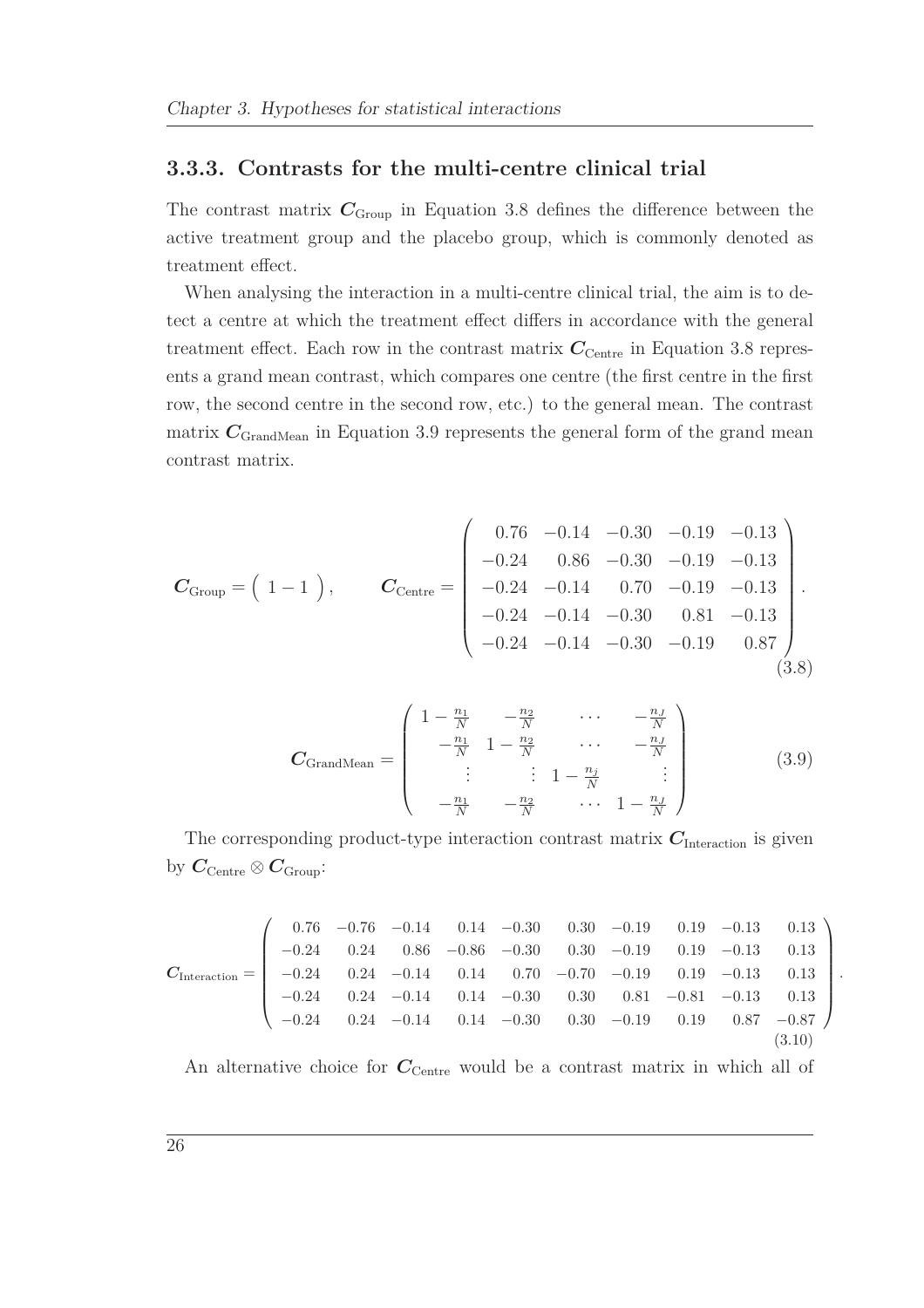the pairwise comparisons are made (Tukey-type contrasts). The disadvantage of this choice is that the number of contrasts *M* rapidly increases with an increasing number of centres  $(M = J \cdot (J-1)/2)$ . This increase results in a confusing decision on the location of the interaction. Therefore, the choice of  $C_{\text{Centre}}$  as  $C_{\text{GrandMean}}$ is recommended, especially if the number of levels of the secondary factor is high with respect to that of the primary factor, e.g., centres or regions. If the secondary factor has only a few levels, e.g., subgroups, gender or biomarker, then the usage of all pairwise contrasts is recommended.

### <span id="page-40-0"></span>**3.4. Ratios among contrasts of means**

In this section the research hypotheses for the analysis of interactions are formulated in terms of ratios of linear combinations of means. This formulation allows the interpretation of the interaction effects as relative changes, e.g. as percentage changes, between differences of means. [Djira \[2005](#page-104-1)] presented the formulation of the research hypothesis using several ratios of linear combinations of the treatment means for the one-way ANOVA model with homogeneous variances. Within here, this approach is expanded through the two-way layout using the cell means model from Equation [3.2.](#page-31-0) In the following, the ratios of linear combinations of means are denoted as  $\gamma$  and the global null hypothesis is given by:

$$
H_0: \quad \gamma := \frac{H\mu}{D\mu} = \omega,
$$
\n(3.11)

<span id="page-40-1"></span>where  $H$  and  $D$  represent the  $M \times L$  numerator and denominator contrast matrices, respectively, and  $\omega$  denotes a vector of dimension  $L$  of specified relative thresholds. Each research hypothesis can now be formulated by the *m*th row vector of the numerator and denominator contrast matrix, namely  $h_m$  and  $d_m$ :

$$
H_0^{(m)}: \qquad \gamma^m:=\frac{\bm h_m\bm\mu}{\bm d_m\bm\mu}=\omega.
$$

Again, the numerator and denominator interaction contrast matrices are build by using two "one-way" contrast matrices. Suppose the contrast matrices for factor *A* and factor *B* are given by *C<sup>A</sup>* and *CB*. Furthermore, it is assumed that interest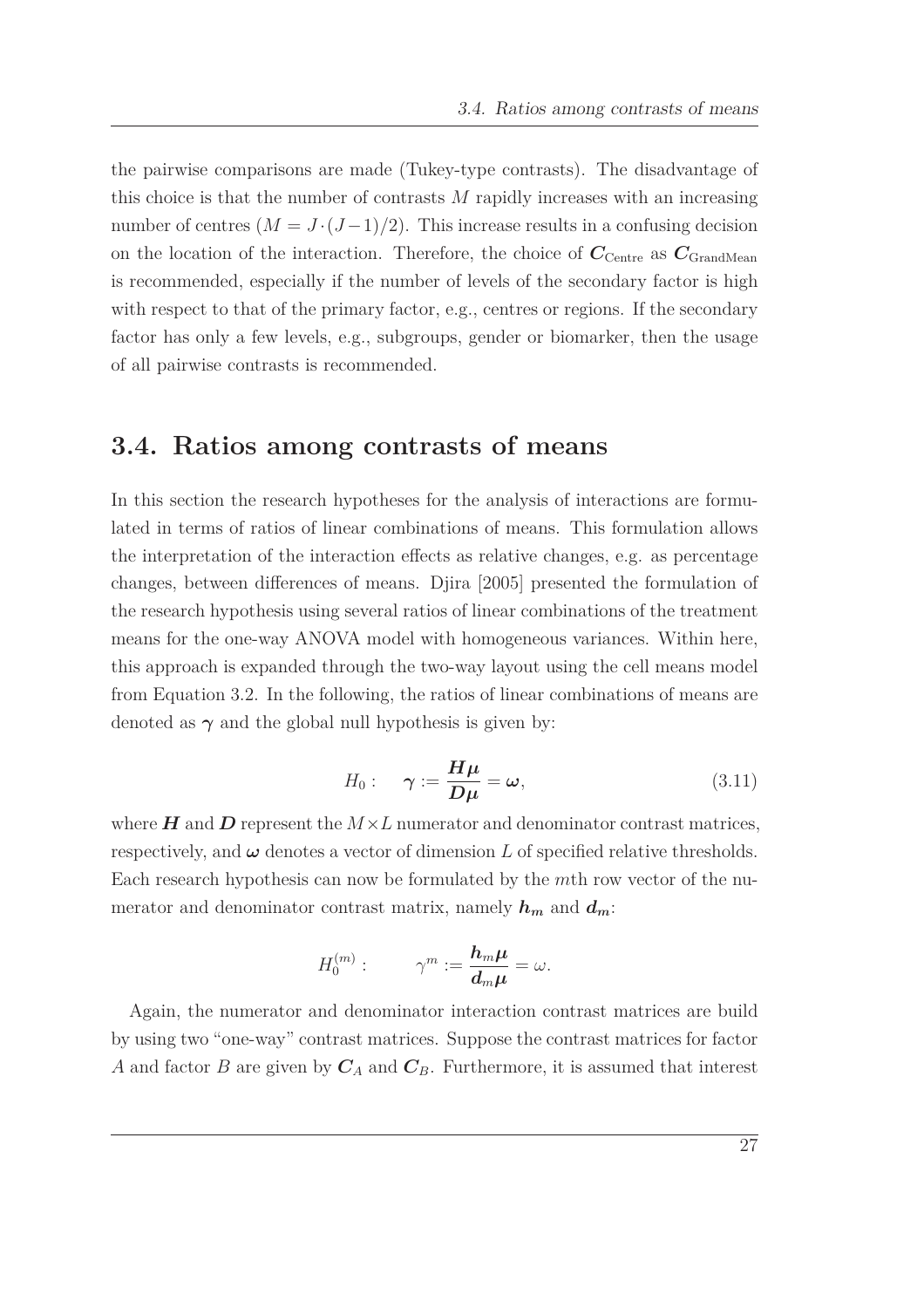is in the assessment of an *A*-by-*B* interaction, i.e. the varying difference between the levels of factor *A* between the levels of factor *B*. To achieve an appropriate numerator and denominator interaction contrast matrix, the researcher has to built a numerator and denominator contrast matrix for the secondary factor *B*, i.e.  $C_B^{\text{Numerator}}$  and  $C_B^{\text{Denominator}}$ . Building the direct Kronecker product of these matrices with the contrast matrix of the primary treatment factor  $C_A$  results in the  $M \times L$  numerator and denominator interaction contrast matrices  $\mathbf{C}_{\text{Interaction}}^{\text{Numerator}} =$  $C_B^{\text{Numerator}} \otimes C_A$  and  $C_{\text{Interaction}}^{\text{Denominator}} = C_B^{\text{Denominator}} \otimes C_A$ . The application of this procedure for the multi-centre clinical trial example is given in the next subsection.

### **3.4.1. Numerator and denominator contrast matrices for the multi-centre clinical trial**

In this subsection the hypotheses to detect a statistical interaction in the multicentre clinical trial example presented in Section [2.3](#page-24-0) are reformulated as the ratio of treatment differences. Therefore, the contrast matrix of the primary treatment factor  $C_{\text{Group}}$  from Equation [3.8](#page-39-0) is used. In addition, the numerator and denominator contrast matrices for the secondary factor centre are defined by Equation [3.12.](#page-41-0)

<span id="page-41-0"></span>
$$
\boldsymbol{C}_{\text{Centre}}^{\text{Numerator}} = \begin{pmatrix} 1 & 0 & 0 & 0 & 0 \\ 0 & 1 & 0 & 0 & 0 \\ 0 & 0 & 1 & 0 & 0 \\ 0 & 0 & 0 & 1 & 0 \\ 0 & 0 & 0 & 0 & 1 \end{pmatrix} \qquad \boldsymbol{C}_{\text{Centre}}^{\text{Denominator}} = \begin{pmatrix} 0.24 & 0.14 & 0.30 & 0.19 & 0.13 \\ 0.24 & 0.14 & 0.30 & 0.19 & 0.13 \\ 0.24 & 0.14 & 0.30 & 0.19 & 0.13 \\ 0.24 & 0.14 & 0.30 & 0.19 & 0.13 \\ 0.24 & 0.14 & 0.30 & 0.19 & 0.13 \end{pmatrix}
$$
(3.12)

The ratio of the numerator and denominator contrast matrices for the secondary factor build the relative effect of each centre to the overall centre effect. The resulting numerator and denominator interaction contrast matrices are given in Equation [3.13](#page-42-0) and [3.14.](#page-42-1)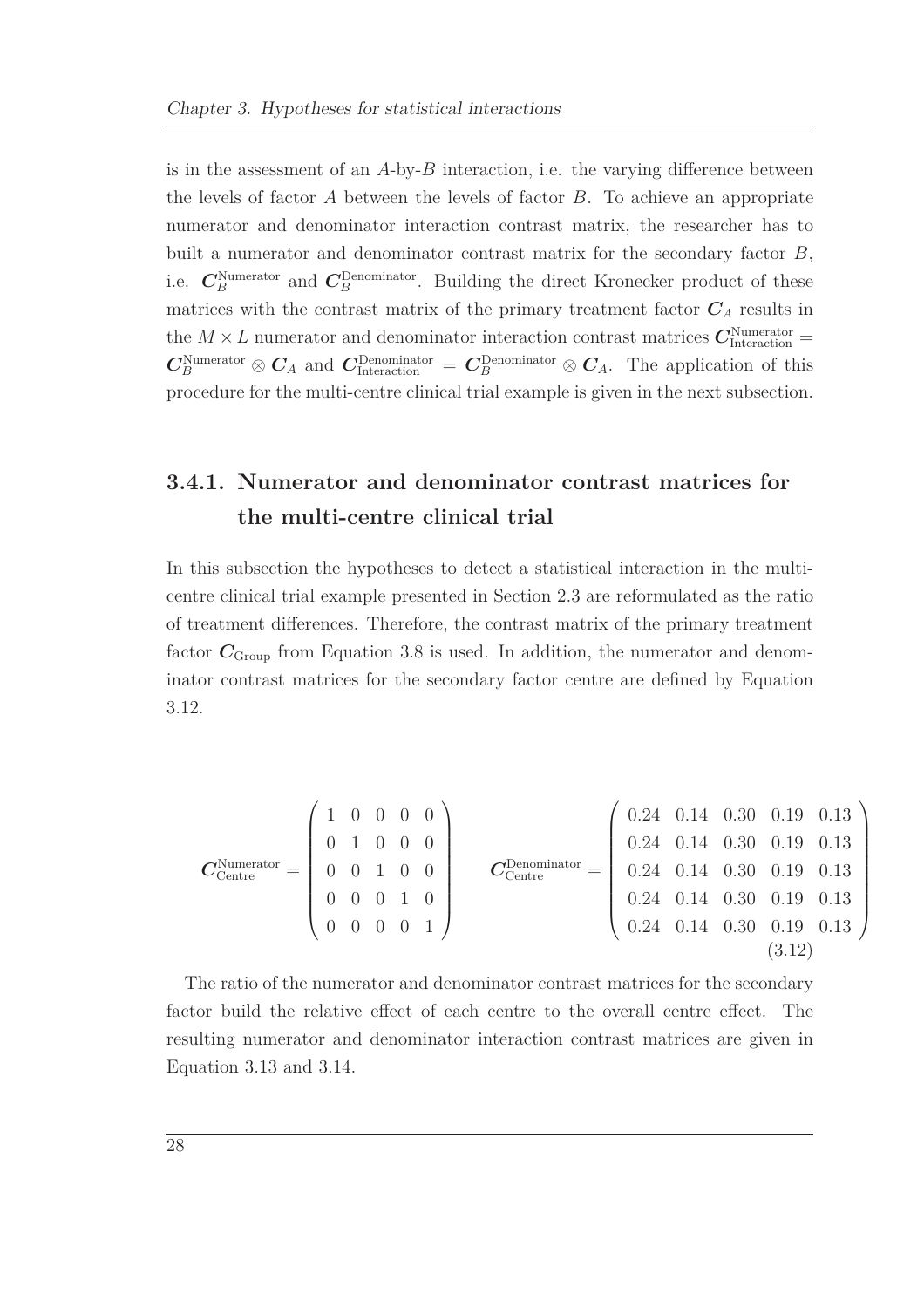$\boldsymbol{H} = \boldsymbol{C}_{\text{Centre}}^{\text{Numerator}} \otimes \boldsymbol{C}_{\text{Group}} =$ 

<span id="page-42-1"></span><span id="page-42-0"></span>
$$
\mathbf{C}_{\text{Interaction}}^{\text{Numerator}} = \begin{pmatrix} 1 & -1 & 0 & 0 & 0 & 0 & 0 & 0 & 0 & 0 \\ 0 & 0 & 1 & -1 & 0 & 0 & 0 & 0 & 0 & 0 \\ 0 & 0 & 0 & 0 & 1 & -1 & 0 & 0 & 0 & 0 \\ 0 & 0 & 0 & 0 & 0 & 0 & 1 & -1 & 0 & 0 \\ 0 & 0 & 0 & 0 & 0 & 0 & 0 & 1 & -1 \end{pmatrix}
$$
(3.13)

 $\boldsymbol{D} = \boldsymbol{C}^\text{Denominator}_{\text{Centre}} \otimes \boldsymbol{C}_{\text{Group}} =$ 

$$
\mathbf{C}_{\text{Interaction}}^{\text{Denominator}} = \left(\begin{array}{cccccccc} 0.24 & -0.24 & 0.14 & -0.14 & 0.30 & -0.30 & 0.19 & -0.19 & 0.13 & -0.13 \\ 0.24 & -0.24 & 0.14 & -0.14 & 0.30 & -0.30 & 0.19 & -0.19 & 0.13 & -0.13 \\ 0.24 & -0.24 & 0.14 & -0.14 & 0.30 & -0.30 & 0.19 & -0.19 & 0.13 & -0.13 \\ 0.24 & -0.24 & 0.14 & -0.14 & 0.30 & -0.30 & 0.19 & -0.19 & 0.13 & -0.13 \\ 0.24 & -0.24 & 0.14 & -0.14 & 0.30 & -0.30 & 0.19 & -0.19 & 0.13 & -0.13 \\ \end{array}\right) \tag{3.14}
$$

The first row vectors of  $C_{\text{Interaction}}^{\text{Numerator}}$  and  $C_{\text{Interaction}}^{\text{Denominator}}$  build the ratio of the treatment effect of the first centre through the overall treatment effect. Therefore the parameter  $\gamma_1$  can be interpreted as the relative change of the treatment effect of the first centre to the overall treatment effect.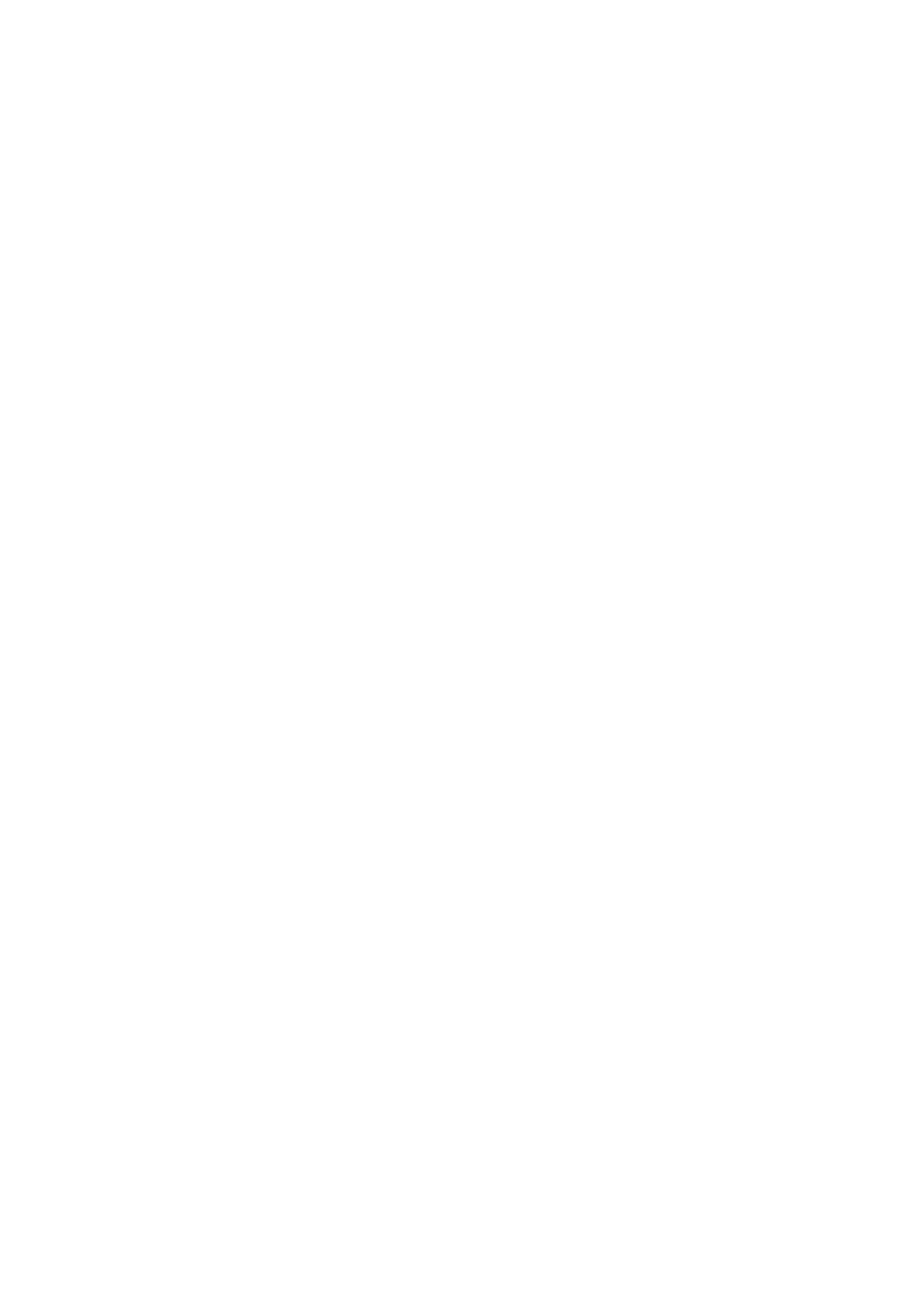## **Chapter 4.**

# **Inference to test statistical interactions**

Within this chapter inferential procedures to test for statistical interactions are presented. At first, the global ANOVA F-test is shortly reviewed. Afterwards, appropriate methods to simultaneously test the *M* hypotheses defined in Chapter [3](#page-30-0) are presented in more detail.

### **4.1. Global test for statistical interaction**

Given a two-factorial design as presented in Section [3.1](#page-30-1) it is common practice to evaluate the interaction effect via ANOVA techniques, whereas the ANOVA partitions the total sum of squares into component sum of squares. When applying the classical ANOVA to test for interaction, the null and alternative hypotheses are defined as [\[Kirk, 1995\]](#page-106-0):

*H*<sub>0</sub>:  $(\alpha\beta)_{ij} = 0$  (for all i and j) or  $\mu_{ij} - \mu_{i'j} - \mu_{ij'} + \mu_{i'j'} = 0$  (for all i and j)  $H_A: (\alpha \beta)_{ij} \neq 0$  (for all i and j) or  $\mu_{ij} - \mu_{i'j} - \mu_{ij'} + \mu_{i'j'} \neq 0$  (for all i and j). (4.1)

The test statistic is given by

$$
F(\alpha \beta) = \frac{MS(\alpha \beta)}{MS(Error)}
$$
\n(4.2)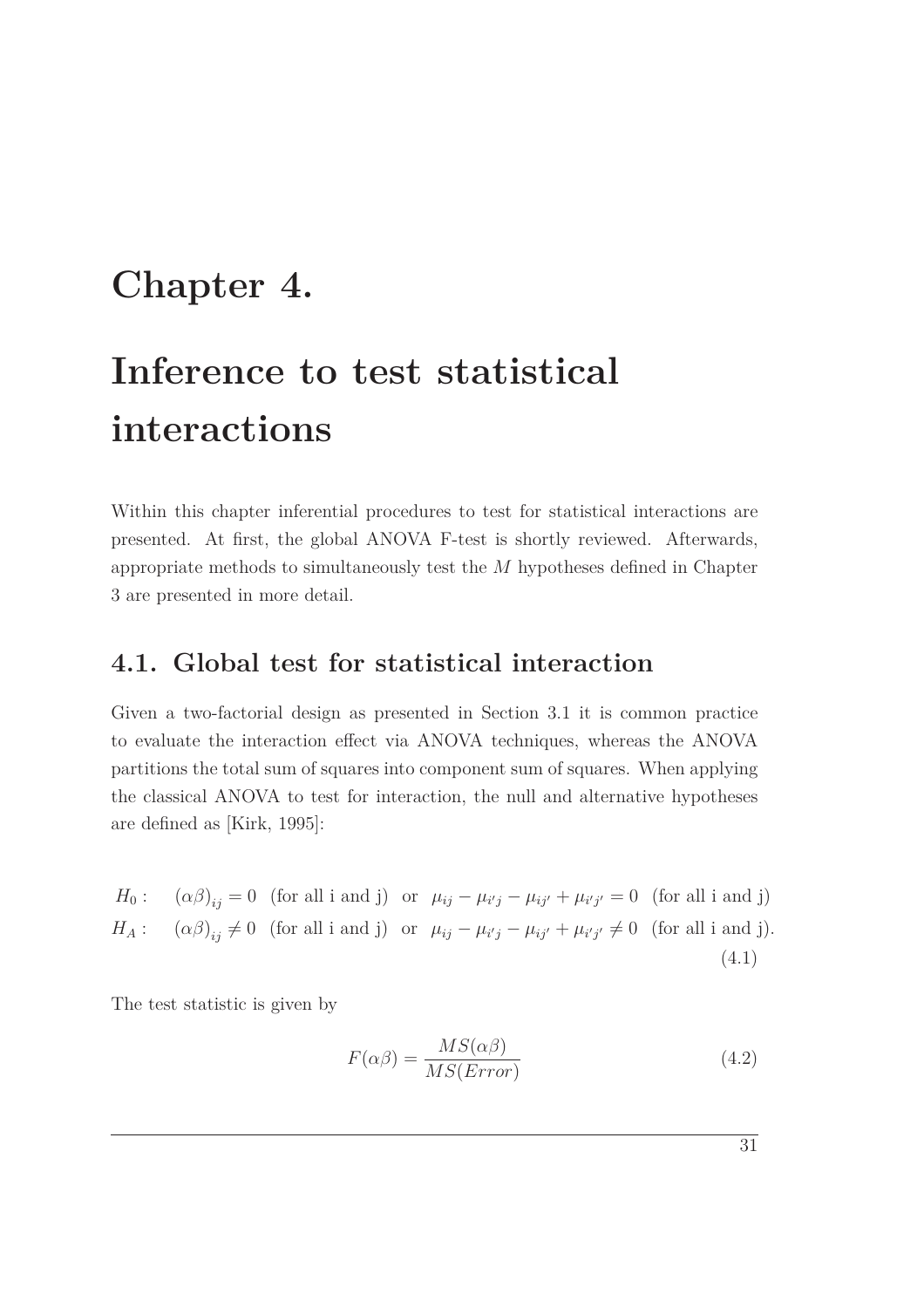, where  $MS(\alpha\beta)$  denotes the mean square of the interaction effect and  $MS(Error)$ the mean square of the error. For a balanced design  $MS(\alpha\beta)$  and  $MS(Error)$  are given by:

$$
MS(\alpha\beta) = \frac{N \sum_{i=1}^{I} \sum_{j=1}^{J} (Y_{ij.} - Y_{i..} - Y_{.j.} + Y_{...})^2}{(I - 1) (J - 1)},
$$
  

$$
MS(Error) = \frac{\sum_{i=1}^{I} \sum_{j=1}^{J} \sum_{k=1}^{n_{ij}} (Y_{ijk} - Y_{ij.})^2}{IJ (N - 1)}.
$$

The test statistic  $F(\alpha\beta)$  follows a F-distribution with  $(I-1)(J-1)$  numerator degrees of freedom and *IJ*(*N* − 1) denominator degrees of freedom [\[Scheffe](#page-108-0), [1999](#page-108-0)].

It is well known, that the ANOVA F-test only provides global inference on the presence of any effect [\[Hothorn et al.](#page-105-0), [2008](#page-105-0)]. Furthermore, due to the quadratic form of the ANOVA F-statistic is is not possible to make one-sided test decisions [\[Konietschke et al., 2013](#page-106-1)]. Since the objective of this thesis is an in depth analysis of statistical interaction the focus is now on the simultaneous assessment of the pre-defined interaction hypotheses presented in Chapter [3.](#page-30-0)

## <span id="page-45-1"></span>**4.2. Multiple contrast tests for product-type interaction contrasts**

<span id="page-45-0"></span>The objective is now to simultaneously test the *M* hypotheses represented by the *M* rows of a given matrix of interaction contrasts *CAB*. Recall that the global null hypothesis in Equation [3.3](#page-32-0) is the intersection of the local null hypotheses  $H_0^{(m)}$  $\overset{(m)}{0}$ :

$$
H_0: (\psi_1 = \theta \cap \psi_2 = \theta \cap \ldots \cap \psi_m = \theta)
$$
\n
$$
(4.3)
$$

and

$$
H_A: (\psi_1 \neq \theta \cup \psi_2 \neq \theta \cup \ldots \cup \psi_m \neq \theta). \tag{4.4}
$$

To test the global null hypothesis in Equation [\(4.3\)](#page-45-0), a Union-Intersection test is required, where the global null hypothesis is rejected if any local null hypothesis  $H_0^m$ :  $\psi_m = \theta$  is rejected.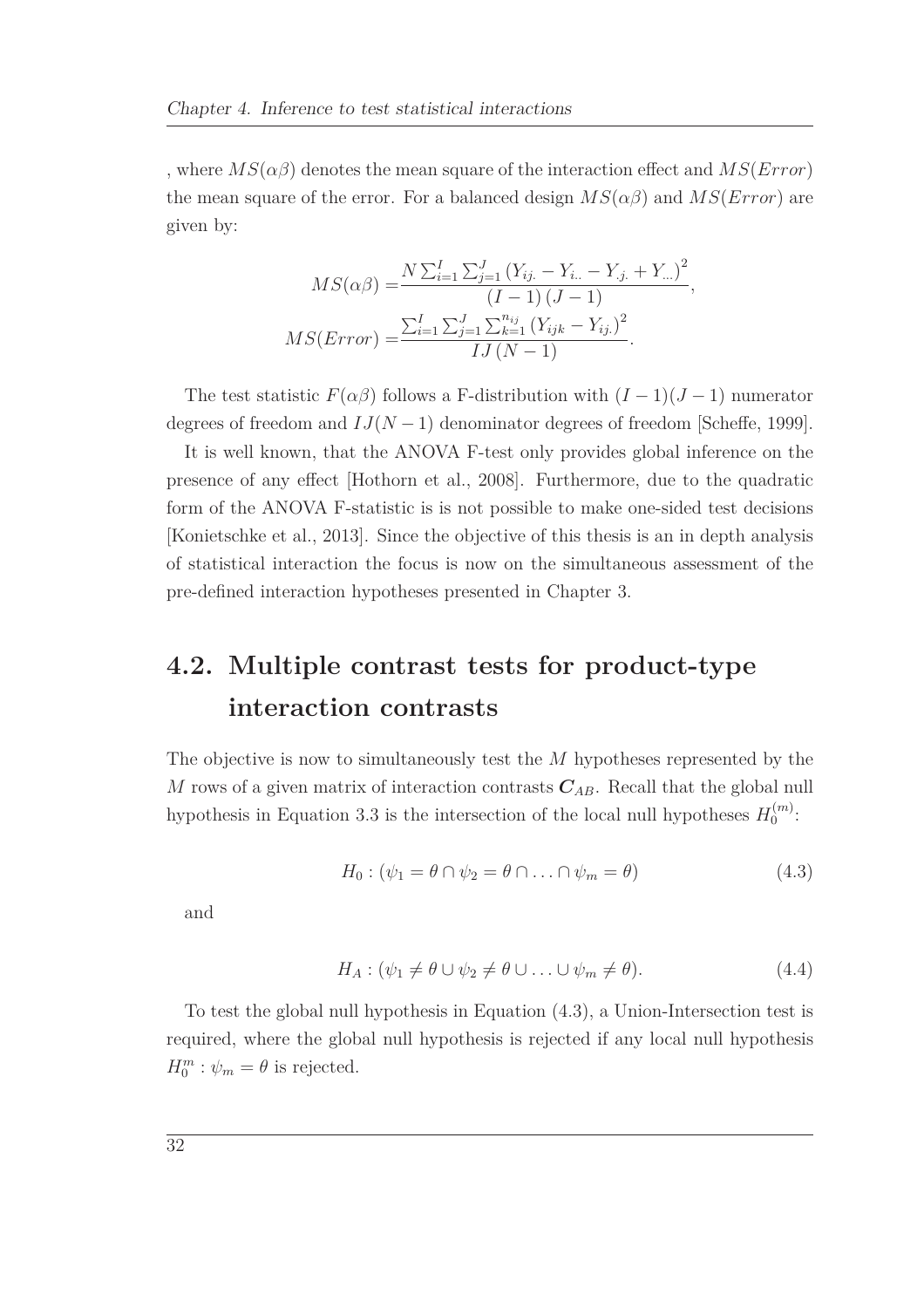It is well known that if the *M* multiple hypotheses are tested simultaneously, the type I error rate increases beyond the a priori defined significance level  $\alpha$ . Therefore a multiple comparison procedure is needed that controls a multiple type I error rate to make valid conclusions over the *M* hypotheses under consideration. One version of the type I error rate in simultaneous testing several hypotheses is the definiti[on of the family-wise error rate \(FWER\). According](#page-104-2) to Dmitrienko and D'Agostino [\[2013](#page-104-2)] the FWER is controlled in the strong sense at significance level *α* if "*the probability of erroneously rejecting at least one true null hypothesis is not greater than α, for all possible configurations of true and false null hypotheses*". Within this thesis the concept of multiple contrast tests (MCTs) is used as multiple comparison procedure [\[Mukerjee et al.](#page-107-0), [1987,](#page-107-0) [Bretz](#page-103-0), [1999](#page-103-0)]. This allows the simultaneous testing of the *M* hypotheses defined by  $C\mu = \theta$  and to control the FWER in the strong sense.

The test statistic for the *m*th contrast of cell means is given by the standardized estimator [\[Bretz, 1999](#page-103-0)]:

<span id="page-46-0"></span>
$$
T_m = \frac{\sum_{l=1}^{L} c_l \hat{\mu}_l - \theta_m}{s \sqrt{\sum_{l=1}^{L} c_l^2 / n_l}} = \frac{\mathbf{c}_m \hat{\boldsymbol{\mu}} - \theta_m}{s \sqrt{\mathbf{c}_m \mathbf{M} \mathbf{c}_m^T}}.
$$
(4.5)

To simultaneous test the *M* hypotheses the *M*-dimensional vector of test statistics  $\boldsymbol{T} = (T_1, \ldots, T_M)^T$  is considered. Under the null hypothesis the vector of test statistics **T** follows a central *M*-variate t-distribution  $Mt_{df=v,R}$  with  $\nu$  degrees of freedom and a correlation matrix  $R$ , see e.g., [Genz and Bretz \[1999\]](#page-104-3) and [Hothorn et al. \[2008](#page-105-0)]. Computational methods for the multivariate t-distribution were presented by [Genz and Bretz \[2009\]](#page-105-1) and are available in the add-on package mvtnorm [\[Genz et al.](#page-105-2), [2013](#page-105-2)] of the statistical software R [\[R Core Team](#page-107-1), [2013](#page-107-1)]. The degrees of freedom are given by  $\nu = \sum_{l=1}^{L} (n_l - 1)$ . Each element of the correlation matrix  $\mathbf{R} = [\rho_{mm'}]$  can be described by

$$
\rho_{mm'} = \frac{\sum_{l=1}^{L} c_{ml} c_{m'l}/n_l}{\sqrt{\left(\sum_{l=1}^{L} c_{ml}^2 / n_l\right) \left(\sum_{l=1}^{L} c_{m'l}^2 / n_l\right)}}
$$
(4.6)

(for a detailed proof see [\[Bretz, 1999](#page-103-0), page 25]). The null hypothesis for a particular interaction contrast *m* is rejected if the corresponding absolute value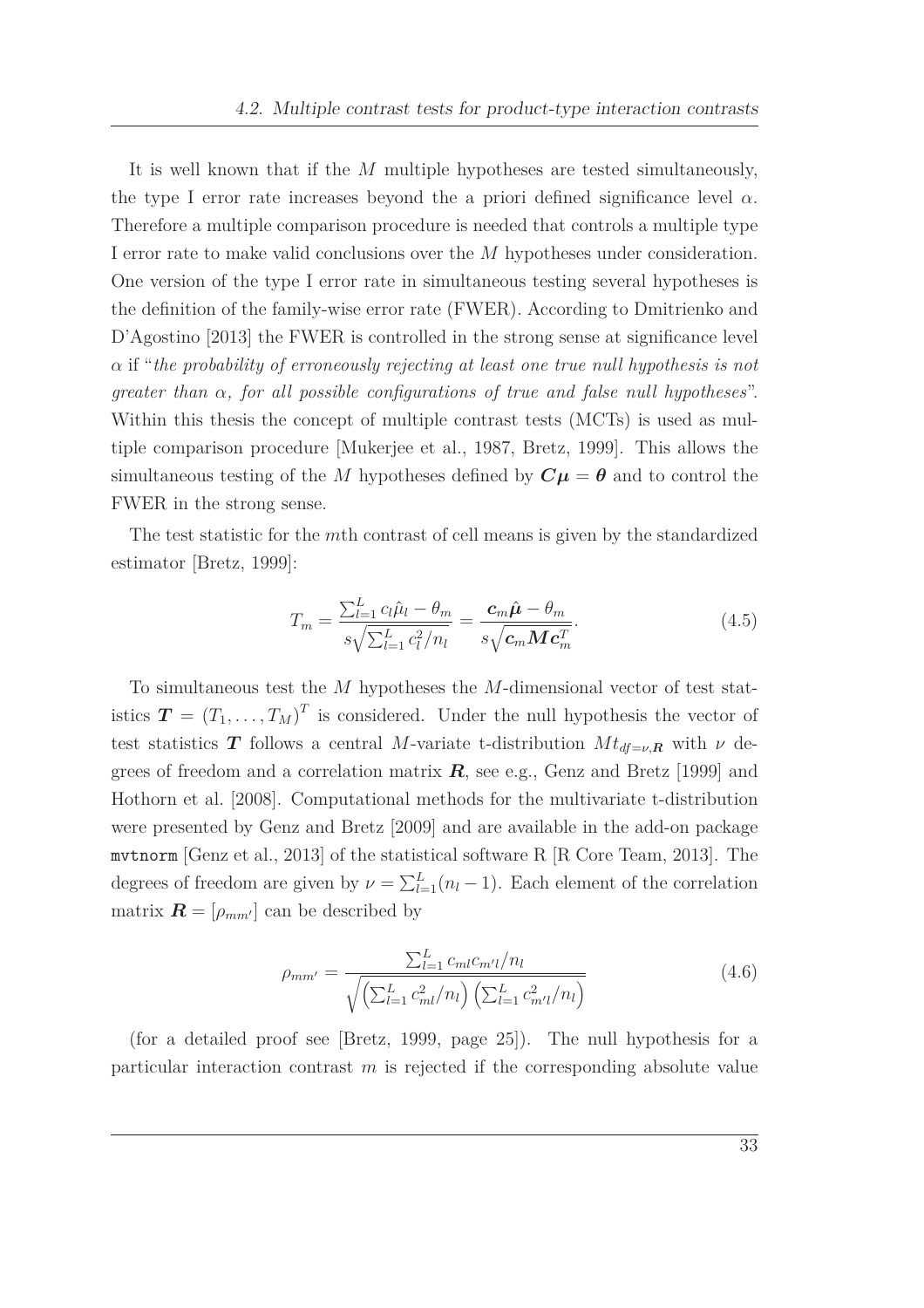of the test statistic is greater or equal than a critical point:  $|T_m| \ge q_{1-\alpha/2,\nu,R}$ , where  $q_{1-\alpha/2,\nu,R}$  is the 1- $\alpha/2$  equi-coordinate percentage point from a multivariate *t*-distribution  $Mt_{df=v,R}$ . The associated p-values can be calculated as  $p_m = P(t \geq$  $|T_m|$ , where the variable *t* follows a multivariate t-distribution  $Mt_{df=v,R}$ .

## **4.3. Simultaneous confidence intervals for product-type interaction contrasts**

In this section simultaneous confidence intervals (SCIs) that are compatible to the MCTs presented before are considered. Within here, SCI are considered because they provide some information on the direction, the magnitude, and the biological relevance of the interaction effects additionally to the test decisions. Furthermore, some regulatory guidelines recommend the usage of SCI instead of multiplicity adjusted p-vales, e.g., the ICH E9 guideline states: "*Estimates of treatment effects should be accompanied by confidence intervals, whenever possible, . . .* " [\[ICH E9,](#page-105-3) [1998\]](#page-105-3).

Compatible 1- $\alpha$  SCIs for the parameters of interest  $\psi$  are given by:

$$
\sum_{l=1}^{L} c_{ml} \hat{\mu}_l \pm q_{1-\alpha/2,M,R} \cdot s \sqrt{\sum_{l=1}^{L} \frac{c_{ml}^2}{n_l}}.
$$
\n(4.7)

To get compatible test decision one rejects the local null hypothesis  $H_0^m$  if the confidence limits do not include  $\theta_m$ . In addition, the distance of the confidence limit from  $\theta_m$  is interpretable as a shift on the scale of the response variable.

### **4.3.1. Heterogeneous variances**

In Section [3.1](#page-30-1) it was assumed, that the response variable is normally distributed with a common error term over the groups,  $\epsilon_{ijk} \sim N(0, \sigma^2)$ . Nevertheless, the problem of heteroscedasticity is not uncommon. Therefore, the notation is extended and it is now assumed that the observations are independently normal with mean  $\mu_l$  and variance  $\sigma_l^2$ ,  $Y_{lk} \sim N(\mu_l, \sigma_l^2)$ . The sample variances are given by  $s_l^2 = \sum_{k=1}^{n_l} (Y_{lk} - \bar{Y}_l)^2 / (n_l - 1).$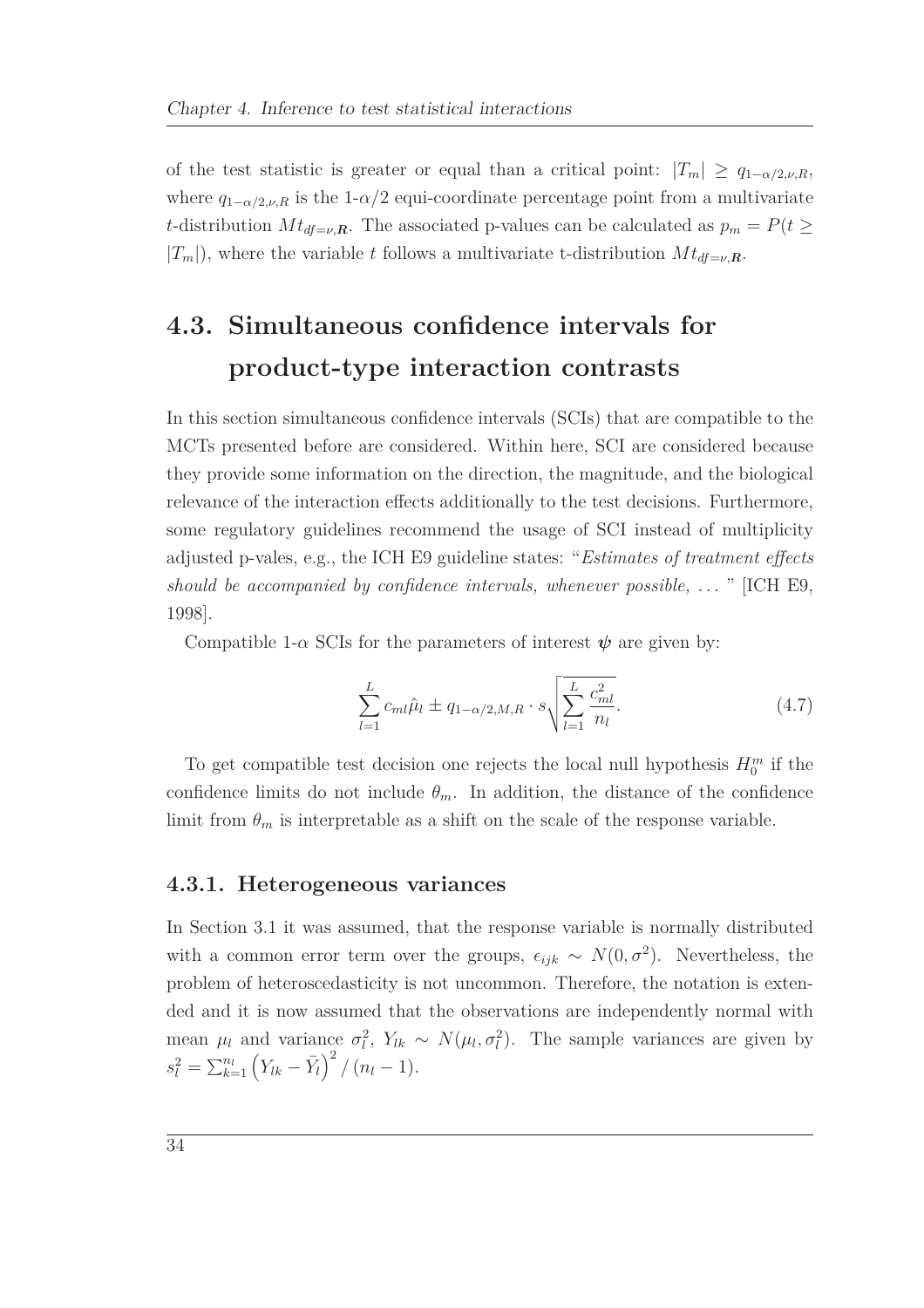Hasler [\[2009\]](#page-105-4) presented an approach to construct SCIs and to perform MCTs in the presence of heteroscedasticity in the one-way layout. Within here this method is adopted to test for product-type interactions in the two-way layout. The test statistic for the *m*th interaction contrast is now given by

$$
T_m^* = \frac{\sum_{l=1}^L c_l \hat{\mu}_l - \theta_m}{\sqrt{\sum_{l=1}^L c_l^2 s_l^2 / n_l}} = \frac{c_m \hat{\mu} - \theta_m}{\sqrt{c_m \hat{\mathbf{V}} M c_m^T}},
$$
(4.8)

where  $\hat{V}$  is a  $L \times L$  diagonal matrix that contains the estimated variances  $\hat{V}$  = diag  $(s_1^2, \ldots, s_L^2)$ . Under the null hypothesis each test statistic  $T_m^*$  follows a tdistribution with  $\hat{\nu}_m$  degrees of freedom, whereas  $\hat{\nu}_m$  is given by

$$
\hat{\nu}_m = \frac{\left(\sum_{l=1}^L \frac{c_{ml}^2 s_l^2}{n_l}\right)^2}{\sum_{l=1}^L \frac{c_{ml}^4 s_l^4}{n_l^2 (n_l - 1)}},
$$

(for a detailed proof see [\[Hasler](#page-105-4), [2009](#page-105-4), page 37]). The corresponding vector of test statistics  $T^* = (T_1^*, \ldots, T_M^*)^T$  does not follow a joint *m*-variate t-distribution in the presence of heteroscedasticity. To overcome this problem, [Hasler \[2009\]](#page-105-4) proposed a method that uses *m* distinct *m*-variate t-distributions. Each test statistic  $T_m^*$  is related to a *m*-variate t-distribution with  $\hat{\nu}_m$  degrees of freedom and a correlation matrix  $\mathbf{R}^* = [\rho_{mm'}^*]$ , whose elements are given by

$$
\rho_{mm'}^* = \frac{\sum_{l=1}^L c_{ml} c_{m'l} s_l^2 / n_l}{\sqrt{\left(\sum_{l=1}^L c_{ml}^2 s_l^2 / n_l\right) \left(\sum_{l=1}^L c_{m'l}^2 s_l^2 / n_l, \right)}}.
$$

Each  $H_0^m$  is now rejected if  $|T_m^*| \ge q_{1-\alpha/2,\hat{\nu}_m,R^*}$ , where  $q_{1-\alpha/2,\hat{\nu}_m,R^*}$  is the  $1-\alpha/2$ level equi-coordinate percentage point of a *m*-variate t-distribution with estimated correlation matrix  $\mathbf{R}^*$  and  $\hat{\nu}_m$  degrees of freedom.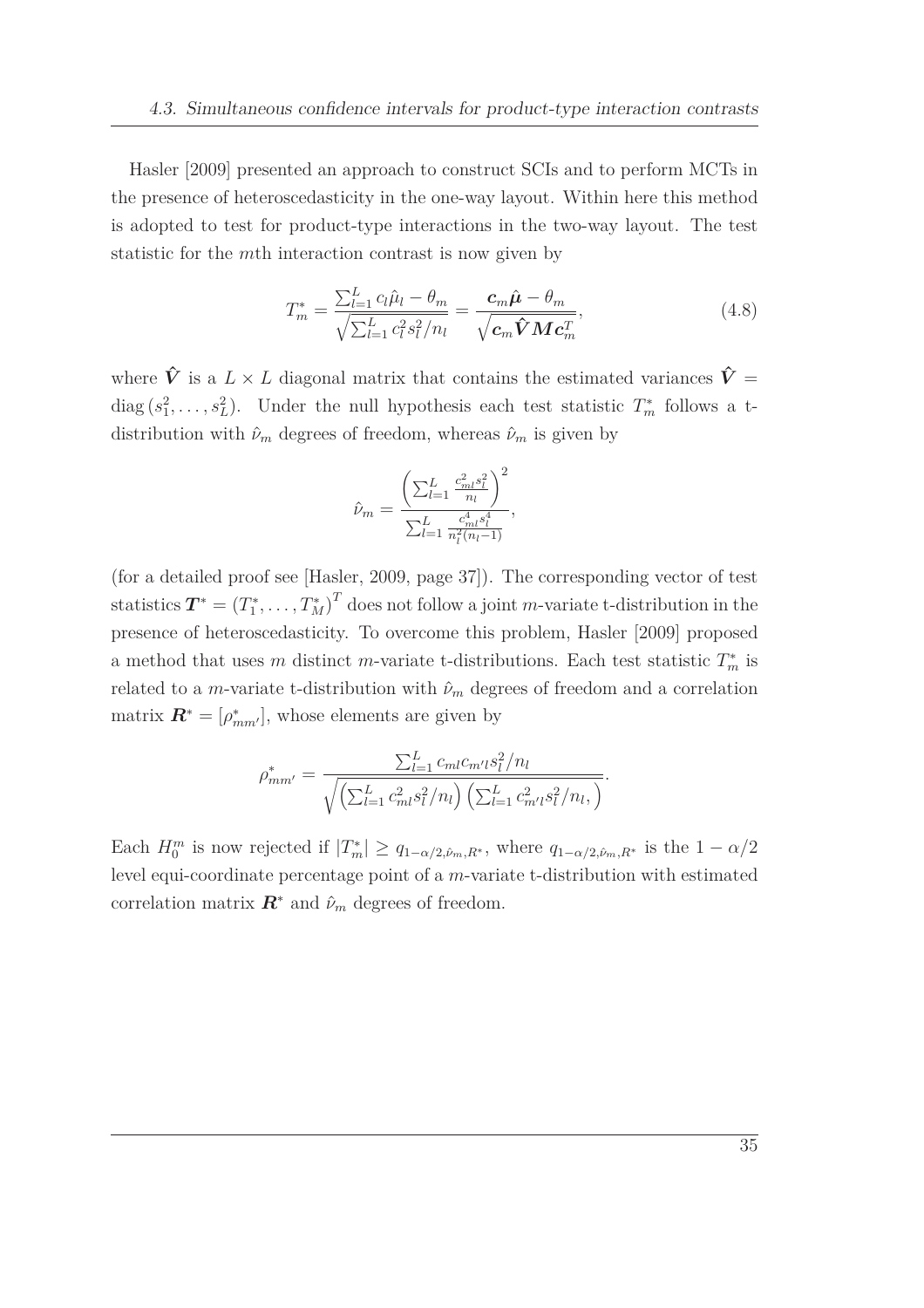## <span id="page-49-1"></span>**4.4. Multiple contrast tests for ratios of treatment differences**

In this section the focus is on simultaneous inference procedures on the ratios among contrasts of means presented in Section [3.4.](#page-40-0) Within this thesis the methodology pro[posed by Djira and Hothorn \[2009\] is used. The central idea from](#page-104-4) Djira and Hothorn [\[2009](#page-104-4)] is based on the reformulation of the ratio problem  $h_m \mu / d_m \mu = \omega$ as a linear form  $L_m = (h_m - \omega d_m)\mu$ , which was first proposed by [Fieller \[1954](#page-104-5)]. The estimate of the variance of *L<sup>m</sup>* is given by

$$
s_{L_m}^2 = s\sqrt{(\boldsymbol{h}_{m}-\omega \boldsymbol{d}_{m})\boldsymbol{M} (\boldsymbol{h}_{m}-\omega \boldsymbol{d}_{m})^T}
$$

<span id="page-49-2"></span>According to [Djira \[2005](#page-104-1)] the test statistic is given by:

$$
T_m = \frac{(\boldsymbol{h}_m - \omega \boldsymbol{d}_m)\boldsymbol{\hat{\mu}}}{s\sqrt{(\boldsymbol{h}_m - \omega \boldsymbol{d}_m)\boldsymbol{M}(\boldsymbol{h}_m - \omega \boldsymbol{d}_m)^T}}.
$$
(4.9)

<span id="page-49-0"></span>Under  $H_0$ , each local test statistic  $T_m$  follows a t-distribution with  $\nu$  degrees of freedom, whereas the random vector of test statistics  $\boldsymbol{T} = (T_1, \ldots, T_M)^T$  jointly follows a central *m*-variate t-distribution with  $\nu$  degrees of freedom and a correlation matrix  $\mathbf{R} = [\rho_{mm'}]$ . Each element of  $\mathbf{R}$  can be described by

$$
\rho_{mm'} = \frac{(\boldsymbol{h}_m - \omega \boldsymbol{d}_m) \boldsymbol{M} (\boldsymbol{h}_{m'} - \omega \boldsymbol{d}_{m'})^T}{\sqrt{(\boldsymbol{h}_m - \omega \boldsymbol{d}_m) \boldsymbol{M} (\boldsymbol{h}_m - \omega \boldsymbol{d}_m)^T} \sqrt{(\boldsymbol{h}_{m'} - \omega \boldsymbol{d}_{m'}) \boldsymbol{M} (\boldsymbol{h}_{m'} - \omega \boldsymbol{d}_{m'})^T}},
$$
(4.10)

where  $m \neq m'$  [\[Djira, 2005\]](#page-104-1). The global null hypothesis in Equation [\(3.11\)](#page-40-1) is rejected if  $|T_m| \ge q_{1-\alpha/2,\nu,R}$  for at least one  $m$   $(m = 1,\ldots,M)$ . The critical point  $q_{1-\alpha/2,\nu,R}$  is the  $1-\alpha/2$  level equi-coordinate percentage point of a *m*-variate t-distribution with the correlation matrix  $\boldsymbol{R}$  and  $\nu$  degrees of freedom. The associated adjusted p-values can be calculated as  $p_m = P(t \geq |T_m|)$ , where the variable *t* follows a multivariate t-distribution  $Mt_{df=v,R}$  with  $\nu$  degrees of freedom and the correlation matrix *R*.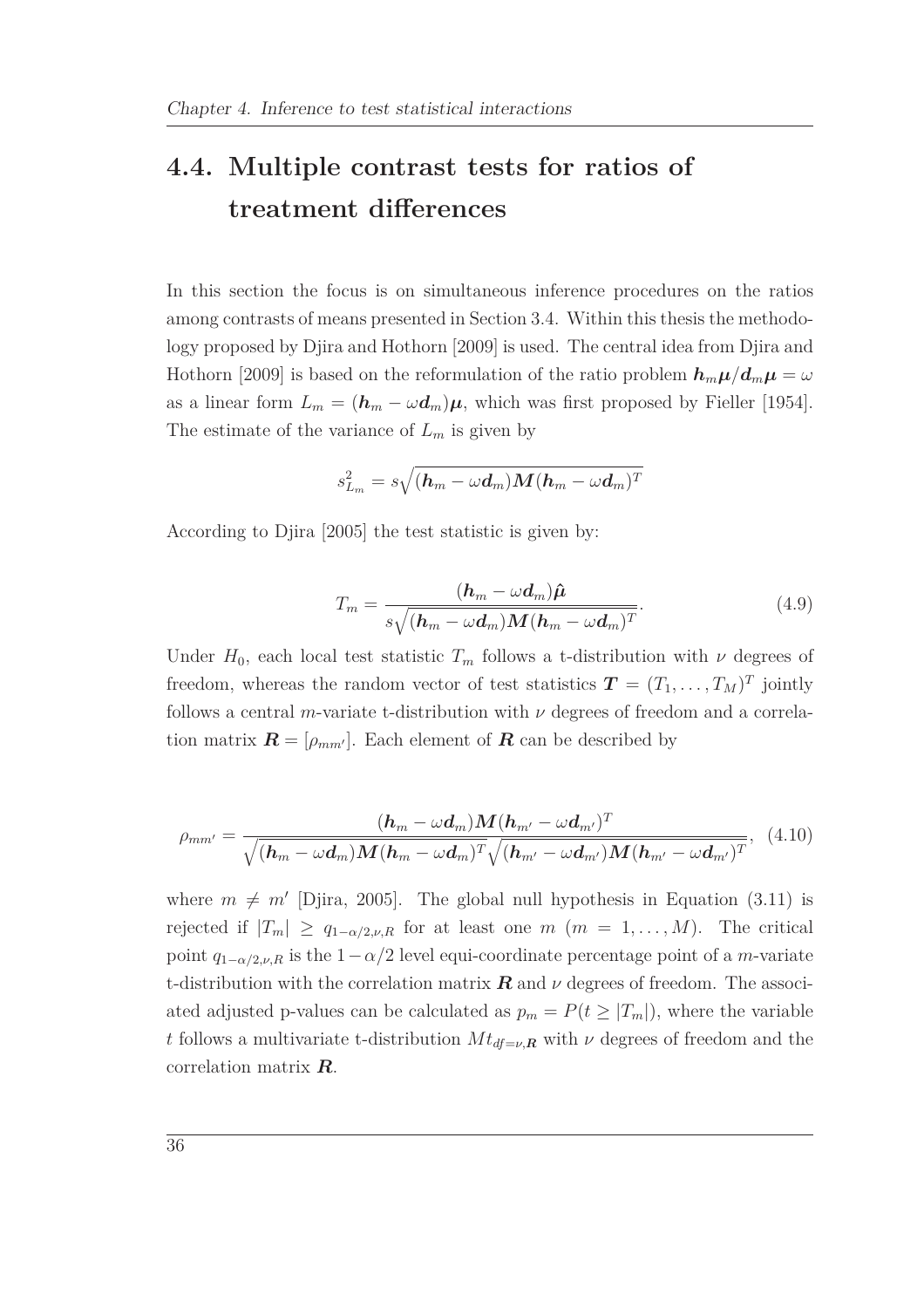## <span id="page-50-0"></span>**4.5. Simultaneous confidence intervals for ratios of treatment differences**

As an alternative to adjusted p-values to test the global null hypothesis in Equation [\(3.11\)](#page-40-1), the goal is to construct SCIs for the ratios of linear combinations of cell means  $\gamma_m$ . [Dilba et al. \[2006a\]](#page-103-1) presented an approach to determine approximate SCIs for the ratios of linear combinations of the means in the one-way layout based on the multivariate t-distribution. Here, their method is adopted for the problem of determining ratios of linear combinations of treatment means in a two-way layout to detect interactions. The statistic is defined by

$$
T_m(\gamma_m) = \frac{(\boldsymbol{h}_m - \gamma_m \boldsymbol{d}_m) \boldsymbol{\mu}}{s \sqrt{(\boldsymbol{h}_m - \gamma_m \boldsymbol{d}_m) \boldsymbol{M} (\boldsymbol{h}_m - \gamma_m \boldsymbol{d}_m)^T}}.
$$
(4.11)

Jointly, the vector of test statistics  $T(\gamma) = (T_1(\gamma_1), \ldots, T_m(\gamma_m))^T$  follows a mvariate t-distribution with  $\nu$  degrees of freedom and a correlation matrix  $\mathbf{R}(\gamma_1, \ldots, \gamma_m)$ . The correlation coefficients of  $\mathbf{R}(\gamma_1, \ldots, \gamma_m)$  are similar to Equation [\(4.10\)](#page-49-0), but *ω* is replaced by  $γ<sub>m</sub>$  and  $γ<sub>m'</sub>$ . It is obvious that the correlation between two contrasts depends now on the known constants  $h$  and  $d$ , the sample sizes  $n_l$  and the unknown ratios  $\gamma$ . [Dilba et al. \[2004](#page-103-2)] proposed a plug-in approach, where the unknown ratios in  $\mathbf{R}(\gamma_1, \ldots, \gamma_m)$  are replaced by its maximum likelihood estimators  $\hat{\gamma}_m = h_m \hat{\mu} / d_m \hat{\mu}$ . The two-sided Fieller confidence interval for the *m*th ratio  $\gamma_m$ is the smallest solution of the quadratic equation in  $\gamma_m$  from  $T_m^2(\gamma_m) = t_{\alpha/2}^2(\nu)$ . Only if the denominator  $d_m \hat{\mu}$  is significantly different from 0, the solution of the quadratic equation will lead to a finite value for the confidence limit (for details, see [Dilba et al. \[2006a](#page-103-1)] and Subsection [4.5.2\)](#page-51-0).

#### **4.5.1. Heterogeneous variances**

In this section the assumption of homogeneous variances is again relaxed and it is assumed that the outcome measures are independently normal with mean  $\mu_l$  and variance  $\sigma_l^2$ ,  $Y_{lk} \sim N(\mu_l, \sigma_l^2)$ . [Hasler \[2009\]](#page-105-4) presented an approach to construct SCIs and to perform MCTs for the ratios of means; this method adjusts for heteroscedastic data. The test statistic for the *m*th ratio of means is now given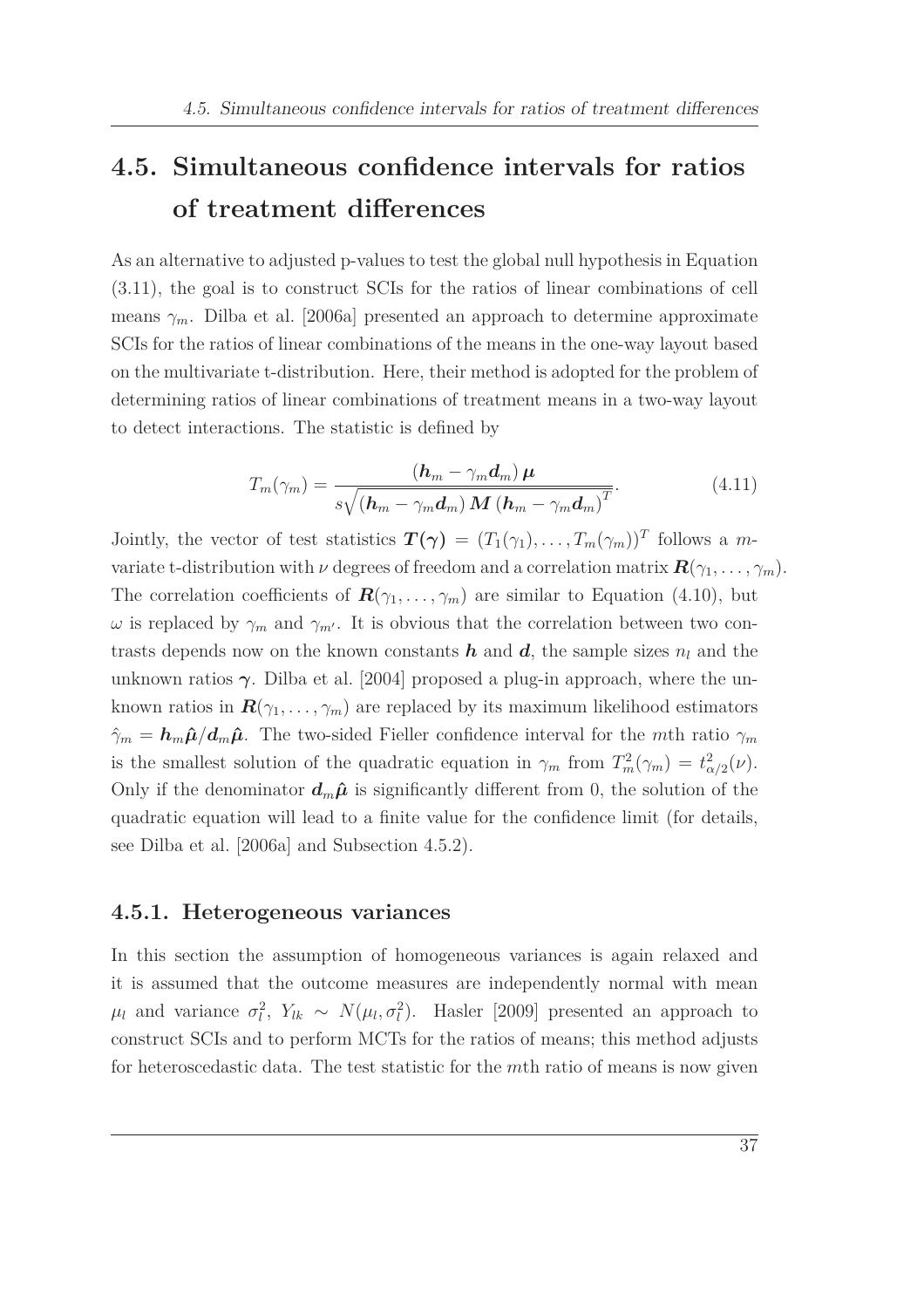<span id="page-51-1"></span>by

$$
T_m^* = \frac{(\boldsymbol{h}_m - \omega \boldsymbol{d}_m)\boldsymbol{\mu}}{(\boldsymbol{h}_m - \omega \boldsymbol{d}_m)\hat{\boldsymbol{V}}\boldsymbol{M}(\boldsymbol{h}_m - \omega \boldsymbol{d}_m)^T}.
$$
(4.12)

<span id="page-51-2"></span>According to [Hasler \[2009\]](#page-105-4) under  $H_0^m$ , the test statistic  $T_m^*$  approximately follows a t-distribution with  $\hat{\nu}_m$  degrees of freedom, where

<span id="page-51-3"></span>
$$
\hat{\nu}_m = \frac{\left(\sum_{l=1}^L \frac{(h_{ml} - \omega d_{ml})^2 s_l^2}{n_l}\right)^2}{\sum_{l=1}^L \frac{(h_{ml} - \omega d_{ml})^4 s_l^4}{n_l^2 (n_l - 1)}}.
$$
\n(4.13)

The corresponding vector of test statistics  $T^* = (T_1^*, \ldots, T_M^*)^T$  does not follow a joint *m*-variate t-distribution. To overcome this problem, [Hasler \[2009](#page-105-4)] proposed a method that uses *m* distinct *m*-variate t-distributions. Each test statistic  $T_m^*$  is related to a *m*-variate t-distribution with  $\hat{\nu}_m$  degrees of freedom and a correlation matrix  $\mathbf{R}^* = [\rho^*_{mm'}]$ , whose elements are given by

$$
\rho_{mm'}^*=\frac{(\boldsymbol{h}_m-\omega \boldsymbol{d}_m)\hat{\boldsymbol{V}}\boldsymbol{M} (\boldsymbol{h}_{m'}-\omega \boldsymbol{d}_{m'})^T}{\sqrt{(\boldsymbol{h}_m-\omega \boldsymbol{d}_m)\hat{\boldsymbol{V}}\boldsymbol{M} (\boldsymbol{h}_m-\omega \boldsymbol{d}_m)^T}\sqrt{(\boldsymbol{h}_{m'}-\omega \boldsymbol{d}_{m'})\hat{\boldsymbol{V}}\boldsymbol{M} (\boldsymbol{h}_{m'}-\omega \boldsymbol{d}_{m'})^T}}.(4.14)
$$

Each  $H_0^m$  is then rejected if  $|T_m^*| \ge q_{1-\alpha/2,\hat{\nu}_m,R^*}$ , where  $q_{1-\alpha/2,\hat{\nu}_m,R^*}$  is the  $1-\alpha/2$ level percentage point of a *m*-variate t-distribution with the estimated correlation matrix  $\mathbf{R}^*$  and  $\hat{\nu}_m$  degrees of freedom. Appropriate simultaneous confidence intervals for the heteroscedastic case can be derived as in Section [4.5](#page-50-0) using the estimator  $\hat{\gamma}_m = \hbar_m \hat{\mu} / d_m \hat{\mu}$  instead of  $\omega$  in Equation [\(4.12\)](#page-51-1), [\(4.13\)](#page-51-2) and [\(4.14\)](#page-51-3) [\[Hasler, 2009](#page-105-4)].

For the calculation of the simultaneous confidence limits and the multiplicity adjusted p-values, the add-on package *mratios* [Dilba et al. \[2007\]](#page-103-3) from the statistical software R [\[R Core Team, 2013](#page-107-1)] can be used.

### <span id="page-51-0"></span>**4.5.2. Fieller type confidence intervals: a geometric representation**

In this subsection the geometric representation of the Fieller type confidence inter-vals [\[Fieller](#page-104-5), [1954](#page-104-5)] for the ratio parameter  $\gamma$  as defined in Section [3.4](#page-40-0) is given. This geometric representation is used to illustrate the scenarios in which the boundaries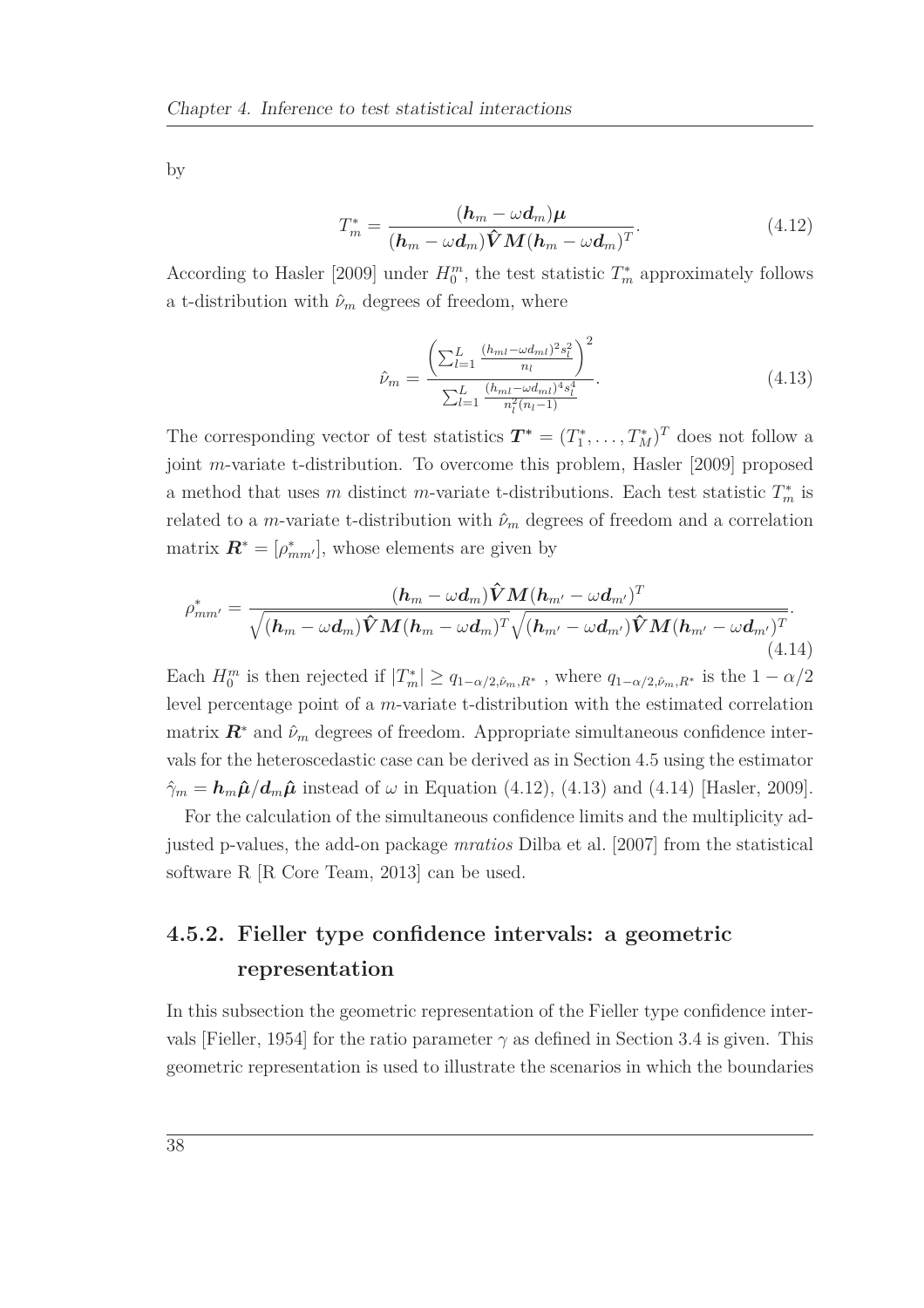of the intervals are not defined. [Hirschberg and Lye \[2010a\]](#page-105-5) proposed two geometric representations of the Fieller confidence intervals for the ratio of regression parameter estimates. In the following their approach is used for the geometric representation of the intervals of the ratios  $\gamma$  of linear combinations of the parameters from the cell means model as defined in Section [3.4](#page-40-0) by:

$$
\gamma = \frac{H\mu}{D\mu}.
$$

For the purpose of illustration the focus is on one ratio of linear combinations of cell means,  $\gamma^m = \frac{h_m \mu}{d_m \mu}$  $\frac{h_m\mu}{d_m\mu}$ . Figure [4.1](#page-53-0) presents the parameter space for the estimates of the numerator  $h_m \hat{\mu}$  and denominator  $d_m \hat{\mu}$  (this corresponds to the parameter space displayed in Figure [5.1](#page-60-0) for two treatment effects  $\delta_1$  and  $\delta_2$ ).

According to [Hirschberg and Lye \[2010b\]](#page-105-6) the ratio and its Fieller type confidence intervals are defined as follows: The ratio  $\gamma^m$  can be displayed as the slope of the line (red line in Figure [4.1\)](#page-53-0) which passes though the origin (0*,* 0) and the point  $(h_m\hat{\mu}, d_m\hat{\mu})$  (red point in Figure [4.1\)](#page-53-0). The value for  $\gamma = \frac{\delta_2}{\delta_1}$  $\frac{\delta_2}{\delta_1}$  is depicted as the slope of this line: the intersection of the line with the vertical line  $x = 1$ . Next a wedge (grey scaled area in Figure [4.1\)](#page-53-0) is constructed that contains the  $100 \cdot (1 - \alpha)\%$ confidence ellipse for a combination of the parameters in  $\gamma$ . The intersection of this wedge with the line  $x = 1$  corresponds to the lower and upper confidence limit (for details see [Hirschberg and Lye \[2010a](#page-105-5)]).

Figure [4.1](#page-53-0) illustrates three (A, B and C) scenarios for the construction of Fieller type confidence intervals. Situation **A** considers the case where the ellipse lies completely on one side of the y-axis. The corresponding wedge does not contain the y-axis resulting in finite confidence limits. As stated in Subsection [4.5](#page-50-0) meaningful confidence limits are not defined if the denominator is not significantly different from zero. This corresponds to the null hypothesis  $H_0: d_m \mu = 0$ . In those situations the ellipse cuts the y-axis. Plot **B** in Figure [4.1](#page-53-0) considers the case in which the ellipse cuts the y-axis but does not contain the origin. The confidence region is again constructed as the intersection of the wedge with the line *x* = 1. The confidence region is bounded but has a small hole in the middle. Obviously, this case occurs if the denominator is close to zero  $(H_0: d_m \mu = 0$  is not rejected), but the numerator is far from zero. Intuitively, the magnitude of the ratio can get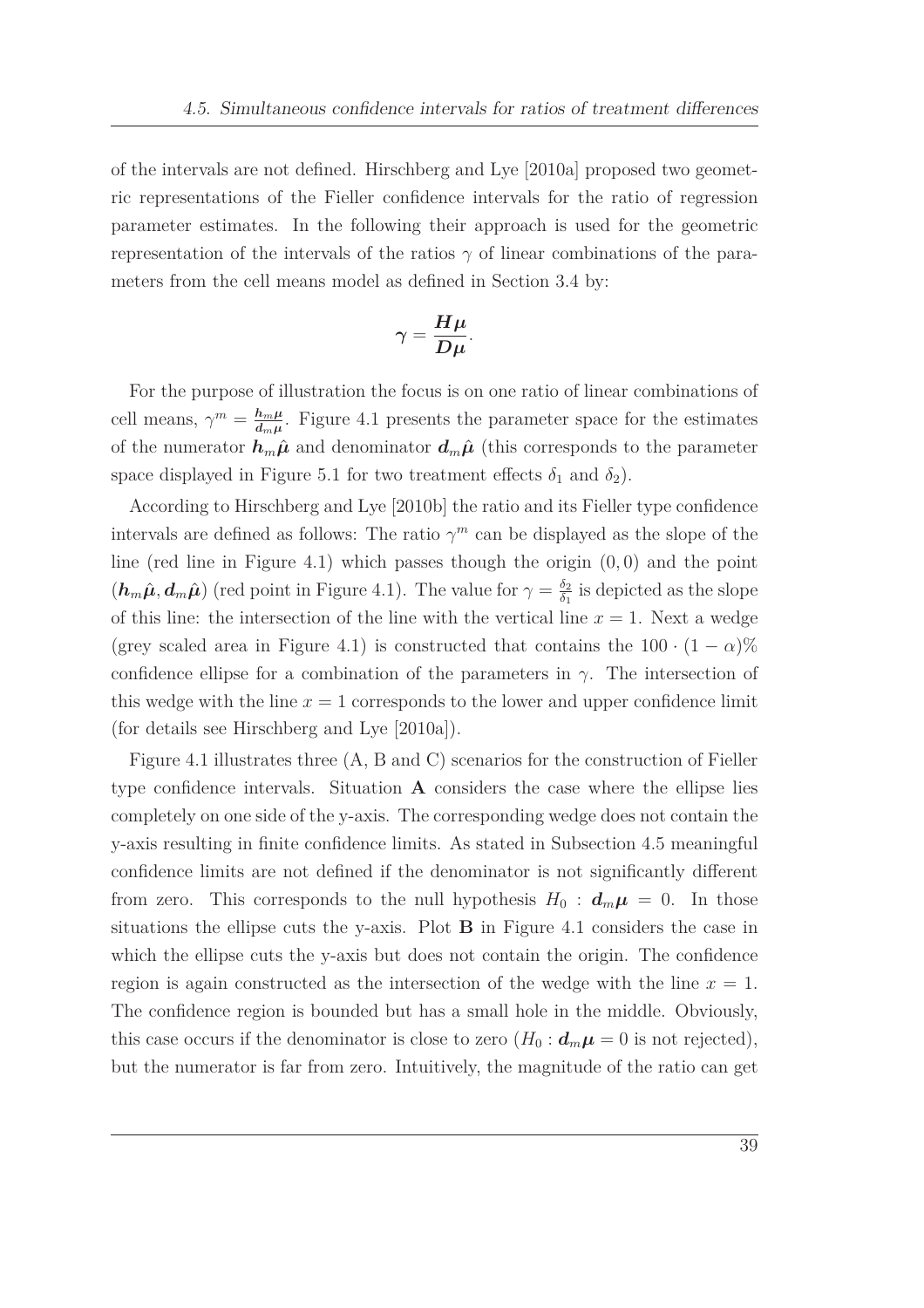<span id="page-53-0"></span>

Figure 4.1.: The geometric representation of the Fieller confidence intervals for  $\gamma = \delta_2/\delta_1$ . The confidence bounds are defined by the rays from the origin that are tangent to the ellipse that defines the 100  $(1-\alpha)$  ellipse for a combination of the parameters in  $\gamma$ . **A**: Case where the lower and upper confidence limits are defined; the confidence ellipse does not intersect the y-axis. **B**: Case where no meaningful limits are defined; the confidence ellipse intersects the y-axis but does not contain the origin. **C**: Case where no Fieller confidence bounds are defined; the confidence ellipse contains the origin.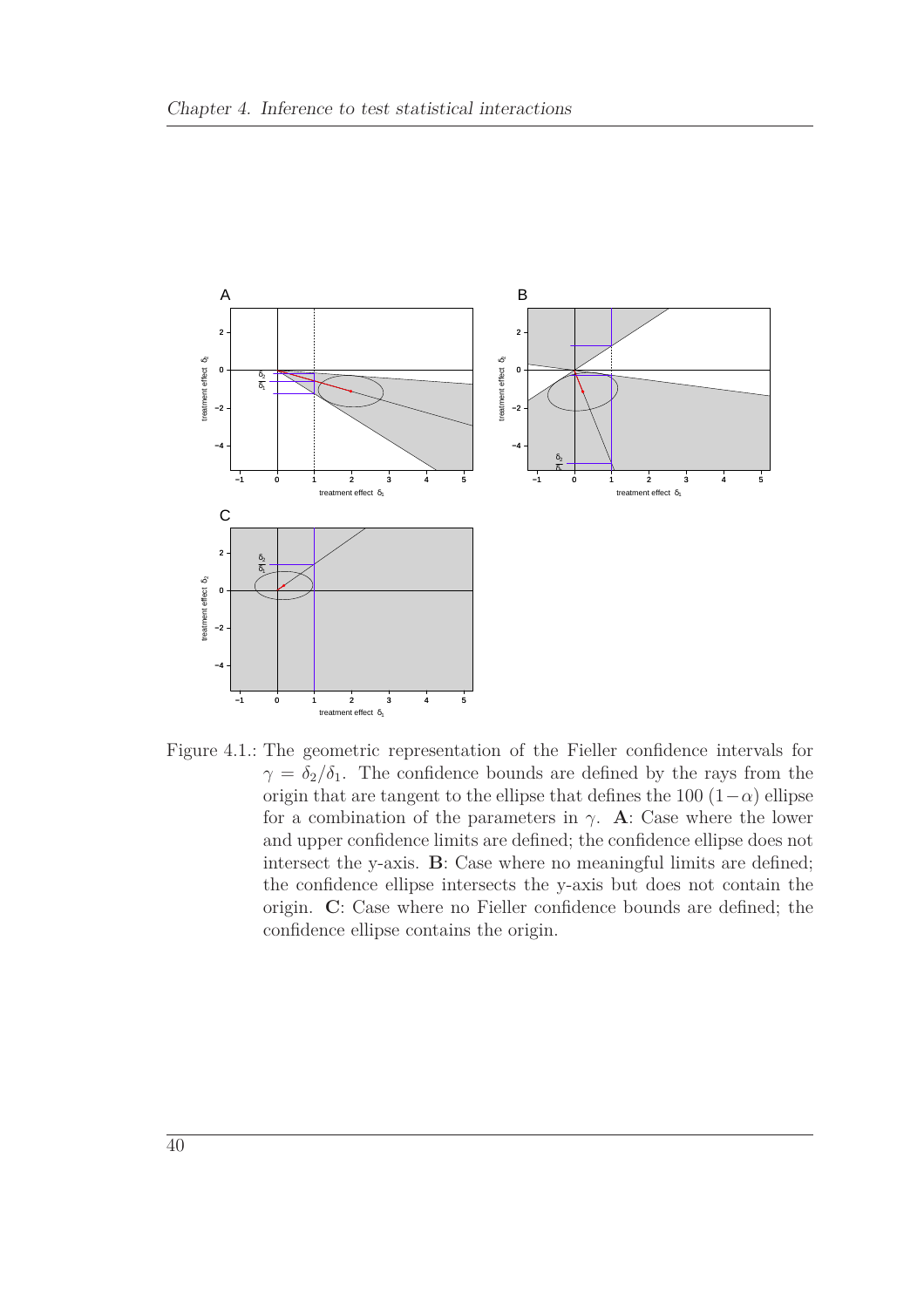arbitrary large. Otherwise, there is little confidence about the sign of the ratio because there is little certainty about the sign of the denominator (close to zero). Thus it makes sense that the confidence region is of the form  $] - \infty$ *, c*<sub>lower</sub>] and [*c*upper*,*∞[. The small hole in the middle reflects the certainty that a very small numerator or a very large denominator are very unlikely. Situation **C** in Figure [4.1](#page-53-0) corresponds to the case where the origin is contained in the ellipse. In this case it is impossible to construct Fieller type confidence intervals since there are no tangents from the origin through the ellipse that can build the wedge. This case occurs if both the numerator and the denominator are not significantly different from zero.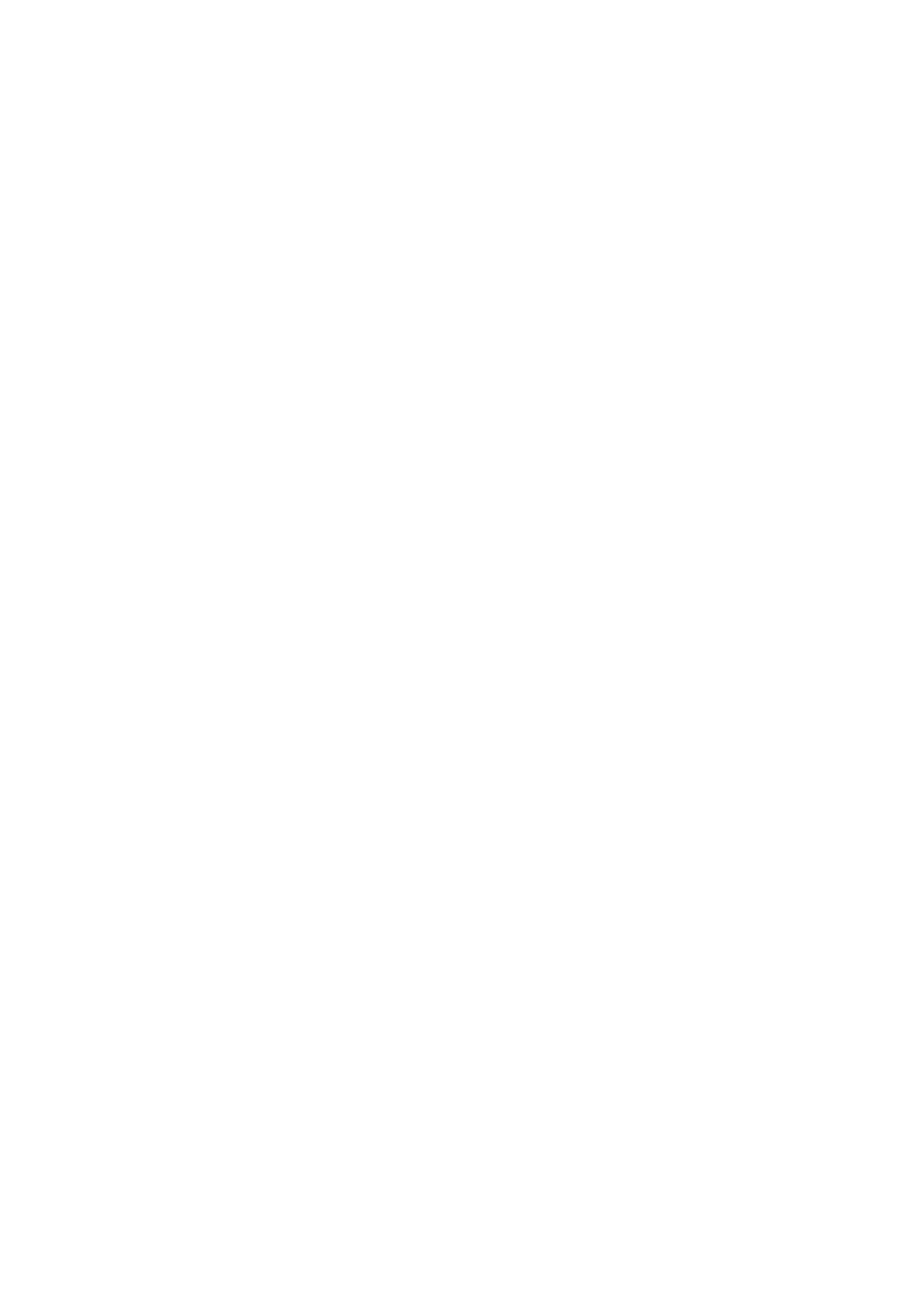## <span id="page-56-0"></span>**Chapter 5.**

## **Detecting qualitative interactions**

As described in Section [1](#page-14-0) the detection of qualitative interactions is of particular interest in many research areas [\[Gail and Simon](#page-104-6), [1985](#page-104-6)]. Within this chapter a method proposed by [Kitsche and Hothorn \[2013](#page-106-2)] that uses the ratio of treatment differences is presented to detect a qualitative interaction. Moreover, three global tests to detect a qualitative interaction are illustrated.

### **5.1. Global tests for qualitative interaction**

In this section some frequently applied global tests for qualitative interactions, which were prop[osed by](#page-107-2) [Azzalini and Cox \[1984\]](#page-102-0)[,](#page-107-2) [Gail and Simon \[1985](#page-104-6)[\] and](#page-107-2) Piantadosi and Gail [\[1993\]](#page-107-2) are presented. Apart from these test several others were published later by [Ciminera et al. \[1993\]](#page-103-4), [Pan and Wolfe \[1997](#page-107-3)] and [Li and Chan](#page-106-3) [\[2006](#page-106-3)]. [Truberg and Hühn \[2000](#page-108-1)] give a comparative study of different parametric and non-parametric tests to detect qualitative interactions in the context of genotype-by-environment interactions.

### **5.1.1. Azzalini and Cox test**

Azzalini and Cox [\[1984\]](#page-102-0) presented an approach to test the null hypothesis of no qualitative interaction. The Azzalini and Cox test calculates all pairwise differences of one factor over the levels of the other factor, i.e. all possible tetradic contrasts. The critical value of the test can be obtained from Equation 9 in their paper [\[Azzalini and Cox, 1984](#page-102-0)] as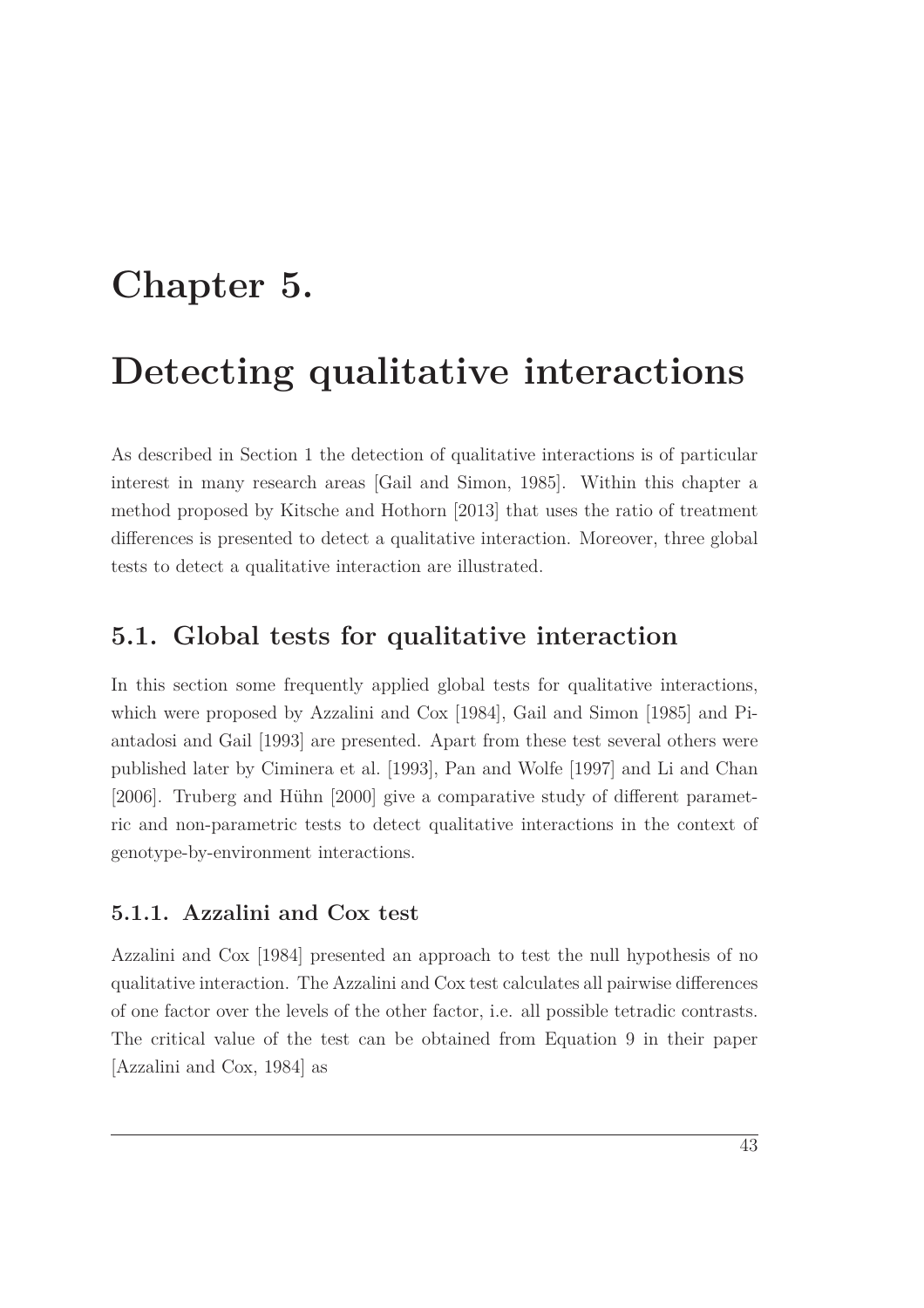$$
t_{\alpha} = -\Phi^{-1} \left[ \left\{ -\frac{2 \log(1-\alpha)}{I(I-1)J(J-1)} \right\}^{\frac{1}{2}} \right],
$$

<span id="page-57-0"></span>where  $\Phi$  is the standard normal distribution and  $\alpha$  is a pre-specified significance level. Using this critical value a indicator value can be calculated from Equation [5.1.](#page-57-0)

$$
I_{ii'jj'}\begin{cases}\n=1 & \text{if } \mu_{ij} - \mu_{ij'} > t_\alpha \ s_{ij}\sqrt{2} \text{ and } \mu_{i'j} - \mu_{i'j'} < -t_\alpha \ s_{ij}\sqrt{2}, \\
=1 & \text{if } \mu_{ij} - \mu_{ij'} < -t_\alpha \ s_{ij}\sqrt{2} \text{ and } \mu_{i'j} - \mu_{i'j'} > t_\alpha \ s_{ij}\sqrt{2}, \\
=0 & \text{otherwise,} \n\end{cases}
$$
\n(5.1)

where s*ij* is a consistent estimate of the standard error for the mean of each factor combination  $\mu_{ij}$ . The corresponding decision rule is: reject  $H_0$  of no qualitative interaction if the indicator  $I_{ii'jj'} = 1$  for one or more comparisons.

#### **5.1.2. Gail and Simon test**

Gail and Simon [\[1985\]](#page-104-6) proposed a likelihood ratio test for the null hypothesis of no qualitative interaction. They formulated their hypothesis of no qualitative interaction on the basis of the vector of treatment effects  $\boldsymbol{\delta} = {\delta_1, \ldots, \delta_J}$  with  $\delta_j = \mu_{1j} - \mu_{2j}$ . Therefore, their approach is limited to situations where the primary treatment factor has two levels. These authors demonstrated that this hypothesis implies that the vector of treatment effects  $\delta$  lies either in the orthant in which all of the components are non-negative  $(\mathbf{O}^+ = {\delta : \delta_j \geq 0 \text{ for all } j})$  or in the orthant in which all of the components are non-positive  $(O^- = {\{\delta : \delta_j \leq 0 \text{ for all } j\}})$  (see also Figure [5.1\)](#page-60-0):

<span id="page-57-1"></span>
$$
H_0: \delta \in \mathbf{O}^+ \cup \mathbf{O}^-.
$$
 (5.2)

The likelihood ratio test proposed by [Gail and Simon \[1985\]](#page-104-6) to test Equation [\(5.2\)](#page-57-1) is based on the statistic:

$$
\frac{\max_{\delta \in \mathbf{O}^+\cup\mathbf{O}^-} \exp \sum_{j=1}^J \left( -(\hat{\delta}_j - \delta_j)^2 / (2s(\delta)_j^2) \right)}{\max_{\delta} \exp \sum_{j=1}^J \left( -(\hat{\delta}_j - \delta_j)^2 / (2s(\delta)_j^2) \right)},
$$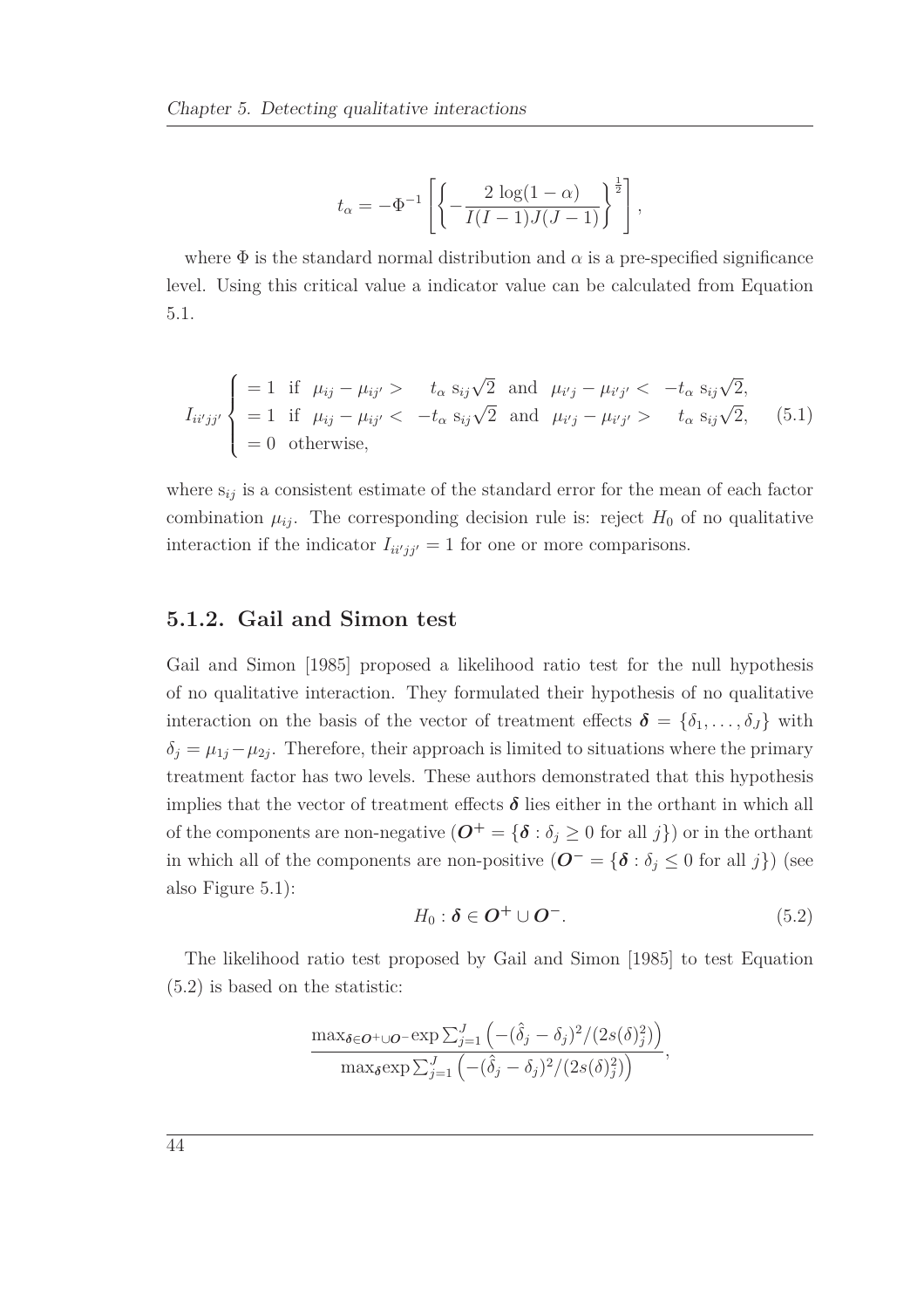where  $\hat{\delta}_j$  denotes the estimate of the treatment effect and  $s(\delta)^2_j$  is a consistent estimator of the variance of  $\delta_j$ . Since the maximum of the denominator is unrestricted it equals 1 at  $\hat{\delta}_j = \delta_j$ . Therefore, the Gail and Simon test statistic reduces through the numerator. The Gail and Simon test rejects  $H_0$  from Equation [\(5.2\)](#page-57-1) if the minimum of  $Q^{-} = \sum_{j=1}^{J} \left( \hat{\delta}_j^2 / s(\delta)_j^2 \right)$  $I(\delta_j < 0)$  and  $Q^+ = \sum_{j=1}^J \left(\hat{\delta}_j^2 / s(\delta) \right)^2$  $\int I(\delta_j > 0)$ is greater than an appropriate critical value. Where  $I(\delta_j > 0) = 1$  if  $\delta_j > 0$  and 0 otherwise, and  $I(\delta_j < 0) = 1$  if  $\delta_j < 0$  and 0 otherwise. They showed that the *Q* statistic follows a weighted sum of  $\chi^2$  distributions. The p-value for the test statistic *Q* is computed as

$$
p_Q = \sum_{j=1}^{J-1} (1 - \chi_j(Q)) \, \text{bin}(j; n = J - 1, p = 0.5),
$$

where $\chi_j$ <sup>()</sup> is the cumulative chi-square distribution function with *j* degrees of freedom and  $\frac{bin(j; n, p)}{p}$  is the binomial probability function with parameters *n* and *p*. Using the Gail and Simon test it is also possible to test the one sided null hypothesis that all treatment effects  $\delta_j$  are positive  $(Q^+)$ , or the one sided null hypothesis that all treatment effects are negative (*Q*<sup>−</sup>) [\[Dmitrienko et al., 2005\]](#page-104-7). The corresponding p-values for the test statistics are

$$
p_{Q^+} = \sum_{j=1}^{J} \left(1 - \chi_j(Q^+)\right) \text{bin}(j; n = J, p = 0.5),
$$

and

$$
p_{Q^-} = \sum_{j=1}^J \left(1 - \chi_j(Q^-)\right) \text{bin}(j; n = J, p = 0.5).
$$

Please note, that the Gail and Simon test statistic uses a standardized sum of squares of the treatment effects. Therefore, it cannot provide any information about the source of a potential reversal treatment effect.

### **5.1.3. Piantadosi and Gail test**

Piantadosi and Gail [\[1993](#page-107-2)] proposed a standardized range test to test the null hypothesis of no qualitative interaction by considering the minimum and the maximum of the observed treatment effects over the levels of the second factor. The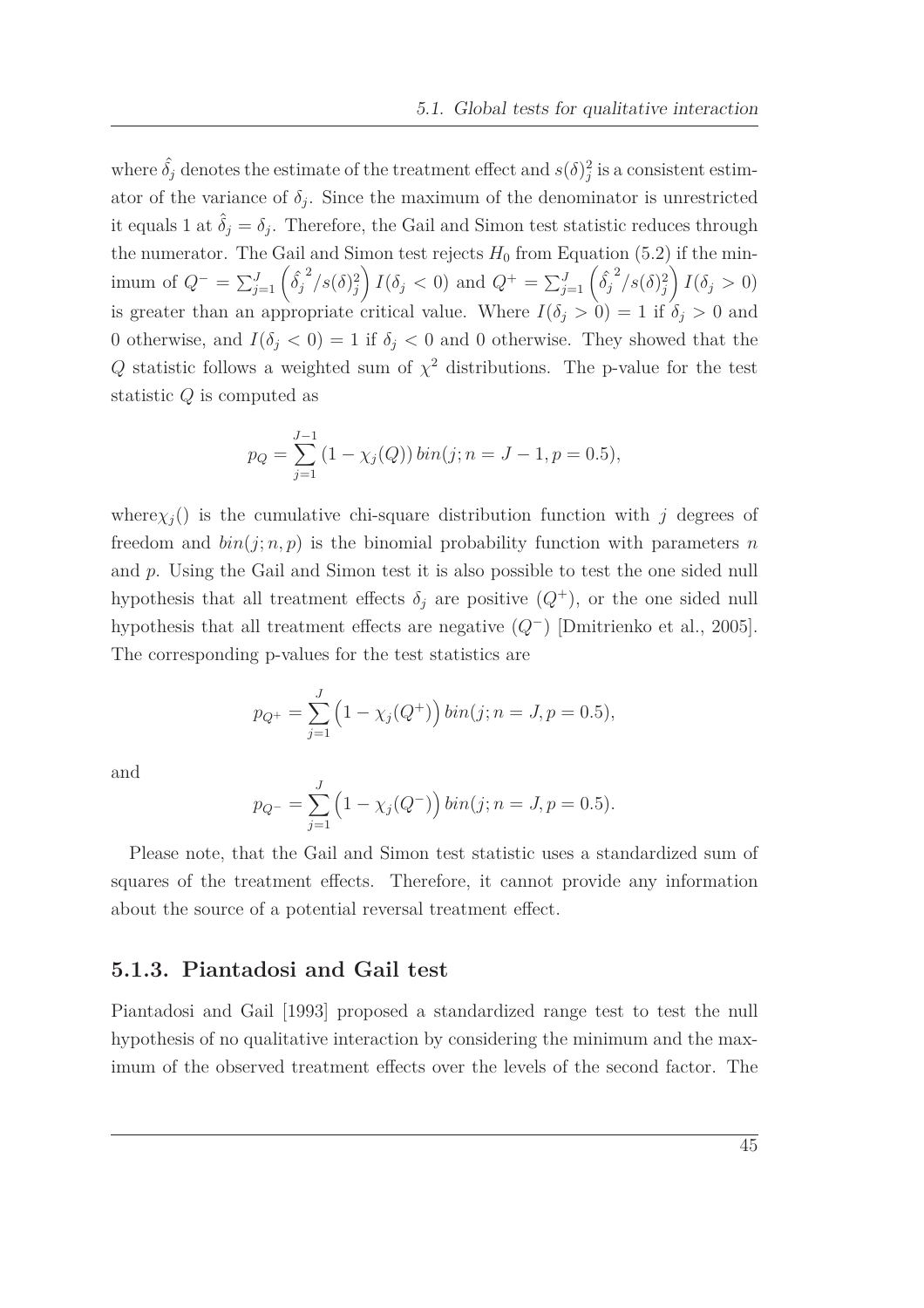null hypothesis is rejected at level  $\alpha$  if both

$$
\max\left\{\hat{\delta}_j/s(\delta)_j\right\} > r_\alpha \quad \text{and} \quad \min\left\{\hat{\delta}_j/s(\delta)_j\right\} < -r_\alpha. \quad (5.3)
$$

The critical value  $r_\alpha$  is determined by

$$
r_{\alpha} = \Phi^{-1} \left( \frac{1 - (2(1 - \alpha)^{\frac{1}{J-1}} - 1)}{2} \right),
$$

where Φ corresponds to the standard normal distribution.

Unfortunately, none of the global tests to detect qualitative interactions is appropriate to investigate the source and the amount of a potential qualitative interaction. In the following, the approach developed by [Kitsche and Hothorn \[2013\]](#page-106-2) is introduced that allows those in depth analysis of qualitative interactions.

### **5.2. Detecting qualitative interactions using ratios of treatment differences**

Kitsche and Hothorn [\[2013\]](#page-106-2) proposed to use the ratios of treatment differences to detect qualitative interactions. The appropriate formulation of those ratios of treatment differences was presented in Section [3.4](#page-40-0) and the related inferential procedu[res are given in Section](#page-106-2) [4.4.](#page-49-1) [To illustrate the main concept of](#page-106-2) Kitsche and Hothorn [\[2013](#page-106-2)] Figure [5.1](#page-60-0) displays the parameter space of two treatment effects. A treatment effect denotes the difference between two levels of the primary treatment factor, e.g.,  $\delta_i = \mu_{\text{Drug},i} - \mu_{\text{Placebo},j}$  from the multi-centre clinical trial in Section [2.3.](#page-24-0)

From Figure [5.1,](#page-60-0) it is clear that the use of product-type interaction contrasts, as described by [Gabriel et al. \[1973](#page-104-0)], is inappropriate for differentiating between quantitative and qualitative interactions because this approach uses the differences between the treatment effects. A straightforward solution to this problem is the usage of the ratios of the treatment effects: if a qualitative interaction is present, then the ratio of the treatment effects receives a negative sign. In contrast, if there is no qualitative interaction present, then the sign of the ratio of the treatment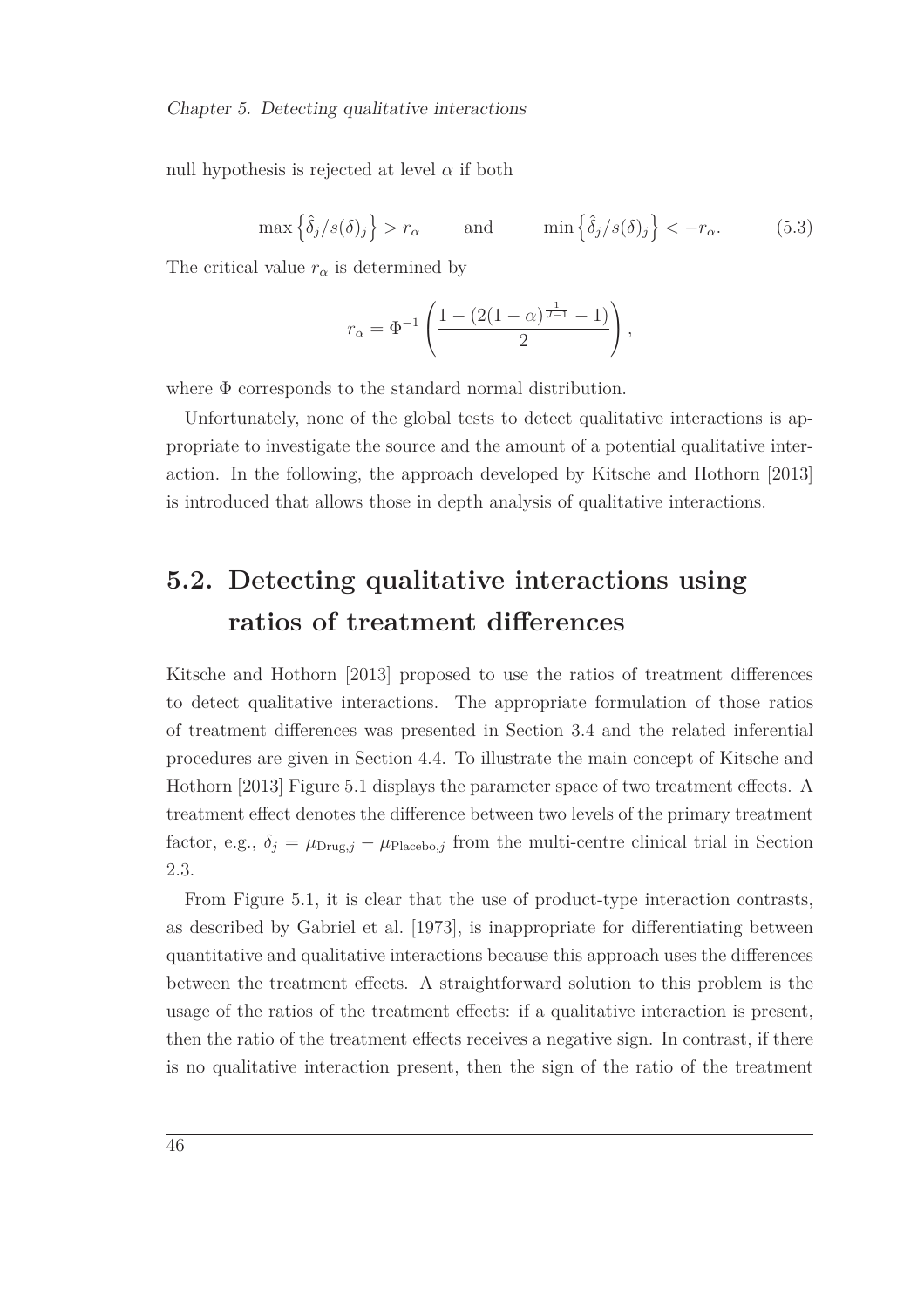<span id="page-60-0"></span>

Figure 5.1.: Parameter space of the treatment effects  $\boldsymbol{\delta} = {\delta_1, \delta_2}$  for two levels of the secondary factor. The shaded regions define the space of qualitative interactions where the signs of  $\delta_1$  and  $\delta_2$  differ. The diagonal line refers to the set of parameter combinations in which no interaction effect is present, and the origin represents the parameter combination in which no treatment effect exists.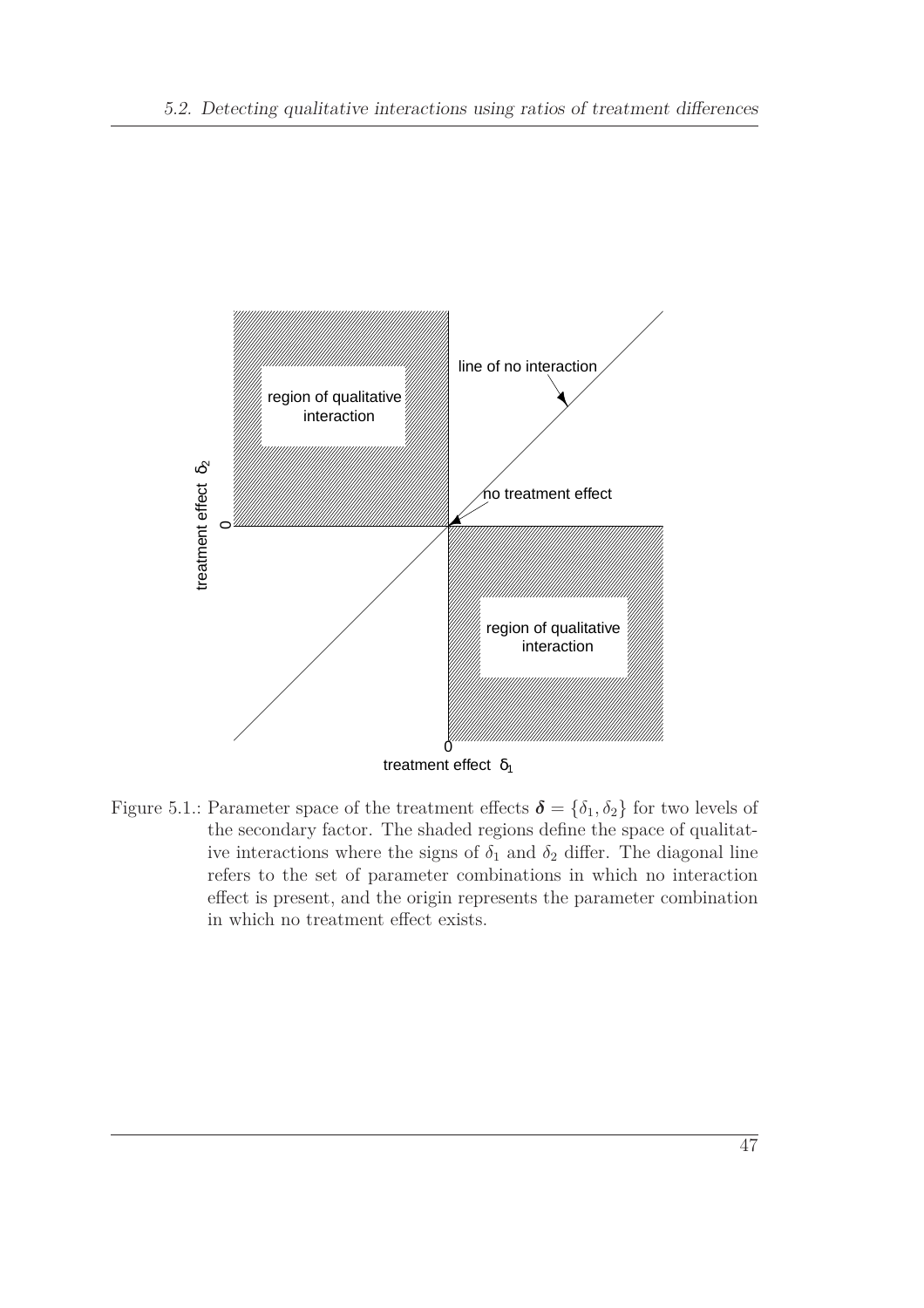<span id="page-61-0"></span>

Figure 5.2.: Three scenarios for the treatment effects  $\boldsymbol{\delta} = {\delta_1, \delta_2}$ . The first scenario describes the case of a quantitative interaction in which both treatment effects are negative. The second scenario considers the case in which the treatment effects differ in sign (a qualitative interaction), and the third case represents the situation of a quantitative interaction in which both treatment effects are positive. In all of the scenarios, the difference in the treatment effects is equal.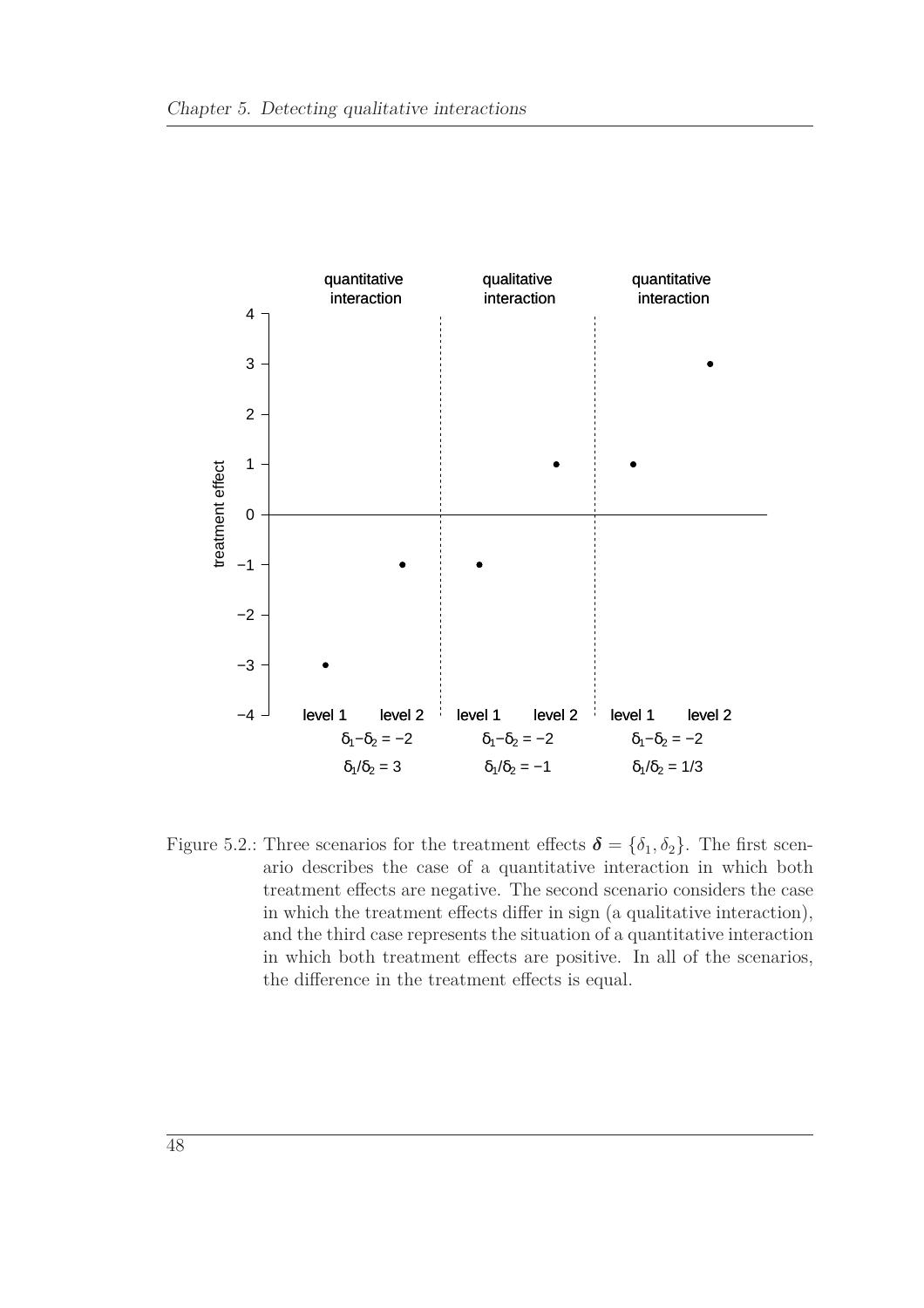effects becomes positive. As a consequence, the one-sided version of the global hypothesis in Equation [3.11](#page-40-1) is appropriate to detect a qualitative interaction, whereas all elements of the relative margin  $\omega$  are set to zero:

$$
H_0: \quad \gamma := \frac{H\mu}{D\mu} \ge 0,\tag{5.4}
$$

where  $H$  and  $D$  represent the  $M \times L$  numerator and denominator contrast matrix, respectively. Each research hypothesis can now be formulated by the *m*th row vector of the numerator and denominator contrast matrix, namely  $h_m$  and  $d_m$ :

$$
H_0^{(m)}:\qquad \gamma^m:=\frac{\mathbf{h}_m\boldsymbol{\mu}}{\mathbf{d}_m\boldsymbol{\mu}}\geq 0.
$$

By means of illustration, consider the three situations in Figure [5.2,](#page-61-0) where the treatment effects  $\delta = {\delta_1, \delta_2}$  are displayed for three scenarios. In the first and third scenario, a quantitative interaction is present, whereas in the second situation, a qualitative interaction exists. Nevertheless, in all of the cases, the difference in the treatment effect is equal: hence, no distinction between qualitative and quantitative interactions is possible in these cases by using the difference in the treatment effects. In contrast, using the ratio of the treatment effects allows for a distinction between the quantitative and qualitative interactions. In the second case, the sign of the ratio of the treatment effects is negative and, therefore, a qualitative interaction must be concluded. In contrast, the ratio of the treatment effect in the first and third scenario results in a positive value and, therefore, a quantitative interaction must be inferred.

#### **5.2.1. Geometric representation of qualitative interactions**

In this subsection the geometric approach introduced in Subsection [4.5.2](#page-51-0) is applied to illustrate the distinction between quantitative and qualitative interactions using the Fieller type confidence intervals for the ratios of treatment effects. Figure [5.3](#page-64-0) displays three scenarios (A,B and C) for the parameter space for the treatment effects  $\delta_1$  and  $\delta_2$  (this corresponds to the parameter space displayed in Figure [5.1\)](#page-60-0). In plot A and B the point  $(\delta_2, \delta_1)$  (red point) lies in the region of qualitative interaction since the treatment effect differ in their sign (see also Figure [5.1\)](#page-60-0). As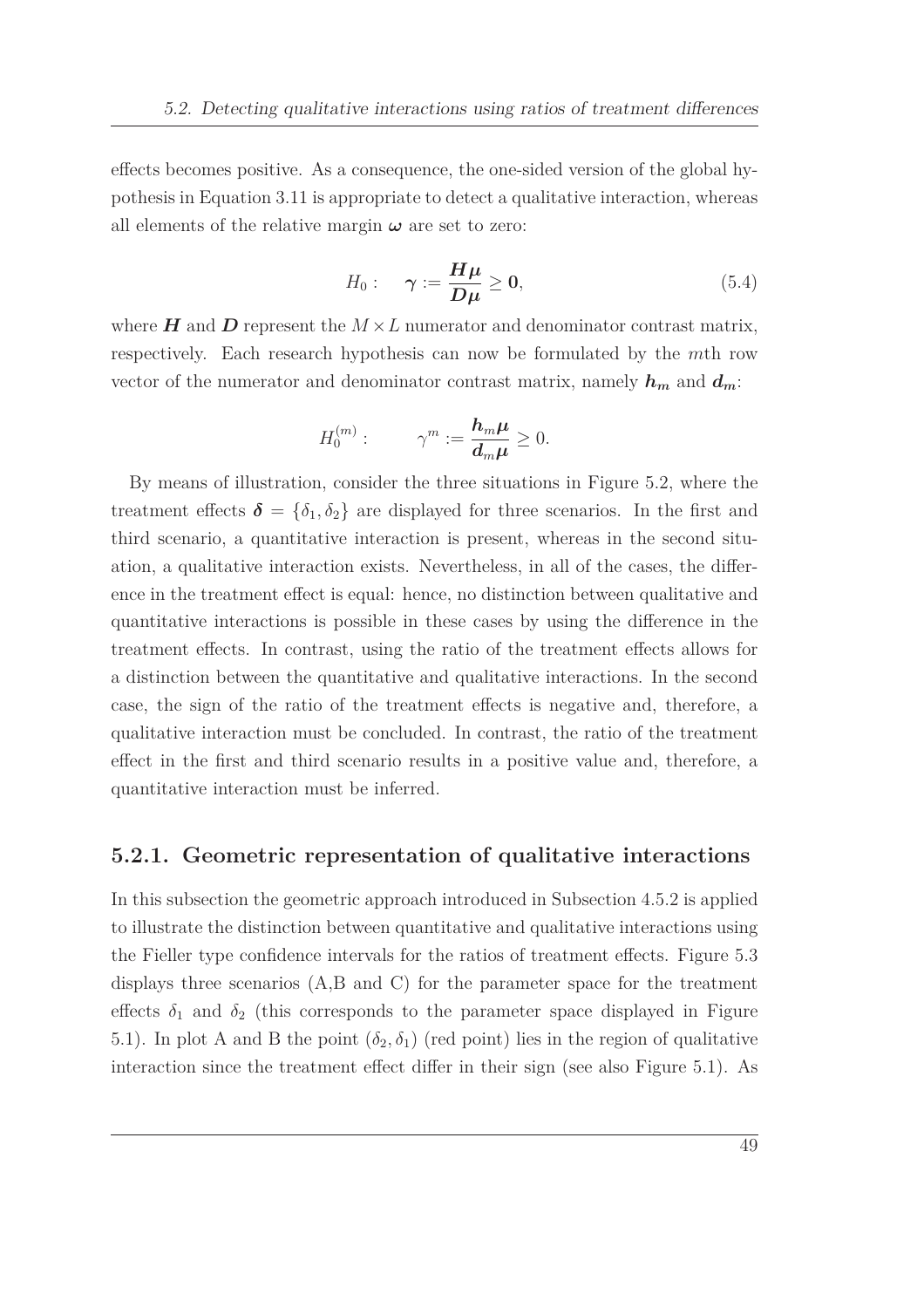defined in Subsection [4.5.2](#page-51-0) the corresponding ratio  $\gamma = \frac{\delta_2}{\delta_1}$  $\frac{\delta_2}{\delta_1}$  is the slope of the line defined by the connection of  $(\delta_1, \delta_2)$  to the origin  $(0, 0)$ . Obviously, the ratio is appropriate to detect a qualitative interaction: if the slope (ratio) is negative, the the sign of the treatment effects differs. Plot C considers the case of no significant qualitative interaction. In this case the confidence ellipse also lies in the quadrant of no qualitative interaction and therefore the upper confidence limit for the ratio  $\gamma = \delta_2/\delta_1$  is greater than zero concluding on no significant qualitative interaction.

### **5.2.2. Characteristics of the test for qualitative interactions**

In this subsection the characteristics of the test to detect a qualitative interaction are discussed using the geometric interpretation introduced in Subsection [4.5.2.](#page-51-0) Figure [5.4](#page-65-0) displays the parameter space for two treatment effects  $\delta_1$  and  $\delta_2$  for  $\omega = 1, \omega = 0.5$  and  $\omega = 0$  defined by the local null hypothesis:

$$
H_0^m: \frac{\bm h_m \bm \mu}{\bm d_m \bm \mu} \geq \omega.
$$

Note, that the last situation corresponds to the hypothesis of no qualitative interaction. From the plots in Figure [5.4](#page-65-0) it is obvious that with an  $\omega$  approaching to zero the influence of the denominator decreases. In the extreme case of  $\omega = 0$ the information provided by the denominator drops out, meaning that the slope (ratio) reduces to  $\gamma = \delta_2 = h_m \mu$  and is equal to zero. Using the test statistic in Equation [4.5](#page-46-0) and testing for the presence of qualitative interaction by setting  $\omega = 0$  results in the test statistic

$$
T_m = \frac{\bm{h}_m \hat{\bm{\mu}}}{s\sqrt{\bm{h}_m \bm{M}\bm{h}_m^T}}.
$$

Obviously, the information provided by the denominator interaction contrast matrix gets lost.

Since the numerator contrast represents the *m*th treatment effect  $\delta_m$  this test statistic tests the null hypothesis that the *m*th treatment effect is smaller than zero. This hypothesis directly corresponds to the global one-sided hypothesis of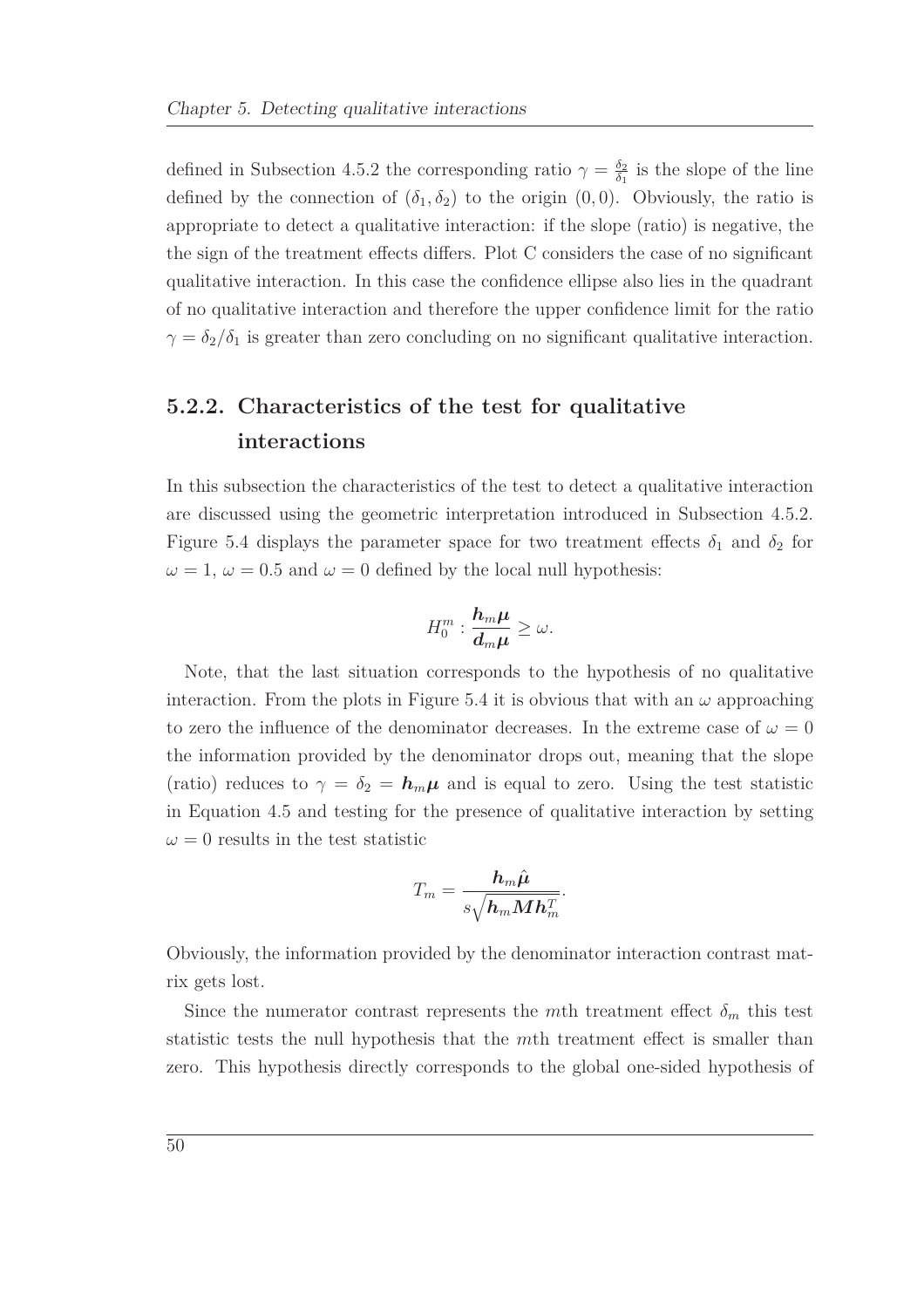<span id="page-64-0"></span>

Figure 5.3.: The geometric representation of the Fieller type confidence intervals for  $\gamma = \delta_2/\delta_1$  to detect qualitative interactions. The confidence bounds are defined by the rays from the origin that are tangent to the ellipse that defines the 100  $(1 - \alpha)$  ellipse for a combination of the parameters in  $\gamma$ . **A**: Case of significant qualitative interaction: the point  $(\delta_1, \delta_2)$  lies in the upper left quadrant which corresponds to a qualitative interaction. The resulting lower confidence limit for the ratio  $\delta_2/\delta_1$  at  $x = 1$  is smaller than zero. **B**: Case of significant qualitative interaction: the point  $(\delta_1, \delta_2)$  lies in the lower right quadrant which corresponds to a qualitative interaction. The resulting lower confidence limit for the ratio  $\delta_2/\delta_1$  at  $x = 1$  is smaller than zero. **C**: Case of no significant qualitative interaction: the point  $(\delta_1, \delta_2)$  lies in the lower right quadrant which corresponds to a qualitative interaction. Nevertheless, the resulting upper confidence limit for the ratio  $\delta_2/\delta_1$ at  $x = 1$  is greater than zero.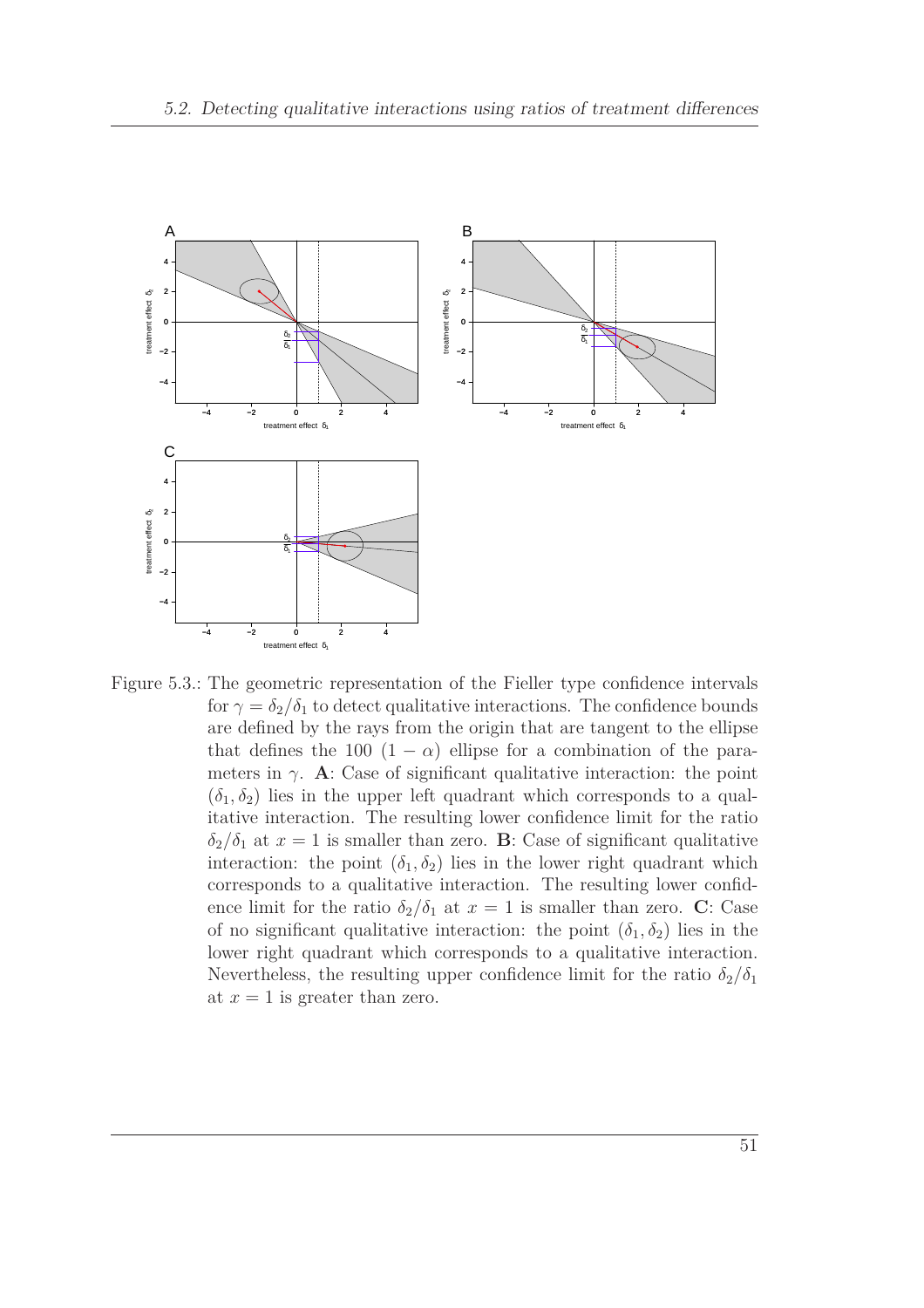<span id="page-65-0"></span>

Figure 5.4.: The geometric representation of the ratio  $\gamma = \delta_2/\delta_1$ . **A**: Scenario to test the null hypothesis  $\gamma \geq 1$ . **B**: Scenario to test the null hypothesis *γ*  $\geq$  0.5. **C**: Scenario to test the null hypothesis *γ*  $\geq$  0 of no qualitative interaction.

the Gail and Simon test, that all treatment effects are smaller than zero:

$$
H_0: \boldsymbol{\delta} \in \boldsymbol{O}^+.
$$

Therefore, the proposed test to detect a qualitative interaction is only applicable if the direction of the considered treatment effect is a priori known.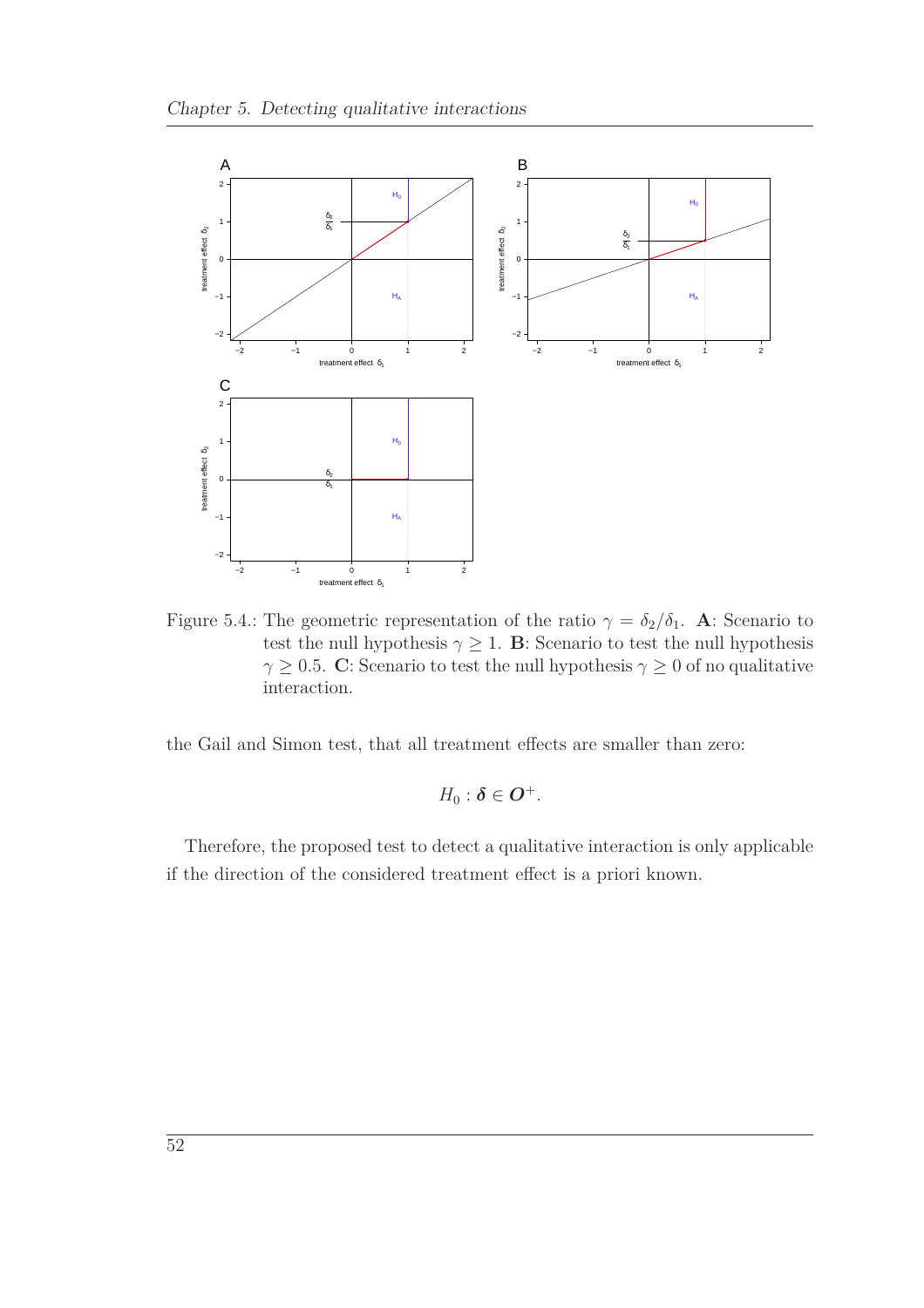## **Chapter 6.**

## **Consistency assessment**

The global tests and the proposed method presented in Section [5](#page-56-0) are all constructed to detect a qualitative interaction. Nevertheless, as stated by [Wellek \[1997](#page-108-2)]: "*the primary aim of considering qualitative interactions is to establish the homogeneity of the sub-populations with respect to the direction of the treatment effects*", because a positive result of a test on detecting a qualitative interaction is an undesirable outcome. More generally speaking, the detection of no qualitative interaction corresponds to the assessment of consistency of the treatment effect over the predefined subgroups. In the case of no qualitative interaction the consistency is declared if the treatment effects are equal in their sign.

In recent years the assessment of consistency of the treatment effects gained enlarged attention in the field of multi-regional clinical trials. Several regulatory health authorities addressed this issue. For example the Ministry of Health, Labour and Welfare of Japan [\[2007](#page-106-4)] proposed that the observed treatment effect for Japanese patients should be at least half of that observed for all patients to accept consistency of the treatment effect. According to [Chen et al. \[2010\]](#page-103-5) the problem of consistency assessment of the treatment effect in a multi-regional clinical trial conforms to the problem of non-inferiority testing in medical research. Thereby non-inferiority of the treatment effects is declared if the treatment effects are non-inferior in comparison to some competitive treatment effect for a pre-specified irrelevant amount. A meaningful competitive treatment effect is the overall treatment effect of the trial, see, e.g. the Ministry of Health, Labour and Welfare of Japan [\[2007\]](#page-106-4). The irrelevant deviation is also denoted as consistency margin. Within this chapter it is demonstrated how to use the ratios of differences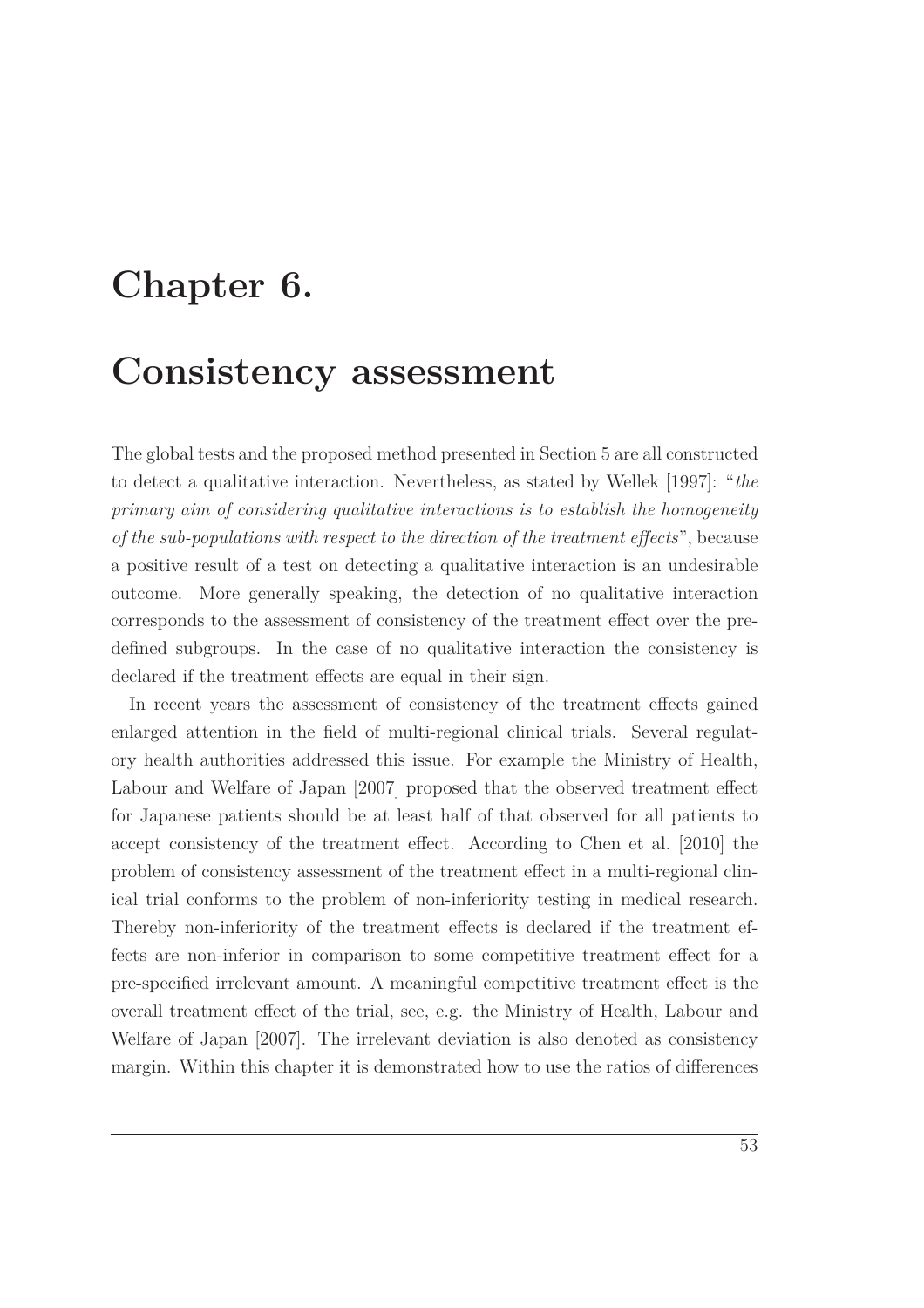among means and the related inferential methodology presented in Section [4.2](#page-45-1) to assess consistency of the treatment effect over pre-defined subgroups.

Hauschke and Kieser [\[2001](#page-105-7)] presented an approach to establish non-inferiority of se[veral treatment means compared to a control mean by using the ratio.](#page-103-6) Dilba et al. [\[2006b](#page-103-6)] addressed the problem of power and sample size calculation in noninferiority trials based on the ratios of treatment means to a control. Their approach is adopted to assess non-inferiority of treatment effects by building the ratios of linear combinations of treatment means. The corresponding parameters of interest  $\gamma_m$  are again formulated as in Section [3.4.](#page-40-0) Considering a primary treatment factor with two levels the differences of treatment means are again denoted as treatment effects  $\delta_j = \mu_{1j} - \mu_{2j}$ .

**Assessment global consistency** The paper from [Hauschke and Kieser \[2001\]](#page-105-7) addresses the situations to demonstrate global and partial non-inferiority. In the situation of global non-inferiority it must be shown that the treatment effect is consistent for all pre-defined subgroups. Hence, the global null and alternative hypotheses can be formulated as

<span id="page-67-0"></span>
$$
H_0: \bigcup_{m=1}^{M} H_0^m \quad \text{versus} \quad H_A: \bigcap_{m=1}^{M} H_A^m \tag{6.1}
$$

where the local hypotheses are given by

$$
H_0^m: \frac{\mathbf{h}_m \boldsymbol{\mu}}{\mathbf{d}_m \boldsymbol{\mu}} \leq \omega \quad \text{versus} \quad H_A^m: \frac{\mathbf{h}_m \boldsymbol{\mu}}{\mathbf{d}_m \boldsymbol{\mu}} > \omega.
$$

If the local null hypothesis  $H_0^m$  is rejected, a consistency of the treatment effect given the consistency margin  $\omega$  is inferred. Figure [6.1](#page-68-0) displays the parameter space to assess global non-inferiority for two ratios of treatment effects. The parameters of interest are defined as the ratio of one treatment effect to the overall treatment effect,  $\gamma_j = \delta_j/\overline{\delta}$ . The inconsistency margin  $\omega$  is the amount of the acceptable relative change of the treatment effect from the *j*th subgroup in comparison to the overall treatment effect. Please note, that a consistency margin of  $\omega = 0$ corresponds to a distinction between quantitative and qualitative interaction.

The analysis of the problem in Equation [6.1](#page-67-0) is performed by applying the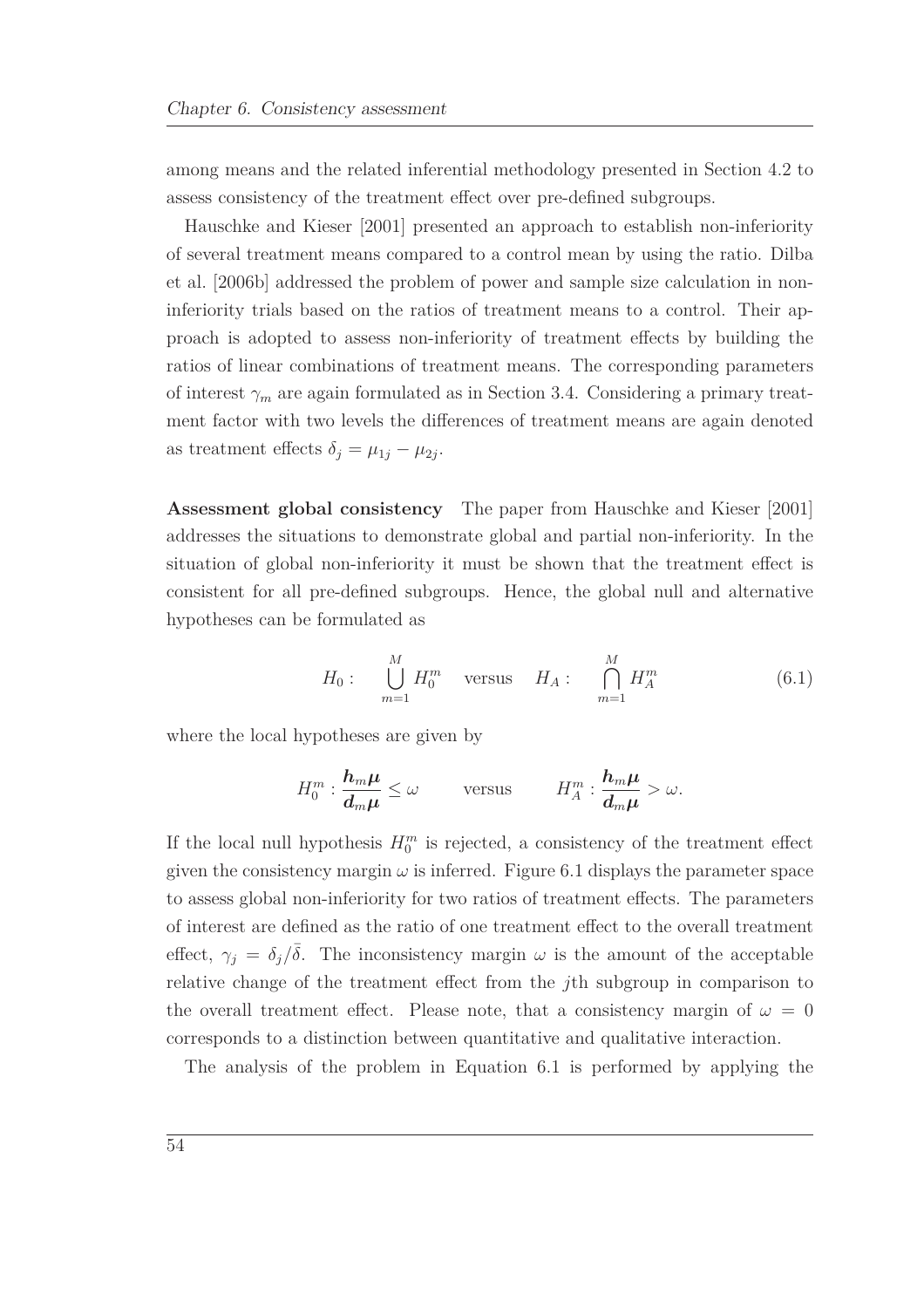<span id="page-68-0"></span>

Figure 6.1.: Parameter space for the parameters of interest  $\gamma_m$  for m=2 research hypotheses defined as the ratio of the treatment effect  $\delta_i$  to the overall treatment effect  $\bar{\delta}$ . The shaded region defines the region under the null hypothesis for the intersection-union principle to assess global consistency. The null hypothesis in Eq. [6.1](#page-67-0) is rejected if and only if *γ*<sub>1</sub> and *γ*<sub>2</sub> are greater than the pre-defined consistency margin  $ω$ .

intersection-union principle. This means, that the global null hypothesis  $H_0$  is rejected if and only if each of its local null hypothesis  $H_0^m$  is rejected.

Within the intersection-union testing principle no multiplicity adjustment is needed [\[Dmitrienko and D'Agostino](#page-104-2), [2013](#page-104-2)]. Therefore, each local null hypothesis  $H_0^m$  is tested at the full  $\alpha$  level. In this case each local test statistic  $T_m$  in Equation [4.9](#page-49-2) follows a t-distribution with  $\nu$  degrees of freedom. The global null hypothesis *H*<sup>0</sup> is rejected if the minimum of the vector of test statistics  $\boldsymbol{T} = (T_1, \ldots, T_M)^T$  is greater than the  $1 - \alpha$  quantile of the t-distribution. The associated unadjusted p-values can be calculated as  $p_m = P(t \geq T_m)$ , where the variable *t* follows a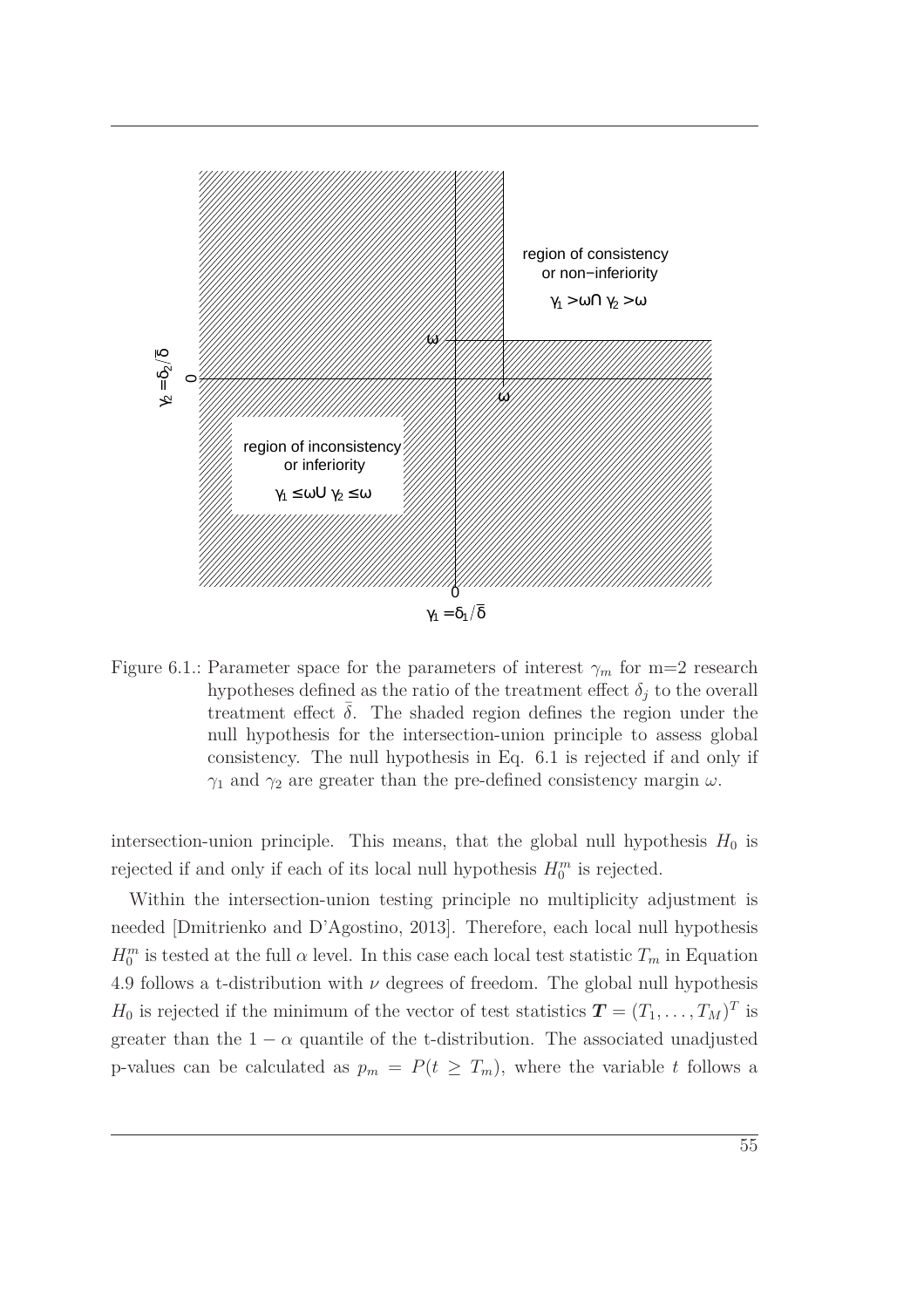t-distribution with  $\nu$  degrees of freedom. In addition, the corresponding onesided marginal confidence intervals can be applied. In this case, the global null hypothesis  $H_0$  is reject if all lower confidence limits are greater than the pre-defined consistency margin  $\omega$ . Please note, that a rejection of the global null hypothesis does not allow any conclusions on the local hypotheses. If non-inferiority cannot be inferred for all local hypotheses, the question of which sub-groups are non-inferior cannot be answered [\[Hasler and Hothorn, 2013](#page-105-8)].

**Assessment local consistency** The formulation of the global null hypotheses as an intersection-union test provides only information for the global hypothesis. Nevertheless, in most circumstances interest is in inferences on the local hypotheses, e.g., if interest is in consistency assessment of the treatment effect for certa[in regions or countries in a multi-regional clinical trial. According to](#page-103-5) Chen et al. [\[2010\]](#page-103-5), such a local assessment of consistency is often requested by local regulatory agencies to support registration in multi-regional clinical trials. Consider for example the Ministry of Health, Labour and Welfare of Japan [\[2007\]](#page-106-4).

Therefore the global hypotheses are now defined in the context of an unionintersection testing problem:

$$
H_0: \bigcap_{m=1}^{M} H_0^m
$$
 versus  $H_A: \bigcup_{m=1}^{M} H_A^m.$  (6.2)

The global null hypothesis is rejected, if at least one of the *m* local hypotheses is rejected. In the union-intersection testing approach a multiplicity adjustment is needed to prot[ect the overall type I error rate at the nominal](#page-104-2) level  $\alpha$  [Dmitrienko] and D'Agostino, [2013\]](#page-104-2). To adjust for multiplicity in the context of local consistency assessment for several sub-groups the multiple comparison procedure presented in Section [4.4](#page-49-1) can be applied.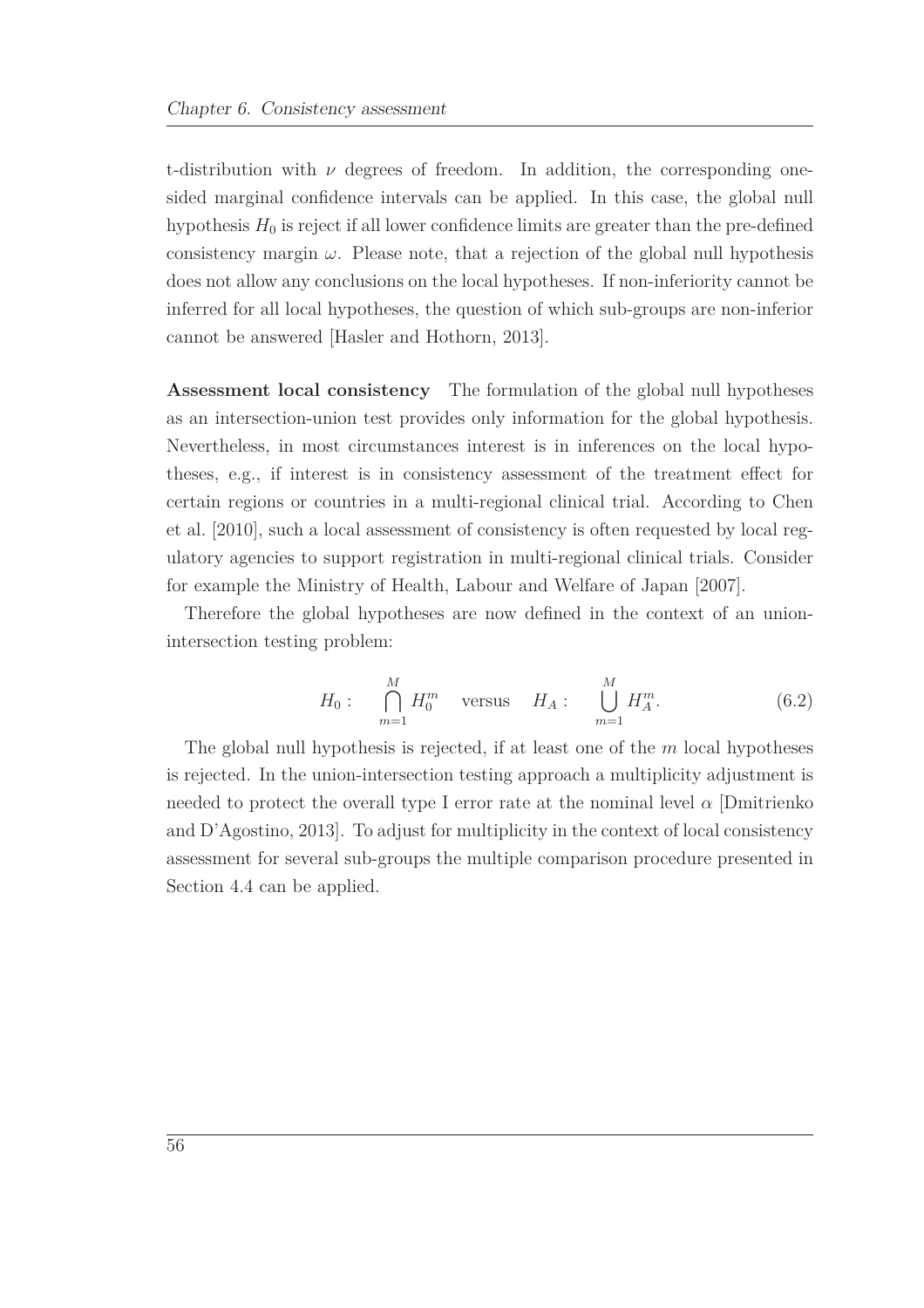

Figure 6.2.: Parameter space for the parameters of interest  $\gamma_m$  for m=2 research hypotheses defined as the ratio of the treatment effect  $\delta_j$  through the overall treatment effect  $\bar{\delta}$ . The shaded region defines the region under the null hypothesis for the union-intersection principle to assess local consistency. The null hypothesis is rejected if at least one  $\gamma_m$  is greater than the pre-defined consistency margin *ω*.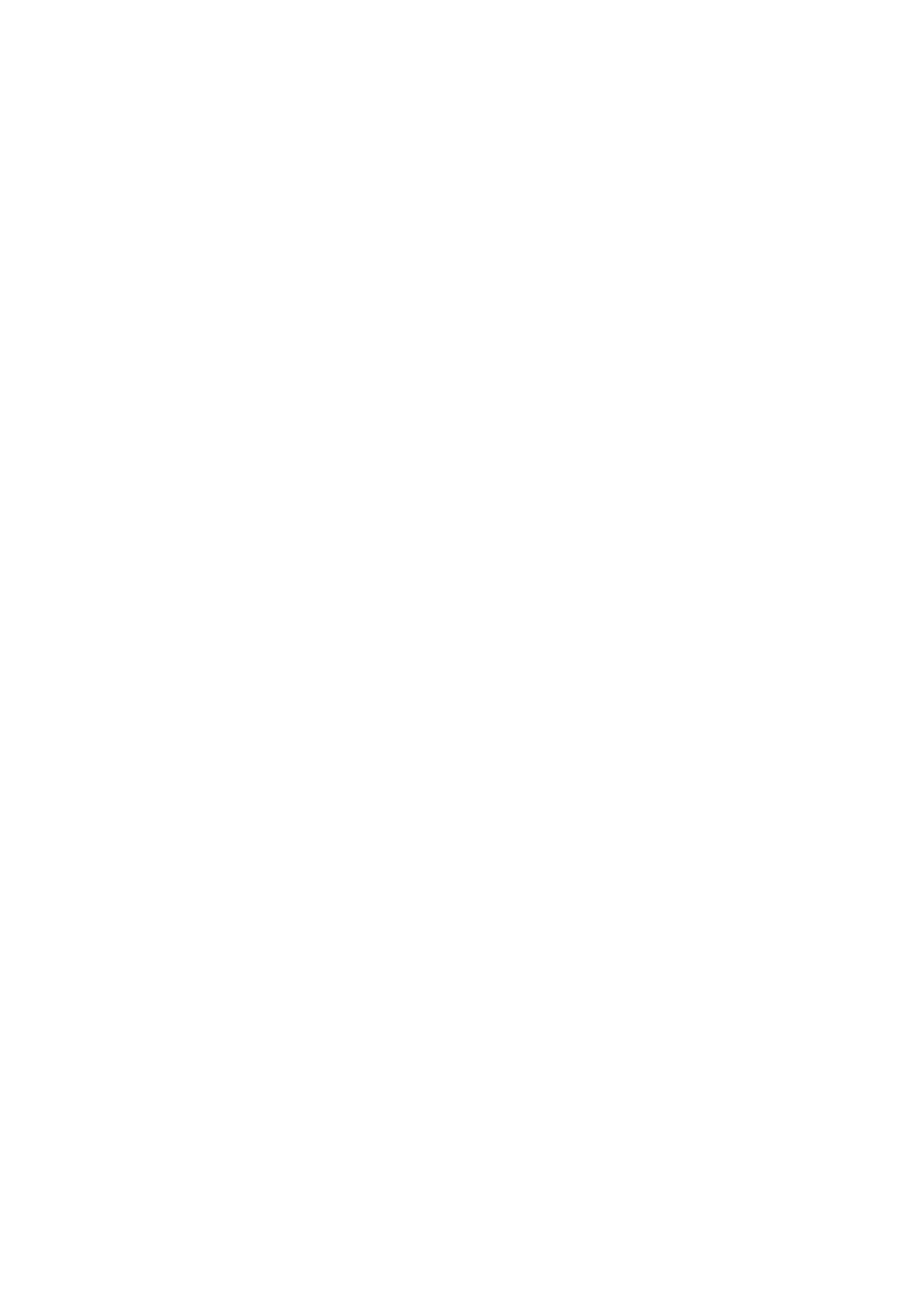# <span id="page-72-0"></span>**Chapter 7.**

### **Binomial data**

Up to this point, is was assumed that the primary response is a normally distributed outcome variable. Nevertheless, in biological and biomedical research the outcome of interest is often an "event" with the data taking a binary form commonly denoted as success or failure. Therefore, the goal of this chapter is to present a methodology that is suitable for the analysis of statistical interactions in the presence of a binary outcome measure. Furthermore, the focus here is to detect qualitative interaction, because those interactions are of greater importance than quantitative interactions [\[Peto](#page-107-0), [1982](#page-107-0), [Baker, 1988](#page-102-0)]

### **7.1. The model**

Again, a completely randomized design including one treatment factor and one pre-specified stratification factor is supposed. Let *I* be the number of groups of the first factor (with index  $i = 1, \ldots, I$ ), e.g., representing the treatment groups. Furthermore, let *J* be the number of groups of the second factor (with index  $j = 1, \ldots, J$ , e.g., representing levels of regions, centres, environments, *etc*. The number of observations for each factor combination is permitted to vary and is denoted as  $n_{ij}$ . The total number of observations in the study is given by  $N =$  $\sum_{i=1}^{I} \sum_{j=1}^{J} n_{ij}$ . The primary endpoint is a binary outcome *Y* represented by 1 and 0, with the generic labels success and failure. The total number of successes in each factor combination is given by  $y_{ij}$ . Representative contingency tables for this study design are given in Table [7.1,](#page-73-0) where the dot notation means the sum over the corresponding factor.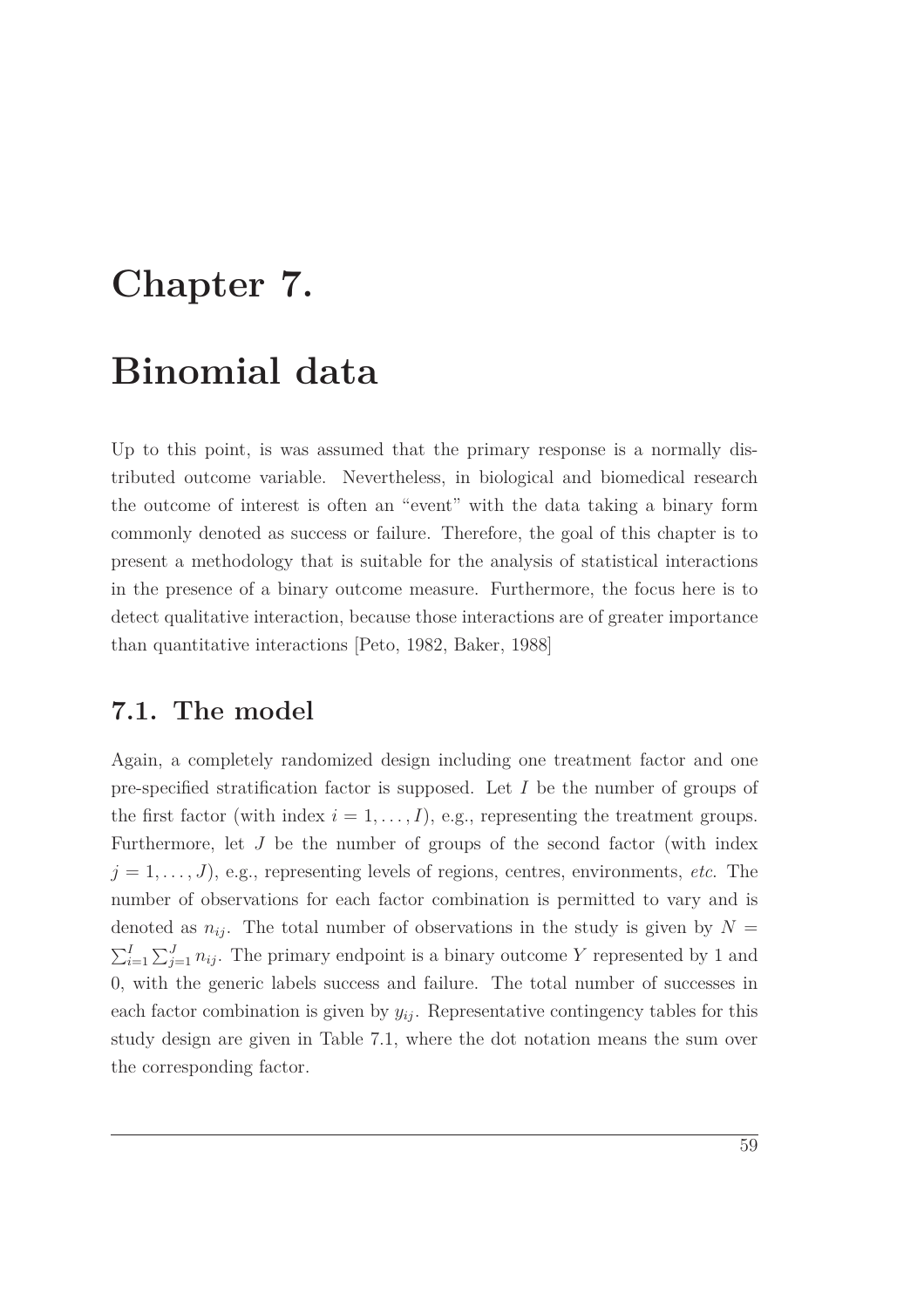<span id="page-73-0"></span>Table 7.1.: Contingency tables for the supposed study design including one treatment factor  $(i = 1, \ldots, I)$  and one pre-specified stratification factor  $(j = 1, \ldots, J)$ . Here the dot notation denotes the sum over the corresponding factor.

|                |                | Outcome           |          |          |           | Outcome  |                   |          |
|----------------|----------------|-------------------|----------|----------|-----------|----------|-------------------|----------|
| Treatment      | <b>Success</b> | Failure           | Total    |          | Treatment | Success  | Failure           | Total    |
|                | $y_{11}$       | $n_{11} - y_{11}$ | $n_{11}$ |          |           | $y_{1J}$ | $n_{1J} - y_{1J}$ | $n_{1J}$ |
| $\overline{2}$ | $y_{21}$       | $n_{21} - y_{21}$ | $n_{21}$ | $\cdots$ |           | $y_{2J}$ | $n_{2J} - y_{2J}$ | $n_{2J}$ |
| ٠<br>٠<br>٠    |                |                   |          |          |           | ٠<br>٠   |                   | $\cdot$  |
|                | $y_{I1}$       | $n_{I1} - y_{I1}$ | $n_{I1}$ |          |           | $y_{IJ}$ | $n_{IJ} - y_{IJ}$ | $n_{IJ}$ |
| Total          | $y_{.1}$       | $n_{.1} - y_{.1}$ | $n_{.1}$ |          | Total     | $y_{J}$  | $n_{.} - y_{.}$   | $n_{.J}$ |

Further on, it is assumed that  $y_{ij}$  follows a binomial distribution with parameters  $n_{ij}$  and  $\pi_{ij}$ , denoted by  $\text{bin}(n_{ij}, \pi_{ij})$ . The parameter  $\pi_{ij}$  corresponds to the success probability of the *i*th treatment in the *j*th subset:

$$
\pi_{ij} = P(Y = 1 | I = i, J = j).
$$
\n(7.1)

The maximum likelihood estimator for the sample proportions is given by  $\hat{\pi}_{ij}$  = *y*<sub>*ij</sub>* /*n*<sub>*ij*</sub> and its standard error by  $\hat{\sigma}(\pi_{ij}) = \sqrt{\pi_{ij}(1 - \pi_{ij})/n_{ij}}$  [\[Agresti](#page-102-1), [2013](#page-102-1)]. The</sub> vector of success probabilities for each factor combination is defined by  $\pi$  $(\pi_{11}, \pi_{21}, \ldots, \pi_{1J}, \pi_{2J})^T$ , where the elements of  $\pi$  are primarily ordered according to the stratification factor and within the levels of the stratification factor according to the treatment factor. For the sake of the presented method, the vector  $\pi$  is given the new index *l* yielding to  $\boldsymbol{\pi} = (\pi_1, \dots, \pi_L)^T$ , where  $L = I \cdot J$  is the number of treatment-by-subset combinations. For illustrative purposes and without loss of generality, a study with one control and one treatment group  $(I = 2)$  is assumed. Furthermore, a treatment effect is defined as the difference of success probabilities between the two treatment groups, also known as risk difference,  $\beta_j = \pi_{1j} - \pi_{2j}$ , with their standard errors  $\hat{\sigma}(\beta_j) = \sqrt{\frac{\pi_{1j}(1-\pi_{1j})}{n_{1j}}}$  $\frac{\pi_{1j} (1-\pi_{2j})}{n_{1j}} + \frac{\pi_{2j} (1-\pi_{2j})}{n_{2j}}$  $\frac{1-\pi_{2j}}{n_{2j}}$  [\[Agresti](#page-102-1), [2013](#page-102-1)]. In the following, it is assumed that the sample size is large enough to suppose asymptotic normality of the maximum likelihood estimator.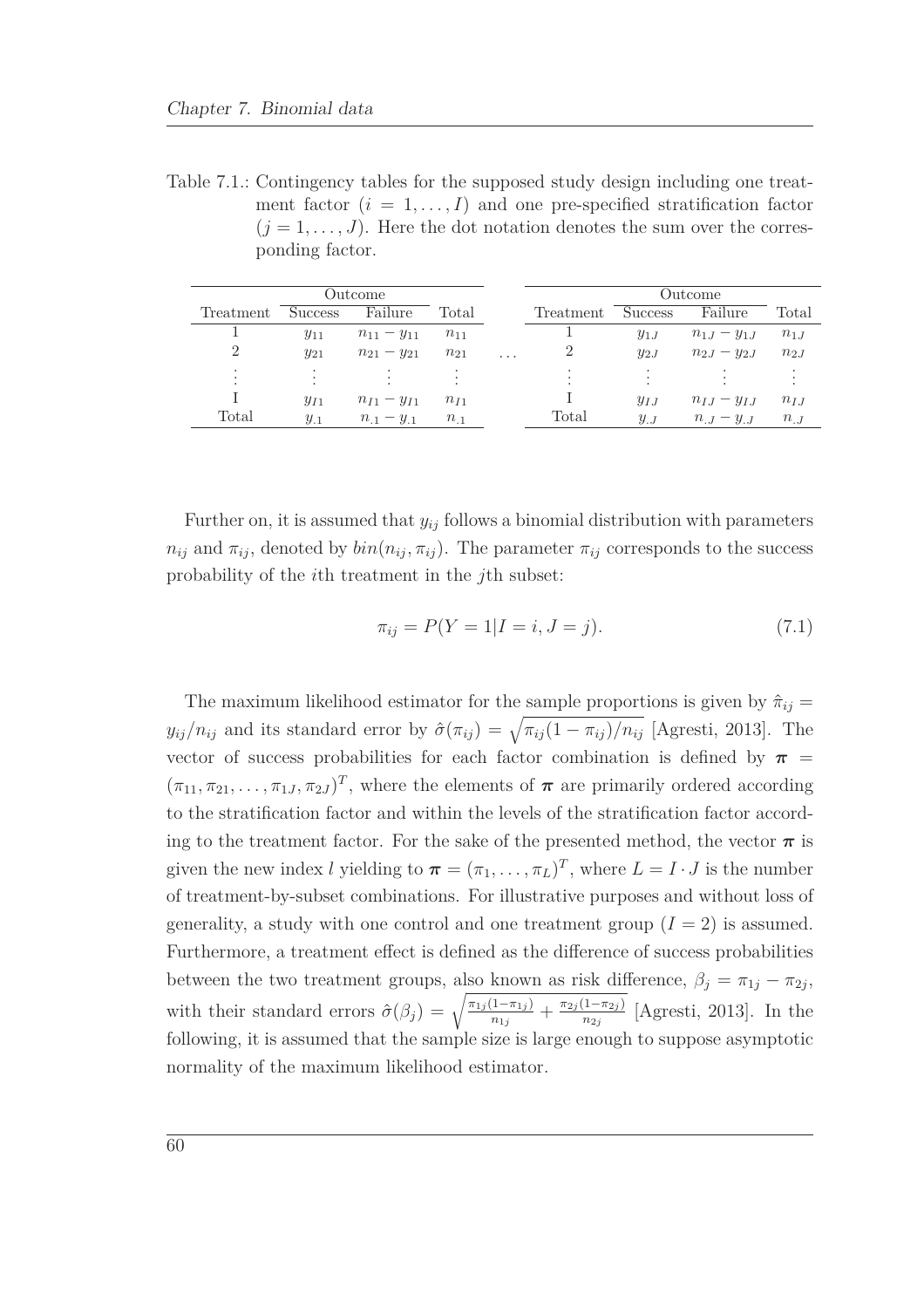### **7.2. Inference for ratios of risk differences**

Several global tests for the null hypothesis of the homogeneity of the treatment effect between strata for binary response variables are available, e.g., the Breslow-Day test [\[Breslow and Day](#page-103-0), [1994](#page-103-0)] or a likelihood-ratio test [\[Agresti and Hartzel,](#page-102-2) [2000,](#page-102-2) [Agresti, 2013\]](#page-102-1). Nevertheless, these tests provide only global inference and do n[ot distinguish between quantitative and qualitative interactions.](#page-104-0) Dmitrienko et al. [\[2005](#page-104-0)] also used the Gail and Simon test to test for qualitative interaction in the presence of a binary response variable. In this case the estimates of the risk differences  $\beta_j$  and its standard error  $\hat{\sigma}(\beta_j)$  are used to calculate the test statistic  $Q = \min(Q^-, Q^+)$  (see, Section [5.1.2\)](#page-57-0). Nonetheless, the Gail and Simon test provides only global inference concerning a qualitative interaction.

Since the objective is to detect the source of a potential qualitative interaction the methodological concept developed by [Kitsche and Hothorn \[2013](#page-106-0)] to detect qualitative interactions for normally distributed outcome measures is used here. Therefore, the research hypotheses are formulated as the ratios of linear combinations of binomial proportions:

<span id="page-74-0"></span>
$$
\gamma_m = \frac{\sum_{l=1}^L h_{lm} \cdot \pi_i}{\sum_{l=1}^L d_{lm} \cdot \pi_i} = \frac{\mathbf{h}_m \boldsymbol{\pi}}{\mathbf{d}_m \boldsymbol{\pi}}, \qquad m = 1, \dots, M,
$$
\n(7.2)

where  $h_m$  and  $d_m$  represent, respectively, the *m*th numerator and denominator contrasts, which define linear combinations of proportions. Again, the vectors of the linear combinations are stored in the *M* × *L* numerator and denominator interaction contrast matrices  $\boldsymbol{H} = (\boldsymbol{h}_1, \dots, \boldsymbol{h}_M)^T$  and  $\boldsymbol{D} = (\boldsymbol{d}_1, \dots, \boldsymbol{d}_M)^T$ . The numerator and denominator interaction contrast matrices are constructed according to the scheme in Section [3.4.](#page-40-0) The parameters of interest are interpretable as the ratios of user defined risk differences. The global null hypothesis of no qualitative interaction and the corresponding alternative can be formulated as:

$$
H_0: (\gamma_1 \ge \omega \cap \gamma_2 \ge \omega \cap \ldots \cap \gamma_M \ge \omega) \tag{7.3}
$$

<span id="page-74-1"></span>and

$$
H_A: (\gamma_1 < \omega \cup \gamma_2 < \omega \cup \ldots \cup \gamma_M < \omega). \tag{7.4}
$$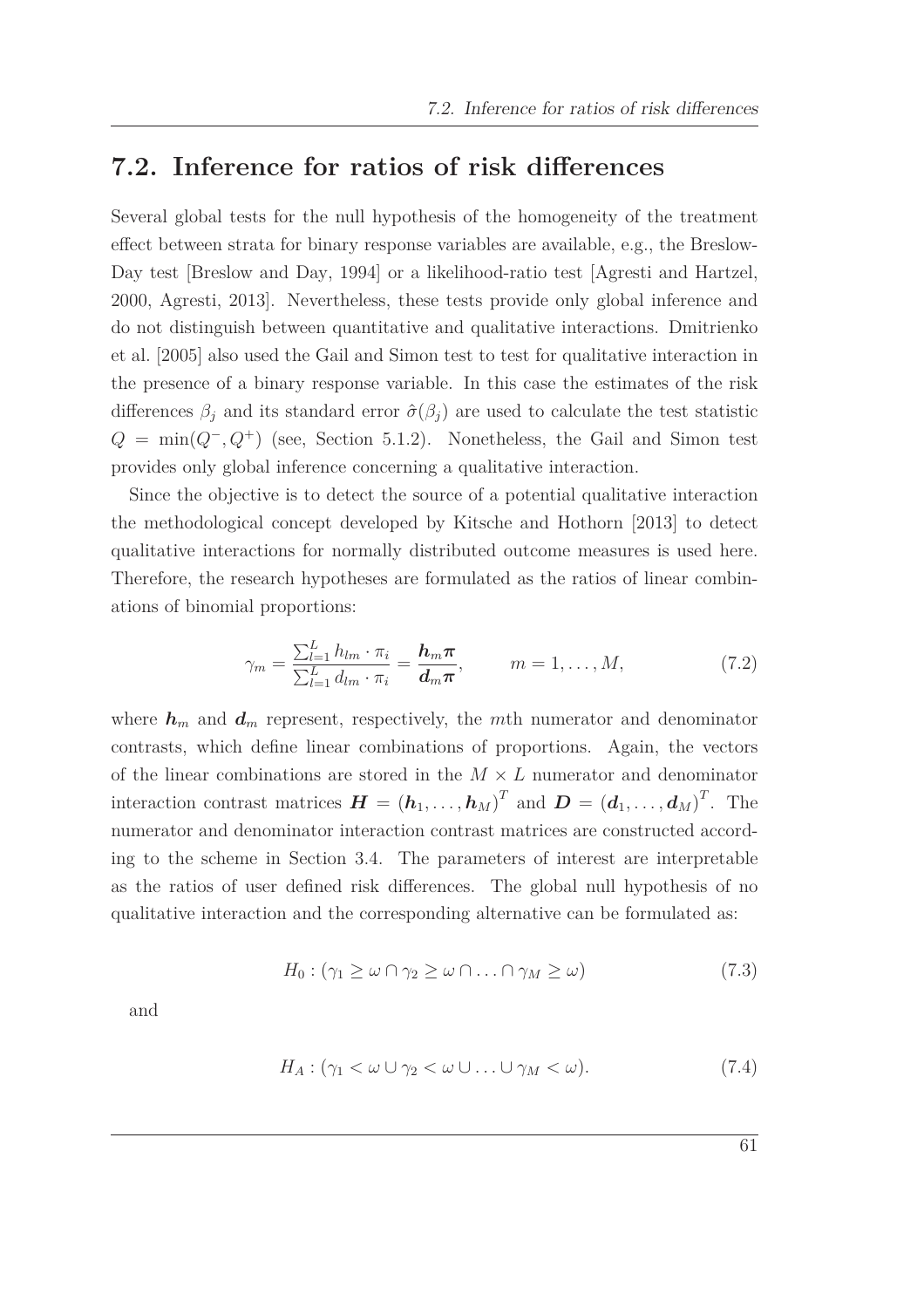To test for the presence of qualitative interaction,  $\omega$  equals 0.

<span id="page-75-0"></span>**[Test for ratios of risk differences](#page-75-0)** Djira et al. [\[2010](#page-104-1)] discussed methods for simultaneous inference of multiple ratios of binomial proportions. In their paper [Djira et al. \[2010\]](#page-104-1) considered the case of comparing individual binomial proportions to the pooled population proportion, assuming that their unbiased estimators are asymptotically normally distributed. The ratios of linear combinations of binomial proportions in Equation [7.2](#page-74-0) can be reformulated as the linear form  $L_m = (\mathbf{h}_m - \mathbf{h}_m)$  $\omega d_m$ ) $\hat{\pi}$ . Under  $H_0$  this linear form is approximately normally distributed with mean zero and variance [\[Djira et al.](#page-104-1), [2010\]](#page-104-1):

$$
s_{L_m}^2 = (\boldsymbol{h}_{m} - \omega \boldsymbol{d}_{m})\boldsymbol{\hat{V}} \boldsymbol{M} (\boldsymbol{h}_{m} - \omega \boldsymbol{d}_{m})^T.
$$

Using this linear form and dividing it by the corresponding standard error leads to the test statistic:

$$
Z_m = \frac{(\boldsymbol{h}_m - \omega \boldsymbol{d}_m)\boldsymbol{\hat{\pi}}}{\sqrt{(\boldsymbol{h}_m - \omega \boldsymbol{d}_m)\boldsymbol{\hat{V}}\boldsymbol{M}(\boldsymbol{h}_m - \omega \boldsymbol{d}_m)^T}},
$$
(7.5)

where  $M$  is the diagonal matrix containing the reciprocals of the sample sizes  $n_{ij}$ and  $\hat{V}$  is a diagonal matrix containing the estimated group variances. According to [Djira et al. \[2010](#page-104-1)] the vector of test statistics  $\mathbf{Z} = (Z_1, \ldots, Z_m)^T$  approximately follows a *m*-variate normal-distribution with a zero vector of means and a correlation matrix  $\hat{\mathbf{R}} = [\hat{\rho}_{mm'}],$  where each element of  $\hat{\mathbf{R}}$  can be described by

<span id="page-75-1"></span>
$$
\hat{\rho}_{mm'} = \text{Corr}(Z_m, Z_{m'})
$$
\n
$$
= \frac{(\boldsymbol{h}_m - \omega \boldsymbol{d}_m) \hat{\boldsymbol{V}} \boldsymbol{M} (\boldsymbol{h}_{m'} - \omega \boldsymbol{d}_{m'})^T}{\sqrt{(\boldsymbol{h}_m - \omega \boldsymbol{d}_m) \hat{\boldsymbol{V}} \boldsymbol{M} (\boldsymbol{h}_m - \omega \boldsymbol{d}_m)^T} \sqrt{(\boldsymbol{h}_{m'} - \omega \boldsymbol{d}_{m'}) \hat{\boldsymbol{V}} \boldsymbol{M} (\boldsymbol{h}_{m'} - \omega \boldsymbol{d}_{m'})^T}},
$$
\n(7.6)

where  $m \neq m'$ . The global null hypothesis in Equation [7.3](#page-74-1) is rejected if  $Z_m$  $c_{\alpha,\hat{R}}$  for at least one *m*. The critical point  $c_{\alpha,\hat{R}}$  is the *α*-level equi-coordinate percentage point of an m-variate normal-distribution with the correlation matrix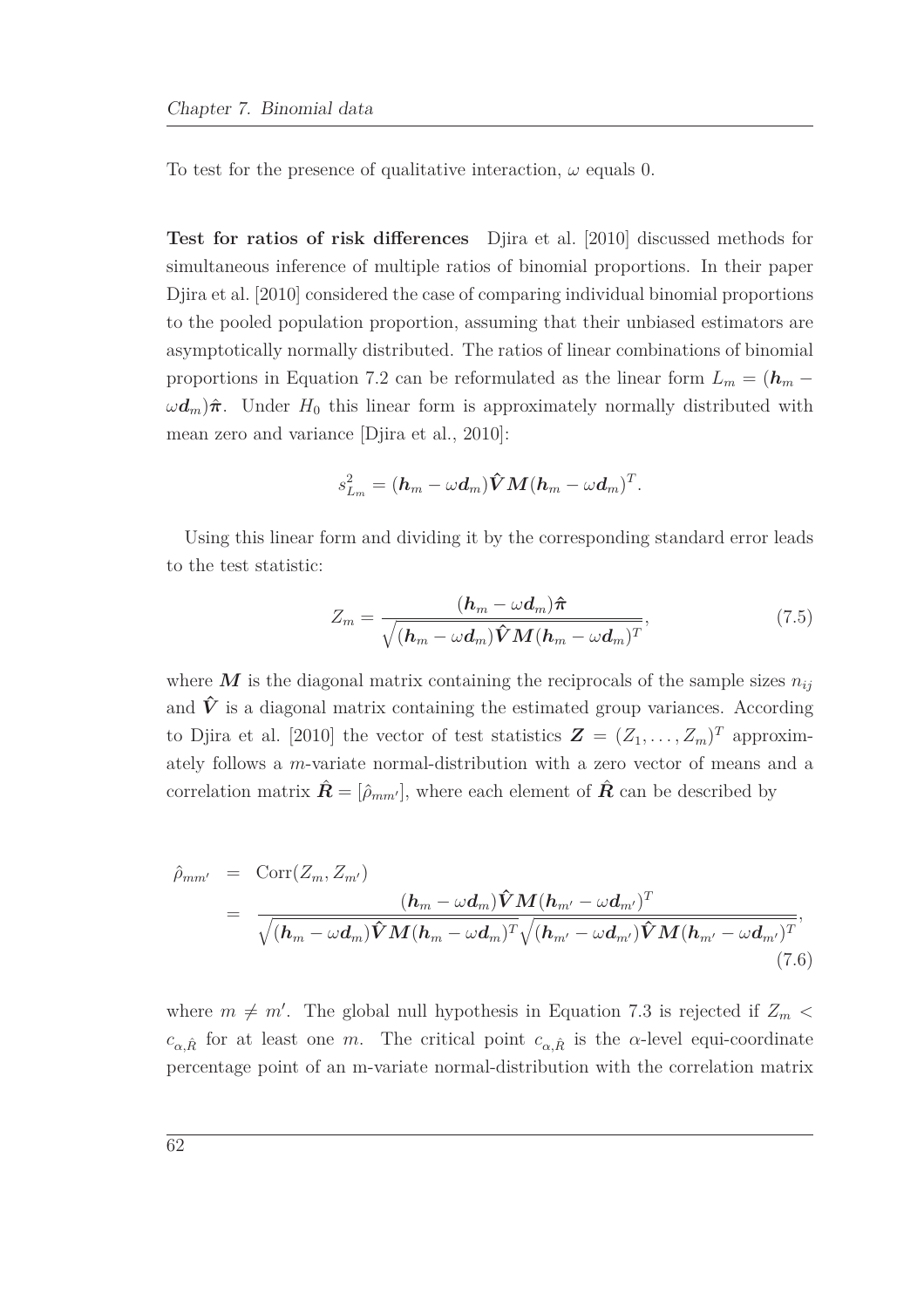*R*<sup> $\hat{R}$ . The associated, one-tailed, adjusted p-values can be calculated as  $p_m = P(z \leq$ </sup>  $Z_m$ ), where the variable *z* follows the multivariate normal-distribution with the correlation matrix  $\hat{R}$ .

**Simultaneous confidence intervals for ratios of risk differences** In contrast to adjusted p-values, simultaneous confidence intervals for the parameters *γ<sup>m</sup>* would provide information on the amount of qualitative interactions and could therefore be used to assess their clinical relevance. The approach published by [Djira et al. \[2010\]](#page-104-1) to construct simultaneous confidence intervals for multiple ratios of binomial proportions is adopted here. The corresponding test statistics are now defined as

$$
Z_m(\gamma_m) = \frac{(\boldsymbol{h}_m - \gamma_m \boldsymbol{d}_m)\hat{\boldsymbol{\pi}}}{\sqrt{(\boldsymbol{h}_m - \gamma_m \boldsymbol{d}_m)\hat{\boldsymbol{V}}\boldsymbol{M}(\boldsymbol{h}_m - \gamma_m \boldsymbol{d}_m)^T}}.
$$
(7.7)

According to [Djira et al. \[2010](#page-104-1)] the simultaneous confidence intervals for  $\gamma_m$  are avail[able by solving the equation](#page-104-1)  $Z_m(\gamma_m) = q$  for some specified quantile *q*. Djira et al. [\[2010](#page-104-1)] proposed to use *q* as an equi-coordinate percentage point of the joint distribution of the vector of test statistics  $\mathbf{Z}(\gamma) = (Z_1(\gamma_1), \dots, Z_M(\gamma_M))^T$ . The correlations between the test statistics  $\mathbf{Z}(\gamma)$  are similar to those defined in Equa-tion [7.6,](#page-75-1) except that  $\omega$  is replaced by  $\gamma_m$  and  $\gamma_{m'}$ . The correlations between two contrasts depend on the user-defined contrasts  $h_m$  and  $d_m$ , the sample sizes  $n_{ij}$ , the estimated group variances and the unknown ratios *γ*. This paper considers a plug-in approach proposed by [Djira et al. \[2010\]](#page-104-1), where the unknown ratios in  $\hat{\mathbf{R}}(\gamma_1,\ldots,\gamma_M)$  are replaced by its maximum likelihood estimators. The null hypothesis of no qualitative interaction in Equation [7.3](#page-74-1) is rejected if the upper confidence limit is smaller than the margin  $\omega = 0$ .

The function tools for the calculations of simultaneous confidence intervals for the ratios of user-defined linear combinations of proportions are available in the addon package mratios [Dilba et al. \[2012\]](#page-104-2) (function gsci.ratio()) for the statistical software package R [\[R Core Team, 2013](#page-107-1)].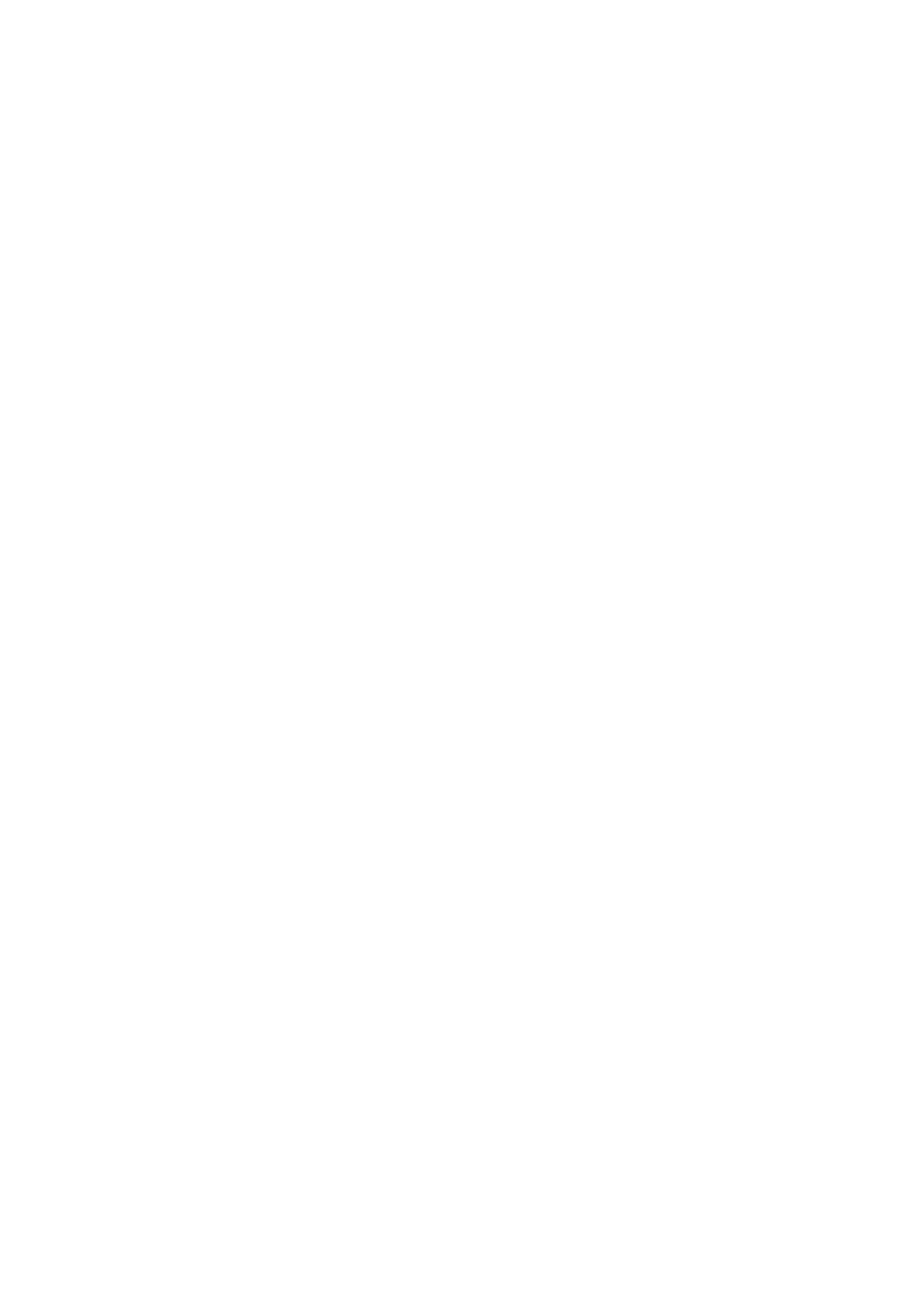## **Chapter 8.**

## **Monte Carlo Simulations**

In this chapter the behaviour of the methodology to detect qualitative interactions by using the ratios of treatment differences is analysed via Monte Carlo simulations. The performance of the proposed method is determined in terms of the empirical power to detect a qualitative interaction. Furthermore, Monte Carlo simulations for different parameter settings were conducted to investigate the adequacy of the asymptotic approximation of the proposed confidence intervals for binary response variables.

### **8.1. Power and coverage probability calculations**

In the first instance, the empirical power for different parameter settings for the proposed method was calculated. The empirical power was computed as the rate of rejected null hypotheses out of the simulated data sets. For the proposed method, the global null hypothesis was rejected if any of the multiplicity adjusted p-values *pm*, corresponding to the *m*th hypothesis, was smaller than the pre-specified significance level  $\alpha = 0.05$ :

<span id="page-78-0"></span>
$$
P(p_m \le 0.05; \exists m = 1, ..., M), \tag{8.1}
$$

where  $p_m$  denotes the multiplicity adjusted p-value corresponding to the *m*th hypothesis. Please note, that this power definition is commonly known as any-pair power.

Second, the simultaneous coverage probabilities of the one-sided confidence in-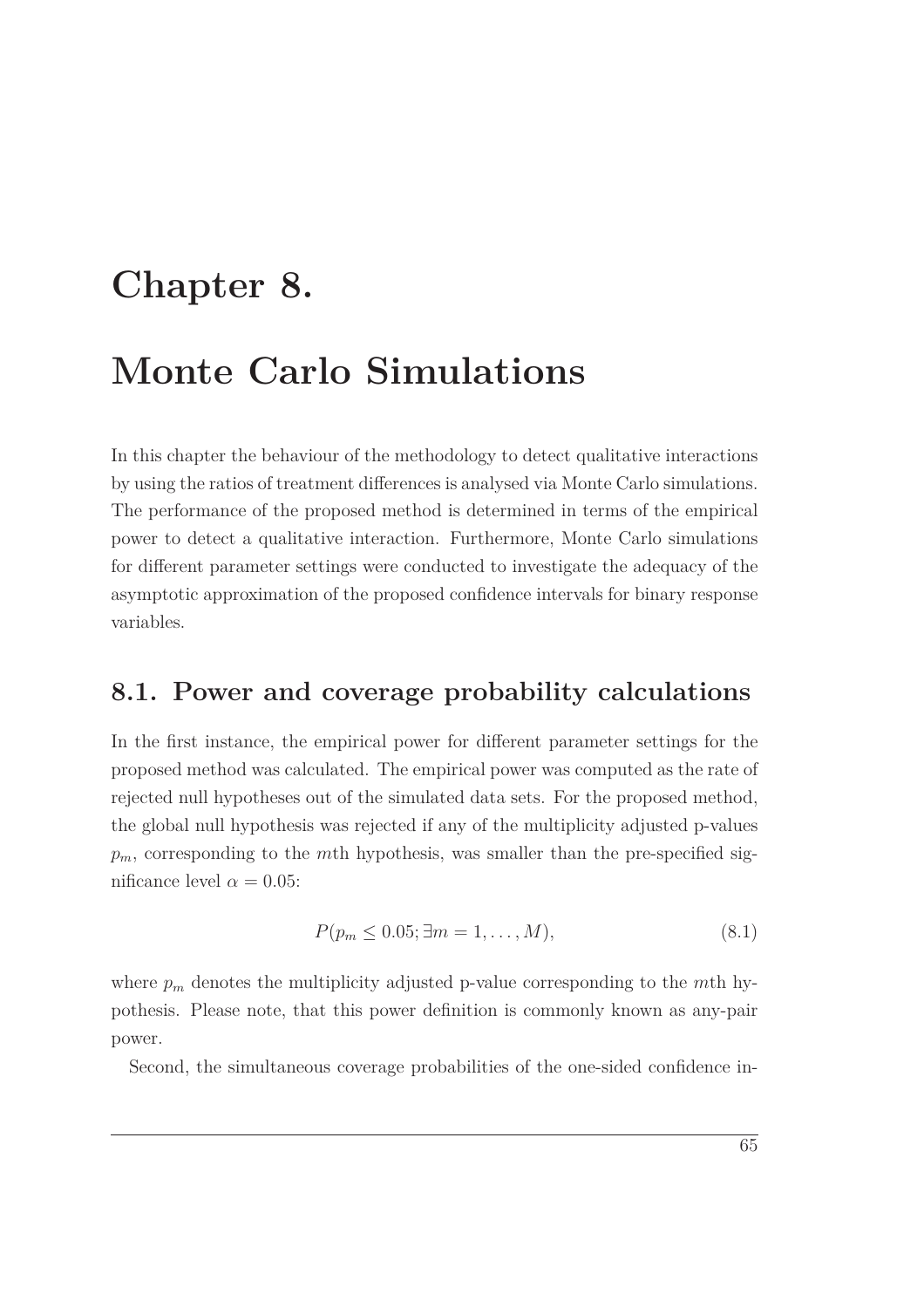tervals for the binary response variables were investigated to analyse their asymptotic approximation. Within here, the coverage probability was defined as the probability that each true value  $\gamma_m$ , for  $m = 1, \ldots, M$  ratios of treatment effects of interest, is less than or equal to the corresponding upper bound of the simultaneous confidence intervals  $(U_m)$ . In mathematical notation, the coverage probability is defined as

<span id="page-79-0"></span>
$$
P(\gamma_m \in [-\infty, U_m], \forall m = 1, \dots, M). \tag{8.2}
$$

### **8.2. Simulations for normally distributed outcome variables**

#### **8.2.1. Setup**

The simulation studies are based on the design from the multi-centre clinical trial example of Section [2.3](#page-24-0) with a continuous response variable *x* that follows a normal distribution with mean  $\mu_l$  and a common standard deviation  $\sigma$ ,  $\mathbf{x} \sim N(\mu_l, \sigma^2)$ . For the simulation study, the number of levels of the primary treatment factor was set to 2, e.g., representing an active treatment and a placebo group. Furthermore, a total number of 10 levels of the secondary factor were considered, that represent, e.g., centres, subgroups or regions. For each simulated data set, the vector of true cell means was set to  $\boldsymbol{\mu}^T = (10, 10 + \varphi, 10, 10 + \varphi, \dots, 10, 10 + \varphi)$  and the sample size for each group to 30. The variance was set to  $\sigma^2 = 5$  for each sample. For several choices of  $\mu$ , the power was estimated empirically using Equation [8.1.](#page-78-0) For each parameter setting, 10,000 data sets were simulated. The shift parameter  $\varphi$ was set from 0 to 2 with increments 0.1 to simulate an increasing treatment effect. To examine the empirical power, the sign of the shift parameter  $\varphi$  was reversed for one or several levels of the secondary factor. For example, to simulate one reverse treatment effect compared to the remaining treatment effects, the vector of cell means was set to  $\boldsymbol{\mu}^T = (10, 10 - \varphi, 10, 10 + \varphi, \dots, 10, 10 + \varphi)$ . Furthermore, the situations in which the treatment effect of 2, 3, 4 and 5 of 10 levels of the secondary factor differs in its sign compared to the remaining treatment effects was simulated. To compare the presented method to detect qualitative interactions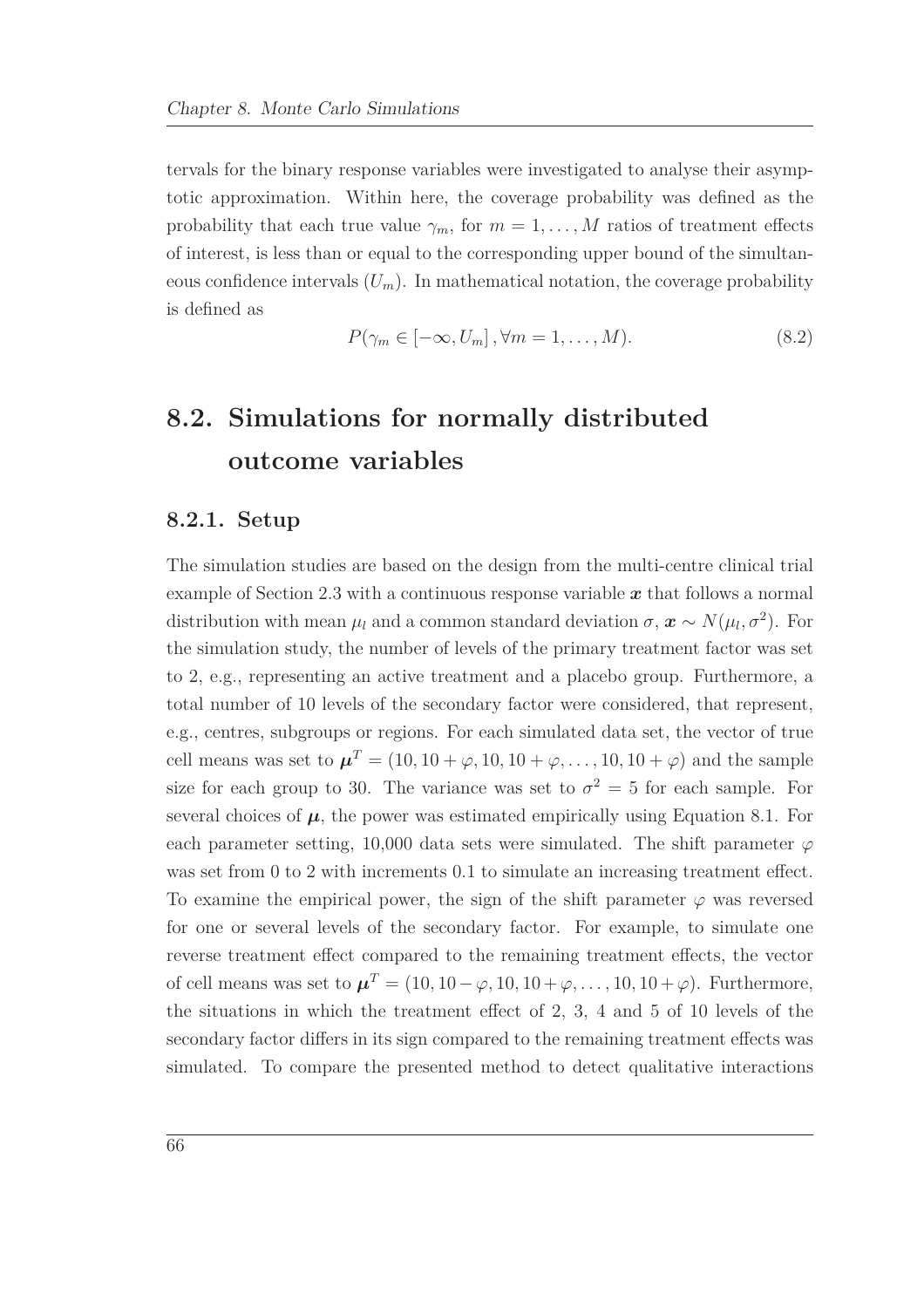for normally distributed outcome variables, the tests of [Gail and Simon \[1985\]](#page-104-3), [Piantadosi and Gail \[1993\]](#page-107-2) and [Azzalini and Cox \[1984\]](#page-102-3) were used as reference methods (see Section [5.1\)](#page-56-0). All of these methods test the global null hypothesis of no qualitative interaction. The null hypothesis of the Gail and Simon, Piantadsi and Gail and Azzalini and Cox test are based on the treatment differences  $\delta_j$ , as in Equation [5.1,](#page-57-1) [5.2](#page-57-2) and [5.3.](#page-59-0) In comparison, the global null hypothesis of the proposed method is based on the simultaneous assessment of user defined ratios of the treatment differences, as in Equation [7.3.](#page-74-1) To detect the levels of the secondary factor with reverse treatment effect the ratio of each treatment effect to the overall treatment effect  $\gamma_l = \delta_l/\bar{\delta}$  was used as the parameter of interest in Equation [7.3.](#page-74-1) The corresponding numerator and denominator contrast matrices are given in Equation [8.3](#page-80-0) and [8.4.](#page-80-1)

<span id="page-80-0"></span>

|  |                                       |                                     |                  |                  |                  | 0                | $\theta$   | 0                | $\overline{0}$   | $\overline{0}$   | $\theta$       | $\overline{0}$ | $\theta$         | $\overline{0}$ | $\theta$         | $\theta$         | $\overline{0}$   | $\theta$         | $\theta$         | 0                | $\theta$       | $\theta$         | $\theta$       |  |
|--|---------------------------------------|-------------------------------------|------------------|------------------|------------------|------------------|------------|------------------|------------------|------------------|----------------|----------------|------------------|----------------|------------------|------------------|------------------|------------------|------------------|------------------|----------------|------------------|----------------|--|
|  |                                       |                                     |                  | $\overline{0}$   | $\boldsymbol{0}$ |                  |            | $\theta$         | $\boldsymbol{0}$ | $\overline{0}$   | $\theta$       | $\overline{0}$ | $\theta$         | $\theta$       | $\theta$         | $\overline{0}$   | $\theta$         | $\overline{0}$   | $\overline{0}$   | $\theta$         | $\theta$       | $\overline{0}$   | $\theta$       |  |
|  |                                       |                                     | $\theta$         | $\theta$         | 0                | $\overline{0}$   |            | 1                | $\overline{0}$   | $\theta$         | $\overline{0}$ | $\theta$       | $\overline{0}$   | $\overline{0}$ | $\theta$         | $\theta$         | $\theta$         | $\overline{0}$   | $\overline{0}$   | $\overline{0}$   | $\overline{0}$ | $\theta$         |                |  |
|  |                                       |                                     | $\theta$         | $\theta$         | $\theta$         | $\theta$         | 0          | $\overline{0}$   | $-1$             | 1                | $\overline{0}$ | $\theta$       | $\overline{0}$   | $\overline{0}$ | $\theta$         | $\theta$         | $\overline{0}$   | $\overline{0}$   | $\overline{0}$   | $\overline{0}$   | $\overline{0}$ | $\theta$         |                |  |
|  |                                       |                                     | $\theta$         | $\theta$         | $\theta$         | $\theta$         | 0          | $\boldsymbol{0}$ | $\overline{0}$   | $\theta$         | $-1$           | 1              | $\overline{0}$   | $\overline{0}$ | $\theta$         | $\boldsymbol{0}$ | $\overline{0}$   | $\overline{0}$   | $\overline{0}$   | $\theta$         | $\overline{0}$ | $\theta$         |                |  |
|  | $C_{\rm Interaction}^{\rm Numerator}$ |                                     |                  | $\theta$         | $\theta$         | $\theta$         | $\theta$   | $\overline{0}$   | $\overline{0}$   | $\overline{0}$   | $\theta$       | $\overline{0}$ | $\theta$         |                | 1                | $\theta$         | $\boldsymbol{0}$ | $\overline{0}$   | $\overline{0}$   | $\theta$         | $\theta$       | $\overline{0}$   | $\overline{0}$ |  |
|  |                                       |                                     |                  | $\theta$         | $\theta$         | $\theta$         | $\theta$   | $\overline{0}$   | $\overline{0}$   | $\overline{0}$   | $\theta$       | $\theta$       | $\theta$         | $\theta$       | $\boldsymbol{0}$ |                  | 1                | $\theta$         | $\boldsymbol{0}$ | $\theta$         | $\theta$       | $\theta$         | $\overline{0}$ |  |
|  |                                       |                                     |                  |                  |                  |                  |            |                  |                  |                  |                |                |                  |                |                  |                  |                  |                  |                  |                  |                |                  |                |  |
|  |                                       |                                     |                  | $\theta$         | $\theta$         | $\theta$         | $\theta$   | 0                | $\overline{0}$   | $\overline{0}$   | $\theta$       | $\theta$       | $\theta$         | $\theta$       | $\overline{0}$   | $\theta$         | $\theta$         |                  | 1                | $\theta$         | $\theta$       | $\theta$         | $\overline{0}$ |  |
|  |                                       |                                     |                  | $\theta$         | $\theta$         | $\overline{0}$   | $\theta$   | 0                | $\overline{0}$   | $\overline{0}$   | $\theta$       | $\overline{0}$ | $\theta$         | $\overline{0}$ | $\overline{0}$   | $\theta$         | $\theta$         | $\theta$         | $\overline{0}$   |                  | 1              | $\overline{0}$   | $\theta$       |  |
|  |                                       |                                     |                  | $\boldsymbol{0}$ | $\theta$         | $\theta$         | $\theta$   | $\theta$         | $\boldsymbol{0}$ | $\theta$         | $\theta$       | $\theta$       | $\theta$         | $\theta$       | $\overline{0}$   | $\theta$         | $\theta$         | $\theta$         | $\theta$         | $\theta$         | $\theta$       |                  |                |  |
|  |                                       |                                     |                  |                  |                  |                  |            |                  |                  |                  |                |                |                  |                |                  |                  |                  |                  |                  |                  | (8.3)          |                  |                |  |
|  |                                       | $\gamma$ Denominator<br>Interaction |                  |                  |                  |                  |            |                  |                  |                  |                |                |                  |                |                  |                  |                  |                  |                  |                  |                |                  |                |  |
|  | $-0.1$                                | 0.1                                 | $-0.1$           | 0.1              |                  | $-0.1$           | 0.1        | $-0.1$           | 0.1              | $-0.1$           |                | 0.1            | $-0.1$           | 0.1            | $-0.1$           | 0.1              |                  | $-0.1$           | 0.1              | $-0.1$           | 0.1            | $-0.1$           | 0.1            |  |
|  | $-0.1$<br>$-0.1$                      | 0.1<br>0.1                          | $-0.1$<br>$-0.1$ | 0.1<br>0.1       |                  | $-0.1$<br>$-0.1$ | 0.1<br>0.1 | $-0.1$<br>$-0.1$ | 0.1<br>0.1       | $-0.1$<br>$-0.1$ |                | 0.1<br>0.1     | $-0.1$<br>$-0.1$ | 0.1<br>0.1     | $-0.1$<br>$-0.1$ | 0.1<br>0.1       |                  | $-0.1$<br>$-0.1$ | 0.1<br>0.1       | $-0.1$<br>$-0.1$ | 0.1<br>0.1     | $-0.1$<br>$-0.1$ | 0.1<br>0.1     |  |
|  | $-0.1$                                | 0.1                                 | $-0.1$           | 0.1              |                  | $-0.1$           | 0.1        | $-0.1$           | 0.1              | $-0.1$           |                | 0.1            | $-0.1$           | 0.1            | $-0.1$           | 0.1              |                  | $-0.1$           | 0.1              | $-0.1$           | 0.1            | $-0.1$           | 0.1            |  |
|  | $-0.1$                                | 0.1                                 | $-0.1$           | 0.1              |                  | $-0.1$           | 0.1        | $-0.1$           | 0.1              | $-0.1$           |                | 0.1            | $-0.1$           | 0.1            | $-0.1$           | 0.1              |                  | $-0.1$           | 0.1              | $-0.1$           | 0.1            | $-0.1$           | 0.1            |  |
|  | $-0.1$                                | 0.1                                 | $-0.1$           | 0.1              |                  | $-0.1$           | 0.1        | $-0.1$           | 0.1              | $-0.1$           |                | 0.1            | $-0.1$           | 0.1            | $-0.1$           | 0.1              |                  | $-0.1$           | 0.1              | $-0.1$           | 0.1            | $-0.1$           | 0.1            |  |
|  | $-0.1$                                | 0.1                                 | $-0.1$           | 0.1              |                  | $-0.1$           | 0.1        | $-0.1$           | 0.1              | $-0.1$           |                | 0.1            | $-0.1$           | 0.1            | $-0.1$           | 0.1              |                  | $-0.1$           | 0.1              | $-0.1$           | 0.1            | $-0.1$           | 0.1            |  |
|  | $-0.1$                                | 0.1                                 | $-0.1$           | 0.1              |                  | $-0.1$           | 0.1        | $-0.1$           | 0.1              | $-0.1$           |                | 0.1            | $-0.1$           | 0.1            | $-0.1$           | 0.1              |                  | $-0.1$           | 0.1              | $-0.1$           | 0.1            | $-0.1$           | 0.1            |  |
|  | $-0.1$                                | 0.1                                 | $-0.1$           | 0.1              |                  | $-0.1$           | 0.1        | $-0.1$           | 0.1              | $-0.1$           |                | 0.1            | $-0.1$           | 0.1            | $-0.1$           | 0.1              |                  | $-0.1$           | 0.1              | $-0.1$           | 0.1            | $-0.1$           | 0.1            |  |

<span id="page-80-1"></span> $-0.1 \quad 0.1 \quad -0.1 \quad 0.1 \quad -0.1 \quad 0.1 \quad -0.1 \quad 0.1 \quad -0.1 \quad 0.1 \quad -0.1 \quad 0.1 \quad -0.1 \quad 0.1 \quad -0.1 \quad 0.1 \quad -0.1 \quad 0.1 \quad -0.1 \quad 0.1 \quad -0.1 \quad 0.1 \quad -0.1 \quad 0.1 \quad 0.1 \quad 0.1 \quad 0.1 \quad 0.1 \quad 0.1 \quad 0.1 \quad 0.1 \quad 0.1 \quad 0.1 \quad 0.1 \quad 0.1 \quad 0.1 \quad 0.1$ 

67

(8.4)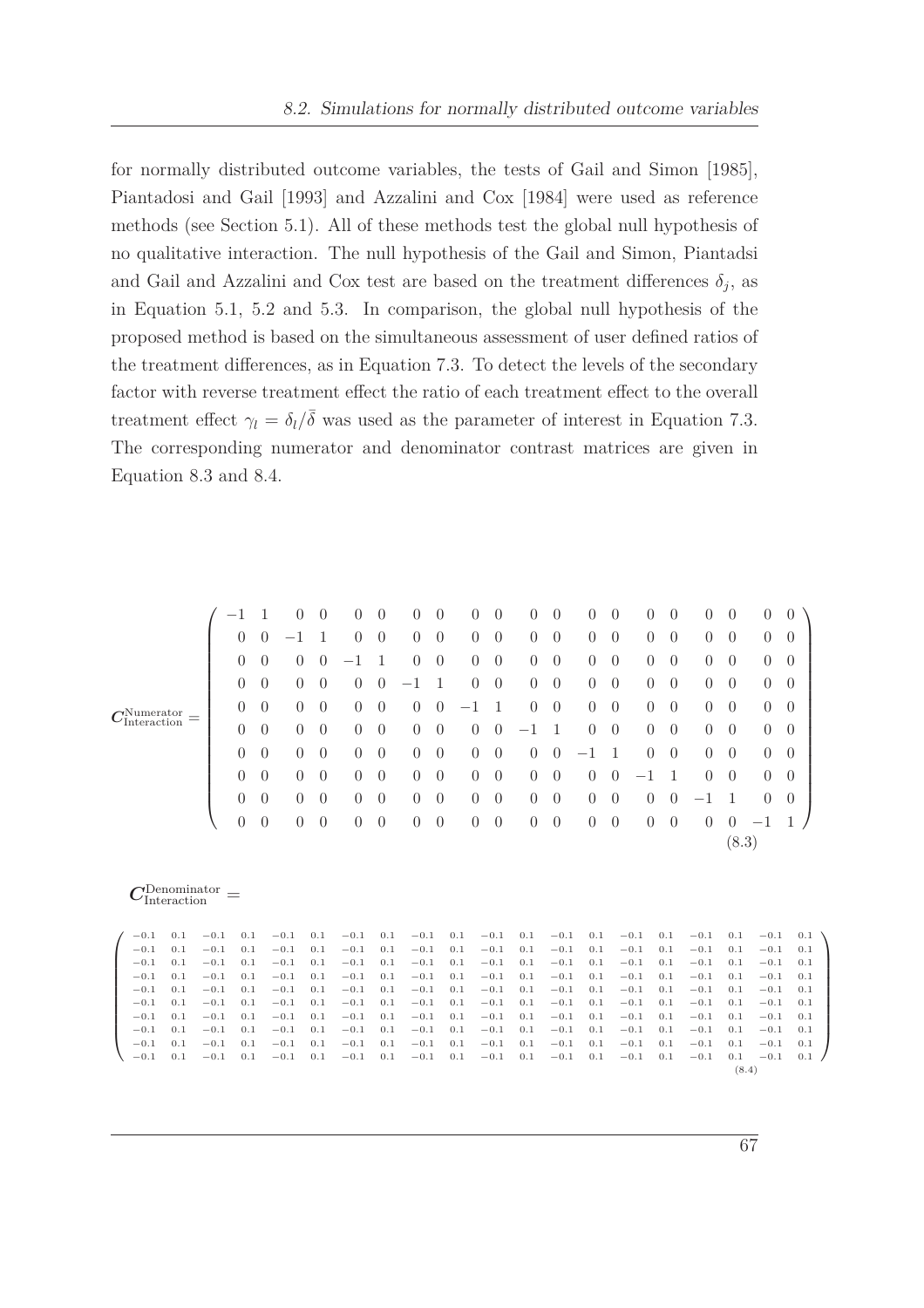#### **8.2.2. Results**

The empirical power for the mentioned parameter settings was calculated as the rate of rejected null hypotheses out of 10,000 simulated data sets. For the proposed method, the global null hypothesis was rejected if any of the local null hypotheses was rejected. The results of the Monte Carlo simulations are displayed in Figure [8.1,](#page-82-0) where the different plots correspond to the different numbers of reverse treatment effects. With an increasing shift parameter  $\varphi$ , the empirical power of all of the four considered methods increases. Furthermore, it is obvious that the empirical power of all methods increases with an increasing number of levels of the secondary factor where the treatment effect differs in its sign. In the cases of one or two reverse treatment effects, the proposed method and the Piantadosi and Gail test show a similar empirical power. In contrast, the performance of the Gail and Simon test is inferior to these methods if the treatment effect of one level of the secondary factor is reverse compared to the remaining treatment effects. These differences between the Gail and Simon test and the Piantadosi and Gail test were also observed by the comparative study of [Piantadosi and Gail \[1993](#page-107-2)]. Nevertheless, with an increasing number of reverse treatment effects, the Gail and Simon test is more powerful than the proposed method, especially in cases of high treatment effects. For all that, it must be noted that the latter scenarios, which represent situations of high proportions of reverse treatment effects, are rare in practice. In all of the considered cases, the Azzalini and Cox test is less powerful for detecting a qualitative interaction compared with the remaining methods. Please note, that the major advantage of the proposed method is its ability to detect the source and the amount of a qualitative interaction, rather than its gain in power in special situations.

### **8.3. Simulations for binary response variables**

#### **8.3.1. Setup**

For this simulation study again 10 levels of the secondary factor and two levels of the treatment factor were considered. For each simulation setting, the vector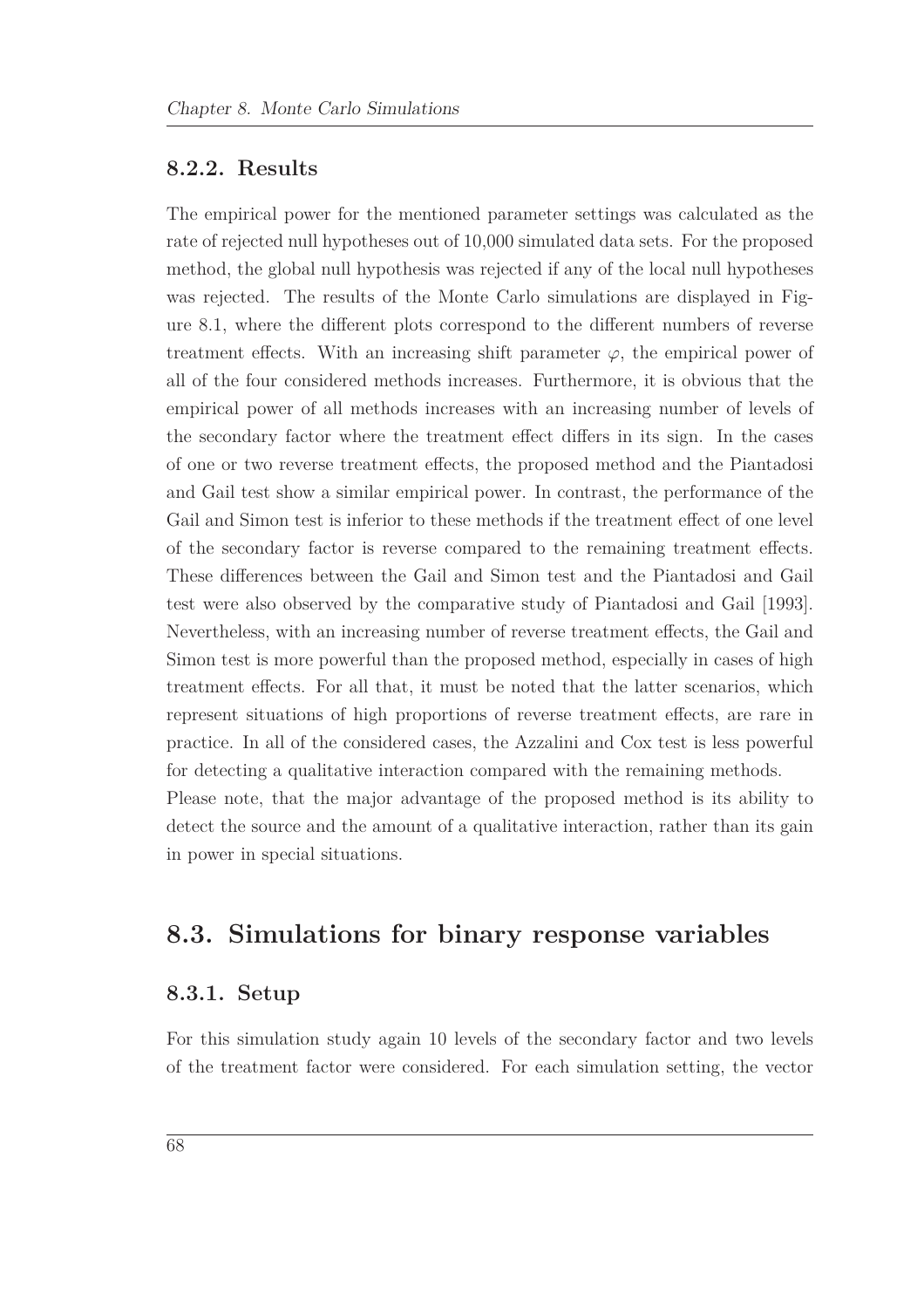<span id="page-82-0"></span>

Figure 8.1.: Probability of detecting at least one qualitative interaction in a trial with 10 levels of the secondary factor for an increasing effect size *ϕ*. The different plots represent changing numbers of levels of the secondary factor with reverse treatment effect. Dashed lines represent the empirical power for the Gail and Simon test, solid lines represent the proposed method, dotted lines represent the Piantadosi and Gail test and dash-dotted lines represent the Azzalini and Cox test.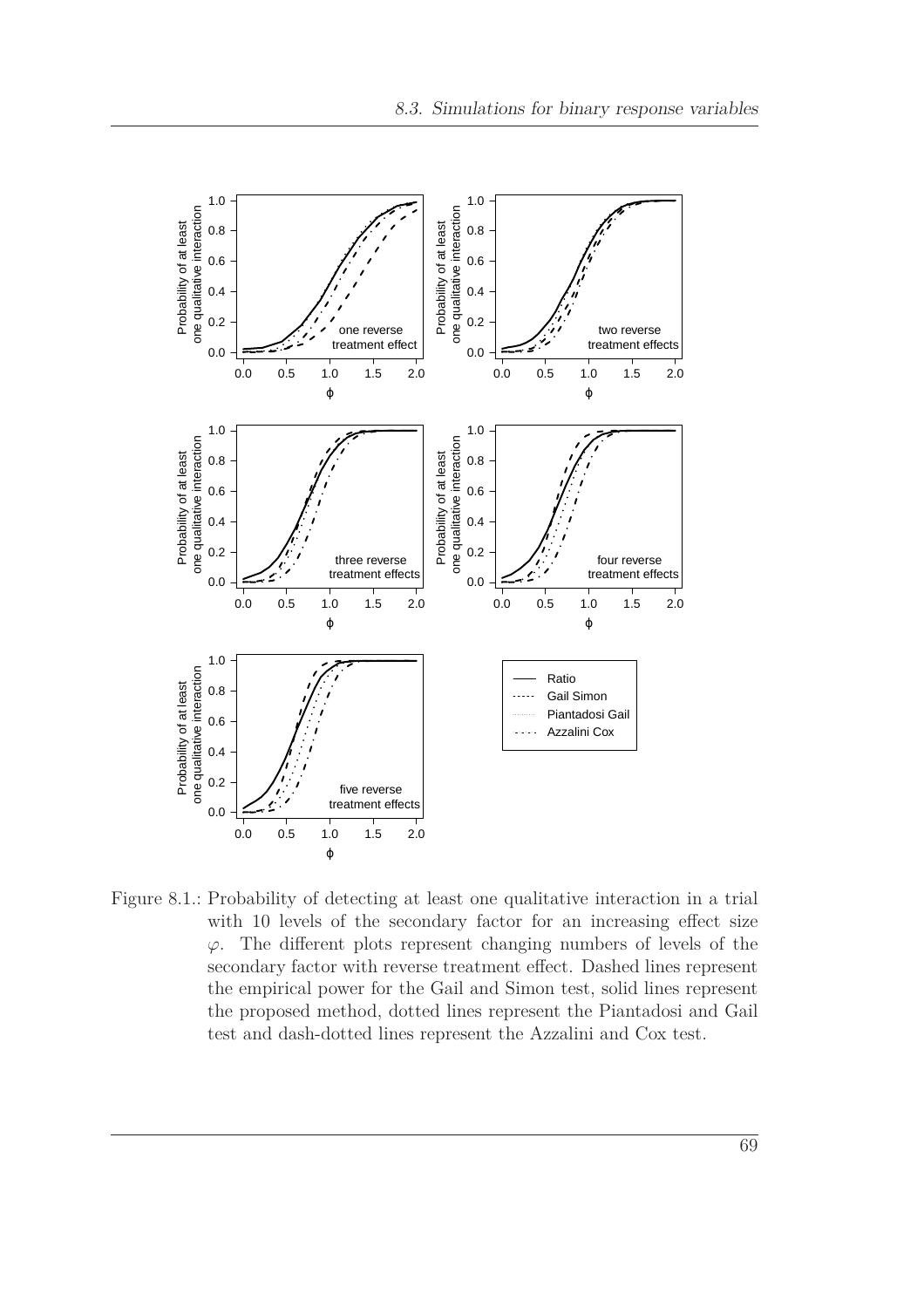of true binomial proportions  $\pi$  and the corresponding vector of sample sizes  $n$ were defined. For the analysis of the simultaneous coverage probabilities of the one-sided confidence intervals for the parameters  $\gamma_m$ , the proportions in the first subset were set as  $\pi_{11} = 0.2 + \delta$  and  $\pi_{12} = 0.1$ , whereas the proportions in the remaining subsets were set as  $\pi_{i=1,j\neq 1} = 0.1$  and  $\pi_{i=2,j\neq 1} = 0.2 + \delta$ . This design corresponds to a qualitative interaction due to subset one. The shift  $\delta$  was set to vary between 0 and 0.5 by increments of size 0.01 to increase the treatment effect in the subsets. Furthermore, the sample size for each treatment-by-subset combination was varied: i)  $n_{ij} = 40$  for all i and j, ii)  $n_{ij} = 30$  for all i and j, iii)  $n_{ij} = 20$  for all *i* and *j*.

For the power comparisons, the number of reversal subsets were alternated, whereas the number of observations per factor combination was set to  $n_{ij} = 40$ . The success probabilities for the treatment groups were set to  $\pi_{1j} = 0.3$  and  $\pi_{2j} = 0.5$ , resulting in a treatment effect of  $\beta_j = 0.2$ . To simulate a qualitative interaction, the treatment effect for a specified number of subsets was inverted by an increasing amount  $\delta (\pi_{1j} = 0.5 - \delta \text{ and } \pi_{2j} = 0.5, \text{ with } \delta = 0, \ldots, 0.45).$  The number of reversal subsets was set to 1,2 and 3. For each parameter setting,  $10,000$ data sets were simulated. Again, the numerator and denominator interaction contrast matrices from Equation [8.3](#page-80-0) and [8.4](#page-80-1) were used to define the parameters of interest  $\gamma_m$ .

#### **8.3.2. Results**

Figure [8.2](#page-84-0) shows the coverage probability, as defined in Equation [8.2,](#page-79-0) versus the shift parameter  $\delta$  for the proposed simultaneous confidence intervals for the parameters  $\gamma_m$ . The confidence level was set to 95% and the number of observations for each treatment-by-subset combination was specified by  $n_{ij} = 20,30$  and 40. The under-coverage of the proposed intervals decreases as the parameter  $\delta$  increases. Furthermore, the coverage probability converges to the nominal level of 95% with an increasing number of observations per treatment-by-subset combination. These results were expected, since the proposed confidence intervals are based on large sample approximations. Therefore, the SCIs perform well in situations of moderate to high sample sizes.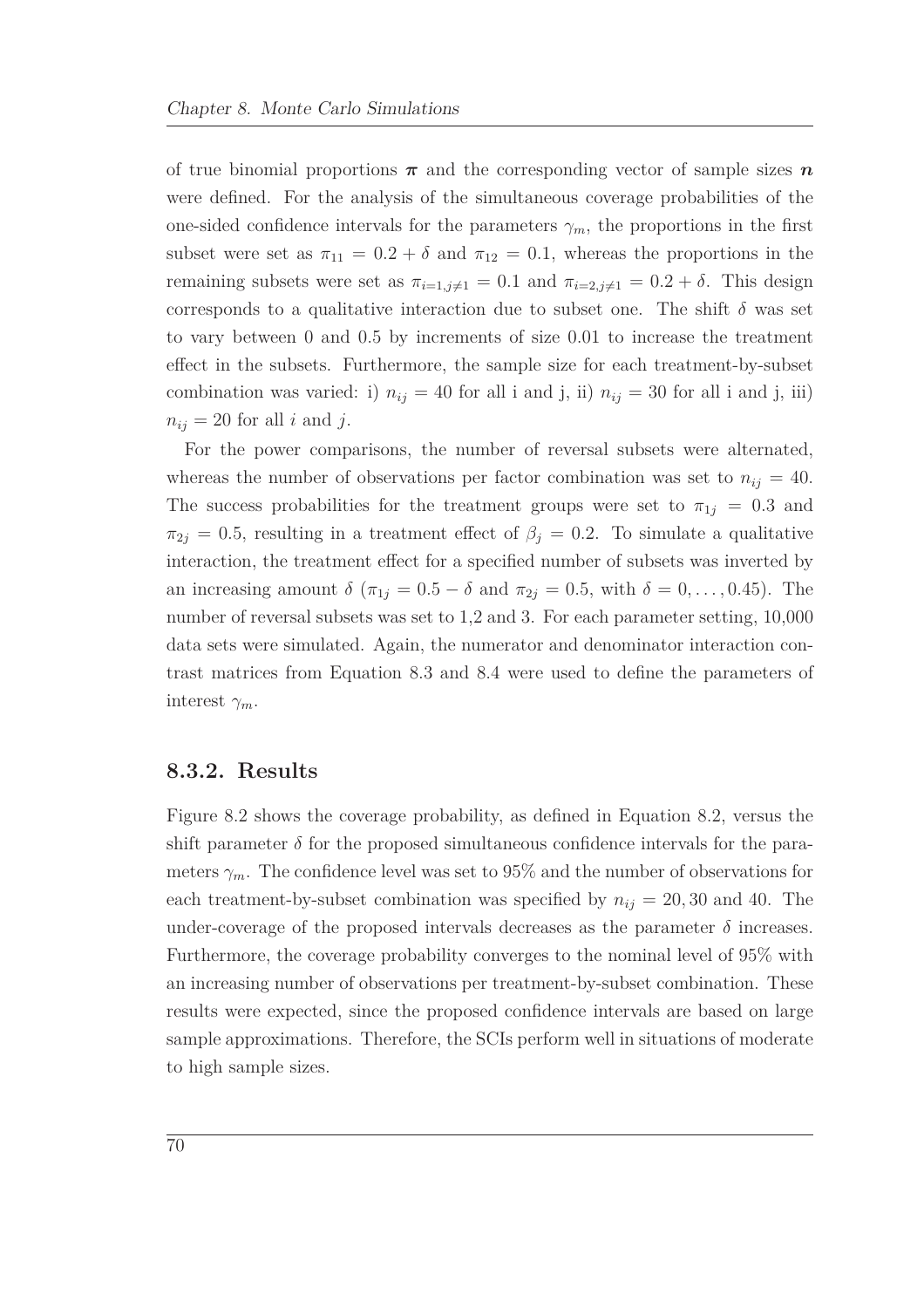<span id="page-84-0"></span>

Figure 8.2.: The coverage probability for the simultaneous confidence intervals for the ratios of risk differences  $\gamma_m$ . The horizontal black line marks the nominal level of 95%. An increasing shift parameter  $\delta$  corresponds to the increasing qualitative interaction. The number of observations for each treatment-by-subset combination was set to  $n_{ij} = 20, 30$  and 40 (pointed, dashed and solid line, respectively).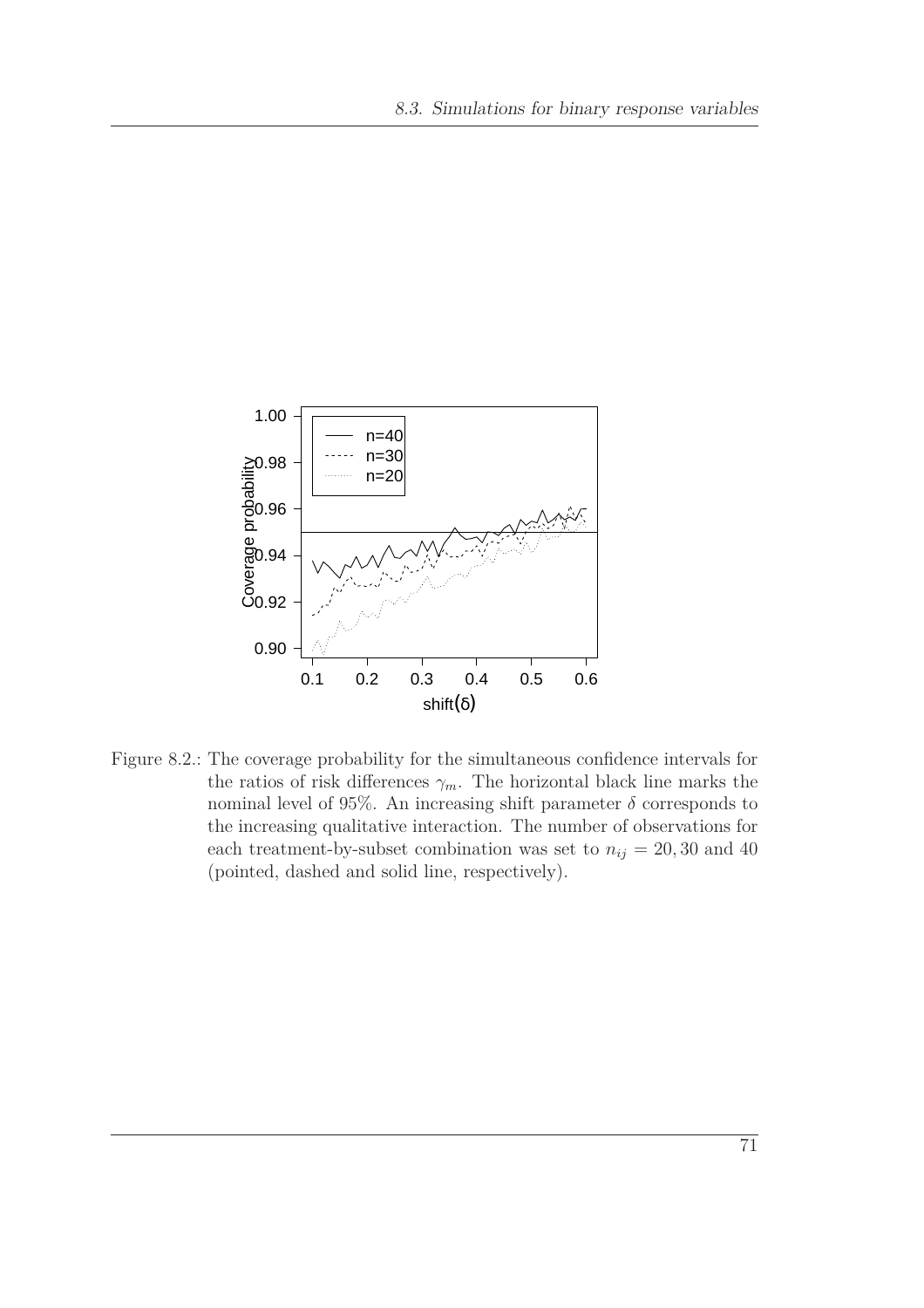Figure [8.3](#page-86-0) presents the empirical power of the proposed method and of the Gail and Simon test to detect a qualitative interaction against the shift parameter  $\delta$ . The plots show several scenarios: different numbers of subsets with a reversal treatment effect. As expected, for both methods the empirical power increases with an increasing amount of qualitative interaction (increasing  $\delta$ ). Furthermore, the empirical power of both methods to detect a qualitative interaction increases as the number of subsets with a reversal treatment effect increases. In the case of one reversal treatment effect, the proposed method is more powerful than the Gail and Simon test (up to 25%). With an increasing amount of reversal treatment effects the two methods under consideration perform similar. This behaviour was also observed in the simulation study of the normally distributed outcome variables. On balance, it is recommended to use the proposed method since it is at least as powerful as the Gail and Simon test and provides additional information on the source and the amount of the qualitative interaction.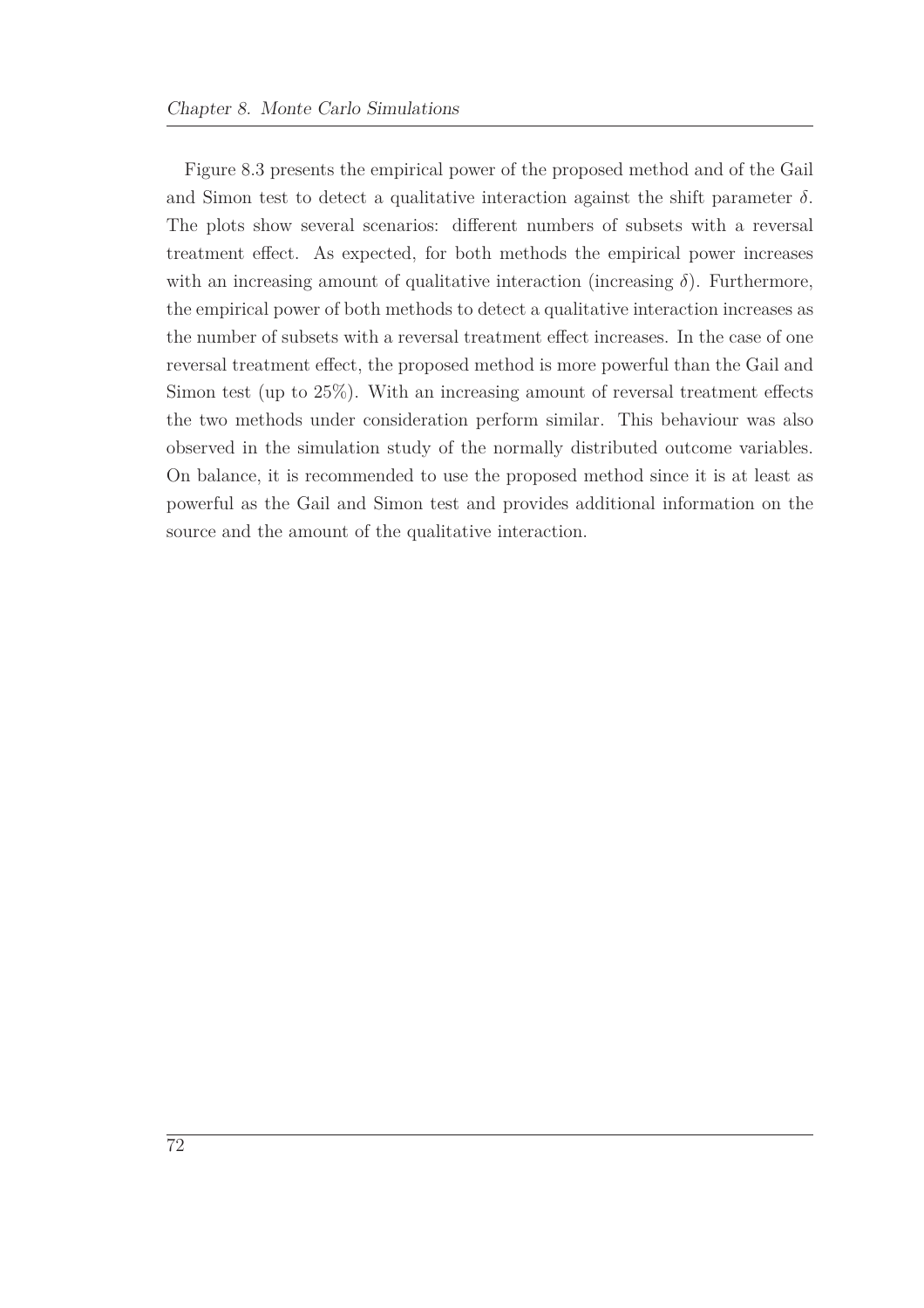<span id="page-86-0"></span>

Figure 8.3.: The probability of detecting at least one qualitative interaction among 10 subsets of patients. Solid lines represent the proposed approach (Ratio) dashed lines represent the Gail and Simon test (Gail Simon). Different columns reflect increasing numbers of subsets with reversal treatment effects (1, 2 and 3).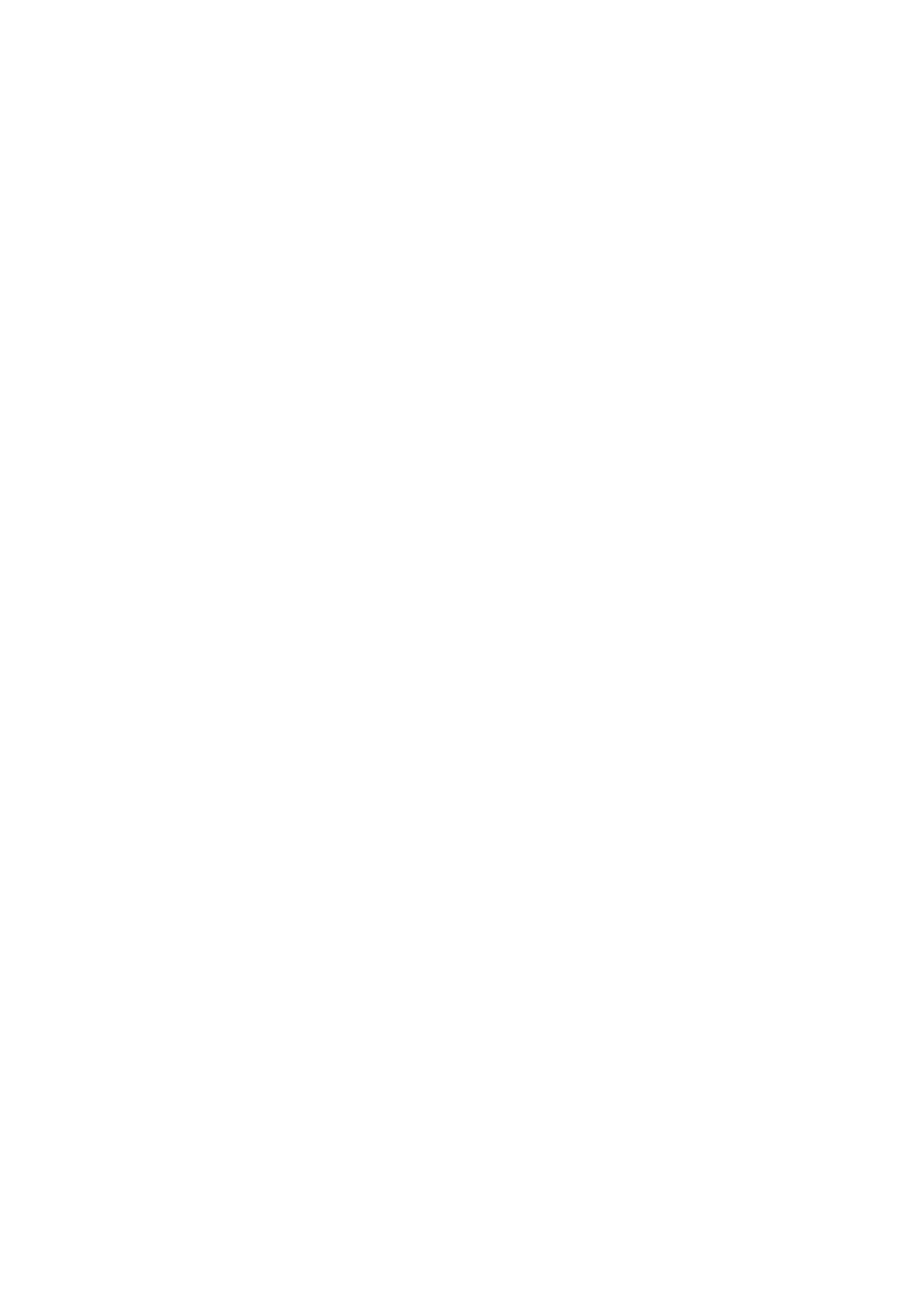## **Chapter 9.**

## **Examples re-analysed**

Within this chapter the four data examples presented in Chapter [2](#page-20-0) are analysed using the methods proposed in the previous chapters for the assessment of potential statistical interactions.

#### **9.1. Bush beans data set**

From the two-factorial ANOVA in Table [2.1](#page-21-0) a significant spacing-by-variety interaction was detected. In the first instance, the goal is to infer if the spacing effect on mean yield is different between the two growth types. In addition, the evaluation is focused on the detection of a potential variation of the spacing effect in mean yield between the varieties within each growth type. The corresponding product-type interaction contrast matrix to analyse this research hypotheses via MCTs and SCIs is given in Equation [3.5.](#page-37-0)

Figure [9.1](#page-89-0) displays the two-sided simultaneous confidence intervals for the user defined interaction contrasts and the corresponding multiplicity adjusted p-values. For a single interaction contrast the null hypothesis that the user defined contrast is zero is rejected if the confidence interval does not include the value zero. From the top three confidence intervals in Figure [9.1](#page-89-0) one can infer that the spacing effect is significantly different between the two growth types on a global level  $\alpha = 0.05$ . Exemplarily considering the second confidence interval in Figure [9.1](#page-89-0) it is concluded that the spacing effect from 20 to 60 cm on the mean yield is at least about 12 kg/plot higher for the bushy varieties than for the tall varieties. Furthermore, it could be concluded that the difference between the two growth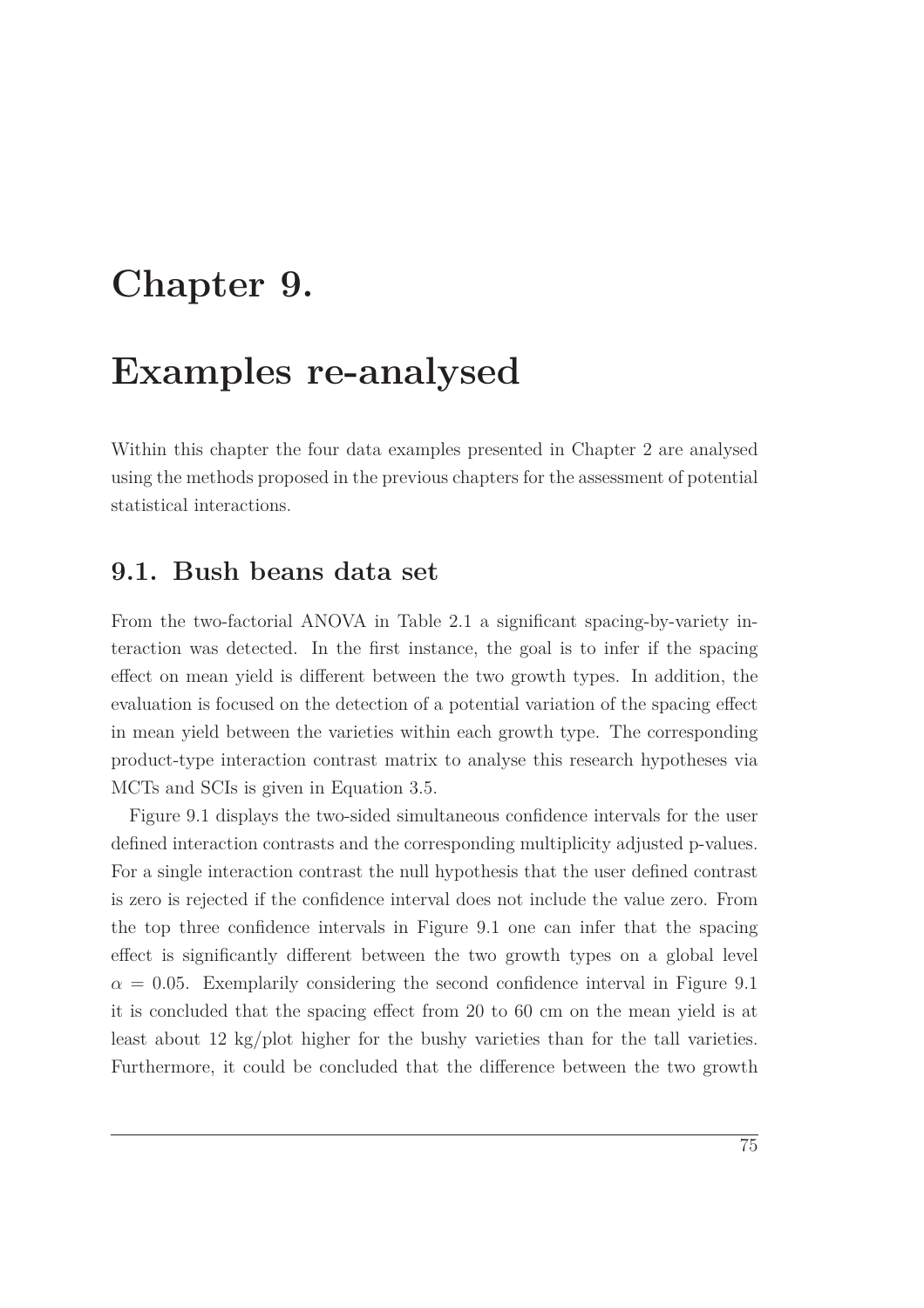<span id="page-89-0"></span>

Figure 9.1.: Simultaneous 95% confidence intervals for user defined interaction contrasts as specified in Equation [3.5.](#page-37-0) Dots denote the estimates for the comparison of interest and vertical bars the lower and upper limit of the two-sided confidence intervals. Adjusted p-values are listed on the right-hand side of each confidence interval.

habits increases with increasing row spacings. In contrast to the comparison of the different spacing effects between the two growth habits, the spacing effect is not different between the varieties of the same growth habit. In summary it can be said, that the signification spacing-by-variety interaction detected by the ANOVA F-test is based on the interaction between the two growth habits and spacing.

Please note, that there are two alternative strategies for the analysis of this data set: (i) an alternative ANOVA, where the hierarchical structure between the growth type and the varieties within the growth type is taken into account (ii) a linear regression on the spacing factor and a subsequent comparison among the regression slopes between varieties.

### **9.2. Lettuce data set**

From the ANOVA in Table [2.2](#page-24-1) a significant phosphate-by-soil interaction was detected. The goal is now to investigate the differences of the fertilizer effects between the soil types, where the fertilizer effects of interest are restricted to the differences of each fertilizer to the control group. The appropriate product-type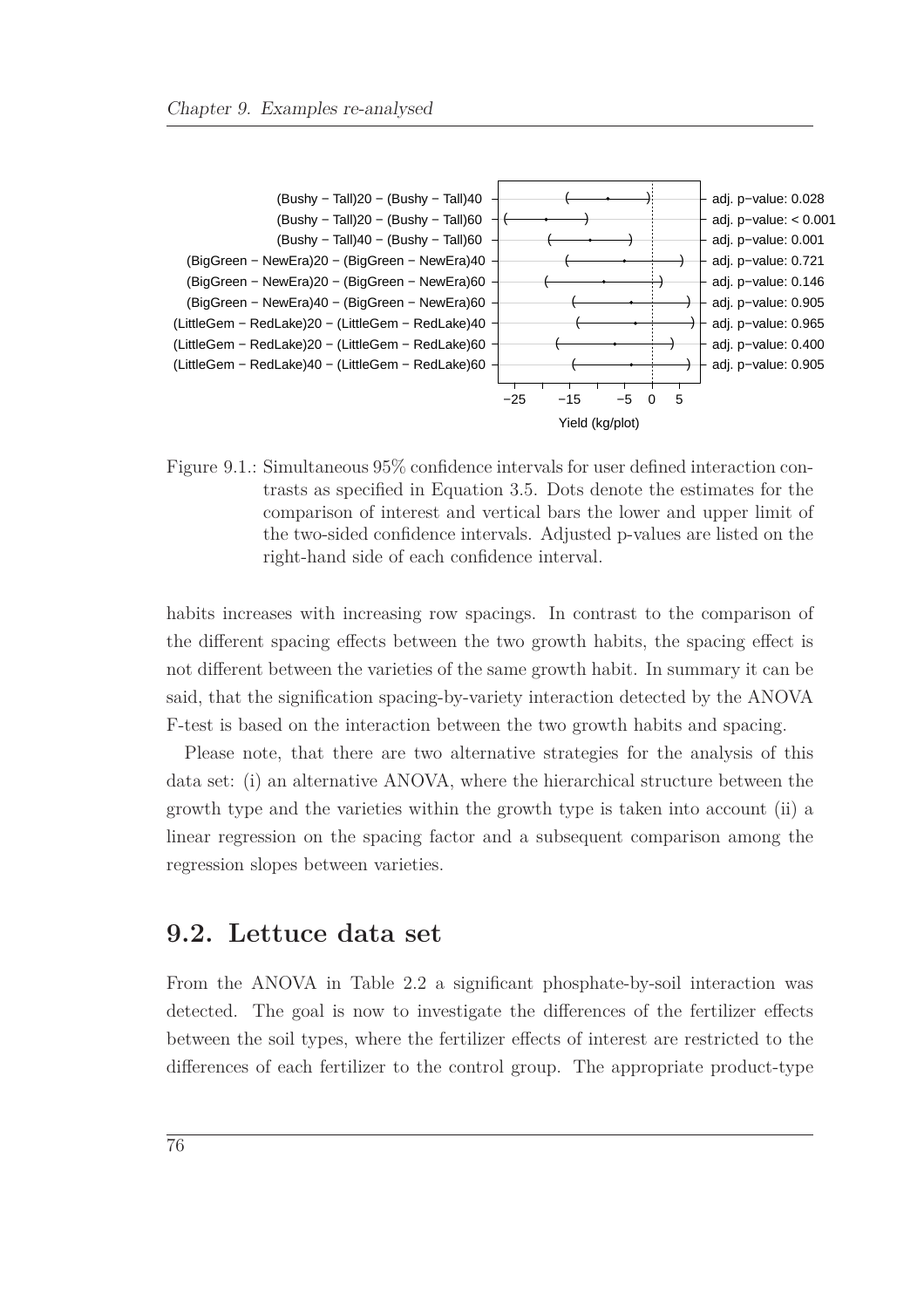<span id="page-90-0"></span>

Figure 9.2.: Simultaneous 95% confidence intervals for user defined interaction contrasts as specified in Table [3.7.](#page-38-0) Dots denote the estimates for the comparison of interest and vertical bars the lower and upper limit of the two-sided confidence intervals. Adjusted p-values are listed on the right-hand side of each confidence interval.

interaction contrasts are given in Equation [3.7.](#page-38-0) Applying the method presented in Section [4.3](#page-47-0) one gets the simultaneous confidence intervals for the nine interaction contrasts of interest in Figure [9.2.](#page-90-0) From the first three confidence intervals it is concluded that the effect of monocalcium phosphate in comparison to the control significantly varies between the three soil types. Furthermore, it is infered that the monocalcium phosphate effect is largest at soil type S1: the effect is at least 0.2 g/plot dry matter higher (lower bound of the first confidence interval) compared to soil type S2 and at least 1.9 g/plot dry matter higher (lower bound of the second confidence interval) compared to soil type S3. Based on these confidence intervals the applied scientist is now free to decide if these statistical significant interaction terms are also of biological relevance.

### **9.3. Multi-centre clinical trial**

The significant treatment-by-centre interaction in Table [2.3](#page-25-0) indicates that the treatment effect  $\delta_i$  is significantly different between the five centres. The goal is now to specify if this heterogeneity of the treatment effect depends on a qualit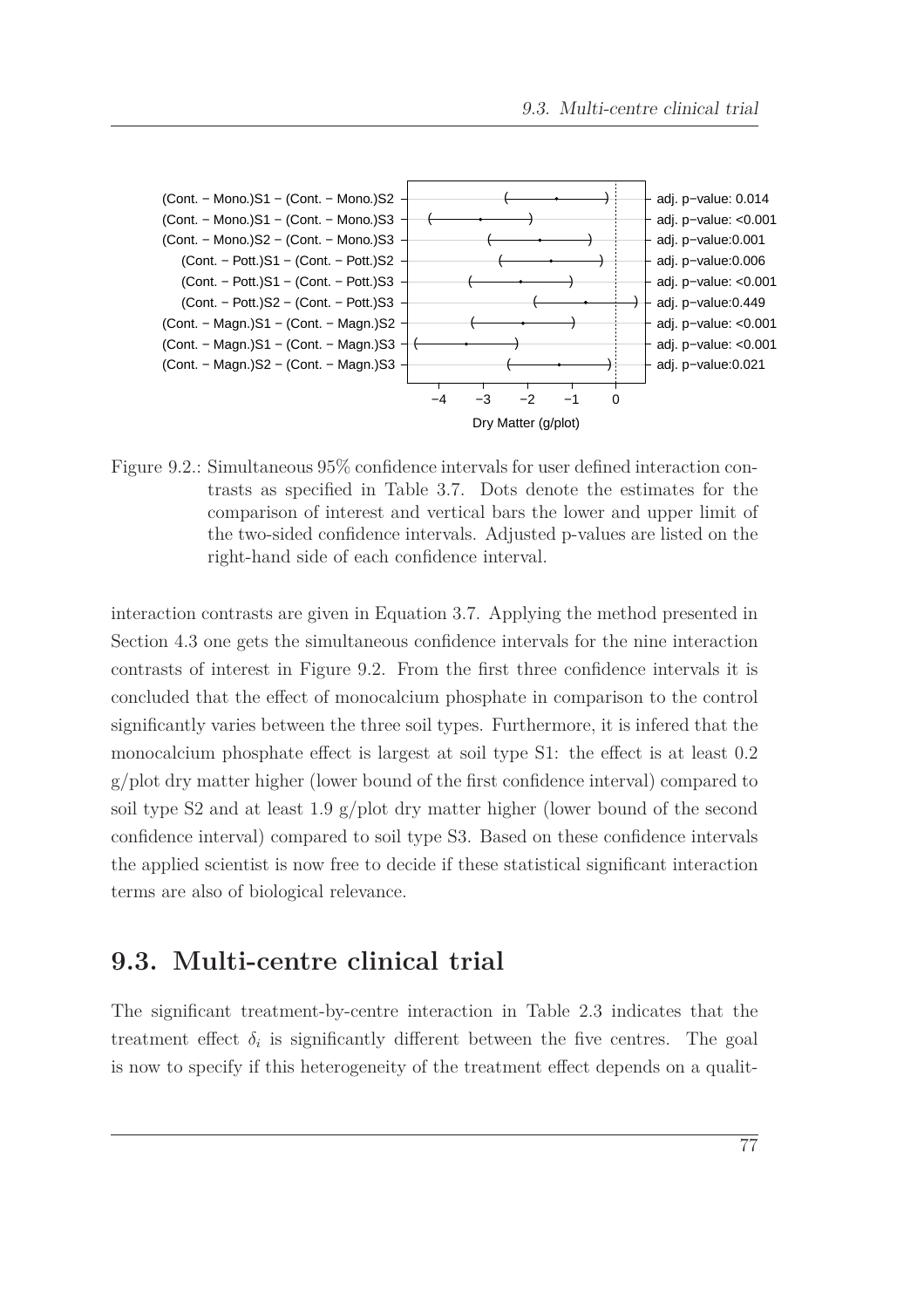ative treatment-by-centre interaction and on which centre this possible qualitative interaction is based on. Therefore the Gail and Simon test and the method proposed by [Kitsche and Hothorn \[2013](#page-106-0)] are applied to these data set.

Applying the Gail and Simon test to test  $H_0: \delta \in \mathbf{O}^+ \cup \mathbf{O}^-$  results in the test statistic  $Q = \min(57.75, 7.65) = 7.65$ . The corresponding p-value is 0.023, and therefore, the null hypothesis that the sign of the treatment effect is equal across all of the centres can be rejected. Nevertheless, the Gail and Simon test does not admit any statement regarding the source and the amount of the significant qualitative interaction.

For a serious comparison of the proposed method with the Gail and Simon test, we conduct the analysis according to Section [4.5.1,](#page-50-0) which assumes heterogeneous variances. Nonetheless, it is recommended to make a decision regarding the assumption of variance homogeneity before the experiment is conducted.

The first row vector of  $C_{\text{Interaction}}^{\text{Numerator}}$  from Equation [3.13](#page-42-0) and  $C_{\text{Interaction}}^{\text{Denominator}}$  from Equation [3.14](#page-42-1) build the ratio of the treatment effect of the first centre through the overall treatment effect. Therefore the parameter  $\gamma_1$  can be interpreted as the relative change of the treatment effect of the first centre to the overall treatment effect.

Figure [9.3](#page-92-0) displays the one-sided simultaneous confidence intervals and multiplicity adjusted p-values under the assumption of heteroscedasticity to assess the null hypothesis of no qualitative interaction from Equation [5.4.](#page-62-0) According to Figure [9.3,](#page-92-0) a significant qualitative interaction in centre 101 is detected. The interpretation of the point estimators is straightforward:  $\hat{\gamma}_2 = -0.58$  means that the treatment effect at centre 101 is in the opposite direction from the overall treatment effect and its amount encompasses 58% of the overall treatment effect. The treatment effect in centre 100 ( $\hat{\gamma}_1 = 1.77$ ) is 1.77 times greater than the overall treatment effect but is not different in its direction with respect to the overall treatment effect, meaning that there is not a qualitative interaction present. Obviously, we get the same conclusion on the presence of a qualitative interaction from the Gail and Simon test and the method proposed by [Kitsche and Hothorn](#page-106-0) [\[2013\]](#page-106-0). In addition, using the SCIs for the ratios of treatment differences allows the identification and quantification of this qualitative interaction.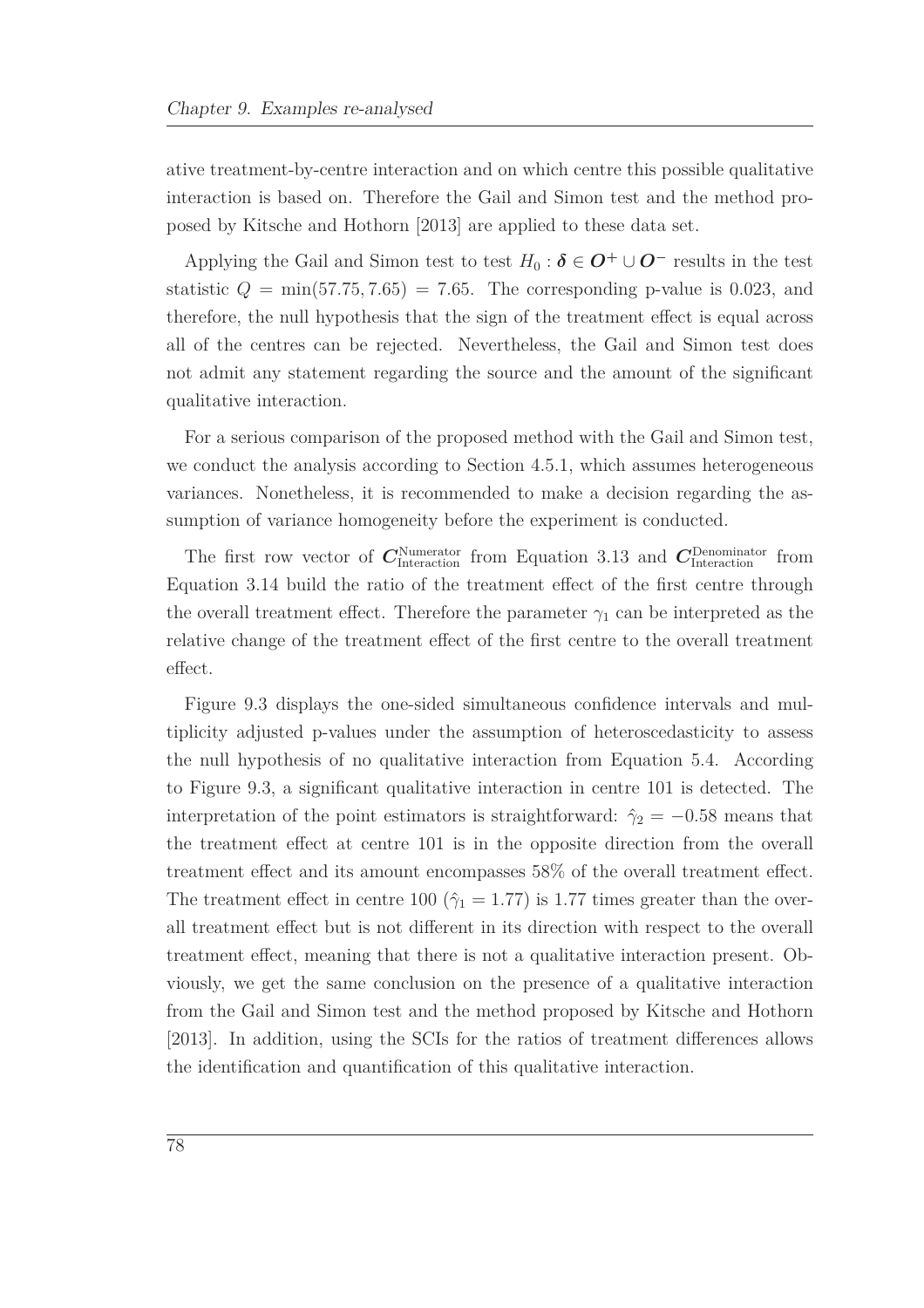<span id="page-92-0"></span>

#### Simultaneous confidence intervals

Figure 9.3.: One-sided simultaneous 95% confidence intervals for the ratios of treatment effects to assess the null hypothesis of no qualitative in-teraction from Equation [5.4.](#page-62-0) Points denote the point estimators  $\hat{\gamma}_m$ for  $m = 1, \ldots, 5$ . The dashed line represents the margin defined under  $H_0$ . The upper confidence limit is displayed by a vertical line for each centre. Adjusted p-values are listed on the right-hand side of each confidence interval.

79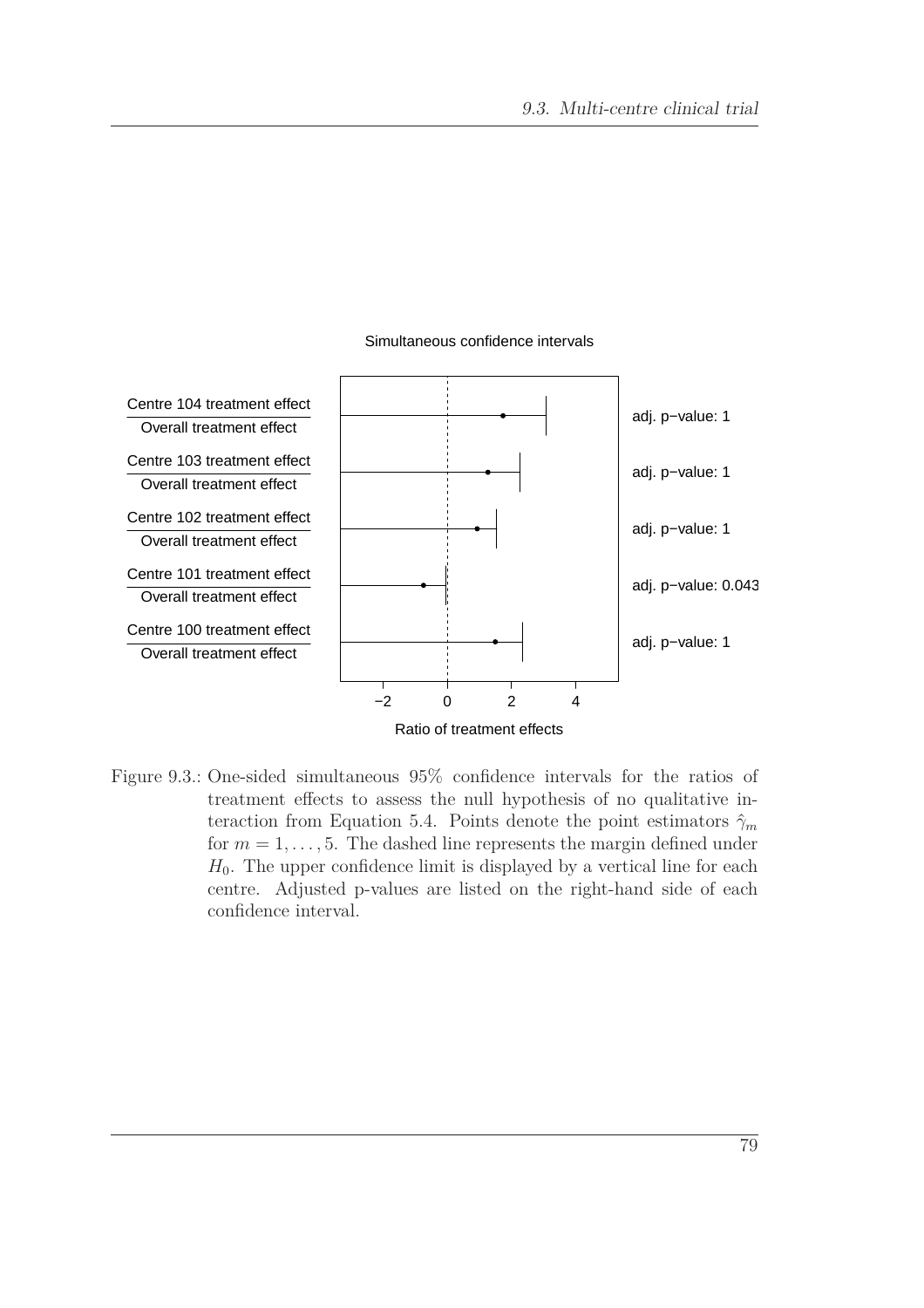### **9.4. MERIT-HF study**

As stated in Section [2.5,](#page-26-0) for the multi-regional MERIT-HF trial interest is in analysing the heterogeneity of the regional treatment effects in comparison to the overall treatment effect in terms of detecting a potential qualitative interaction. Therefore the Gail and Simon test and the methodology presented in Section [7](#page-72-0) to detect a qualitative interaction for binomial data is applied to the multi-regional MERIT-HF trial.

The test statistic for the Gail and Simon test can be calculated as  $Q^+ = 7.745 +$  $2.715 + 0.143 + 3.483 + 4.180 + 1.234 + 0.000 + 4.464 + 4.216 + 2.337 = 30.517$  and  $Q^- = 0.024 + 0.078 = 0.102$ . The minimum of both statistics, min $(Q^+, Q^-)=0.102$ , is smaller than the critical value 12.60 ( $\alpha = 0.05, J = 12$ ) and therefore the null hypothesis of no qualitative interaction cannot be rejected. The corresponding p-value is 0.996.

Applying the method proposed in Section [7](#page-72-0) to detect the source of a potential qualitative interaction the interest is now on the ratios of treatment effects:

$$
\gamma_m = \frac{\mathbf{h}_m \pi}{\mathbf{d}_m \pi}, \qquad m = 1, \dots, 12.
$$

To determine the deviation of each region from the overall effect, the parameters *γ<sup>m</sup>* are defined as the ratios of risk difference of each region to the overall risk difference. Therefore, the numerator and denominator contrast matrices are defined by using the contrast matrices defined in Equation [3.8](#page-39-0) and [3.9.](#page-39-1) The corresponding estimated parameters  $\gamma_m$ , the test statistics, the multiplicity-adjusted p-values and the simultaneous upper confidence limits are presented in Table [9.1.](#page-94-0) Although the parameters  $\hat{\gamma}_{\text{Iceland}} = -0.405$  and  $\hat{\gamma}_{\text{USA}} = -0.140$  would suggest a qualitative interaction, we cannot reject the null hypothesis of no qualitative interaction from either the adjusted p-values or the simultaneous confidence intervals.

The observed reversal treatment effect in the US population of the MERIT-HF trial was already part of a serious discussion in the scientific literature, see, e.g., [Wedel et al. \[2001](#page-108-0)], [Moyé \[2003\]](#page-106-1) and [Wittes \[2013\]](#page-109-0). As noted by [Wedel et al.](#page-108-0) [\[2001\]](#page-108-0), the Food and Drug Administration (FDA) decided to perform a treatmentby-country interaction. The FDA interpreted the result as in this quote from [Moyé \[2003](#page-106-1)]:" *The finding of adverse United States mortality could of course be*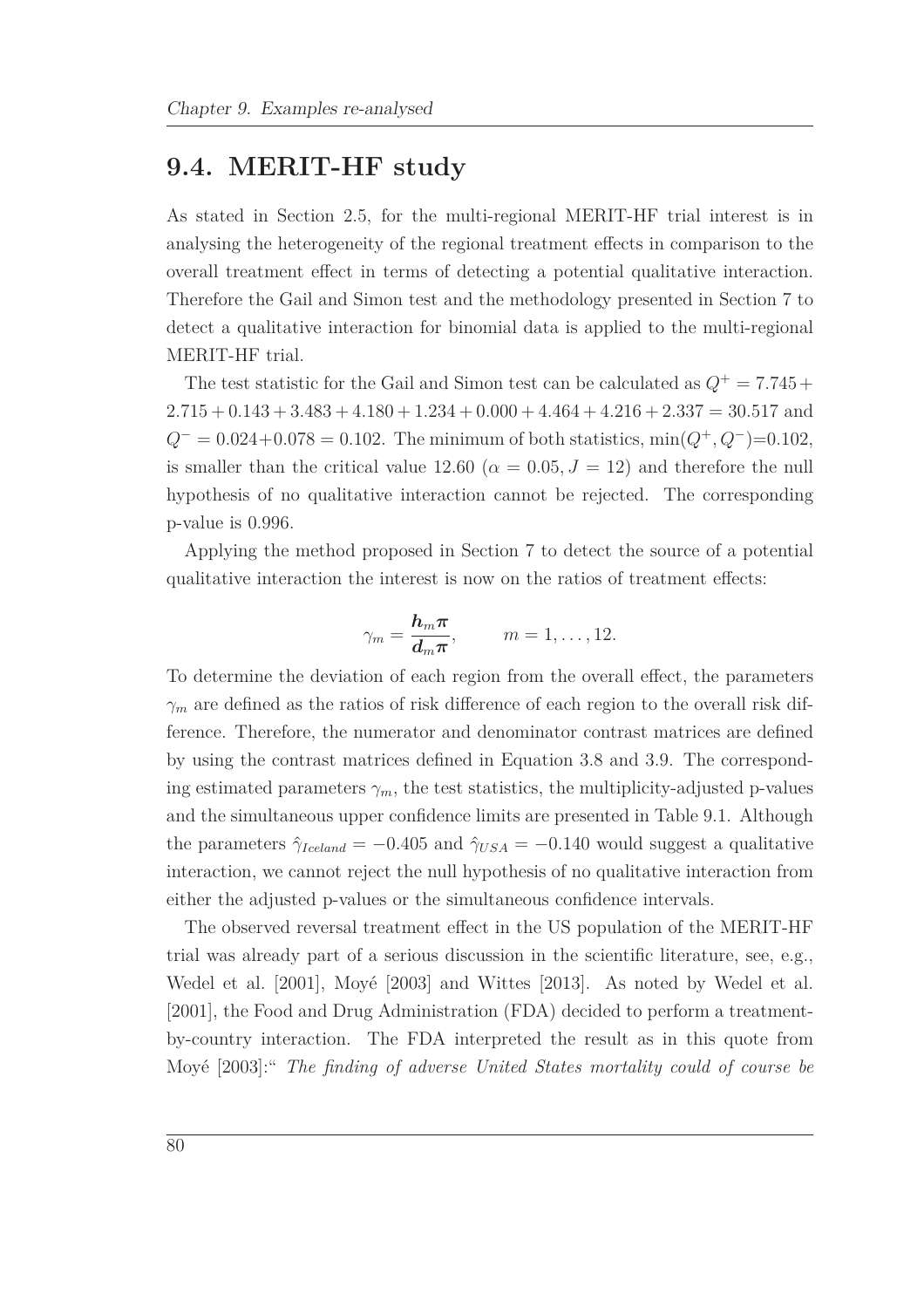| muniphenty-acquisited p-vances to test for quamative mediatrion and       |                  |                |              |        |  |  |  |  |  |  |  |
|---------------------------------------------------------------------------|------------------|----------------|--------------|--------|--|--|--|--|--|--|--|
| simultaneous upper confidence limits for the parameters $\gamma_m$ in the |                  |                |              |        |  |  |  |  |  |  |  |
| multi-regional MERIT-HF trial.                                            |                  |                |              |        |  |  |  |  |  |  |  |
| Country                                                                   | $\hat{\gamma}_m$ | Test statistic | adj. p-value | Upper  |  |  |  |  |  |  |  |
| Belgium                                                                   | 4.315            | 2.783          | 1.000        | 13.443 |  |  |  |  |  |  |  |
| Czech Republic                                                            | 1.805            | 1.648          | 1.000        | 6.199  |  |  |  |  |  |  |  |
| Demmark/Finland                                                           | 0.309            | 0.378          | 1.000        | 2.758  |  |  |  |  |  |  |  |
| Germany                                                                   | 1.415            | 1.866          | 1.000        | 4.206  |  |  |  |  |  |  |  |
| Hungary                                                                   | 1.721            | 2.045          | 1.000        | 5.082  |  |  |  |  |  |  |  |
| Iceland                                                                   | $-0.405$         | $-0.154$       | 0.999        | 7.862  |  |  |  |  |  |  |  |
| Norway                                                                    | 1.211            | 1.111          | 1.000        | 5.253  |  |  |  |  |  |  |  |
| Poland                                                                    | 0.000            | 0.000          | 1.000        | 3.121  |  |  |  |  |  |  |  |
| Sweden                                                                    | 4.076            | 2.113          | 1.000        | 14.064 |  |  |  |  |  |  |  |
| The Netherland/Switzerland                                                | 1.200            | 2.053          | 1.000        | 3.577  |  |  |  |  |  |  |  |
| UK                                                                        | 1.763            | 1.529          | 1.000        | 6.674  |  |  |  |  |  |  |  |

<span id="page-94-0"></span>Table 9.1.: Estimated parameters of interest  $\hat{\gamma}_m$ , resulting test statistic, multiplicity-adjusted p-values to test for qualitative interaction and simultaneous upper confidence limits for the parameters  $\gamma_m$  in the

*attributable to chance, but it could alternatively be a genuine finding, the result of US-differences in demographics or concomitant therapy*". The FDA handled the discordant finding by approving the drug and therefore gets the same conclusions as from the results in Table [9.1.](#page-94-0)

USA -0.140 -0.279 0.997 0.984

### **9.5. Trastuzumab data set**

Within this subsection the dataset from the interim analysis of the trastuzumab multi-regional clinical trial presented in Section [2.5](#page-26-0) is analysed. The goal is to assess consistency of the treatment effect, defined as the risk differences, for each region. To provide a local statement on consistency the union-intersection principle introduced in Section [6](#page-69-0) is applied. To define appropriate hypotheses for the assessment of consistency a consistency margin  $\omega$  has to be defined. The Ministry of Health, Labour and Welfare of Japan [\[2007](#page-106-2)] proposed that the observed treatment effect for Japanese patients should be at least half of that observed for all patients to accept consistency of the treatment. This statement can be translated into the ratio of treatment effects by defining a relative margin of  $\omega = 0.5$ . Then,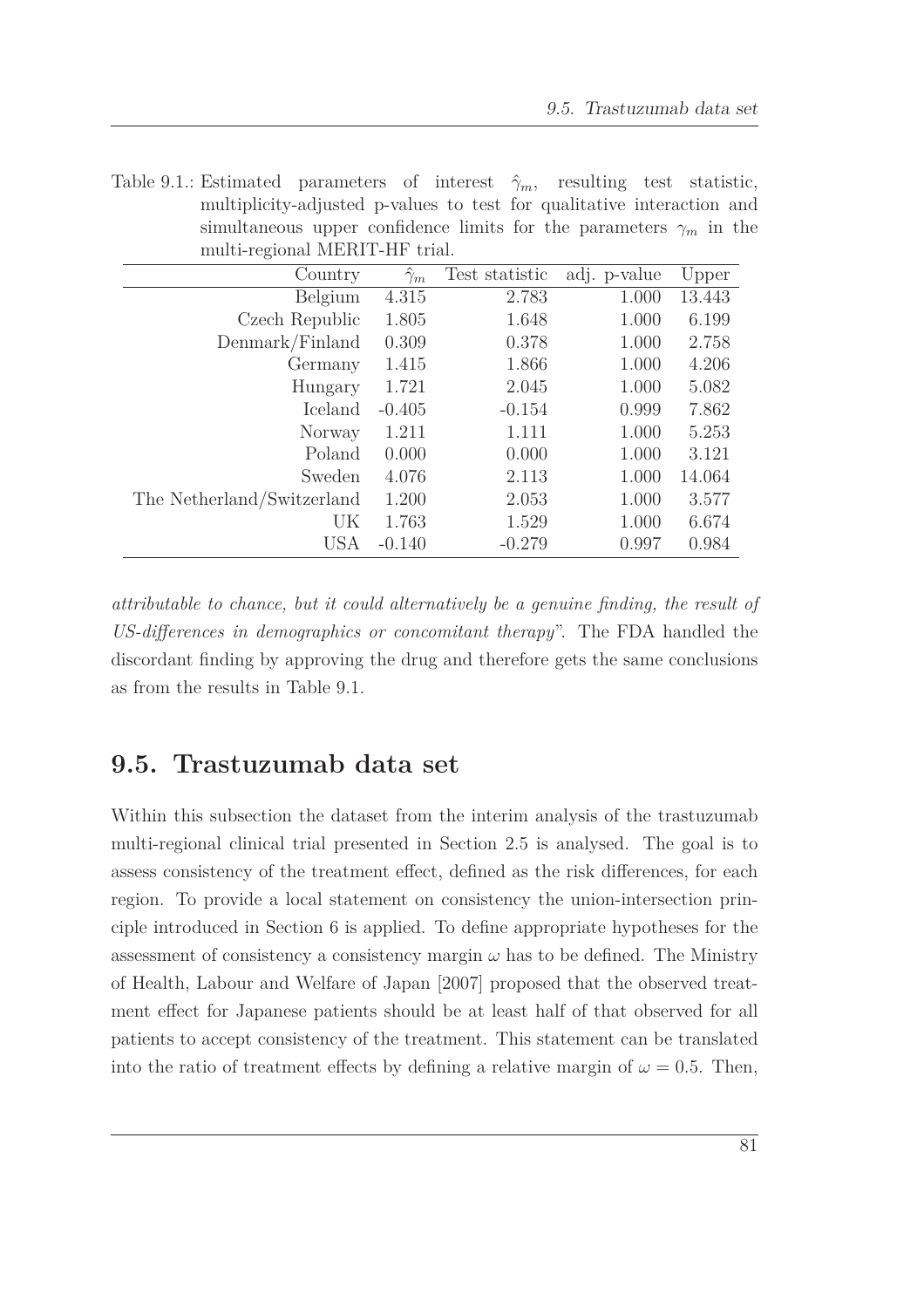the local null hypothesis for the Japanese region is  $H_0^{\text{Japan}}$  $v_0^{\text{Japan}}$ :  $\gamma_{\text{Japan}} \leq 0.5$ . Neverthe-less, as noted by [Chen et al. \[2010](#page-103-1)], a value of  $\omega = 0.5$  may be too conservative and even not practical if more than two regions are included in the analysis. Therefore, they recommend a smaller value of  $\omega = 1/J$ , where *J* denotes the number of pre-defined regions. Within, here we adopt their approach for the definition of an appropriate consistency margin. The parameter of interest  $\gamma_m$  are defined as the ratio of each regional treatment effect to the overall treatment effect. Therefore the following numerator and denominator interaction contrast matrices are used.

$$
\mathbf{C}_{\text{Interaction}}^{\text{Numerator}} = \begin{pmatrix} 1 & -1 & 0 & 0 & 0 & 0 & 0 & 0 & 0 & 0 & 0 \\ 0 & 0 & 1 & -1 & 0 & 0 & 0 & 0 & 0 & 0 \\ 0 & 0 & 0 & 0 & 1 & -1 & 0 & 0 & 0 & 0 \\ 0 & 0 & 0 & 0 & 0 & 0 & 1 & -1 & 0 & 0 \\ 0 & 0 & 0 & 0 & 0 & 0 & 0 & 1 & -1 \end{pmatrix}
$$

$$
\mathbf{C}_{\text{Interaction}}^{\text{Denominator}} = \begin{pmatrix} 0.05 & -0.05 & 0.12 & -0.12 & 0.10 & -0.10 & 0.03 & -0.03 & 0.70 & -0.70 \\ 0.05 & -0.05 & 0.12 & -0.12 & 0.10 & -0.10 & 0.03 & -0.03 & 0.70 & -0.70 \\ 0.05 & -0.05 & 0.12 & -0.12 & 0.10 & -0.10 & 0.03 & -0.03 & 0.70 & -0.70 \\ 0.05 & -0.05 & 0.12 & -0.12 & 0.10 & -0.10 & 0.03 & -0.03 & 0.70 & -0.70 \\ 0.05 & -0.05 & 0.12 & -0.12 & 0.10 & -0.10 & 0.03 & -0.03 & 0.70 & -0.70 \end{pmatrix}
$$

The multiplicity adjusted p-values and lower confidence limits of the one-sided simultaneous confidence intervals are displayed in Figure [9.4.](#page-96-0) From the results in Figure [9.4](#page-96-0) it can be concluded that the treatment effect in the regions Eastern Europe and Others is consistent to the overall treatment effect using a consistency margin of  $\omega = 0.2$ . For the Japanese region no consistency of the treatment effect can be inf[erred in the interim analysis. This result was also observed by](#page-102-4) Ando and Hamasaki [\[2010\]](#page-102-4). Nevertheless, they recommend that the evaluation should not be based on the results from the interim analysis, because the data from the two year treatment of trastuzumab were not available in the interim analysis report.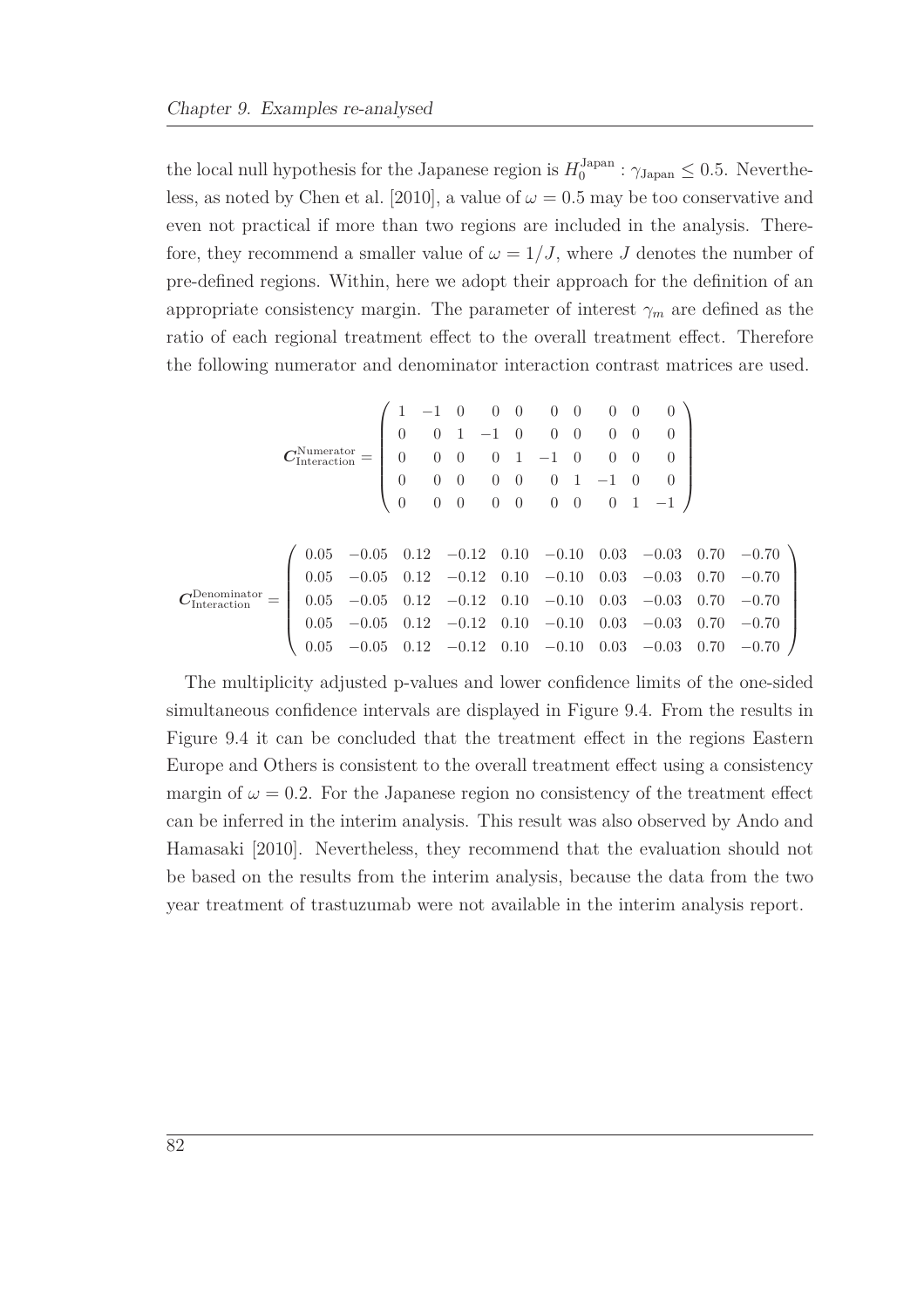<span id="page-96-0"></span>

#### Simultaneous confidence intervals

Figure 9.4.: One-sided simultaneous 95% confidence intervals for the ratios of treatment effects. Points denote the point estimators  $\hat{\gamma}_m$  for  $m =$ 1, ..., 5. The dashed line represents the consistency margin  $\omega = 0.2$ . The lower confidence limit is displayed by a vertical line for each region. Adjusted p-values are listed on the right-hand side of each confidence interval.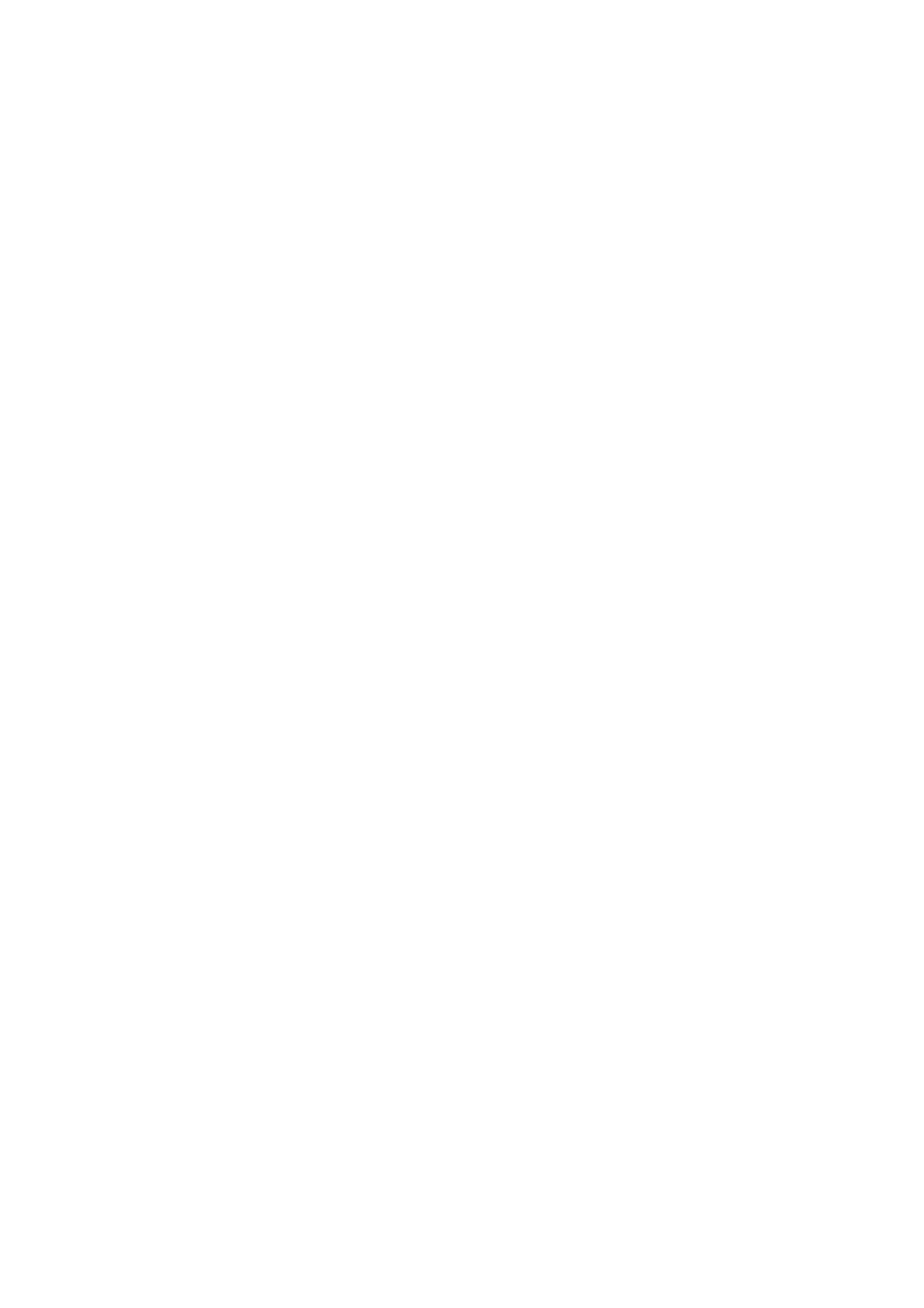## **Chapter 10.**

## **Discussion**

In this research, the evaluation of statistical interactions in two-factorial designs is considered with a special focus on the detection of qualitative interactions. In the first part appropriate hypotheses for an in depth analysis of interactions via product-type interaction contrasts is developed. The proposed approach allows the formulation of user specified comparisons of means that are of main interest in the experiment under consideration. The application of user-defined interaction contrasts of cell means reduces the number of tests and increases the interpretability of the results. The elaboration of the user defined interaction contrast matrices is demonstrated on five real data sets from biomedical and horticultural science. To make inferences on the developed hypotheses, multiple contrast tests that result in multiplicity adjusted p-values are considered. In addition to multiplicity adjusted p-values, the author recommend the calculation of simultaneous confidence intervals for the interaction effects. By using those confidence intervals it is possible to evaluate the direction and the magnitude of the interaction effects. This provides besides a statement on the statistical significance also a statement on the biological relevance of the interaction effects.

Furthermore, the interaction parameters are defined as the ratios of treatment effects. Depending on the formulation of the null hypothesis the ratio of treatment differences is applicable to (i) detect qualitative interactions (ii) asses the consistency of the treatment effect in a non-inferiority framework, or (iii) test for no qualitative interaction. In addition, using the ratio of treatment effects can be biologically interpreted as a percentage change of the treatment effects. It should not be unmentioned, that this method has its limitations in cases where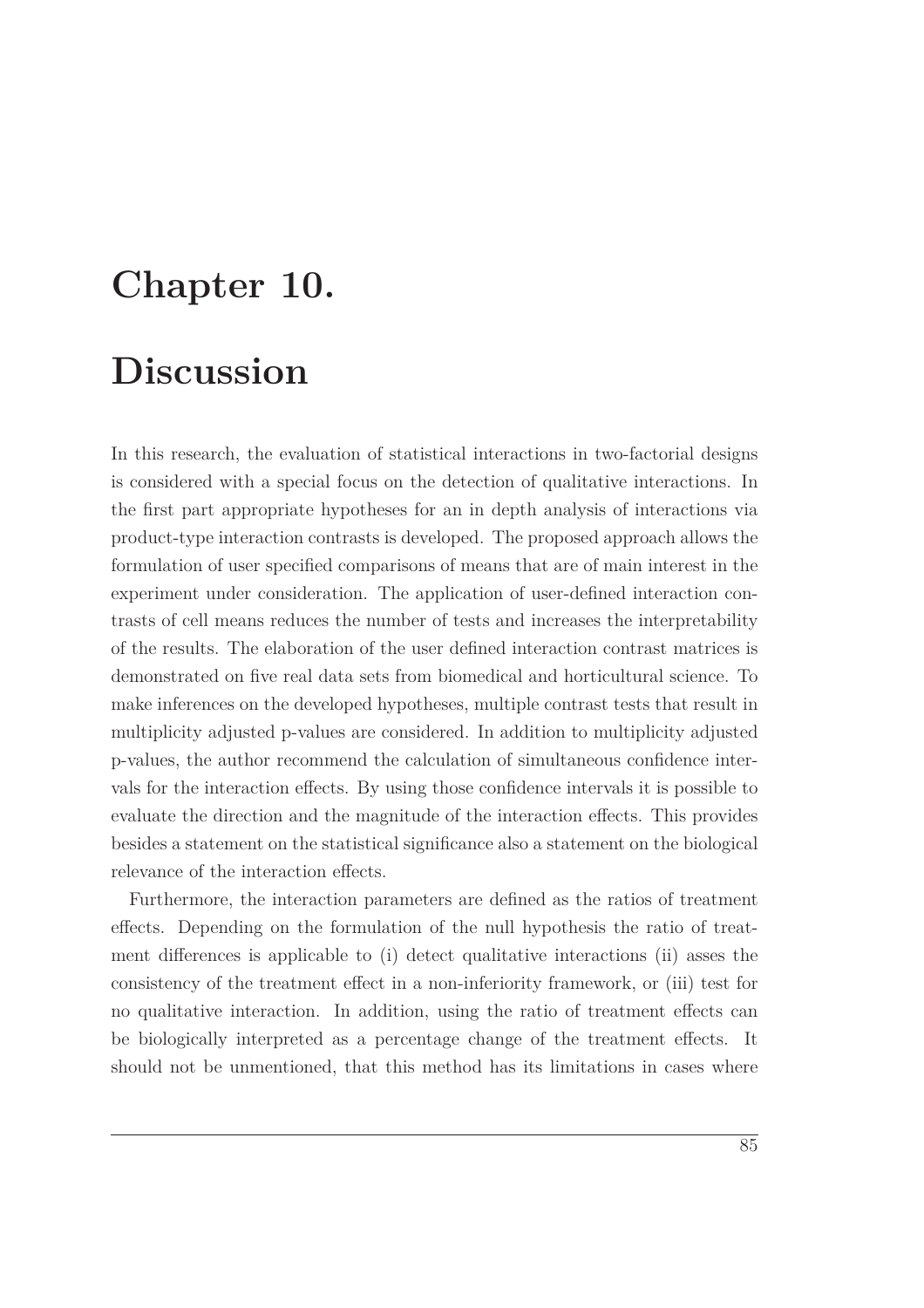the denominator of the ratio of treatment effects is not significantly different from zero because the simultaneous confidence intervals are not calculable is this case. When comparing to the grand mean this case occurs when there is no main effect of the primary factor. Apart from that, using the grand mean contrast as the denominator is very powerful to detect a qualitative interaction when the sign of the treatment effect differs only in a few subsets of the secondary factor and if the overall treatment effect is small. However, the performance of the proposed method gets worse in cases where the number of subgroups can approximately be split into two groups of differing signs of the treatment effect. Nevertheless, this extreme case should be exceptional in practical trials. Alternatively, all pairwise comparisons of treatment effects can be conducted. The usage of adjusted p-values is limited for the assessment of qualitative interactions, since the test statistic reduces to a test for the numerator. Therefore, the test is only applicable with an a priori assumption on the direction of the treatment effects. This hypothesis corresponds to the one-sided Gail and Simon test.

Within this thesis, it is assumed that the primary response variable is normally distributed. The approach is further extended to the case of binary response variables. Binary response variables are very common, especially in biomedical applications, see, e.g. the illustrative examples presented within this thesis. The methods presented here assume that the binomial proportions are asymptotically normally distributed, i.e. cases of moderate to high sample sizes. Unfortunately, the situation in which the construction of simultaneous confidence intervals fails more frequently appears for the ratios of risk difference since the denominator is not significantly different from zero for small risk differences.

Further on, the presence of response variables that do not fulfil these distributional assumptions are common in applied biosciences, e.g., score data, ordinal data or continuous skewed data. In those cases, non-parametric statistical procedures can be used, that make no assumption on the underlying distribution of the data. [Konietschke \[2009\]](#page-106-3) presented a non-parametric procedure that formulates the hypotheses of interest via linear combinations of relative effects in a one-way layout. The extension of this approach to test for statistical interaction with focus on qualitative interaction might be of interest in future research.

Finally, some remarks are given on the potential biological interpretation of a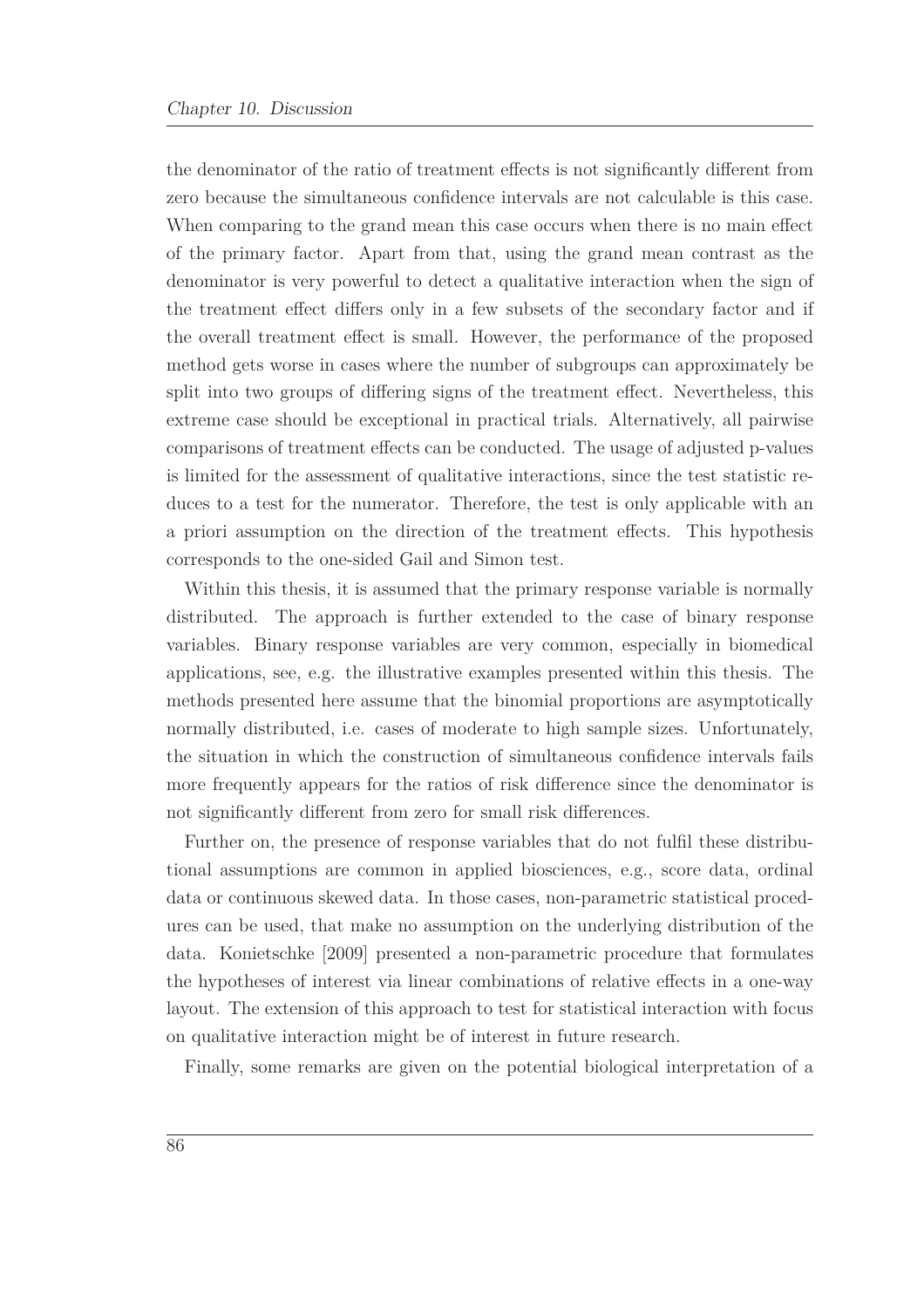significant qualitative interaction. In recent times, this issue is under discussion especially in the context of multi-regional trials. [Pocock et](#page-107-3) al. [\[2013](#page-107-3)] gave some explanation for geographic inconsistencies in treatment effect in multi-regional trials, like "*type of patients recruited, their therapeutic management, and the evaluation of their outcomes*". They considered for example the Platelet Inhibition and Patient Outcomes (PLATO) trial, where the regional interaction was caused by the maintenance of aspirin [\[Mahaffey et al.](#page-106-4), [2011](#page-106-4)].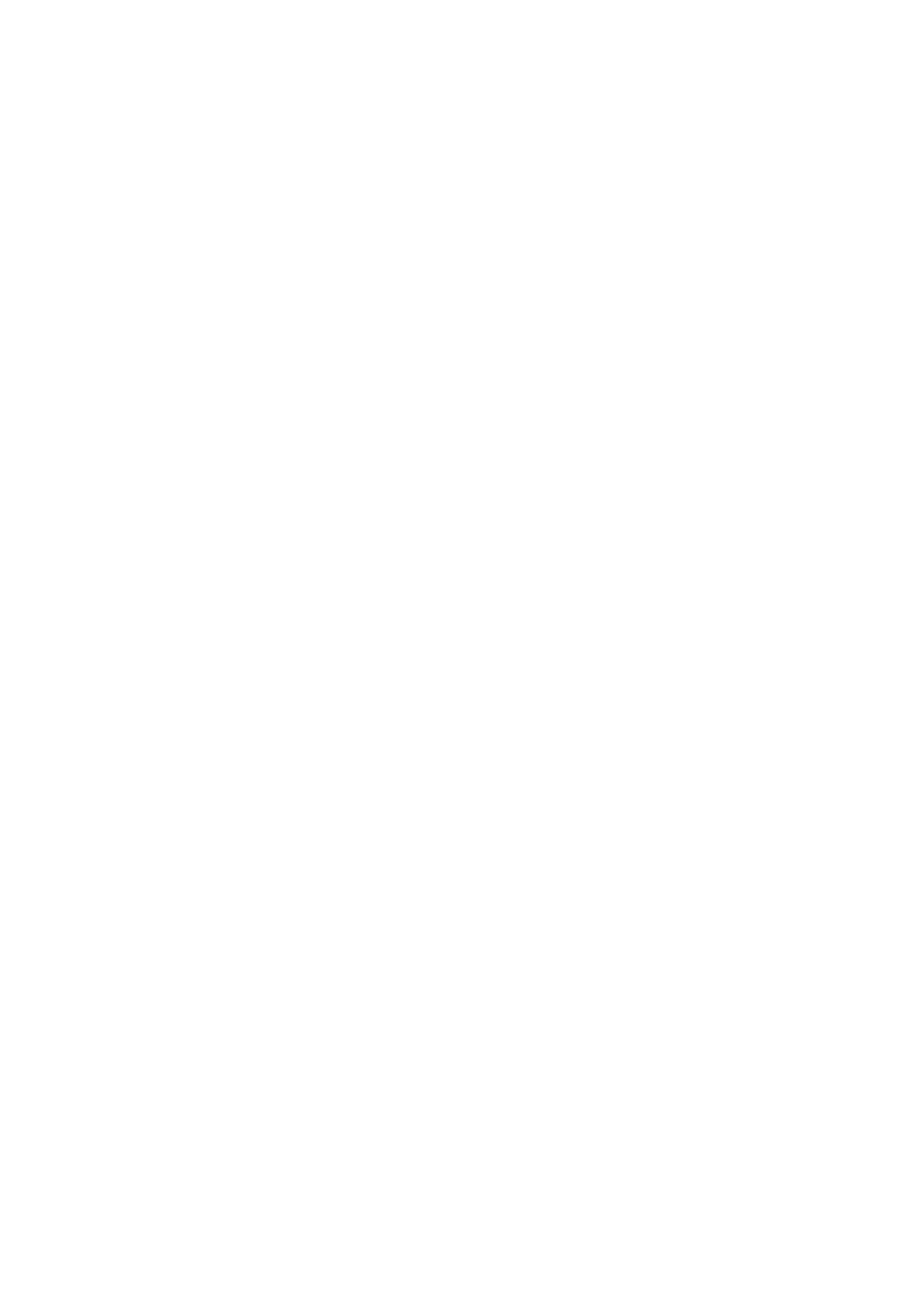## **Bibliography**

- R. Abelson and D. Prentice. Contrast Tests of Interaction Hypotheses. *Psychological Methods*, 2(4):315–328, 1997.
- <span id="page-102-1"></span>A. Agresti. *Categorical data analysis*. Wiley series in probability and statistics. Wiley-Interscience, Hoboken NJ, 3 edition, 2013. ISBN 0-470-46363-5.
- <span id="page-102-2"></span>A. Agresti and J. Hartzel. Strategies for comparing treatments on a binary response with multi-centre data. *Statistics in Medicine*, 19(8):1115–1139, 2000.
- <span id="page-102-4"></span>Y. Ando and T. Hamasaki. Practical issues and lessons learned from multi-regional clinical trials via case examples: A Japanese perspective. *Pharmaceutical Statistics*, 9(3):190–200, 2010.
- <span id="page-102-3"></span>A. Azzalini and D. R. Cox. Two New Tests Associated with Analysis of Variance. *Journal of the Royal Statistical Society. Series B (Methodological)*, 46(2):335– 343, 1984.
- <span id="page-102-0"></span>R. J. Baker. Tests for Crossover Genotype-Environmental Interactions. *Canadian Journal of Plant Science*, 68(2):405–410, 1988.
- R. J. Boik. The Analysis of Two-Factor Interactions in Fixed Effects Linear Models. *Journal of Educational Statistics*, 18(1):1–40, 1993.
- D. Bradu and K. R. Gabriel. Simultaneous Statistical Inference on Interactions in Two-Way Analysis of Variance. *Journal of the American Statistical Association*, 69(346):428–436, 1974.
- H. Braun. *The Collected Works of John W. Tukey: Multiple Comparions*. Chapman & Hall, 1994. ISBN 9780412051210.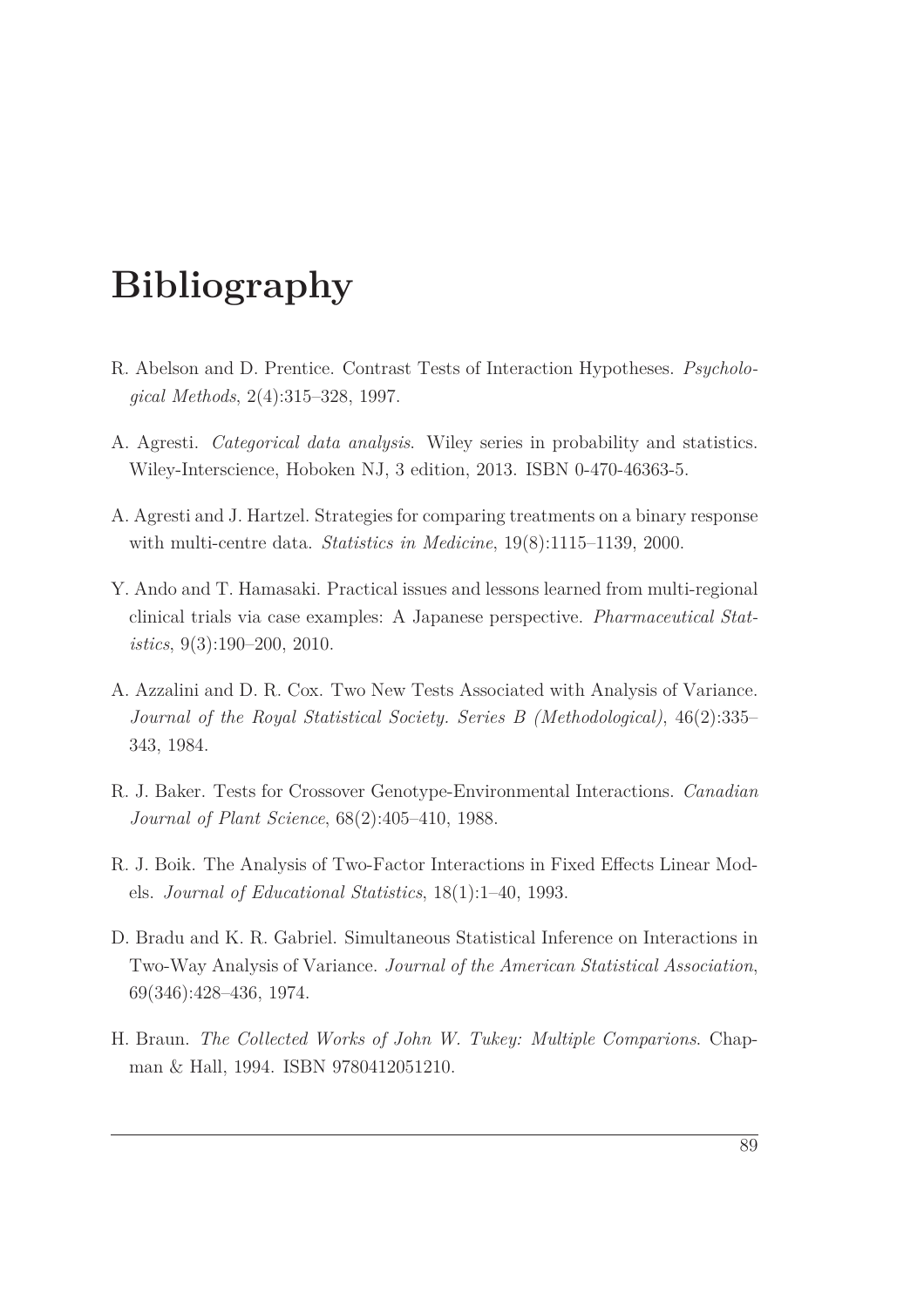- <span id="page-103-0"></span>N. Breslow and N. Day. Statistical Methods in Cancer Research. *International Agency for Research on Cancer*, 1994.
- F. Bretz. *Powerful Modifications of Williams' Test on Trend*. PhD thesis, Gottfried Wilhelm Leibniz Universitaet Hannover, 1999.
- F. Bretz. An extension of the Williams trend test to general unbalanced linear models. *Computational Statistics & Data Analysis*, 50(7):1735–1748, 2006.
- <span id="page-103-1"></span>J. Chen, H. Quan, B. Binkowitz, S. P. Ouyang, Y. Tanaka, G. Li, S. Menjoge, and E. Ibia. Assessing consistent treatment effect in a multi-regional clinical trial: a systematic review. *Pharmaceutical Statistics*, 9(3):242–253, 2010.
- J. Ciminera, J. Heyse, H. Nguyen, and J. Tukey. Tests for qualitative treatmentby-centre interaction using a Pushabck procedure. *Statistics in Medicine*, 12: 1033–1045, 1993.
- M. Compton. Interaction between explant size and cultivar affects shoot organogenic competence of watermelon cotyledons. *HortScience*, 35(4):749–750, 2000.
- D. R. Cox. Interaction. *International Statistical Review*, 52(1):1–31, 1984.
- G. Dilba, F. Bretz, V. Guiard, and L. Hothorn. Simultaneous confidence intervals for ratios with applications to the comparison of several treatments with a control. *Methods of Information in Medicine*, 43(5):465–469, 2004.
- G. Dilba, F. Bretz, and V. Guiard. Simultaneous confidence sets and confidence intervals for multiple ratios. *Journal of Statistical Planning anf Inference*, 136 (8):2640–2658, 2006a.
- G. Dilba, F. Bretz, L. Hothorn, and V. Guiard. Power and sample size computations in simultaneous tests for non-inferiority based on relative margins. *Statistics in Medicine*, 25(7):1131–1147, 2006b.
- G. Dilba, F. Schaarschmidt, and Hothorn L. A. Inferences for Ratios of Normal Means. *R News*, 7(1):20–23, 2007.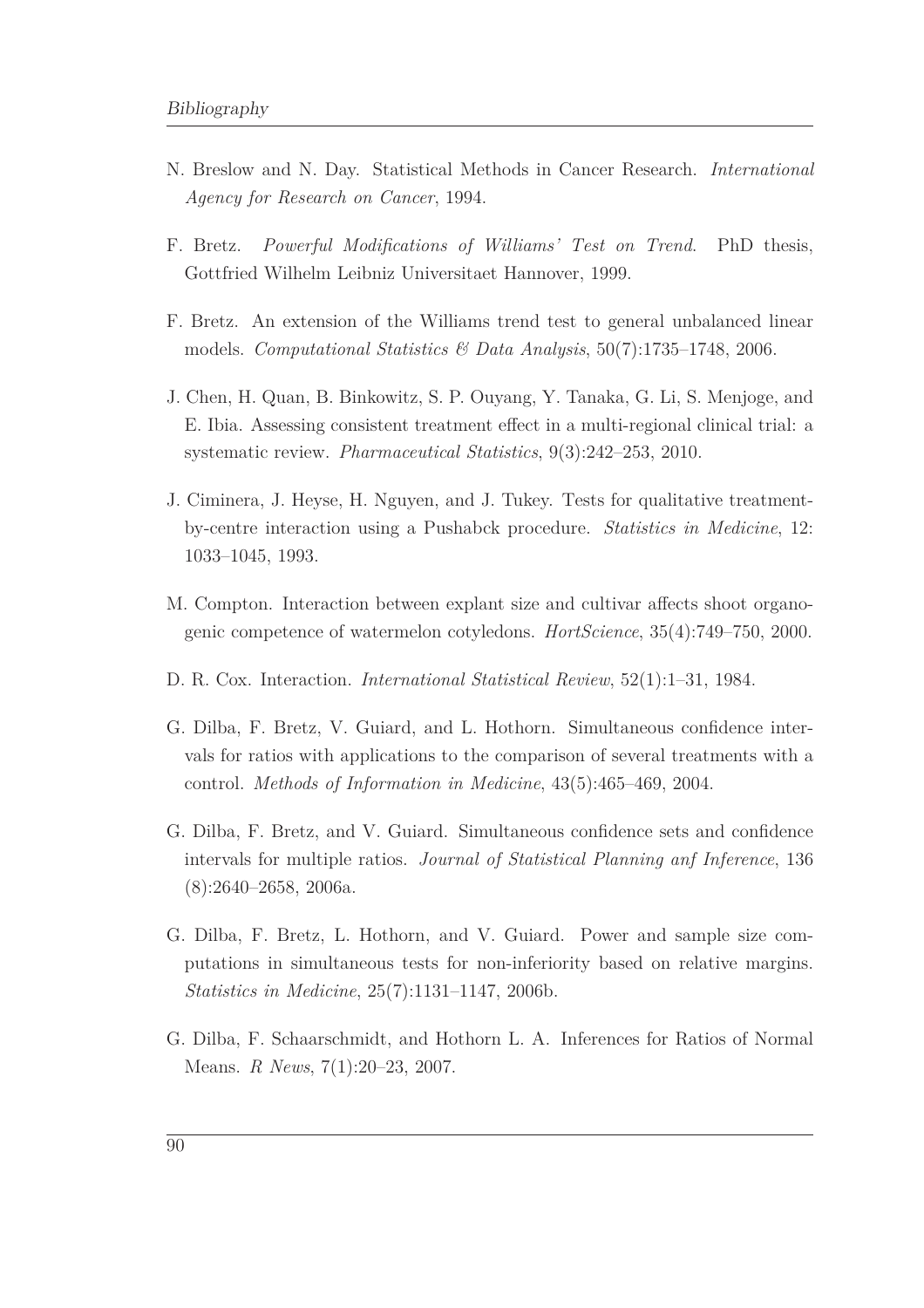- <span id="page-104-2"></span>G. Dilba, M. Hasler, D. Gerhard, and F. Schaarschmidt. mratios: Inferences for ratios of coefficients in the general linear model, 2012. URL <http://CRAN.R-project.org/package=mratios>.
- G. Djira. *Simultaneous Inference for Ratios of Location Parameters*. PhD thesis, Gottfried Wilhelm Leibniz Universitaet Hannover, 2005.
- G. Djira and L. Hothorn. Detecting Relative Changes in Multiple Comparisons with an Overall Mean. *Journal of Quality Technology*, 41(1):60–65, 2009.
- <span id="page-104-1"></span>G. Djira, F. Schaarschmidt, and B. Fayissa. Inferences for selected location quotients with applications to health outcomes. *Geographical Analysis*, 42(3):288– 300, 2010.
- A. Dmitrienko and R. D'Agostino. Traditional multiplicity adjustment methods in clinical trials. *Statistics in Medicine*, 32(29):5172–5218, 2013.
- <span id="page-104-0"></span>A. Dmitrienko, G. Molenberghs, C. Chuang-Stein, and W. Offen. *Analysis of Clinical Trials using SAS: A Practical Guide*. Cary, NC, SAS Institute Inc, 2005.
- C. W. Dunnett. A Multiple Comparison Procedure for Comparing Several Treatments with a Control. *Journal of the American Statistical Association*, 50(272): 1096–1121, 1955.
- E. C. Fieller. Some Problems in Interval Estimation. *Journal of the Royal Statistical Society. Series B (Methodological)*, 16(2):175–185, 1954.
- K. R. Gabriel, J. Putter, and Y. Wax. Simultaneous Confidence Intervals for Product-Type Interaction Contrasts. *Journal of the Royal Statistical Society Series B - Statistical Methodology*, 35(2):234–244, 1973.
- <span id="page-104-3"></span>M. Gail and R. Simon. Testing for Qualitative Interactions Between Treatment Effects and Patient Subsets. *Biometrics*, 41(2):361–372, 1985.
- A. Genz and F. Bretz. Numerical computation of multivariate t-probabilities with application to power calculation of multiple contrasts. *Journal of Statistical Computation and Simulation*, 63(4):361–378, 1999.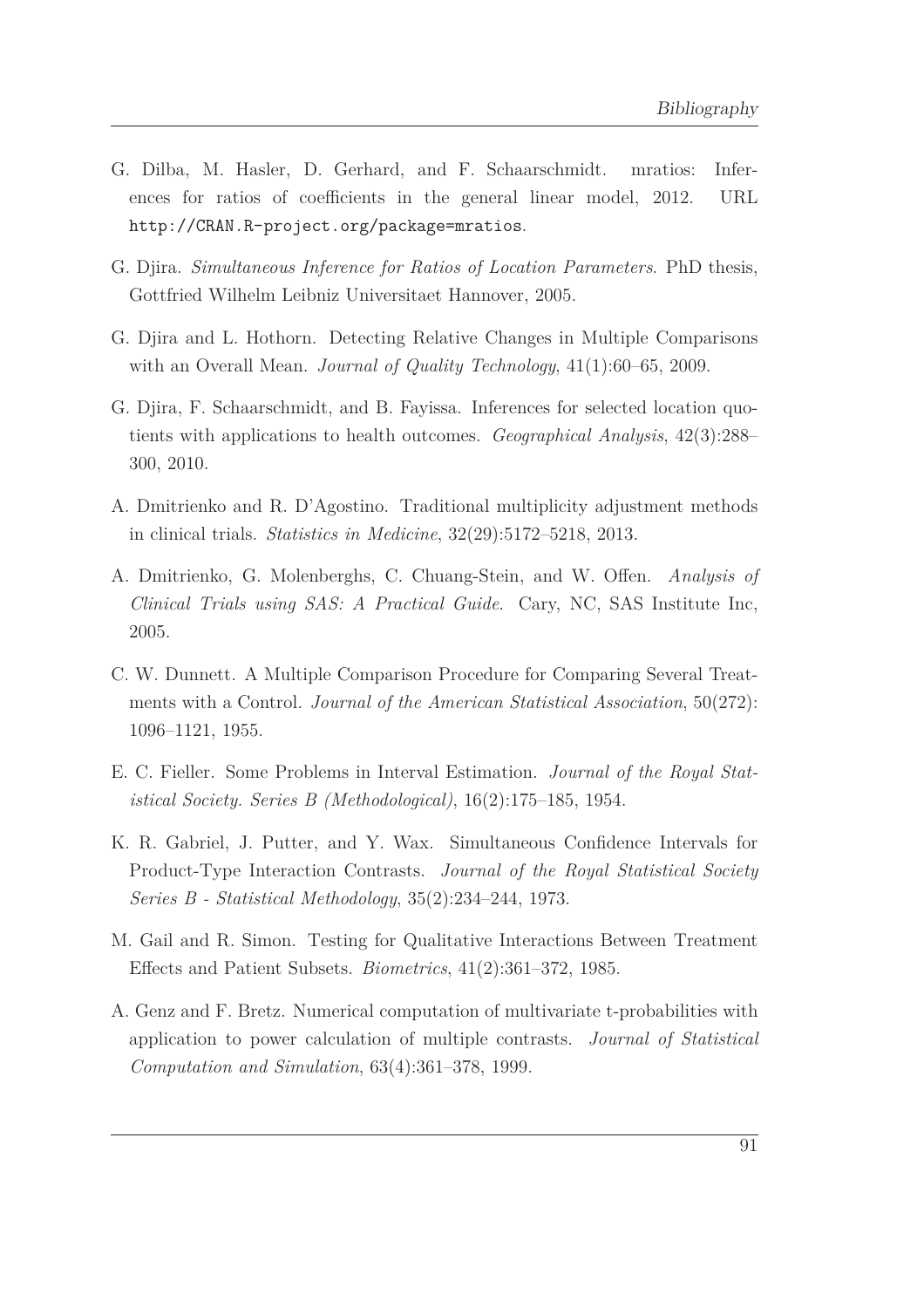- A. Genz and F. Bretz. *Computation of Multivariate Normal and t Probabilities*. Lecture Notes in Statistics. Springer-Verlag, Heidelberg, 2009. ISBN 978-3-642- 01688-2.
- A. Genz, F. Bretz, T. Miwa, X. Mi, F. Leisch, F. Scheipl, and T. Hothorn. mvtnorm: Multivariate Normal and t Distributions, 2013. URL <http://CRAN.R-project.org/package=mvtnorm>.
- A. B. d. Gonzalez and D. R. Cox. Interpreatation of Interactions: A Review. *The Annals of Applied Statistics*, 1(2):371–385, 2007.
- S. Han, P. Rosenberg, and N. Chatterjee. Testing for Gene-Environment and Gene-Gene Interactions Under Monotonicity Constraints. *Journal of the American Statistical Association*, 107(500):1441–1452, 2012.
- M. Hasler. *Extensions of Multiple Contrast Tests*. PhD thesis, Gottfried Wilhelm Leibniz Universitaet Hannover, 2009.
- M. Hasler and L. Hothorn. Simultaneous confidence intervals on multivariate noninferiority. *Statistics in Medicine*, 32(10):1720–1729, 2013.
- D. Hauschke and M. Kieser. Multiple Testing to Establish Noninferiority of k treatments with a Reference Based on the Ratio of Two Means. *Drug Information Journal*, 35(4):1247–1251, 2001.
- J. Hirschberg and J. Lye. Two geometric representations of confidence intervals for ratios of linear combinations of regression parameters: An application to the NAIRU. *Economics Letters*, 108(1):73–76, 2010a.
- J. Hirschberg and J. Lye. A Geometric Comparison of the Delta and Fieller Confidence Intervals. *The American Statistician*, 64(3):234–241, 2010b.
- T. Hothorn, F. Bretz, and P. Westfall. Simultaneous inference in general parametric models. *Biometrical Journal*, 50(3):346–363, 2008.
- ICH E9. ICH Harmonised Tripartite Guideline, Statistical principles for Clinical Trials E9, 1998.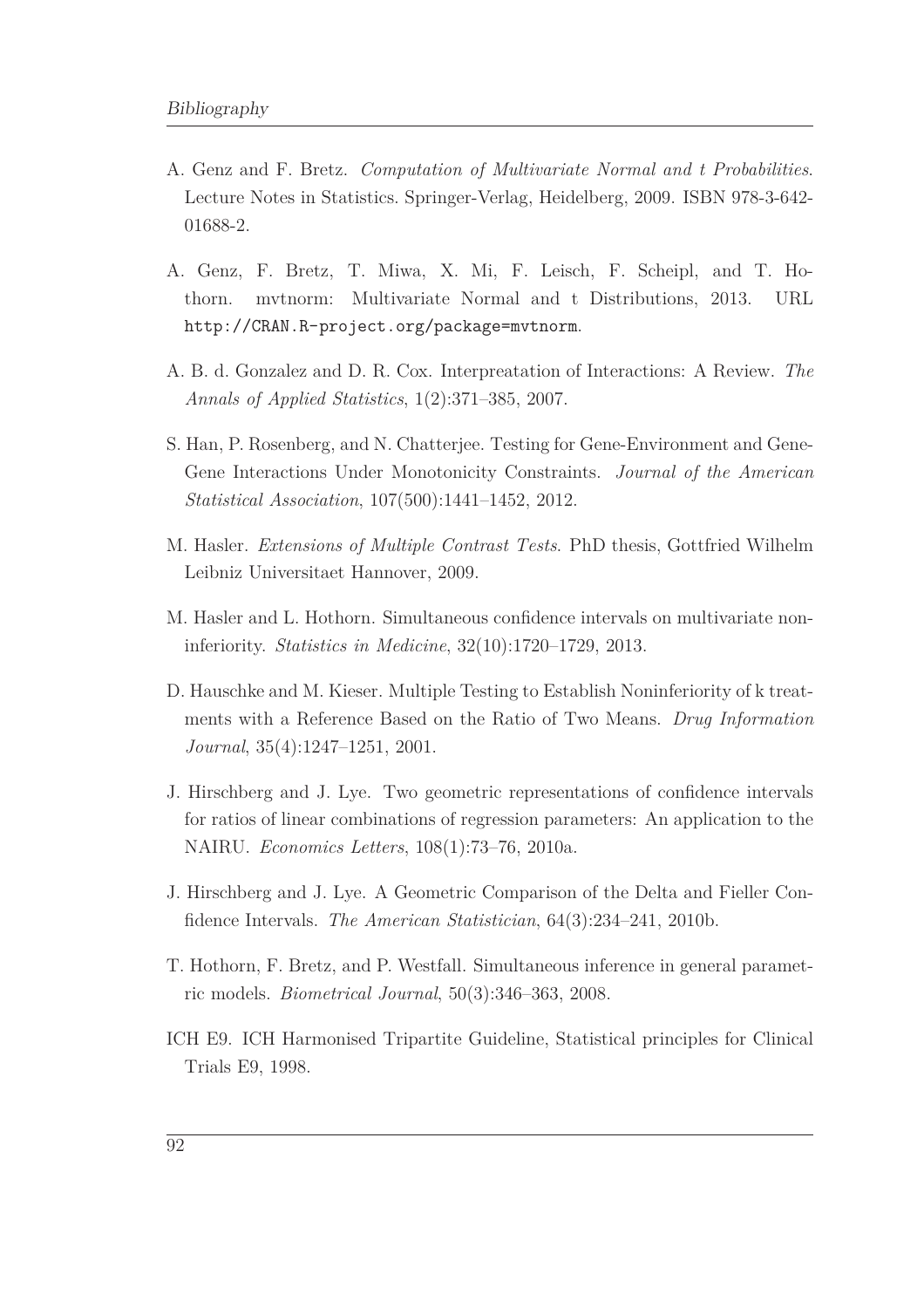- R. E. Kirk. *Experimental design: Procedures for the behavioral sciences*. Brooks/Cole, Pacific Grove and Calif, 3 edition, 1995. ISBN 9780534250928.
- <span id="page-106-0"></span>A. Kitsche and L. A. Hothorn. Testing for qualitative interaction using ratios of treatment differences. *Statistics in Medicine*, (accepted for publication), 2013. URL [doi:10.1002/sim.6048.](doi: 10.1002/sim.6048.)
- <span id="page-106-3"></span>F. Konietschke. *Simultane Konfidenzintervalle für nichtparametrische relative Kontrasteffekte*. PhD thesis, Georg-August-Universität Göttingen, 2009.
- F. Konietschke, S. Bösiger, E. Brunner, and L. Hothorn. Are multiple contrast tests superior to the anova? *International Journal of Biostatistics*, 9(1), 2013.
- J. Li and I. S. F. Chan. Detecting Qualitative Interactions in Clinical Trials: An Extension of Range Test. *Journal of Biopharmaceutical Statistics*, 16(6): 831–841, 2006.
- <span id="page-106-4"></span>K. Mahaffey, D. Wojdyla, K. Carroll, R. Becker, R. Storey, D. Angiolillo, C. Held, C. Cannon, S. James, K. Pieper, J. Horrow, R. Harrington, and L. Wallentinon. Ticagrelor compared with clopidogrel by geographic region in the Platelet Inhibition and Patient Outcomes (PLATO) Trial. *Circulation*, 124(5):544–554, 2011.
- MERIT-HF Study Group. Effect of metoprolol CR/XL in chronic heart failure: Metoprolol CR/XL Randomised Intervention Trial in Congestive Heart Failure (MERIT-HF). *The Lancet*, 353(9169):2001–2007, 1999.
- S. Michiels, R. F. Potthoff, and S. L. George. Multiple testing of treatment-effectmodifying biomarkers in a randomized clinical trial with a survival endpoint. *Statistics in Medicine*, 30(13):1502–1518, 2011.
- <span id="page-106-2"></span>Ministry of Health, Labour Welfare of Japan. Basic concepts for joint international clinical trials, 2007. URL <http://www.pmda.go.jp/operations/notice/2007/file/0928010-e.pdf>.
- <span id="page-106-1"></span>L. A. Moyé. *Multiple Analyses in Clinical Trials: Fundamentals for Investigators*. Statistics for Biology and Health. Springer, New York NY u.a, 2003. ISBN 0-387-00727-X.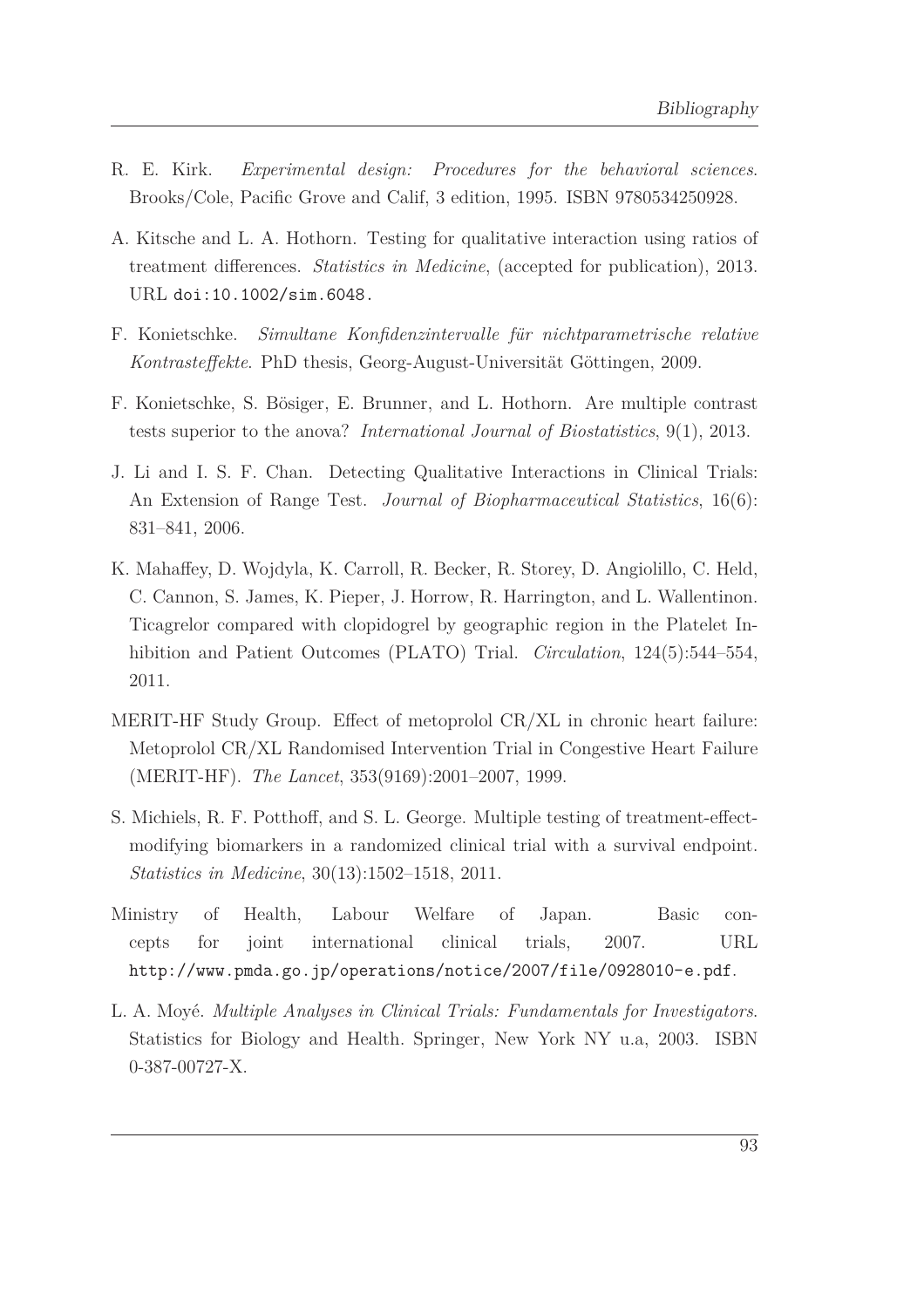- H. Mukerjee, T. Robertson, and F. T. Wright. Comparison of Several Treatments with a Control Using Multiple Contrasts. *Journal of the American Statistical Association*, 82(399):p 902–910, 1987.
- G. Pan and D. Wolfe. Test for qualitative interaction of clinical significance. *Statistics in Medicine*, 16:1645–1652, 1997.
- R. A. Parker. Testing for qualitative interactions between stages in an adaptive study. *Statistics in Medicine*, 29(2):210–218, 2010.
- R. G. Petersen. *Design and analysis of experiments*, volume 66 of *Statistics*. Dekker, New York NY u.a, 1985. ISBN 0-8247-7340-3.
- <span id="page-107-0"></span>R. Peto. *Treatment of Cancer*. Chapman & Hall: London, 1982. ISBN 0-340- 91221-9.
- <span id="page-107-2"></span>S. Piantadosi and M. Gail. A comparison of the power of two tests for qualitative interactions. *Statistics in Medicine*, 12:1239–1248, 1993.
- <span id="page-107-3"></span>S. Pocock, G. Calvo, J. Marrugat, K. Prasad, L. Tavazzi, L. Wallentin, F. Zannad, and A. Alonso Garcia. International differences in treatment effect: Do they really exist and why? *European Heart Journal*, 34(24):1846–1852, 2013.
- R. F. Potthoff, B. L. Peterson, and S. L. George. Detecting treatment-by-centre interaction in multi-centre clinical trials. *Statistics in Medicine*, 20(2):193–213, 2001.
- H. Quan, M. Li, W. Shih, S. Ouyang, J. Chen, J. Zhang, and P.-L. Zhao. Empirical shrinkage estimator for consistency assessment of treatment effects in multiregional clinical trials. *Statistics in Medicine*, 2012.
- <span id="page-107-1"></span>R Core Team. R: A Language and Environment for Statistical Computing, 2013. URL <http://www.R-project.org/>.
- E. Romond, E. Perez, J. Bryant, V. Suman, C. Geyer Jr., N. Davidson, E. Tan-Chiu, S. Martino, S. Paik, P. Kaufman, S. Swain, T. Pisansky, L. Fehrenbacher, L. Kutteh, V. Vogel, D. Visscher, G. Yothers, R. Jenkins, A. Brown, S. Dakhil,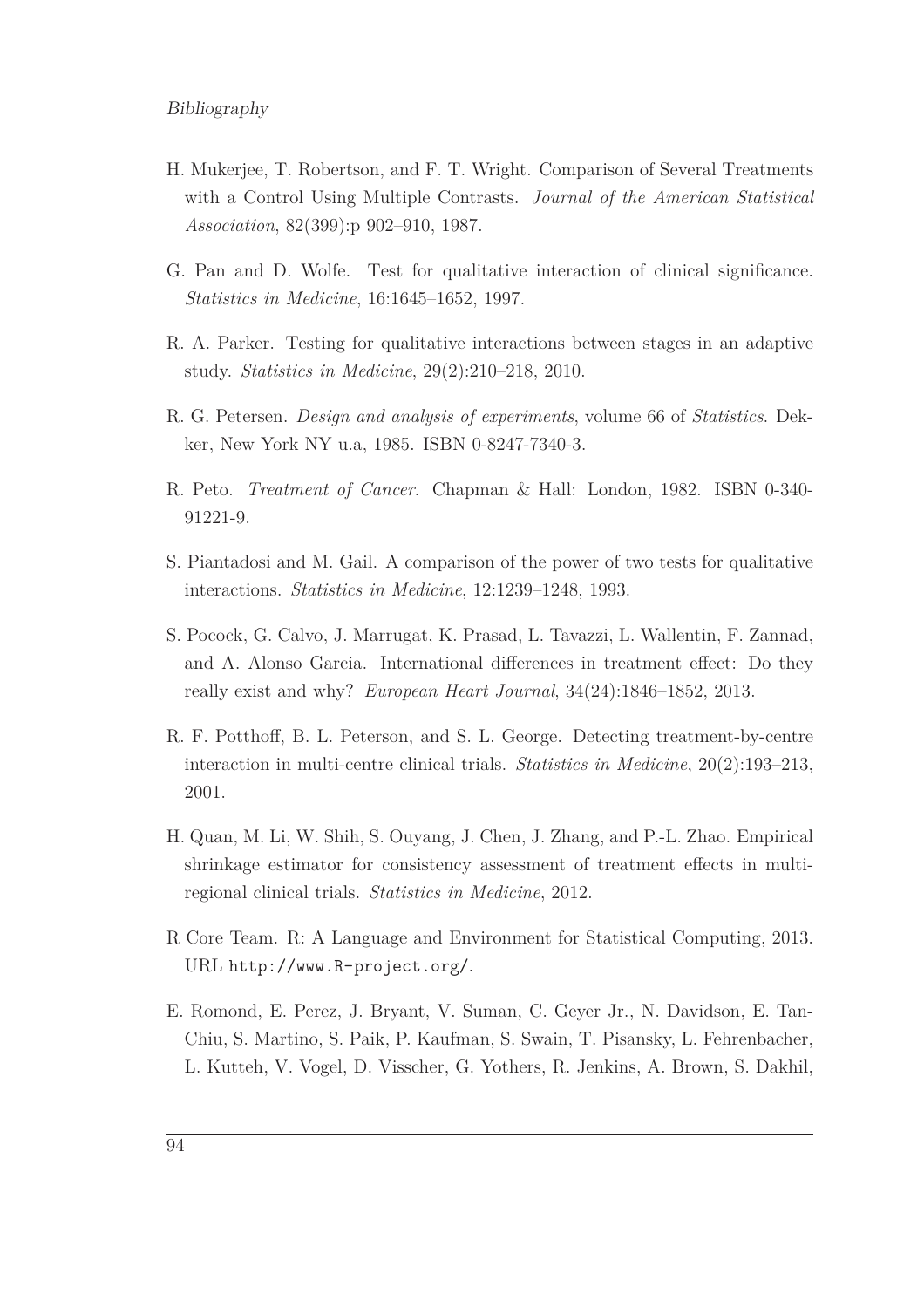E. Mamounas, W. Lingle, P. Klein, J. Ingle, and N. Wolmark. Trastuzumab plus adjuvant chemotherapy for operable HER2-positive breast cancer. *New England Journal of Medicine*, 353(16):1673–1684, 2005.

- O. Sahin, M. Taskin, Y. Kadioglu, A. Inal, A. Gunes, and D. Pilbeam. Influence of chloride and bromate interaction on oxidative stress in carrot plants. *Scientia Horticulturae*, 137:81–86, 2012.
- H. Scheffe. *The Analysis of Variance*. Wiley classics library. John Wiley & Sons, 1999. ISBN 0-471-34505-9.
- S. R. Searle. *Linear models*. Wiley classics library. John Wiley & Sons, 1997. ISBN 0-471-18499-3.
- K. Slauenwhite and M. Qaderi. Single and interactive effects of temperature and light quality on four canola cultivars. *Journal of Agronomy and Crop Science*, 199(4):286–298, 2013.
- B. Truberg and M. Hühn. Contributions to the Analysis of Genotype x Environment Interactions: Comparison of Different Parametric and Non-parametric Tests for Interactions with Emphasis on Crossover Interactions. *Journal of Agronomy and Crop Science*, 185(4):267–274, 2000.
- U.S. Department of Health, Human Services Food, and Drug Administration. ICH International Conference on Harmonization Tripartite Guidance E5 Questions and Answers: Ethnic Factor in the Acceptability of Foreign Clinical Data., 2009.
- X. Wang, R. C. Elston, and X. Zhu. The Meaning of Interaction. *Human Heredity*, 70(4):269–277, 2010.
- H. Wedel, D. Demets, P. Deedwania, B. Fagerberg, S. Goldstein, S. Gottlieb, A. Hjalmarson, J. Kjekshus, F. Waagstein, J. Wikstrand, and MERIT-HF Study Group. Challenges of subgroup analyses in multinational clinical trials: Experiences from the MERIT-HF trial. *American Heart Journal*, 142(3):502–511, 2001.
- S. Wellek. Testing for absence of qualitative interactions between risk factors and treatment effects. *Biometrical Journal*, 39(7):809–821, 1997.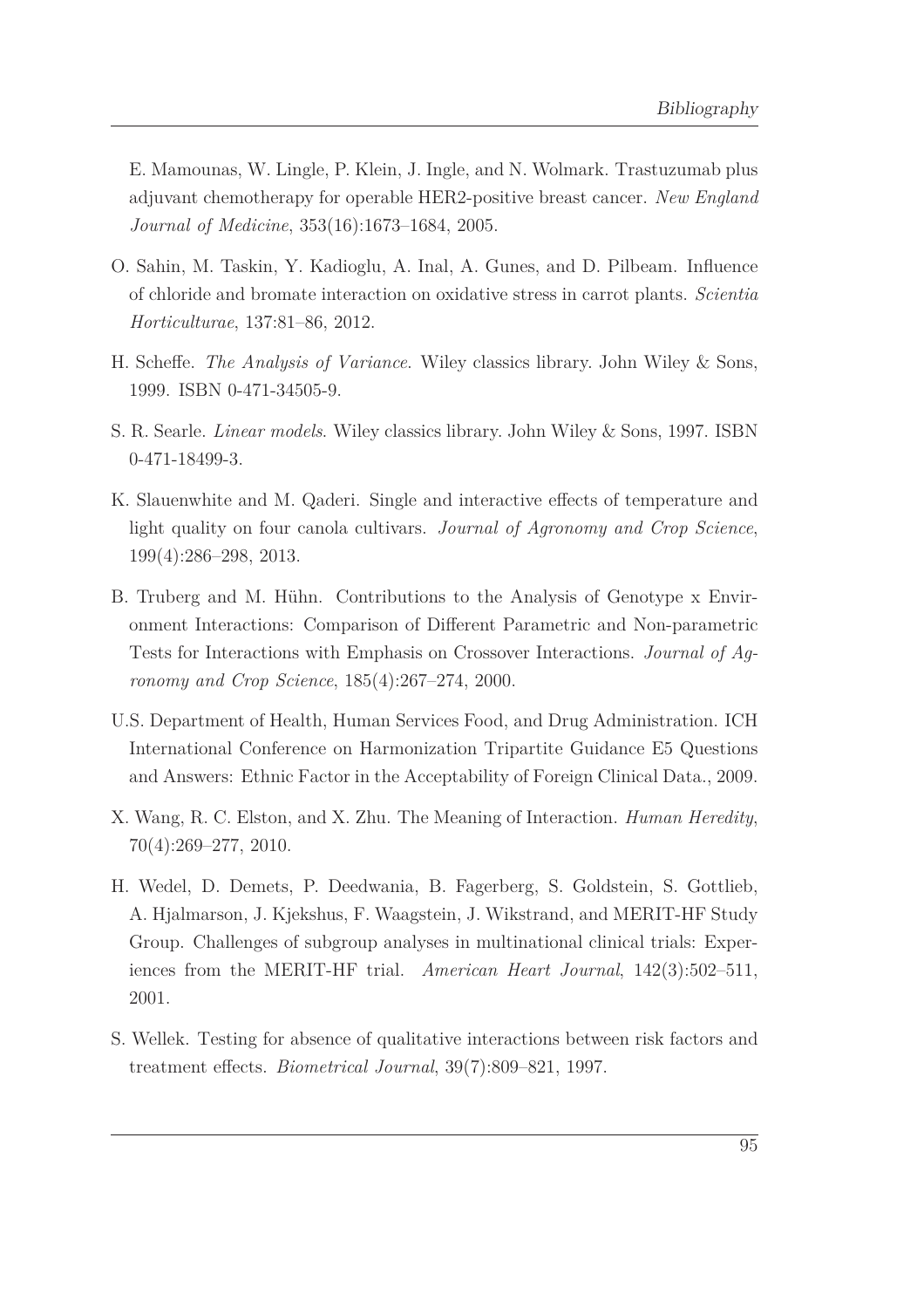- D. Williams. A test for differences between treatment means when several dose levels are compared with a zero dose control. *Biometrics*, 27(1):103–117, 1971.
- J. Wittes. *Why Is This Subgroup Different from All Other Subgroups? Thoughts on Regional Differences in Randomized Clinical Trials, Proceedings of the Fourth Seattle Symposium in Biostatistics: Clinical Trials*. Lecture Notes in Statistics. Springer, 2013.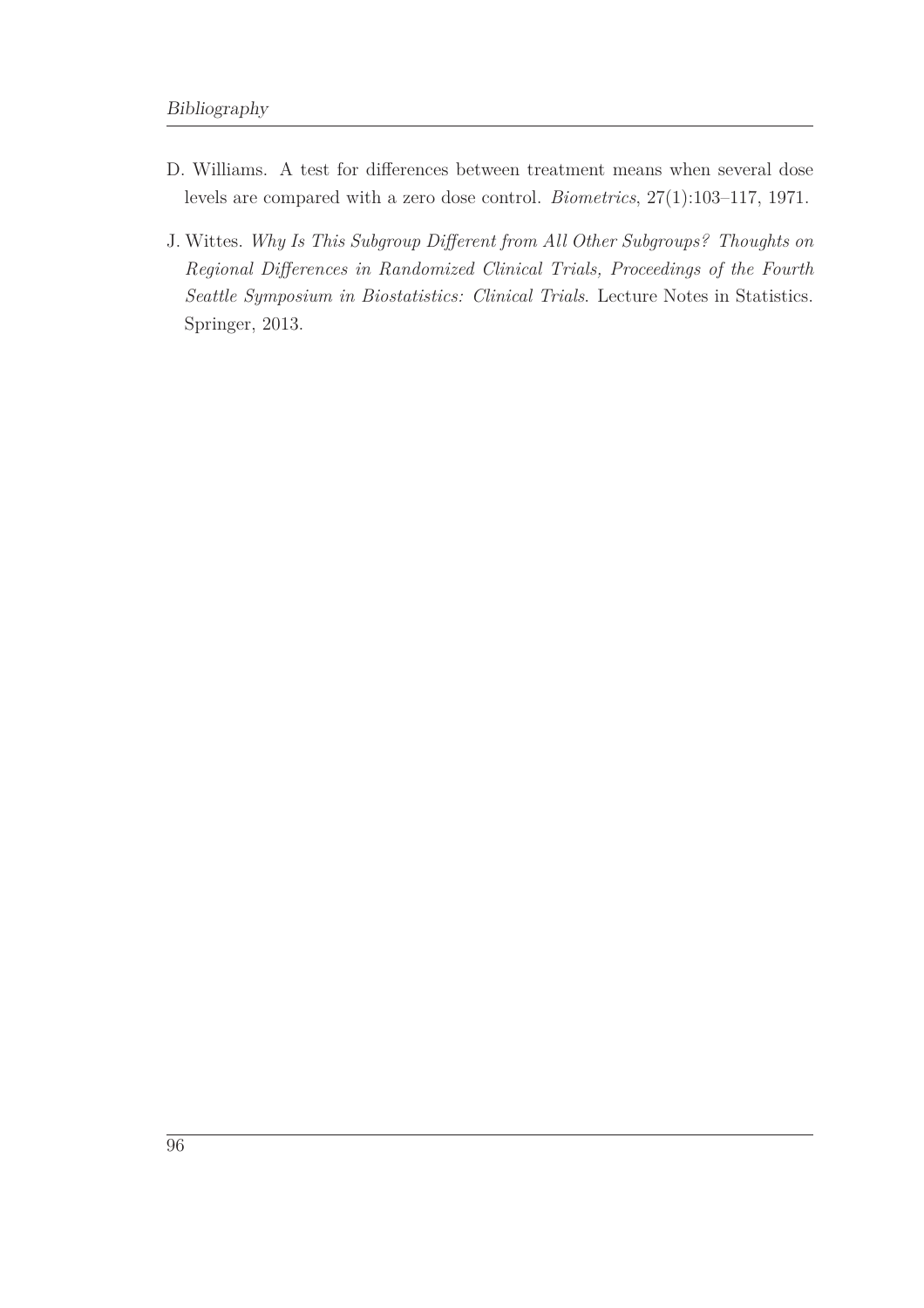# **Appendix A.**

# **R Code for reproducible research**

#### **A.1. Bush beans data set**

```
#generating the data set and assign it to the object "Beans"
Beans <- data.frame(
  Variety = c("NewEra", "NewEra", "NewEra", "BigGreen", "BigGreen", "BigGreen",
              "LittleGem", "LittleGem", "LittleGem", "RedLake", "RedLake", "RedLake",
              "NewEra", "NewEra", "NewEra", "BigGreen", "BigGreen", "BigGreen",
              "LittleGem", "LittleGem", "LittleGem", "RedLake", "RedLake", "RedLake",
              "NewEra", "NewEra", "NewEra", "BigGreen", "BigGreen", "BigGreen",
              "LittleGem", "LittleGem", "LittleGem", "RedLake", "RedLake", "RedLake",
              "NewEra", "NewEra", "NewEra", "BigGreen", "BigGreen", "BigGreen",
              "LittleGem", "LittleGem", "LittleGem", "RedLake", "RedLake", "RedLake"),
  Spacing = c("20", "40", "60", "20", "40", "60", "20", "40", "60", "20", "40", "60",
              "20", "40", "60", "20", "40", "60", "20", "40", "60", "20", "40", "60",
              "20", "40", "60", "20", "40", "60", "20", "40", "60", "20", "40", "60",
              "20", "40", "60", "20", "40", "60", "20", "40", "60", "20", "40", "60"),
  Block = c("I", "I", "I", "I", "I", "I", "I", "I", "I", "I", "I", "I",
             "II", "II", "II", "II", "II", "II", "II", "II", "II", "II", "II", "II",
             "III", "III", "III", "III", "III", "III", "III", "III", "III", "III", "III", "III",
             "IV", "IV", "IV", "IV", "IV", "IV", "IV", "IV", "IV", "IV", "IV", "IV"),
  Yield = c(32, 36, 42, 37, 39, 50, 35, 34, 33, 40, 35, 28, 21, 26, 33, 38,
             45, 54, 32, 33, 29, 36, 33, 28, 19, 21, 26, 27, 44, 54, 29, 28,
             25, 35, 31, 23, 22, 24, 26, 30, 37, 42, 30, 28, 26, 38, 35, 30))
str(Beans)#display the structure of the data set
Beans$Variety <-factor(Beans$Variety, levels=c("BigGreen", "NewEra", "LittleGem", "RedLake"))
#reorder the levels of the factor Variety
#generate a new factor variable that combines the variable Variety and Space
#to get a pseudo-one-way layout
Beans$VarSpace <- factor(Beans$Variety : Beans$Spacing)
#fitting a linear model and calculate an ANOVA
fm <- lm(Yield ~ Variety * Spacing + Block, data = Beans)
anova(fm)
```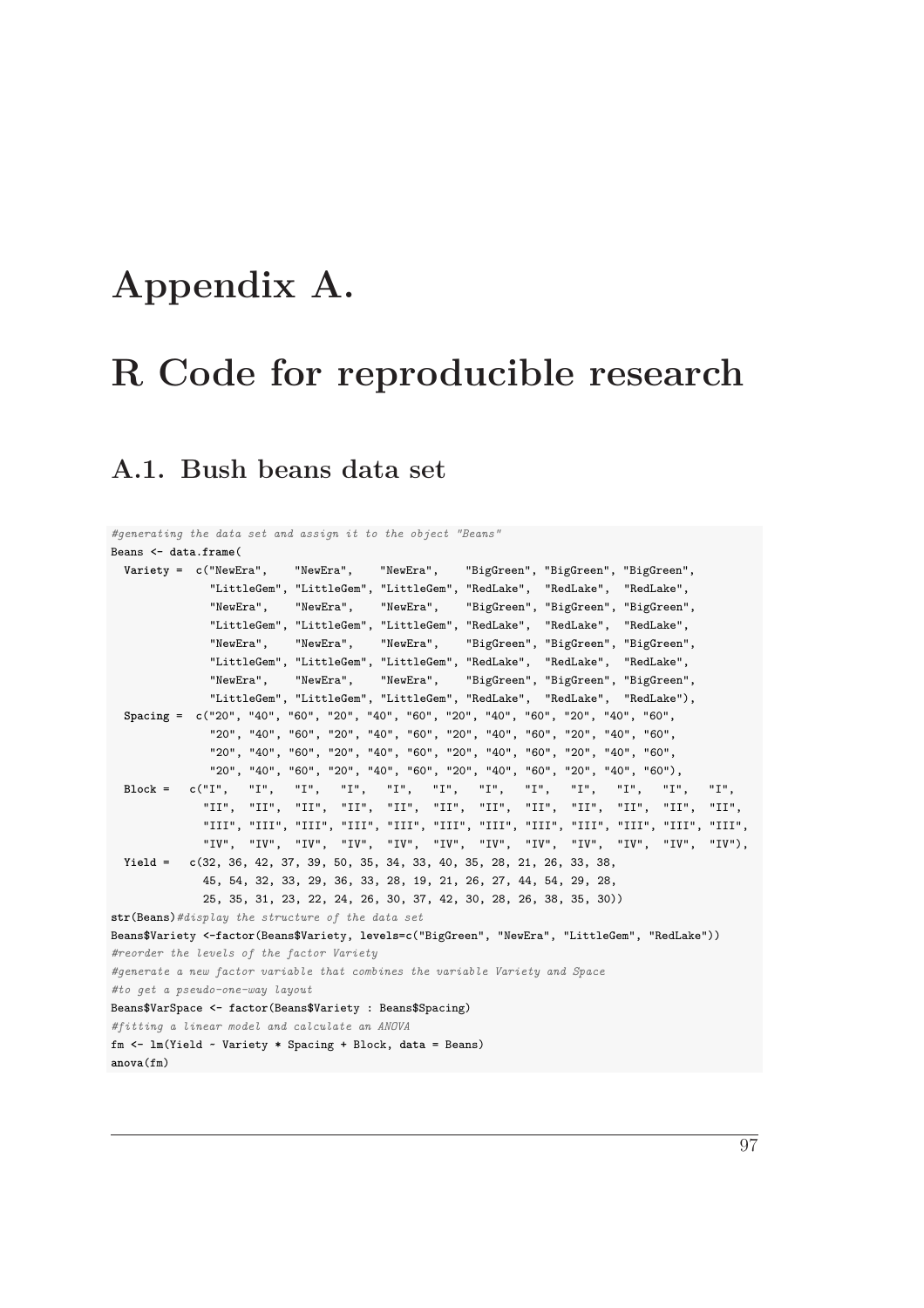```
#fitting a cell means model
CellMeansModel <- lm(Yield ~ VarSpace + Block -1, data = Beans)
#define appropriate user defined contrast matrices
VarMat <- matrix(c(0.5, 0.5, -0.5, -0.5,
                    1, -1, 0, 0,
                    0, 0, 1, -1), nrow=3, byrow=TRUE)
SpaceMat <- matrix(c(1, -1, 0,
                    1, 0, -1,
                    0, 1, -1), nrow=3, byrow=TRUE)
#define the interaction contrast matrix by building the Kronecker product
#of the previously defined contrast matrices
InteractionMat <- kronecker(VarMat, SpaceMat)
library(multcomp)#add on package multcomp is required for multiple comparisons
MultTest <- glht(model=CellMeansModel, linfct = mcp(VarSpace=InteractionMat))
summary(MultTest)#calculating adjusted p-values
confint(MultTest)#calculating simultaneous confidence intervals
```
### **A.2. Lettuce data set**

```
#generating the data set and assign it to the object "Lettuce"
Lettuce <- data.frame(
 Soil = c("S1", "S1", "S1", "S1", "S2", "S2", "S2", "S2", "S3", "S3", "S3", "S3",
                "S1", "S1", "S1", "S1", "S2", "S2", "S2", "S2", "S3", "S3", "S3", "S3",
                "S1", "S1", "S1", "S1", "S2", "S2", "S2", "S2", "S3", "S3", "S3", "S3",
                "S1", "S1", "S1", "S1", "S2", "S2", "S2", "S2", "S3", "S3", "S3", "S3"),
 Fertilizer = c( "control" ,"control" ,"control" ,"control" ,"control"
                ,"control" ,"control" ,"control" ,"control" ,"control"
                ,"control" ,"control" ,"cal.phos" ,"cal.phos" ,"cal.phos"
                ,"cal.phos" ,"cal.phos" ,"cal.phos" ,"cal.phos" ,"cal.phos"
                ,"cal.phos" ,"cal.phos" ,"cal.phos" ,"cal.phos" ,"pot.metaphos"
                ,"pot.metaphos" ,"pot.metaphos" ,"pot.metaphos" ,"pot.metaphos" ,"pot.metaphos"
                ,"pot.metaphos" ,"pot.metaphos" ,"pot.metaphos" ,"pot.metaphos" ,"pot.metaphos"
                ,"pot.metaphos" ,"magn.phos" ,"magn.phos" ,"magn.phos" ,"magn.phos"
                ,"magn.phos" ,"magn.phos" ,"magn.phos" ,"magn.phos" ,"magn.phos"
                ,"magn.phos" ,"magn.phos" ,"magn.phos"),
 Weight = c(0.49, 0.31, 0.21, 1.10, 0.54, 0.20, 0.13, 1.01, 2.71, 2.00, 1.95, 2.62, 3.89,
               3.78, 3.03, 3.81, 2.47, 2.30, 1.64, 2.50, 2.22, 2.40, 1.93, 2.88, 3.52, 3.80,
               2.96, 3.81, 2.18, 1.90, 1.49, 2.42, 3.01, 3.14, 2.78, 3.72, 3.67, 4.41, 3.76,
               4.40, 1.66, 1.82, 1.64, 2.49, 2.19, 2.69, 2.08, 2.92))
str(Lettuce)#display the structure of the data set
Lettuce$Fertilizer <-factor(Lettuce$Fertilizer,
                          levels=c("control", "cal.phos", "pot.metaphos", "magn.phos"))
#reorder the levels of the factor Fertilizer
#generate a new factor variable that combines the variable Fertilizer and Soil
#to get a pseudo-one-way layout
```
Lettuce**\$**FertSoil **<- factor**(Lettuce**\$**Fertilizer**:**Lettuce**\$**Soil)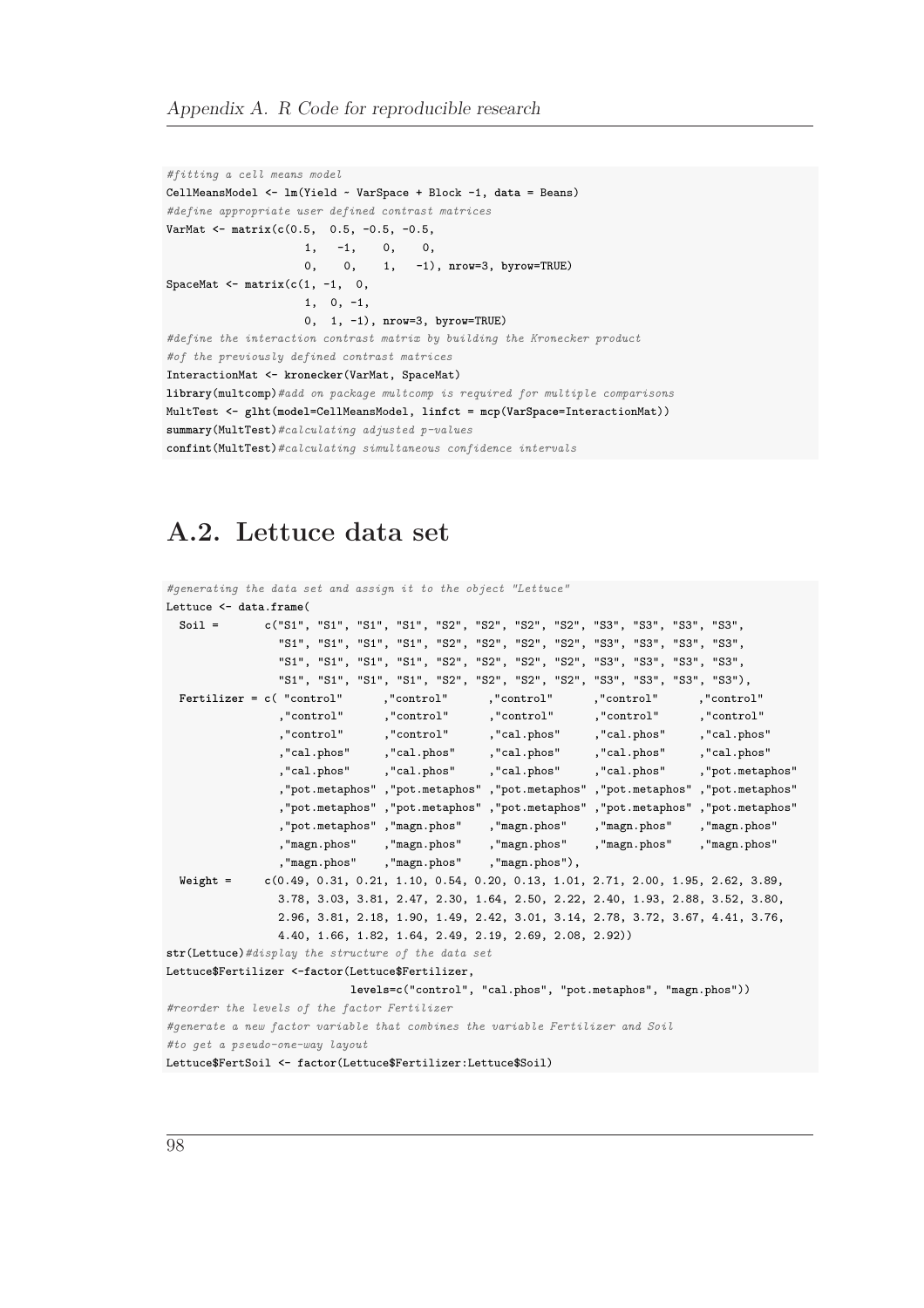```
#fitting a linear model and calculate an ANOVA
fm <- lm(Weight ~ Fertilizer * Soil, data = Lettuce)
anova(fm)
#fitting a cell means model
CellMeansModel <- lm(Weight ~ FertSoil -1, data = Lettuce)
#define appropriate user defined contrast matrices
SoilMatrix <- matrix(c(1, -1, 0,
                       1, 0,-1,
                       0, 1,-1), nrow=3, byrow=TRUE)
FertMatrix <- matrix(c(1, -1, 0, 0,
                       1, 0,-1, 0,
                       1, 0, 0,-1),nrow=3, byrow=TRUE)
#define the interaction contrast matrix by building the Kronecker produkt of the
#previously defined contrast matrices
InteractionMat <- kronecker(FertMatrix,SoilMatrix)
rownames(InteractionMat) <- c("(Cont. - Mono.)S1 - (Cont. - Mono.)S2",
                              "(Cont. - Mono.)S1 - (Cont. - Mono.)S3",
                              "(Cont. - Mono.)S2 - (Cont. - Mono.)S3",
                              "(Cont. - Magn.)S1 - (Cont. - Magn.)S2",
                              "(Cont. - Magn.)S1 - (Cont. - Magn.)S3",
                              "(Cont. - Magn.)S3 - (Cont. - Magn.)S3",
                              "(Cont. - Pott.)S1 - (Cont. - Pott.)S2",
                              "(Cont. - Pott.)S1 - (Cont. - Pott.)S3",
                              "(Cont. - Pott.)S2 - (Cont. - Pott.)S3")
#add on package multcomp is required for multiple comparisons
library(multcomp)
MultTest <- glht(model=CellMeansModel, linfct = mcp(FertSoil=InteractionMat))
summary(MultTest)#calculating adjusted p-values
confint(MultTest)#calculating simultaneous confidence intervals
```
### **A.3. Multi-centre clinical trial**

| #Data set                 |  |  |  |  |  |  |  |
|---------------------------|--|--|--|--|--|--|--|
| Depression <- data.frame( |  |  |  |  |  |  |  |
|                           |  |  |  |  |  |  |  |
|                           |  |  |  |  |  |  |  |
|                           |  |  |  |  |  |  |  |
|                           |  |  |  |  |  |  |  |
|                           |  |  |  |  |  |  |  |
|                           |  |  |  |  |  |  |  |
|                           |  |  |  |  |  |  |  |
|                           |  |  |  |  |  |  |  |
| $Group =$                 |  |  |  |  |  |  |  |
|                           |  |  |  |  |  |  |  |
|                           |  |  |  |  |  |  |  |
|                           |  |  |  |  |  |  |  |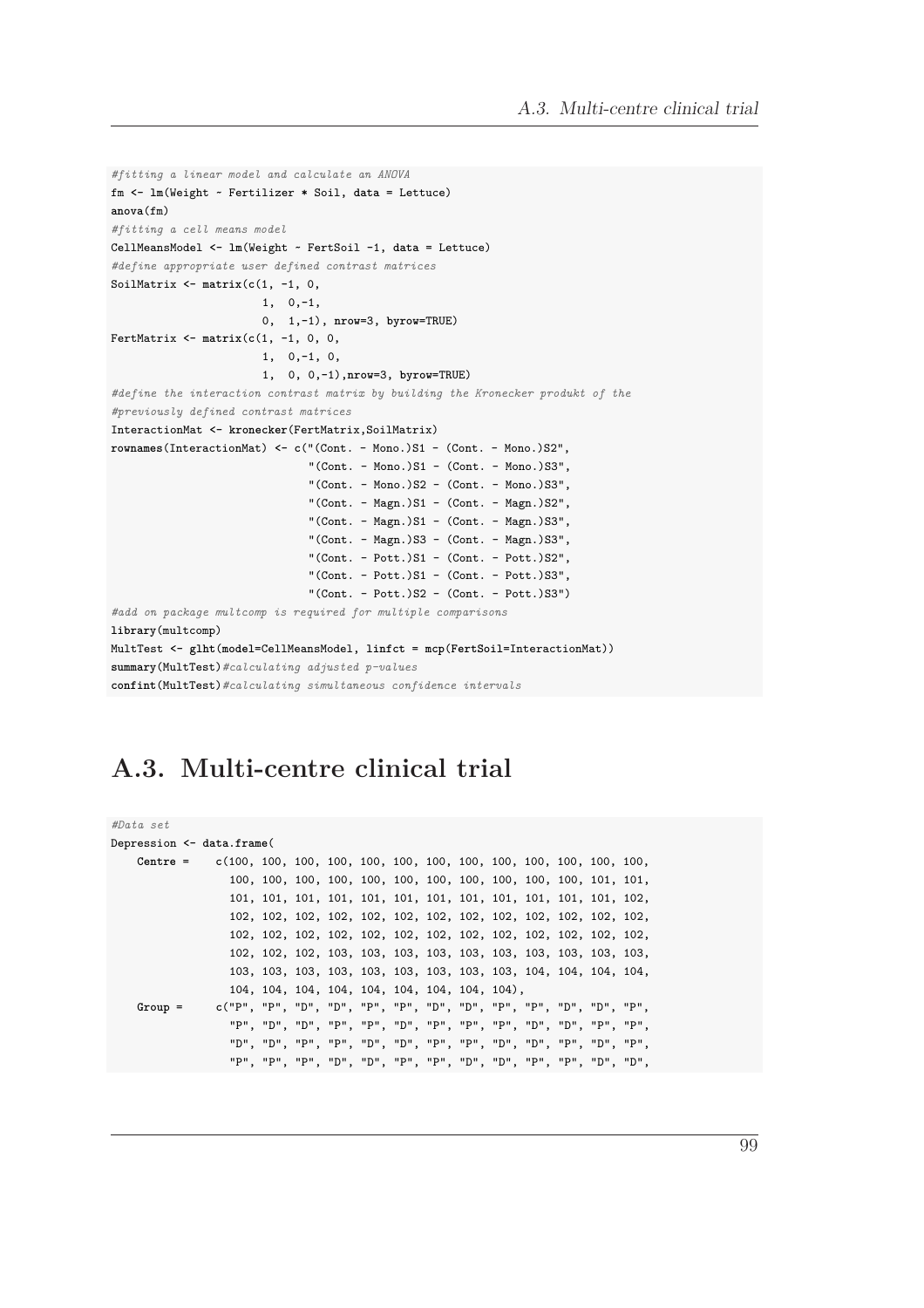"P", "P", "D", "D", "P", "P", "D", "D", "P", "P", "D", "D", "D", "D", "D", "D", "P", "P", "D", "D", "P", "P", "D", "D", "P", "P", "D", "D", "P", "P", "D", "D", "P", "P", "D", "D", "P", "P", "D", "D", "P", "P", "D", "D", "P", "P", "D", "D"), **Score** = **c**(18, 14, 23, 18, 10, 17, 18, 22, 13, 12, 28, 21, 11, 6, 11, 25, 7, 10, 29, 12, 12, 10, 18, 14, 18, 15, 12, 17, 17, 13, 14, 7, 18, 19, 11, 9, 12, 11, 18, 15, 12, 18, 20, 18, 14, 12, 23, 19, 11, 10, 22, 22, 19, 13, 18, 24, 13, 6, 18, 26, 11, 16, 16, 17, 7, 19, 23, 12, 16, 11, 11, 25, 8, 15, 28, 22, 16, 17, 23, 18, 11, **-**2, 15, 28, 19, 21, 17, 13, 12, 6, 19, 23, 11, 20, 21, 25, 9, 4, 25, 19)) *#define variable Centre as factor:* Depression**\$**Centre **<- as.factor**(Depression**\$**Centre) *#define a new variable for group-by-centre combination:* Depression**\$**GroupCentre **<- with**(Depression, Centre**:**Group) *#calculation of the sample size for each centre over the groups:* SampleSizeCentre **<- with**(Depression,**aggregate**(Score **~** Centre, **FUN**=length))[,2] *#define the contrast matrices* **library**(mratios) C\_Drug **<- matrix**(**c**(1,**-**1), **nrow**=1) C\_Centre\_Numerator **<- contrMatRatio**(**n**=SampleSizeCentre, **type** = "GrandMean")**\$**numC C\_Centre\_Denominator **<- contrMatRatio**(**n**=SampleSizeCentre, **type** = "GrandMean")**\$**denC C\_Numerator **<- kronecker**(C\_Centre\_Numerator, C\_Drug) C\_Denominator **<- kronecker**(C\_Centre\_Denominator, C\_Drug) *#calculation of the ratios of treatment effects assuming heterogeneous variances* Sim\_Conf\_Int\_Hetero **<- sci.ratioVH**(Score **~** GroupCentre, **data**= Depression, **Num.Contrast**=C\_Numerator, **Den.Contrast**=C\_Denominator, **alternative**="less") Adj\_P\_Values\_Hetero **<- simtest.ratioVH**(Score **~** GroupCentre, **data**= Depression, **Num.Contrast**=C\_Numerator, **Den.Contrast**=C\_Denominator, **Margin.vec**=0, **alternative**="less")

### **A.4. MERIT-HF study**

```
#Analysis of data from Quan et al. (2012)
Country <- c("Belgium", "Czech Republic", "Denmark/Finland","Germany","Hungary",
             "Iceland","Norway","Poland","Sweden","The Netherland/Switzerlnd",
             "UK","USA")
Treatment <- c("Meto CR/XL","Placebo")
SampleSize <- c(68,66,123,124,161,164,252,247,211,212,19,22
          ,97,105,102,102,39,46,299,291,87,83,532,539)
Events <- c(3,13,9,17,11,13,19,31,16,29,2,2,6,11,8,8,2,9,14,26,4,9,51,49)
Data <- data.frame(Country=rep(Country,each=2),
```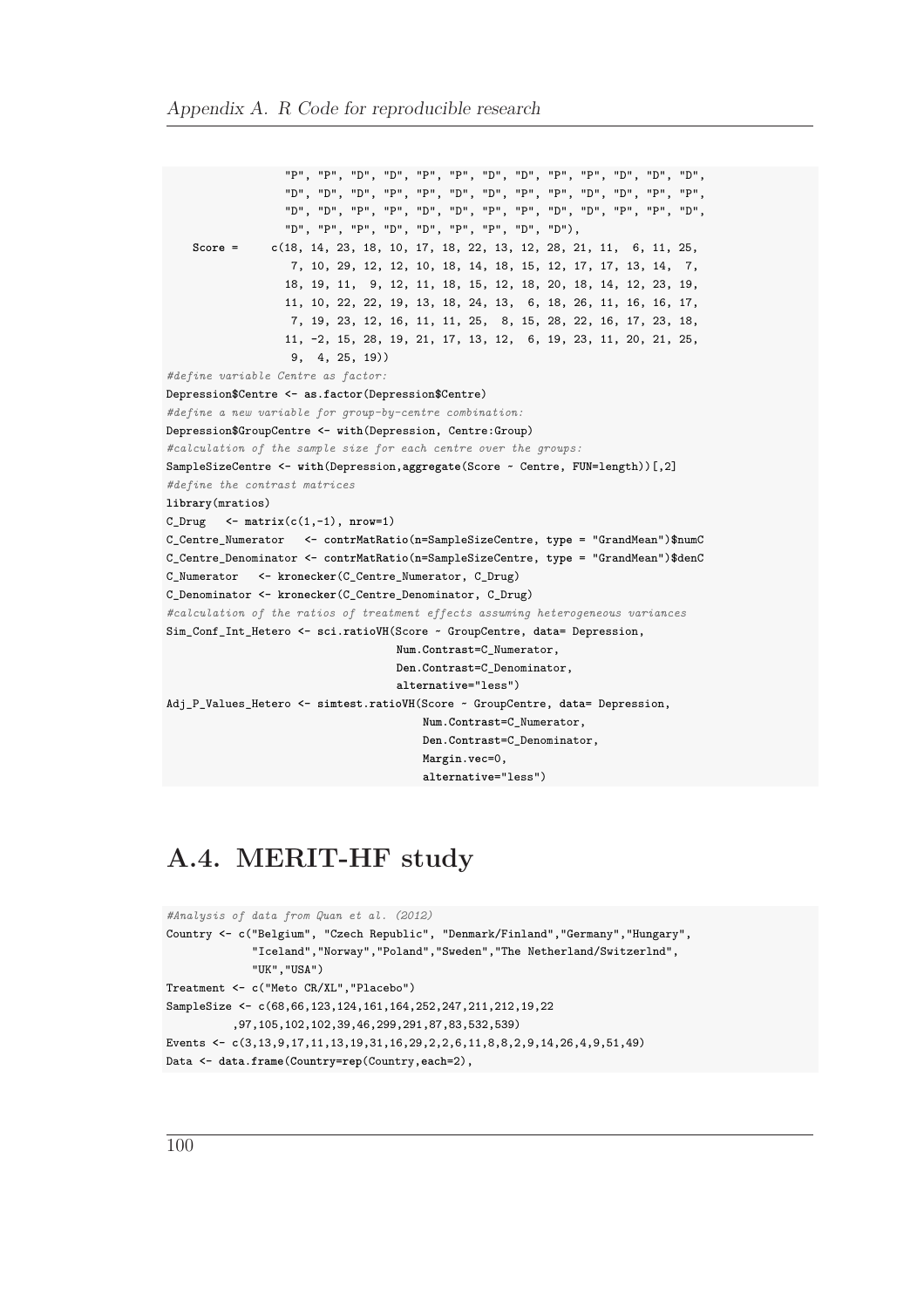```
Treatment=rep(Treatment,12),
                   SampleSize=SampleSize,
                   Events=Events)
#generating binary response data set
BinaryVec <- as.integer()
BinaryRegion <- factor()
BinaryTreatment <- factor()
for(i in 1:length(Data[,1])){
  BinaryVec <- c(BinaryVec, rep(1, Data[i,4]))
  BinaryVec <- c(BinaryVec, rep(0, Data[i,3]-Data[i,4]))
 BinaryRegion <- c(BinaryRegion, rep(levels(factor(Data[i,1])), Data[i,3]))
 BinaryTreatment <- c(BinaryTreatment, rep(levels(factor(Data[i,2])), Data[i,3]))
}
BinaryData <- data.frame(Region = BinaryRegion,
                         Treatment = BinaryTreatment,
                         Success = BinaryVec)
BinaryData$RegionTreat <- with(BinaryData, Region:Treatment)
#Fitting with MCPAN package
library(MCPAN)
library(mratios)
MCPAN_Est <- binomest(Success ~ RegionTreat,data=BinaryData, success="1", method="Wald")
cmat <- diag(rep(1,length(levels(BinaryData$RegionTreat))))
#Variance Covariance Matrix for proportions
VarCovMat <- diag(MCPAN_Est$varp)
#Vector of estimated proportions
EstProp <- MCPAN_Est$estp
#Definition of contrast matrices
SampleSizeRegion <- with(BinaryData, aggregate(Success ~ Region, FUN=length))[,2]
C_Treatment <- matrix(c(-1,1), nrow=1)
C_Region_Numerator <- contrMatRatio(n=SampleSizeRegion, type = "GrandMean")$numC
C_Region_Denominator <- contrMatRatio(n=SampleSizeRegion, type = "GrandMean")$denC
C_Numerator <- kronecker(C_Region_Numerator, C_Treatment)
C_Denominator <- kronecker(C_Region_Denominator, C_Treatment)
#Calculating the degrees of freedom
SampleSizes <- with(BinaryData, aggregate(Success ~ Region+Treatment, FUN=length))[,3]
DF <- sum(SampleSizes-1)
ConfIntProp <- gsci.ratio(est=EstProp,
          vcmat=VarCovMat,
           Num.Contrast=C_Numerator,
           Den.Contrast=C_Denominator,
           degfree = DF,
           conf.level = 0.95,
           alternative = "less",
           adjusted = TRUE)
ConfIntProp
```
### **A.5. Trastuzumab data set**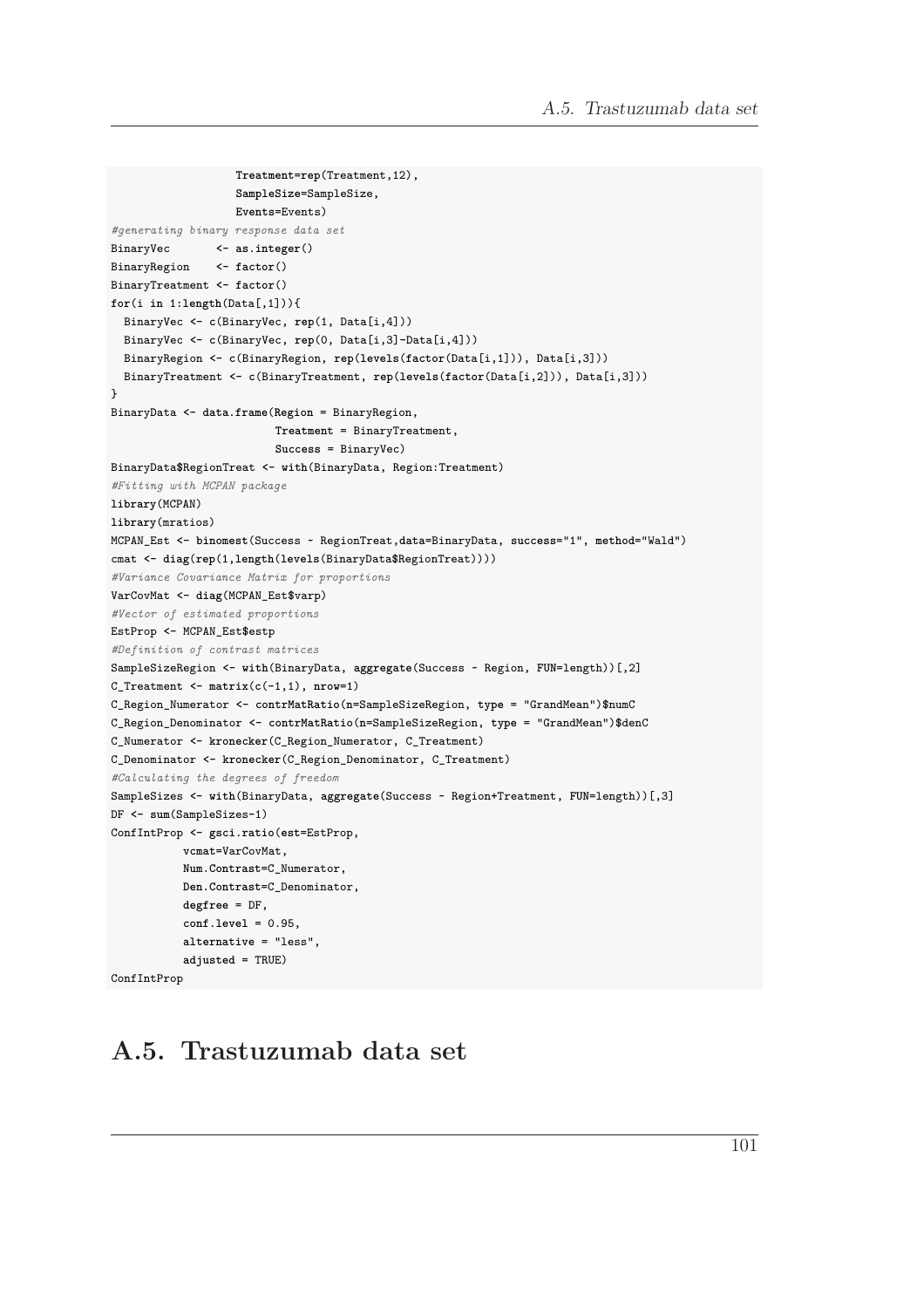```
#Analysis of data from Y. Ando and T. Hamasak (2010)
Country <- c("Japan","Asia","EasternEurope","America","Others")
Treatment <- c("Trastuzmab","Observation")
SampleSize <- c(41,46,202,202,189,175,94,94,1208,1222)
Events <- c(3,6,12,27,10,26,7,8,98,158)
Data <- data.frame(Country=rep(Country,each=2),
                   Treatment=rep(Treatment,5),
                   SampleSize=SampleSize,
                   Events=Events)
Data
#generating binary response data set
BinaryVec <- as.integer()
BinaryRegion <- factor()
BinaryTreatment <- factor()
for(i in 1:length(Data[,1])){
  BinaryVec <- c(BinaryVec, rep(1, Data[i,4]))
 BinaryVec <- c(BinaryVec, rep(0, Data[i,3]-Data[i,4]))
 BinaryRegion <- c(BinaryRegion, rep(levels(factor(Data[i,1])), Data[i,3]))
 BinaryTreatment <- c(BinaryTreatment, rep(levels(factor(Data[i,2])), Data[i,3]))
}
BinaryData <- data.frame(Region = BinaryRegion,
                         Treatment = BinaryTreatment,
                         Success = BinaryVec)
BinaryData$RegionTreat <- with(BinaryData, Region:Treatment)
aggregate(Success ~ Region+Treatment ,data=BinaryData, FUN=sum)
#Fitting with MCPAN package
library(MCPAN)
library(mratios)
#Assessment of local consistency
MCPAN_Est <- binomest(Success ~ RegionTreat,data=BinaryData, success="1", method="Wald")
cmat <- diag(rep(1,length(levels(BinaryData$RegionTreat))))
Waldci(cmat=cmat,
       estp=MCPAN_Est$estp,
       varp=MCPAN_Est$varp,
       varcor=MCPAN_Est$varp)
#Variance Covariance Matrix for proportions
VarCovMat <- diag(MCPAN_Est$varp)
#Vector of estimated proportions
EstProp <- MCPAN_Est$estp
#Definition of contrast matrices
SampleSizeRegion <- with(BinaryData, aggregate(Success ~ Region, FUN=length))[,2]
C_Treatment <- matrix(c(1,-1), nrow=1)
C_Region_Numerator <- contrMatRatio(n=SampleSizeRegion, type = "GrandMean")$numC
C_Region_Denominator <- contrMatRatio(n=SampleSizeRegion, type = "GrandMean")$denC
C_Numerator <- kronecker(C_Region_Numerator, C_Treatment)
C_Denominator <- kronecker(C_Region_Denominator, C_Treatment)
#Calculating the degrees of freedom
SampleSizes <- with(BinaryData, aggregate(Success ~ Region+Treatment, FUN=length))[,3]
DF <- sum(SampleSizes-1)
```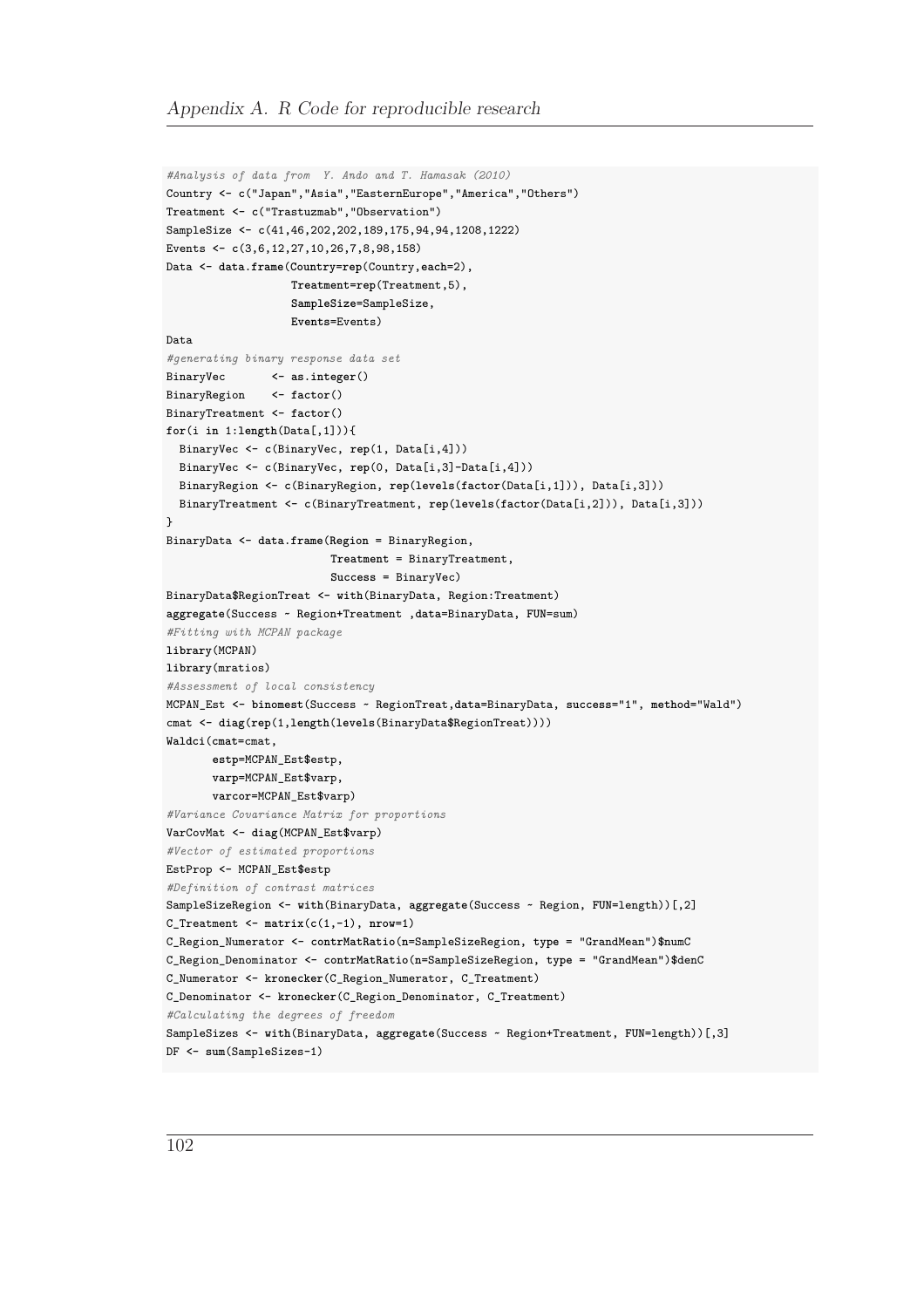$\verb|ConfIntProp<-gsci.ratio(est=EstProp,% \verb|Cone|=c, c=251]$ 

 $\verb|vcmat=VarCovMat|,$  $\texttt{Num}.\texttt{Contrast=C\_Numerator}$  , Den.Contrast=C\_Denominator,  $degree = DF,$  $conf. level = 0.95,$  $alternative = "greater",$  $adjusted = TRUE$ 

ConfIntProp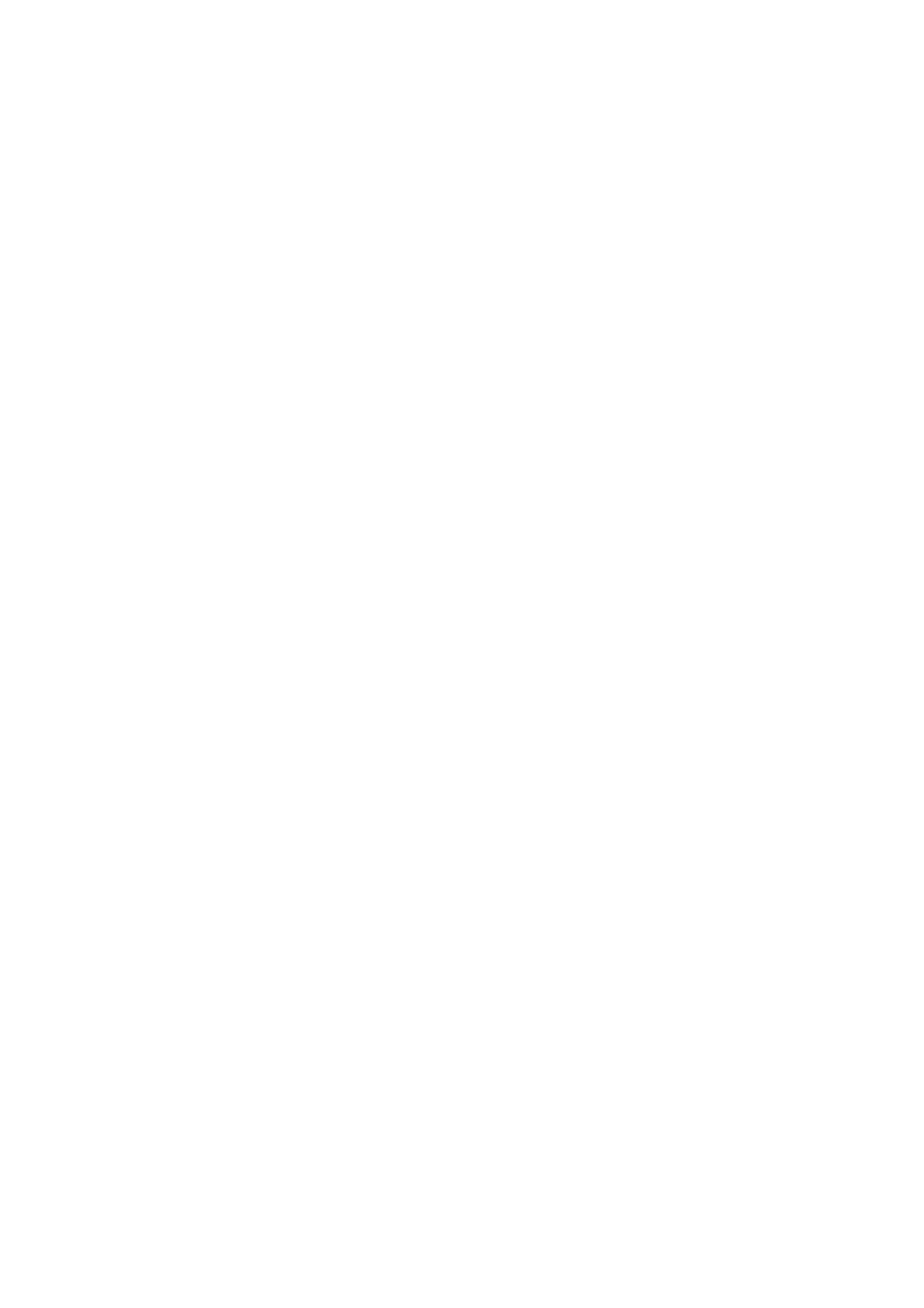## **Lebenslauf**

### **Persönliche Daten**

| Name                        | Andreas Kitsche        |
|-----------------------------|------------------------|
| Geboren                     | $10.02.1986$ in Zerbst |
| Staatsangehörigkeit deutsch |                        |

## **Wissenschaftlicher Werdegang**

| Sep. 2010 - Februar 2014 | Gottfried Wilhelm Leibniz Universität Hannover<br>Promotion am Institut für Biostatistik<br>Thema der Promotion:<br>"Evaluation of interaction effects in two-factorial designs by<br>simultaneous confidence intervals in the cell means model"                                                                                          |
|--------------------------|-------------------------------------------------------------------------------------------------------------------------------------------------------------------------------------------------------------------------------------------------------------------------------------------------------------------------------------------|
| Okt. 2008 - Aug. 2010    | Gottfried Wilhelm Leibniz Universität Hannover<br>Masterstudiengang: Pflanzenbiotechnologie<br>Schwerpunkte: Biostatistik, Molekularbiologie<br>Abschluss: Master of Science<br>Thema der Masterarbeit:<br>"Einbeziehung von historischen Daten in die statistische<br>Auswertung von Bioassays in der Toxikologie"                       |
| Okt. 2005 - Sep. 2008    | Gottfried Wilhelm Leibniz Universität Hannover<br>Bachelorstudiengang: Pflanzenbiotechnologie<br>Abschluss: Bachelor of Science<br>Schwerpunkte: Biotechnologie, Molekularbiologie, Biostatistik<br>Thema der Bachelorarbeit:<br>"Anzucht von einzelligen Grünalgen unter optimierten<br>Bedingungen für die Produktion von Carotinoiden" |
| Juni 2005                | Abitur am Gymnasium Francisceum Zerbst                                                                                                                                                                                                                                                                                                    |

Hannover, den 19.02.2014 Andreas Kitsche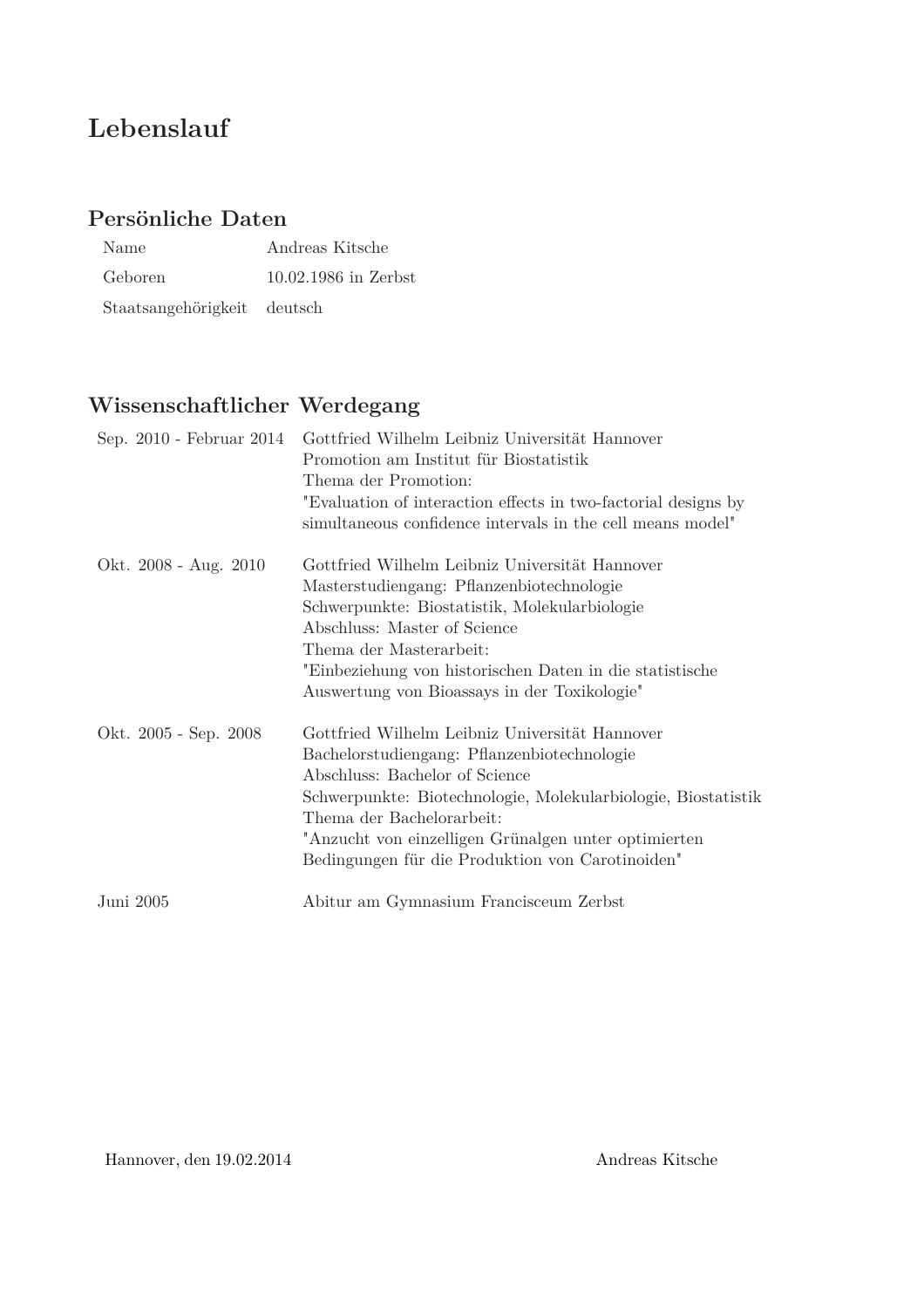# **Publikationsliste**

#### **Rezensierte Zeitschriften**

- **Kitsche A** (2014): Detecting qualitative interactions in clinical trials with binary responses *Pharmaceutical Statistics* major revision
- **Kitsche A, Schaarschmidt F** (2014): Analysis of statistical interactions in factorial experiments *Journal of Agronomy and Crop Science* accepted with minor revision
- **Jaki T, Kitsche A, Hothorn LA** (2014) Statistical evaluation of toxicological assays with zero or near-to-zero proportions or counts in the concurrent negative control group: A tutorial *JP Journal of Biostatistics* accepted for publication
- **Kitsche A, Hothorn LA** (2013): Testing for qualitative interaction using ratios of treatment differences *Statistics in Medicine* DOI: 10.1002/sim.6048 accepted for publication
- **Kitsche A, Kalesse M** (2013): Configurational Assignment of Secondary Hydroxyl Groups and Methyl Branches in Polyketide Natural Products through Bioinformatic Analysis of the Ketoreductase Domain, *ChemBioChem* 14(7):851-861
- **Kitsche A, Schaarschmidt F, Hothorn LA** (2012): The use of historical controls in estimation of simultaneous confidence intervals for comparisons against a concurrent control, *Computational Statistics and Data Analysis* 56(12):3865-3875

#### **Konferenzbeiträge**

- **Kitsche A** Testing for qualitative interaction using ratios of treatment differences *International Conference on Simultaneous Inference* Hannover, Germany, September 24-26, 2013, Vortrag
- **Kitsche A** Assessment of the Heterogeneity of the Treatment Effect among Subgroups by Detecting Qualitative Interactions *XXVIth International Biometric Conference* Kobe, Japan, August 26-31, 2012, Vortrag
- **Kitsche A** Evaluation of interaction effects with user defined contrasts in the cell means model *2nd conference of the Central European Network* Zurich, Switzerland, September 12-16, 2011, Poster
- **Kitsche A, Schaarschmidt F** Simultaneous confidence intervals incorporating historical control data *Non-Clinical Statistics Conference* Lyon, France, September 27-29, 2010, Poster